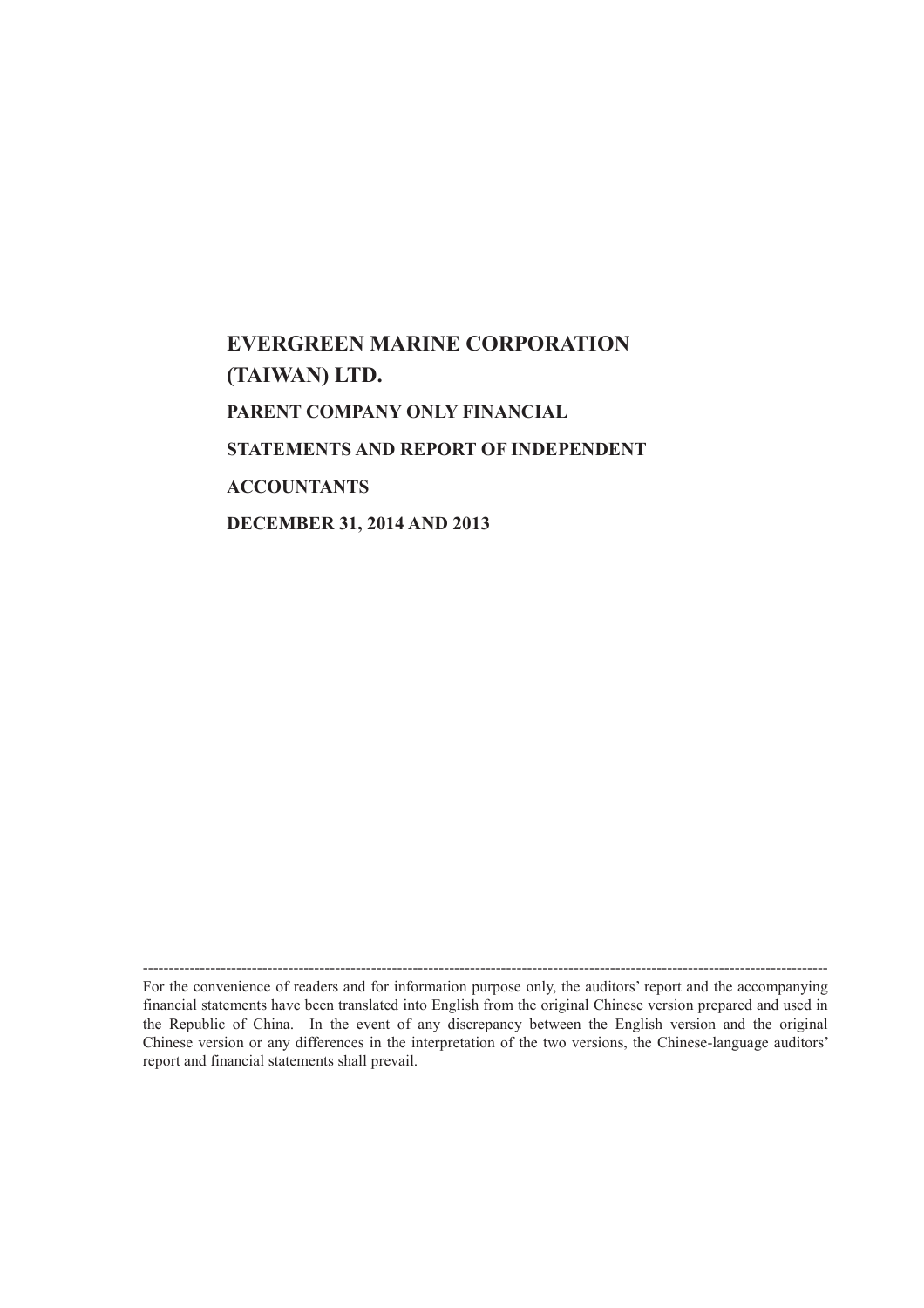#### REPORT OF INDEPENDENT ACCOUNTANTS TRANSLATED FROM CHINESE

To the Board of Directors and Shareholders of Evergreen Marine Corporation (Taiwan) Ltd.

We have audited the accompanying balance sheets of Evergreen Marine Corporation (Taiwan) Ltd. as of December 31, 2014 and 2013, and the related statements of comprehensive income, of changes in equity and of cash flows for the years ended December 31, 2014 and 2013. These financial statements are the responsibility of the Company's management. Our responsibility is to issue a report on these financial statements based on our audits. As stated in Note 6.(8) to financial statements, we did not audit the financial statements of all the investee companies accounted for using the equity method. Those statements were audited by other independent accountants whose reports thereon have been furnished to us, and our audit expressed herein, insofar as it relates to the amounts included for those investee companies accounted for using the equity method and information disclosed in Note 13 relating to these long-term equity investments, is based solely on the audit reports of other independent accountants. Long-term equity investments in these investee companies amounted to NT\$21,147,872 thousand and NT\$21,169,973 thousand, constituting 20.28% and 21.42% of the total assets as of December 31, 2014, and 2013, and comprehensive loss (including share of profit or loss and share of other comprehensive income of associates and joint ventures accounted for using equity method) was NT\$629,429 thousand and NT\$1,518,013 thousand for the years ended December 31, 2014 and 2013, respectively.

We conducted our audits in accordance with the "Regulations Governing Auditing and Attestation of Financial Statements by Certified Public Accountants" and generally accepted auditing standards in the Republic of China. Those standards require that we plan and perform the audit to obtain reasonable assurance about whether the financial statements are free of material misstatement. An audit includes examining, on a test basis, evidence supporting the amounts and disclosures in the financial statements. An audit also includes assessing the accounting principles used and significant estimates made by management, as well as evaluating the overall financial statement presentation. We believe that our audits and reports of other independent accountants provide a reasonable basis for our opinion.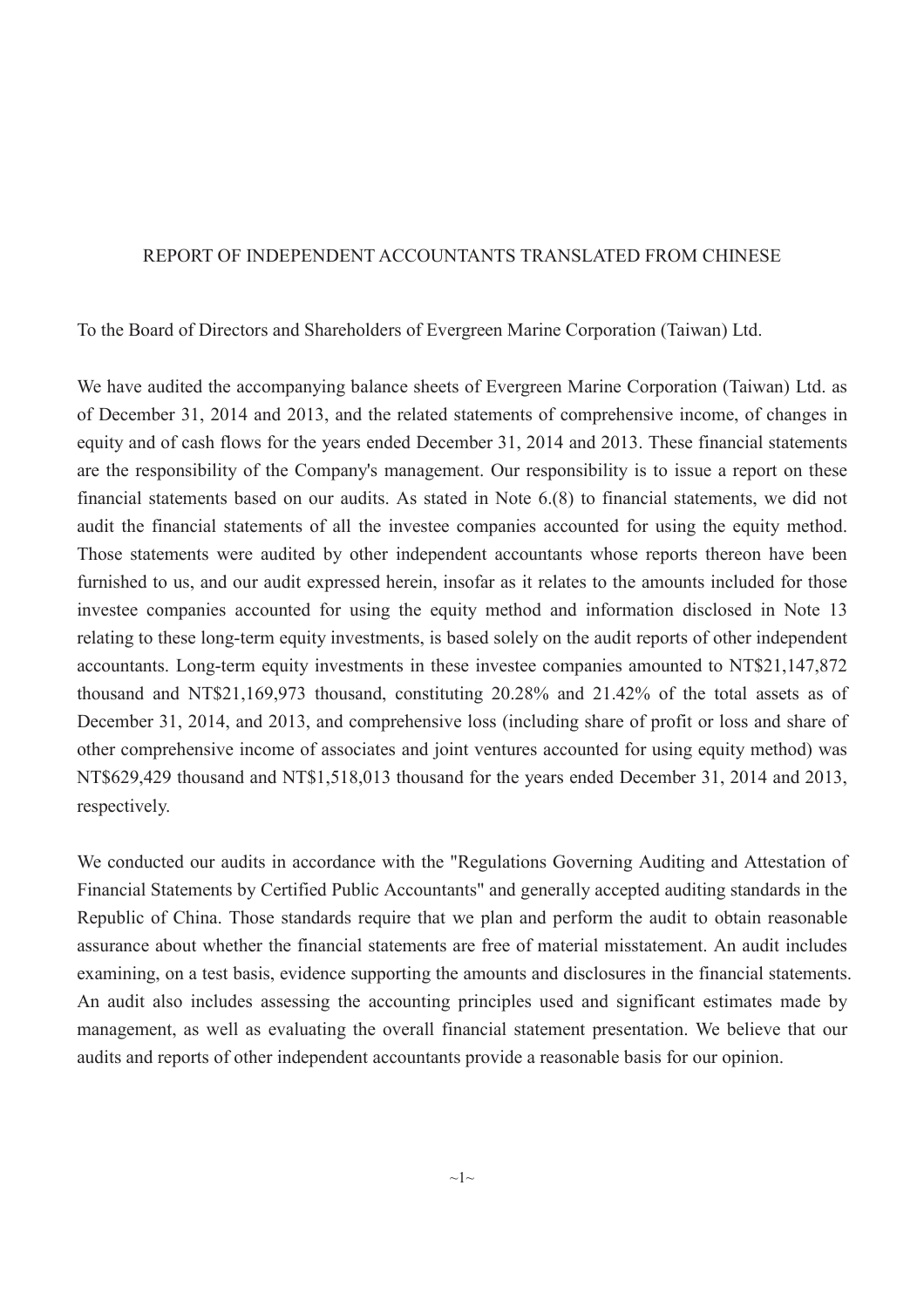In our opinion, based on our audits and the reports of the other independent accountants, the financial statements referred to in the first paragraph present fairly, in all material respects, the financial position of Evergreen Marine Corporation (Taiwan) Ltd. as of December 31, 2014 and 2013, and the financial performance and cash flows for the years ended December 31, 2014 and 2013 in conformity with the "Regulations Governing the Preparation of Financial Reports by Securities Issuers" and generally accepted accounting principles in the Republic of China.

PricewaterhouseCoopers March 31, 2015 Taipei, Taiwan Republic of China

<sup>-------------------------------------------------------------------------------------------------------------------------------------------------</sup> The accompanying financial statements are not intended to present the financial position and results of operations and cash flows in accordance with accounting principles generally accepted in countries and jurisdictions other than the Republic of China. The standards, procedures and practices in the Republic of China governing the audit of such financial statements may differ from those generally accepted in countries and jurisdictions other than the Republic of China. Accordingly, the accompanying financial statements and report of independent accountants are not intended for use by those who are not informed about the accounting principles or auditing standards generally accepted in the Republic of China, and their applications in practice.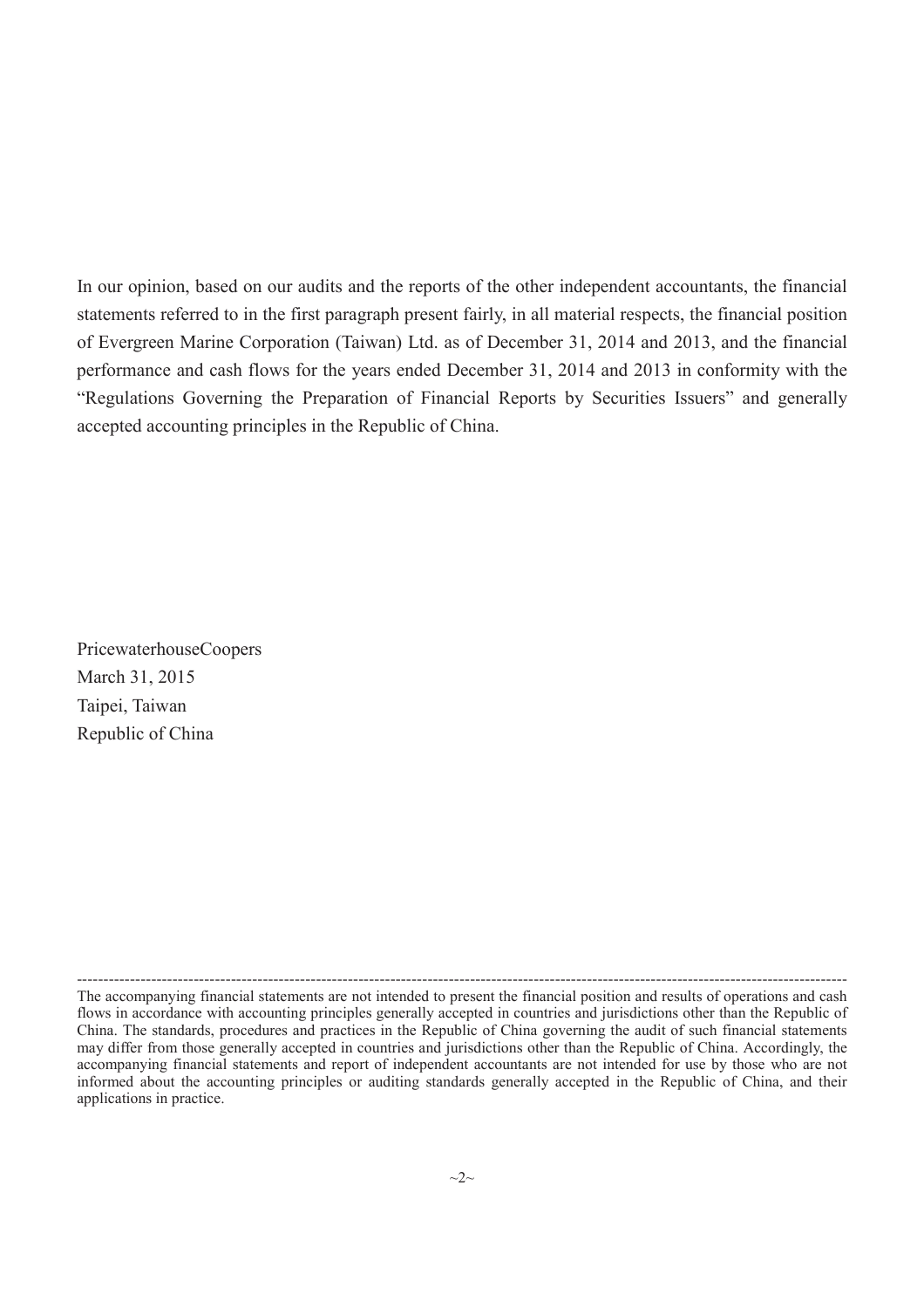| Assets                                               | <b>Notes</b>     | December 31, 2014<br><b>AMOUNT</b> | $\%$                     |                         | December 31, 2013<br><b>AMOUNT</b> | $\frac{0}{6}$  |
|------------------------------------------------------|------------------|------------------------------------|--------------------------|-------------------------|------------------------------------|----------------|
|                                                      |                  |                                    |                          |                         |                                    |                |
| <b>Current assets</b>                                |                  |                                    |                          |                         |                                    |                |
| Cash and cash equivalents                            | 6(1)             | \$<br>15,219,426                   | 15                       | $\sqrt[6]{\frac{1}{2}}$ | 15, 364, 531                       | 16             |
| Financial assets at fair value through profit $6(2)$ |                  |                                    |                          |                         |                                    |                |
| or loss - current                                    |                  |                                    |                          |                         | 5,173                              |                |
| Notes receivable, net                                |                  | 14                                 |                          |                         | 5                                  |                |
| Accounts receivable, net                             | 6(5)             | 2,136,651                          | 2                        |                         | 1,471,050                          | $\mathfrak{2}$ |
| Accounts receivable - related parties                | 7                | 146,926                            |                          |                         | 185,663                            |                |
| Other receivables                                    |                  | 248,862                            |                          |                         | 272,223                            |                |
| Other receivables - related parties                  | 7                | 14,541                             |                          |                         | 64,407                             |                |
| Current income tax assets                            |                  |                                    |                          |                         | 8,361                              |                |
| Inventories                                          | 6(6)             | 629,420                            | 1                        |                         | 602,633                            | 1              |
| Prepayments                                          |                  | 156,992                            | $\overline{\phantom{a}}$ |                         | 153,603                            |                |
| Other current assets                                 | $6(7)$ , 7 and 8 | 1,829,723                          | $\overline{c}$           |                         | 1,280,688                          | 1              |
| <b>Current Assets</b>                                |                  | 20, 382, 555                       | 20                       |                         | 19,408,337                         | 20             |
| Non-current assets                                   |                  |                                    |                          |                         |                                    |                |
| Available-for-sale financial assets -                | 6(3)             |                                    |                          |                         |                                    |                |
| non-current                                          |                  | 1,400,117                          | 1                        |                         | 1,484,000                          | 2              |
| Held-to-maturity financial assets -                  | 6(4)             |                                    |                          |                         |                                    |                |
| non-current                                          |                  | 370,000                            |                          |                         | 370,000                            |                |
| Investments accounted for using equity               | 6(8)             |                                    |                          |                         |                                    |                |
| method                                               |                  | 56, 536, 695                       | 54                       |                         | 56,015,607                         | 57             |
| Property, plant and equipment, net                   | $6(9)$ and 8     | 20, 522, 164                       | 20                       |                         | 14,006,137                         | 14             |
| Investment property, net                             | $6(10)$ and 8    | 1,965,137                          | $\overline{2}$           |                         | 1,984,283                          | $\sqrt{2}$     |
| Intangible assets                                    |                  | 9,705                              |                          |                         | 7,118                              |                |
| Deferred income tax assets                           | 6(28)            | 265,091                            |                          |                         | 420,766                            |                |
| Other non-current assets                             | 6(11)            | 2,841,730                          | 3                        |                         | 5,276,847                          | 5              |
| Non-current assets                                   |                  | 83,910,639                         | 80                       |                         | 79, 564, 758                       | 80             |
|                                                      |                  |                                    |                          |                         |                                    |                |

#### EVERGREEN MARINE CORPORATION (TAIWAN) LTD. PARENT COMPANY ONLY BALANCE SHEETS (Expressed in thousands of New Taiwan dollars)

(Continued)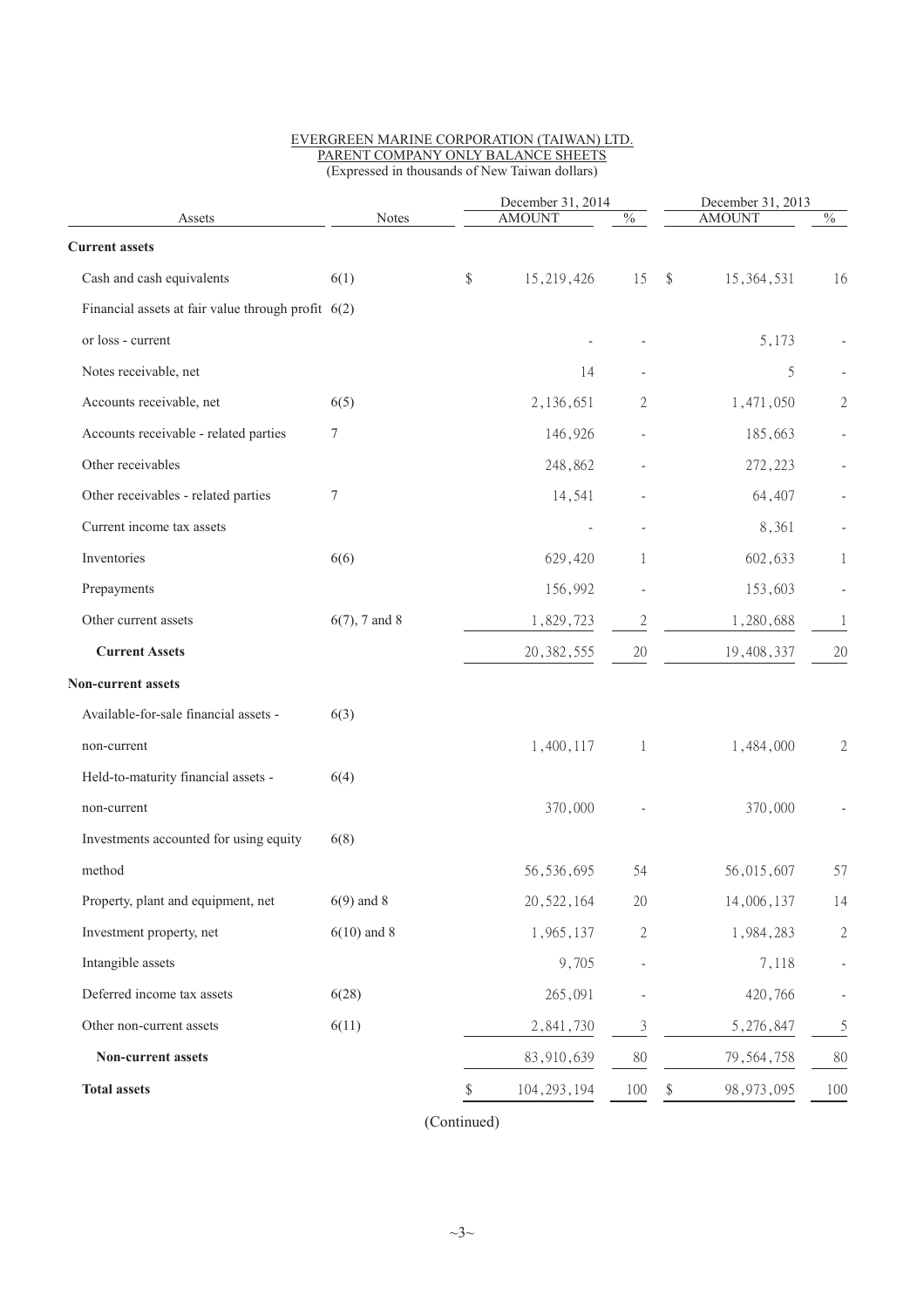|                                                      |               |       | December 31, 2014 |              |                         | December 31, 2013 |                |
|------------------------------------------------------|---------------|-------|-------------------|--------------|-------------------------|-------------------|----------------|
| Liabilities and Equity                               | Notes         |       | <b>AMOUNT</b>     | $\%$         |                         | <b>AMOUNT</b>     | $\%$           |
| <b>Current liabilities</b>                           |               |       |                   |              |                         |                   |                |
| Accounts payable                                     |               | $\$\$ | 2, 289, 534       | $\mathbf{2}$ | $\sqrt[6]{\frac{1}{2}}$ | 1,793,540         | $\overline{2}$ |
| Accounts payable - related parties                   | $\tau$        |       | 116,221           |              |                         | 236,673           |                |
| Other payables                                       |               |       | 727,217           | $\mathbf{1}$ |                         | 331,641           |                |
| Other payables - related parties                     | $\tau$        |       | 18,189            |              |                         | 18,593            |                |
| Current income tax liabilities                       |               |       | 675,903           | 1            |                         | 41,260            |                |
| Other current liabilities                            | $6(12)$ and 7 |       | 9,913,125         | $\theta$     |                         | 6,907,578         | 7              |
| <b>Current Liabilities</b>                           |               |       | 13,740,189        | 13           |                         | 9,329,285         | 9              |
| <b>Non-current liabilities</b>                       |               |       |                   |              |                         |                   |                |
| Corporate bonds payable                              | 6(13)         |       | 3,000,000         | 3            |                         | 3,000,000         | $\mathfrak{Z}$ |
| Long-term loans                                      | 6(14)         |       | 24, 121, 777      | 23           |                         | 26,785,068        | 27             |
| Deferred income tax liabilities                      | 6(28)         |       | 1,092,107         | 1            |                         | 1,172,037         | $\mathbf{1}$   |
| Other non-current liabilities                        | 6(15)(16)     |       | 1,429,826         | $\mathbf{2}$ |                         | 1,444,657         | $\overline{2}$ |
| <b>Non-current liabilities</b>                       |               |       | 29, 643, 710      | 29           |                         | 32, 401, 762      | 33             |
| <b>Total Liabilities</b>                             |               |       | 43, 383, 899      | 42           |                         | 41,731,047        | 42             |
| <b>Equity</b>                                        |               |       |                   |              |                         |                   |                |
| Capital                                              | 6(17)         |       |                   |              |                         |                   |                |
| Common stock                                         |               |       | 34,775,802        | 33           |                         | 34, 749, 523      | 35             |
| <b>Capital surplus</b>                               | 6(18)         |       |                   |              |                         |                   |                |
| Capital surplus                                      |               |       | 7,292,458         | 7            |                         | 7,271,957         | $8\,$          |
| <b>Retained earnings</b>                             | 6(19)         |       |                   |              |                         |                   |                |
| Legal reserve                                        |               |       | 9,115,638         | 9            |                         | 9,115,638         | 9              |
| Special reserve                                      |               |       | 828,940           | 1            |                         | 5,814,993         | 6              |
| Undistributed earnings                               |               |       | 7,270,006         |              |                         | 1,118,877         | $\mathbf{1}$   |
| Other equity interest                                | 6(20)         |       |                   |              |                         |                   |                |
| Other equity interest                                |               |       | 1,626,451         |              | 1(                      | 828,940)(         | 1)             |
| <b>Total equity</b>                                  |               |       | 60,909,295        | 58           |                         | 57, 242, 048      | 58             |
| <b>Significant Contingent Liabilities And</b>        | 9             |       |                   |              |                         |                   |                |
| <b>Unrecognised Contract Commitments</b>             |               |       |                   |              |                         |                   |                |
| <b>Significant Events After The Balance Sheet 11</b> |               |       |                   |              |                         |                   |                |
| Date                                                 |               |       |                   |              |                         |                   |                |
| Total liabilities and equity                         |               | \$    | 104, 293, 194     | 100          |                         | 98, 973, 095      | 100            |
|                                                      |               |       |                   |              |                         |                   |                |

#### EVERGREEN MARINE CORPORATION (TAIWAN) LTD. PARENT COMPANY ONLY BALANCE SHEETS (Expressed in thousands of New Taiwan dollars)

The accompanying notes are an integral part of these financial statements. See report of independent accountants dated March 31, 2015.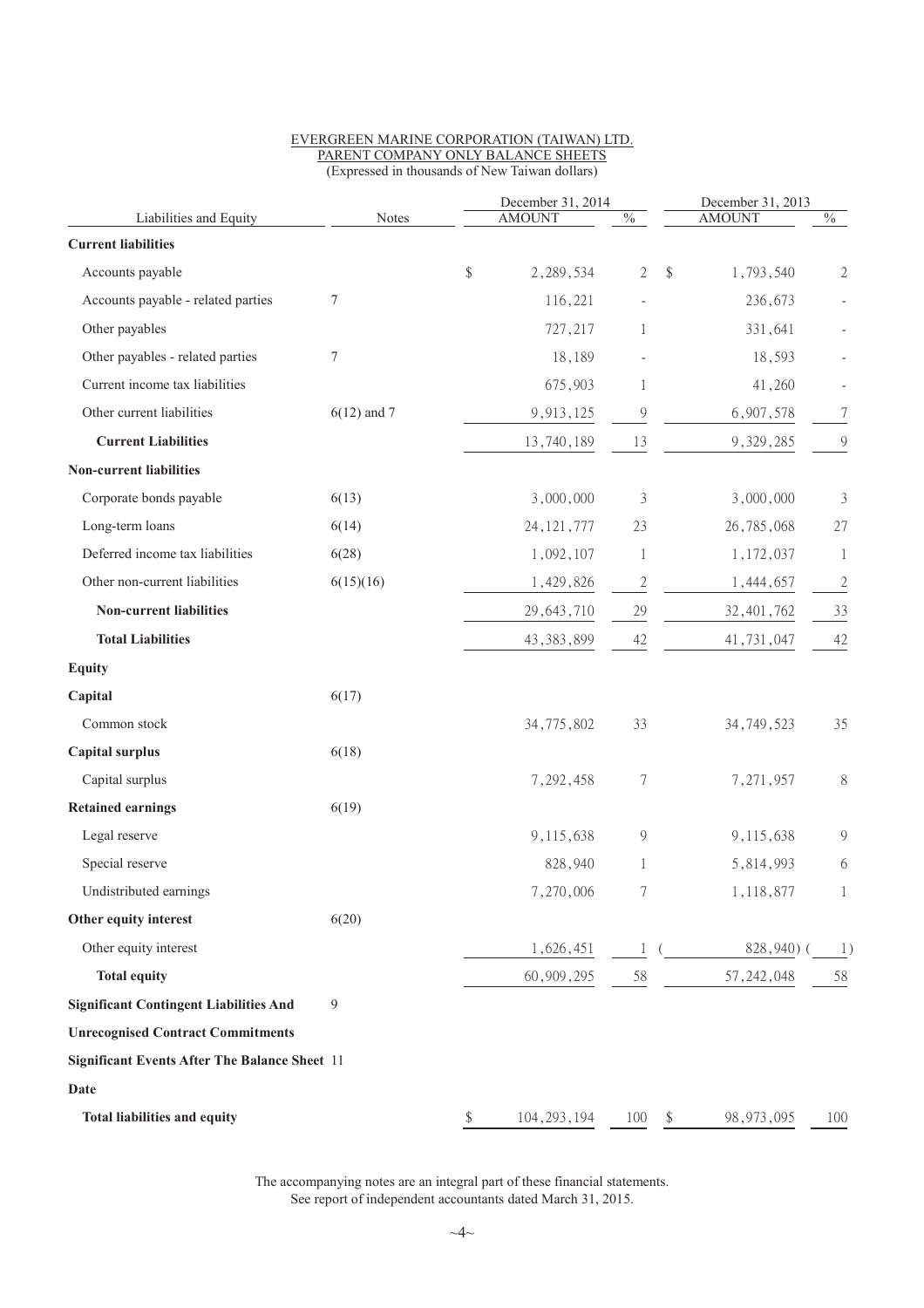#### EVERGREEN MARINE CORPORATION (TAIWAN) LTD. PARENT COMPANY ONLY STATEMENTS OF COMPREHENSIVE INCOME (Expressed in thousands of New Taiwan dollars, except earnings (loss) per share)

|                                        |                   |                 |                 |                |               | For the years ended December 31 |                          |
|----------------------------------------|-------------------|-----------------|-----------------|----------------|---------------|---------------------------------|--------------------------|
|                                        |                   |                 | 2014            |                |               | 2013                            |                          |
|                                        | <b>Notes</b>      |                 | <b>AMOUNT</b>   | $\frac{0}{0}$  |               | <b>AMOUNT</b>                   | $\frac{0}{0}$            |
| <b>Operating revenue</b>               | $6(21)$ and 7     | $\sqrt[6]{}$    | 26, 151, 838    | 100            | $\mathcal{S}$ | 19,508,830                      | 100                      |
| <b>Operating costs</b>                 | $6(26)(27)$ and 7 |                 | 22,976,329)(    | 88)(           |               | $18, 284, 137$ ) (              | 94)                      |
| Gross profit                           |                   |                 | 3,175,509       | 12             |               | 1,224,693                       | 6                        |
| <b>Operating expenses</b>              | $6(26)(27)$ and 7 |                 | $1,584,072$ ) ( | $6)$ (         |               | $1,447,112$ ) (                 | $\overline{8}$ )         |
| Other gains - net                      | $6(22)$ and 7     |                 | 1,996,633       | 8              |               | 1,676,175                       | $\overline{9}$           |
| <b>Operating profit</b>                |                   |                 | 3,588,070       | 14             |               | 1,453,756                       | $\overline{7}$           |
| Non-operating income and expenses      |                   |                 |                 |                |               |                                 |                          |
| Other income                           | 6(23)             |                 | 854,929         | 3              |               | 284,963                         | 1                        |
| Other gains and losses                 | 6(2)(24)          |                 | 105,881)        | $-$ (          |               | 53,265                          |                          |
| Finance costs                          | 6(25)             | $\left($        | 473,189)(       | $2)$ (         |               | 381,949)(                       | 2)                       |
| Share of loss of subsidiaries,         |                   |                 |                 |                |               |                                 |                          |
| associates and joint ventures          |                   |                 |                 |                |               |                                 |                          |
| accounted for using equity method      |                   |                 | $1,922,359$ (   | $7)$ (         |               | $2,755,107$ ) (                 | 14)                      |
| Total non-operating income and         |                   |                 |                 |                |               |                                 |                          |
| expenses                               |                   |                 | $1,646,500$ (   | $6)$ (         |               | $2,905,358$ ) (                 | 15)                      |
| Profit (loss) before income tax        |                   |                 | 1,941,570       | $\,8\,$        |               | $1,451,602$ $()$                | 8)                       |
| Income tax expense                     | 6(28)             |                 | $765,531)$ (    | $3)$ (         |               | 45,702)                         | $\overline{\phantom{a}}$ |
| Profit (loss) for the year             |                   | \$              | ,176,039        | 5              | $($ \$        | $1,497,304$ ) (                 | 8)                       |
| Other comprehensive income             | 6(20)             |                 |                 |                |               |                                 |                          |
| Exchange differences on translating    |                   |                 |                 |                |               |                                 |                          |
| the financial statements of foreign    |                   |                 |                 |                |               |                                 |                          |
| operations                             |                   | \$              | 1,934,877       | 7              | \$            | 966,519                         | 5                        |
| Unrealized (loss) gain on valuation of |                   |                 |                 |                |               |                                 |                          |
| available-for-sale financial assets    |                   |                 | 83,883)         |                |               | 109,835                         | 1                        |
| Actuarial loss on defined benefit plan |                   |                 | 30,982)         |                | $\left($      | 21,972)                         |                          |
| Share of other comprehensive income    |                   |                 |                 |                |               |                                 |                          |
| of subsidiaries, associates and joint  |                   |                 |                 |                |               |                                 |                          |
| ventures accounted for using equity    |                   |                 |                 |                |               |                                 |                          |
| method                                 |                   |                 | 620,487         | $\overline{2}$ |               | 188,092                         | 1                        |
| Income tax relating to the components  |                   |                 |                 |                |               |                                 |                          |
| of other comprehensive income          |                   |                 | 3,929           |                |               | 4,695                           |                          |
| Other comprehensive income for the     |                   |                 |                 |                |               |                                 |                          |
| year                                   |                   | \$              | 2,444,428       | $\mathcal{Q}$  | \$            | 1,247,169                       | 7                        |
| Total comprehensive income (loss) for  |                   |                 |                 |                |               |                                 |                          |
| the year                               |                   | \$              | 3,620,467       | 14             | $($ \$        | $250, 135$ ) (                  |                          |
| Earnings (loss) per share (in dollars) | 6(29)             |                 |                 |                |               |                                 |                          |
| Basic earnings (loss) per share        |                   | $\frac{\$}{\$}$ |                 | 0.34           | $($ \$        |                                 | 0.43)                    |
| Diluted earnings (loss) per share      |                   |                 |                 | 0.34           | $($ \$        |                                 | 0.43)                    |

The accompanying notes are an integral part of these financial statements. See report of independent accountants dated March 31, 2015.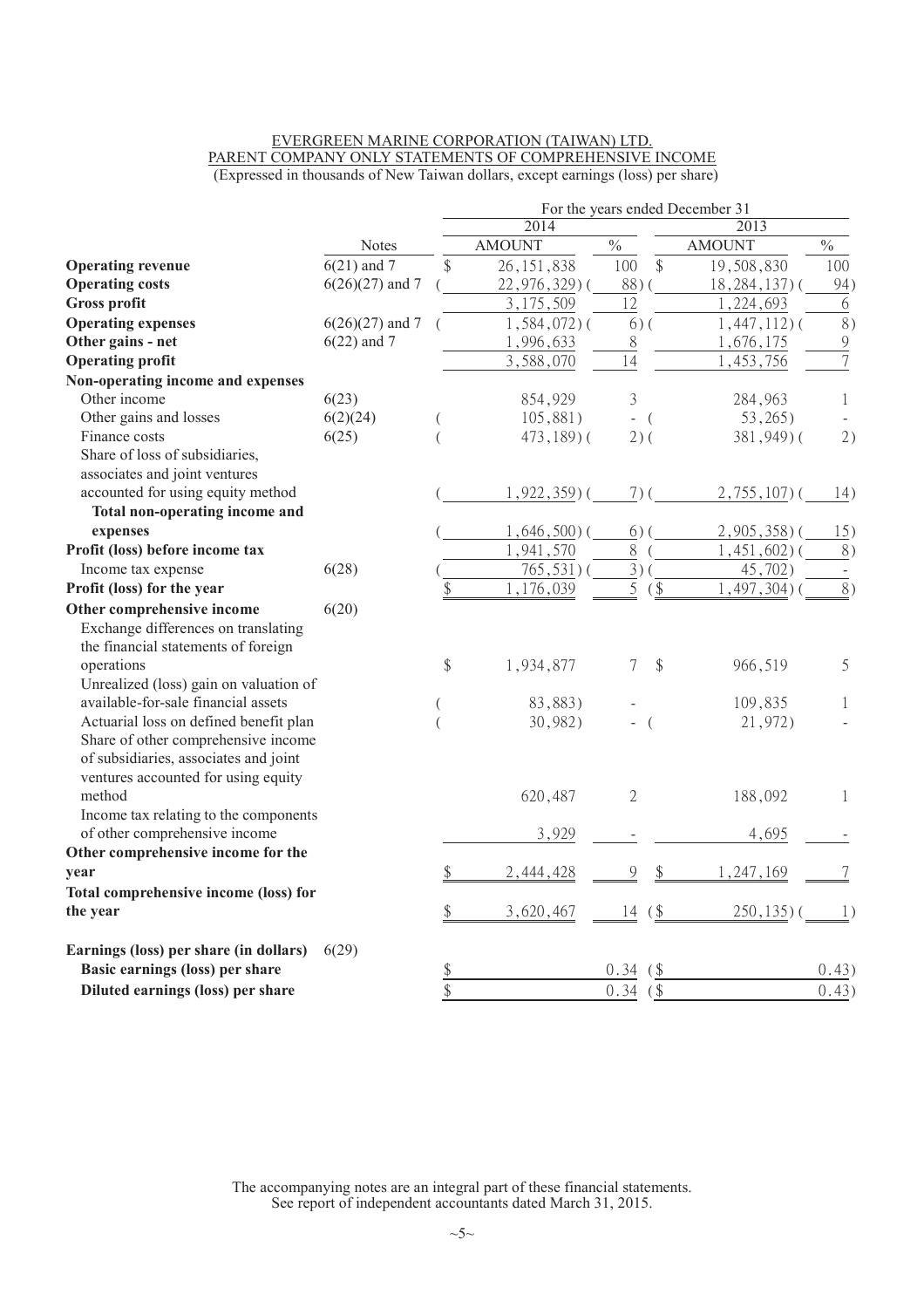#### EVERGREEN MARINE CORPORATION (TAIWAN) LTD. PARENT COMPANY ONLY STATEMENTS OF CHANGES IN EQUITY<br>EQP THE VEADS ENDED DECEMBER 21, 2014, AND 2012 FOR THE YEARS ENDED DECEMBER 31, <sup>2014</sup> AND <sup>2013</sup> (Expressed in thousands of New Taiwan dollars)

|                                                                                             |              |              |                 |               | <b>Retained Earnings</b> |                                        |                                                                                                      | Other equity interest                                                       |                                                                                               |              |
|---------------------------------------------------------------------------------------------|--------------|--------------|-----------------|---------------|--------------------------|----------------------------------------|------------------------------------------------------------------------------------------------------|-----------------------------------------------------------------------------|-----------------------------------------------------------------------------------------------|--------------|
|                                                                                             | <b>Notes</b> | Common stock | Capital surplus | Legal reserve | Special reserve          | Unappropriated<br>retained<br>earnings | Exchange<br>differences on<br>translating the<br>financial<br>statements of<br>foreign<br>operations | Unrealized gain<br>or loss on<br>available-for-<br>sale financial<br>assets | Hedging<br>instrument gain<br>$(\text{loss})$ on<br>effective hedge<br>of cash flow<br>hedges | Total equity |
| Year 2013                                                                                   |              |              |                 |               |                          |                                        |                                                                                                      |                                                                             |                                                                                               |              |
| Balance at January 1, 2013                                                                  |              | \$34,749,407 | \$7,271,879     | \$9,102,785   | \$3,593,280              | \$5,121,929                            | $(S\ 1,867,363)$ $(S$                                                                                | $490,002$ ) \$                                                              | 10,289                                                                                        | \$57,492,204 |
| Appropriation of 2012 earnings                                                              | 6(19)        |              |                 |               |                          |                                        |                                                                                                      |                                                                             |                                                                                               |              |
| Legal reserve                                                                               |              |              |                 | 12,853        |                          | $12,853$ )                             |                                                                                                      |                                                                             |                                                                                               |              |
| Special reserve                                                                             |              |              |                 | $\sim$        | 2, 221, 713              | 2, 221, 713)                           |                                                                                                      |                                                                             |                                                                                               |              |
| Conversion of convertible bonds into common stock                                           | 6(17)        | 116          | 99              |               |                          |                                        |                                                                                                      |                                                                             |                                                                                               | 215          |
| Stock warrants of convertible bonds                                                         | 6(18)        |              | 21)             |               |                          |                                        |                                                                                                      |                                                                             | $\sim$                                                                                        | 21           |
| Adjustments to share of changes in equity of subsidiaries, associates and joint<br>ventures |              |              |                 |               | $\sim 100$               | 215)                                   |                                                                                                      |                                                                             | $\sim$                                                                                        | 215)         |
| Loss for the year                                                                           |              |              |                 |               |                          | $1,497,304$ )                          |                                                                                                      |                                                                             | $\sim$                                                                                        | 1,497,304)   |
| Other comprehensive income (loss) for the year                                              | 6(20)        |              |                 |               |                          | 270,967                                | 1,062,548                                                                                            | 453,546                                                                     | 2,042                                                                                         | 1,247,169    |
| Balance at December 31, 2013                                                                |              | \$34,749,523 | \$7,271,957     | \$9,115,638   | \$5,814,993              | \$1,118,877                            | 804,815)                                                                                             | 36,456                                                                      | 12,331                                                                                        | \$57,242,048 |
| Year 2014                                                                                   |              |              |                 |               |                          |                                        |                                                                                                      |                                                                             |                                                                                               |              |
| Balance at January 1, 2014                                                                  |              | \$34,749,523 | \$7,271,957     | \$9,115,638   | \$5,814,993              | \$1,118,877                            | $804,815$ ) (\$<br>(S <sup>2</sup> )                                                                 | $36,456$ )                                                                  | 12,331<br>$^{\circ}$                                                                          | \$57,242,048 |
| Appropriation of 2013 earnings                                                              | 6(19)        |              |                 |               |                          |                                        |                                                                                                      |                                                                             |                                                                                               |              |
| Reversal of special reserve                                                                 |              |              |                 |               | 4,986,053)               | 4,986,053                              |                                                                                                      |                                                                             |                                                                                               |              |
| Conversion of convertible bonds into common stock                                           | 6(17)        | 26,279       | 23,555          |               |                          |                                        |                                                                                                      |                                                                             |                                                                                               | 49,834       |
| Stock warrants of convertible bonds                                                         | 6(18)        |              | $4,632$ )       |               |                          |                                        |                                                                                                      |                                                                             | $\sim$                                                                                        | 4,632)       |
| Adjustments to share of changes in equity of subsidiaries, associates and joint<br>ventures | 6(18)        |              | 1,578           |               |                          |                                        |                                                                                                      |                                                                             | $\sim$                                                                                        | 1,578        |
| Profit for the year                                                                         |              |              |                 |               |                          | 1,176,039                              |                                                                                                      |                                                                             | $\sim$                                                                                        | 1,176,039    |
| Other comprehensive income (loss) for the year                                              | 6(20)        |              |                 |               |                          | 10,963                                 | 2,160,524                                                                                            | 672,975                                                                     | 378,108                                                                                       | 2,444,428    |
| Balance at December 31, 2014                                                                |              | \$34,775,802 | \$7,292,458     | \$9,115,638   | 828,940<br>\$.           | \$7,270,006                            | \$1,355,709                                                                                          | 636,519                                                                     | 365,777<br>(S                                                                                 | \$60,909,295 |

The accompanying notes are an integral part of these financial statements.<br>See report of independent accountants dated Marsh 21, 2015 See report of independent accountants dated March 31, 2015.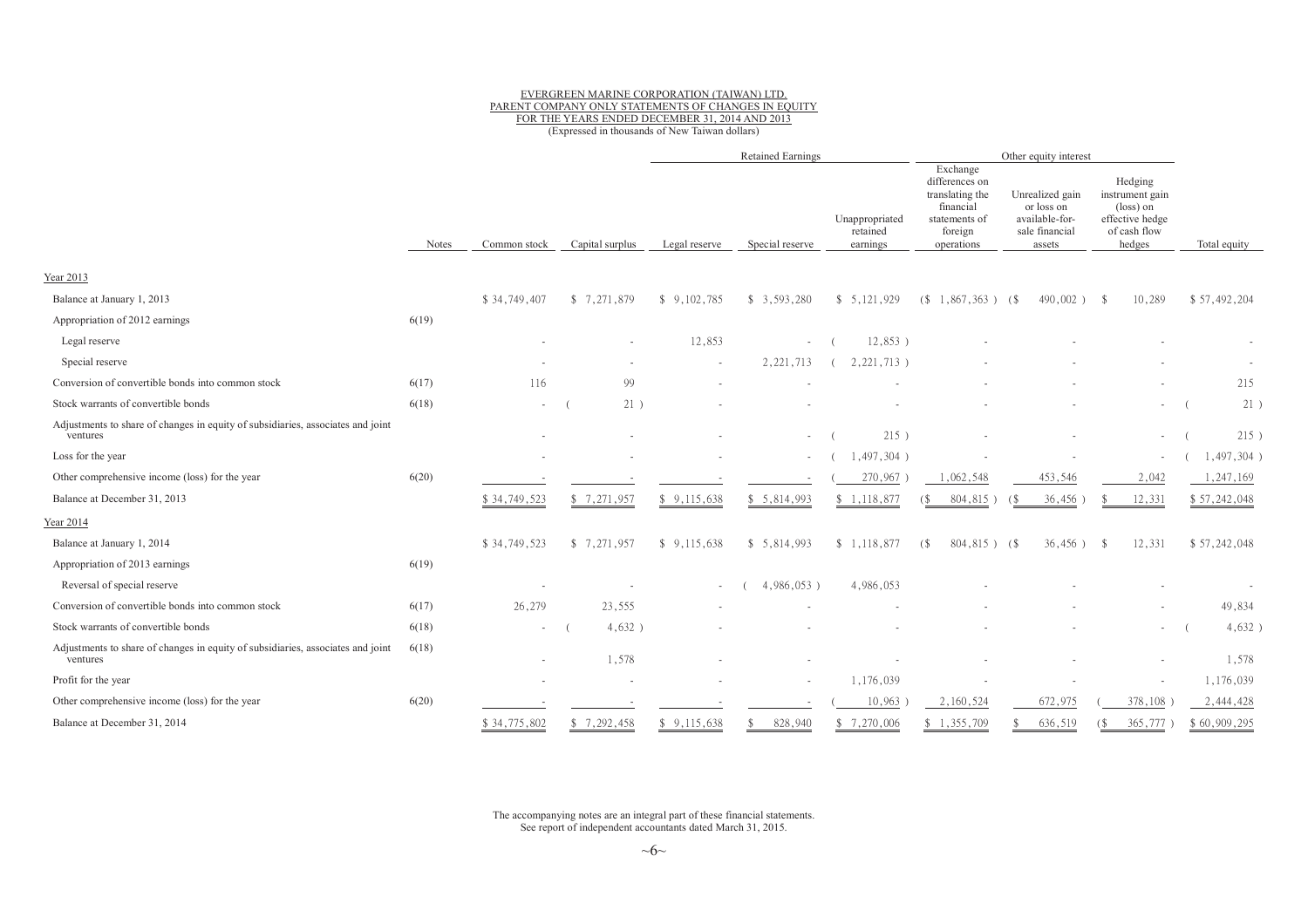#### EVERGREEN MARINE CORPORATION (TAIWAN) LTD. PARENT COMPANY ONLY STATEMENTS OF CASH FLOWS FOR THE YEARS ENDED DECEMBER 31

(Expressed in thousands of New Taiwan dollars)

| CASH FLOWS FROM OPERATING ACTIVITIES<br>Profit (loss) before tax for the year<br>Adjustments to reconcile profit (loss) before tax to net<br>cash provided by operating activities<br>Income and expenses having no effect on cash flows | 6(24)(26)<br>6(26)<br>6(24) | \$       | 1,941,570<br>1,679,362 | (        | $1,451,602$ )             |
|------------------------------------------------------------------------------------------------------------------------------------------------------------------------------------------------------------------------------------------|-----------------------------|----------|------------------------|----------|---------------------------|
|                                                                                                                                                                                                                                          |                             |          |                        |          |                           |
|                                                                                                                                                                                                                                          |                             |          |                        |          |                           |
|                                                                                                                                                                                                                                          |                             |          |                        |          |                           |
|                                                                                                                                                                                                                                          |                             |          |                        |          |                           |
|                                                                                                                                                                                                                                          |                             |          |                        |          |                           |
| Depreciation                                                                                                                                                                                                                             |                             |          |                        |          | 1,831,731                 |
| Amortization                                                                                                                                                                                                                             |                             |          | 9,967                  |          | 8,781                     |
| Financial assets and liabilities at fair value through                                                                                                                                                                                   |                             |          |                        |          |                           |
| profit or loss                                                                                                                                                                                                                           |                             |          | 5,258                  |          | 18,964)                   |
| Interest expense                                                                                                                                                                                                                         | 6(25)                       |          | 473,189                |          | 381,949                   |
| Interest income                                                                                                                                                                                                                          | 6(23)                       | (        | $152,461$ ) (          |          | 103,761)                  |
| Dividend income                                                                                                                                                                                                                          | 6(23)                       |          | $57,837$ ) (           |          | 29,498)                   |
| Share of loss of subsidiaries, associates and joint                                                                                                                                                                                      |                             |          |                        |          |                           |
| ventures accounted for using equity method                                                                                                                                                                                               |                             |          | 1,922,359              |          | 2,755,107                 |
| Net gain on disposal of property, plant and equipment                                                                                                                                                                                    |                             | $\left($ | $1,996,633$ ) (        |          | $1,676,175$ )             |
| Amortization of bond discounts                                                                                                                                                                                                           |                             |          | 7,293                  |          | 12,426                    |
| Realized income with affliated companies                                                                                                                                                                                                 |                             | $\left($ | $8,932$ ) (            |          | 18,230)                   |
| Changes in assets/liabilities relating to operating activities                                                                                                                                                                           |                             |          |                        |          |                           |
| Net changes in assets relating to operating activities                                                                                                                                                                                   |                             |          |                        |          |                           |
| Financial assets and liabilities at fair value through                                                                                                                                                                                   |                             |          |                        |          |                           |
| profit or loss                                                                                                                                                                                                                           |                             |          |                        |          | 1,498,428                 |
| Notes receivable, net                                                                                                                                                                                                                    |                             |          | 9)                     |          | 6,661                     |
| Accounts receivable, net                                                                                                                                                                                                                 |                             |          | $626,864)$ (           |          | 714,980)                  |
| Other receivables                                                                                                                                                                                                                        |                             |          | 73,227                 |          | 12,730)                   |
| Inventories                                                                                                                                                                                                                              |                             |          | $26,787$ ) (           |          | 136,903)                  |
| Prepayments                                                                                                                                                                                                                              |                             |          | $3,389$ )              |          | 3,996                     |
| Other current assets                                                                                                                                                                                                                     |                             |          | $549,035$ ) (          |          | 201,225)                  |
| Other non-current assets                                                                                                                                                                                                                 |                             |          | 2,208                  |          | 5,920                     |
| Net changes in liabilities relating to operating activities                                                                                                                                                                              |                             |          |                        |          |                           |
| Accounts payable                                                                                                                                                                                                                         |                             |          | 375,542                |          | 332,839                   |
| Other payables                                                                                                                                                                                                                           |                             |          | 117,424                | $\left($ | $11,201$ )                |
| Other current liabilities                                                                                                                                                                                                                |                             |          | 430,875                |          | 958,663                   |
| Other non-current liabilities                                                                                                                                                                                                            |                             |          | 45,813)                |          | 54,359)                   |
| Cash generated from operations                                                                                                                                                                                                           |                             |          | $\overline{3,570,514}$ |          | 3,366,873                 |
| Interest received                                                                                                                                                                                                                        |                             |          | 152,461                |          | 103,761                   |
| Income tax paid                                                                                                                                                                                                                          |                             |          | $57,953$ ) (           |          | 6,303)                    |
| Interest paid                                                                                                                                                                                                                            |                             |          | $508,001$ )            |          | 434,021)                  |
| Net cash provided by operating activities                                                                                                                                                                                                |                             |          | 3,157,021              |          | $\overline{3}$ , 030, 310 |

(Continued)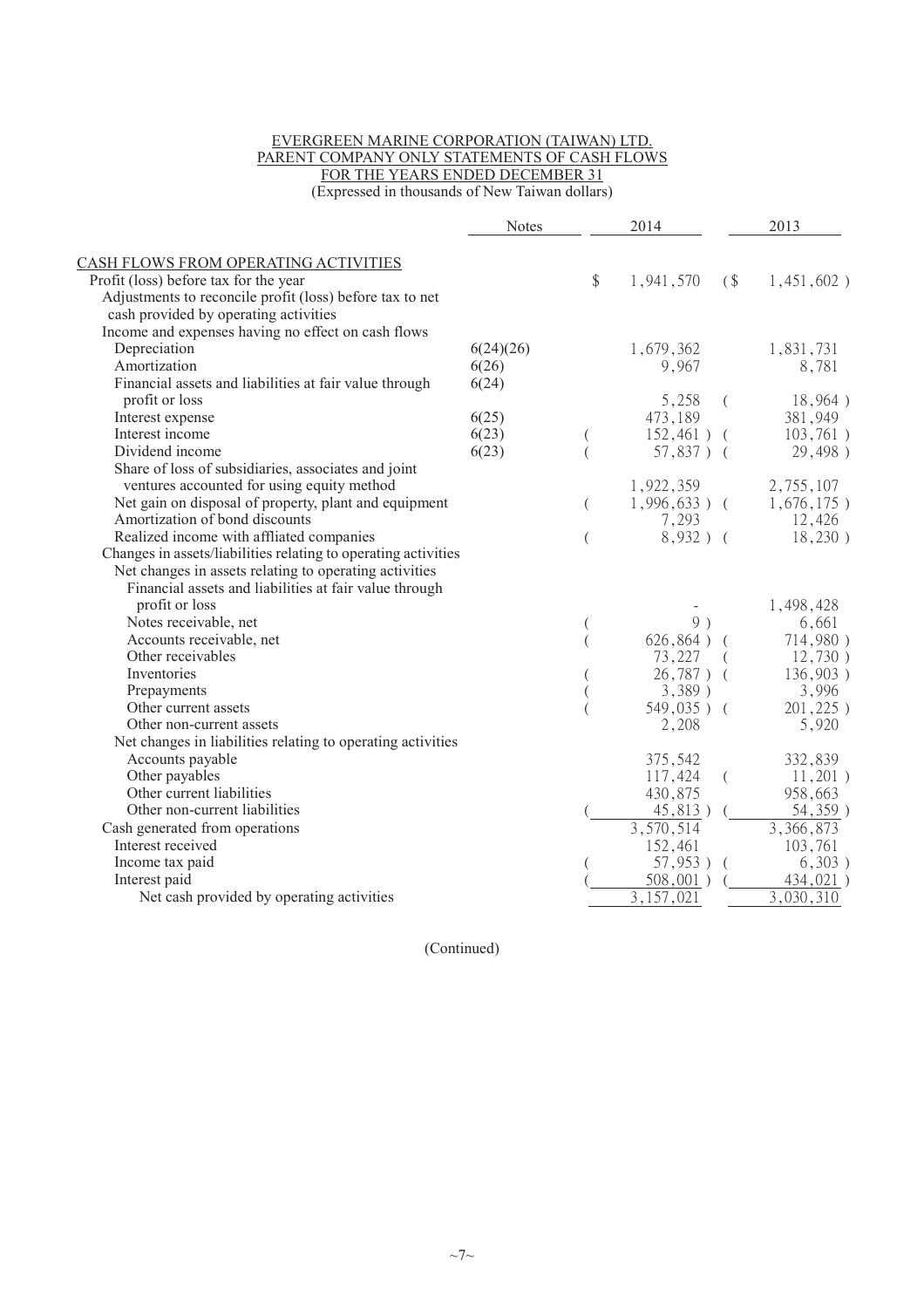#### EVERGREEN MARINE CORPORATION (TAIWAN) LTD. PARENT COMPANY ONLY STATEMENTS OF CASH FLOWS FOR THE YEARS ENDED DECEMBER 31 (Expressed in thousands of New Taiwan dollars)

|                                                           | <b>Notes</b> |    | 2014            |   | 2013          |
|-----------------------------------------------------------|--------------|----|-----------------|---|---------------|
| CASH FLOWS FROM INVESTING ACTIVITIES                      |              |    |                 |   |               |
| Acquisition of investments accounted for under the equity | 6(8)         | \$ |                 | ( | 210,342)      |
| Acquisition of property, plant and equipment              | 6(30)        |    | $1,612,757$ ) ( |   | 47,101)       |
| Proceeds from disposal of property, plant and equipment   |              |    | 2,555,082       |   | 1,918,316     |
| Acquisition of intangible assets                          |              | (  | $12,554$ ) (    |   | $12,329$ )    |
| Increase in other non-current assets                      | 6(30)        |    | $4,413,003$ ) ( |   | 5,495,854)    |
| Dividend received                                         |              |    | 231,901         |   | 203,949       |
| Net cash used in investing activities                     |              |    | $3,251,331$ ) ( |   | $3,643,361$ ) |
| CASH FLOWS FROM FINANCING ACTIVITIES                      |              |    |                 |   |               |
| Decrease in corporate bonds payable                       |              |    | $523,200$ )     |   |               |
| Increase in long-term loans                               |              |    | 5,472,553       |   | 11,599,714    |
| Decrease in long-term loans                               |              |    | $5,000,148$ ) ( |   | 8, 291, 362)  |
| Net cash (used in) provided by financing activities       |              |    | 50,795)         |   | 3,308,352     |
| (Decrease) increase in cash and cash equivalents          |              |    | $145, 105$ )    |   | 2,695,301     |
| Cash and cash equivalents at beginning of year            |              |    | 15, 364, 531    |   | 12,669,230    |
| Cash and cash equivalents at end of year                  |              |    | 15,219,426      |   | \$15,364,531  |
|                                                           |              |    |                 |   |               |

The accompanying notes are an integral part of these financial statements. See report of independent accountants dated March 31, 2015.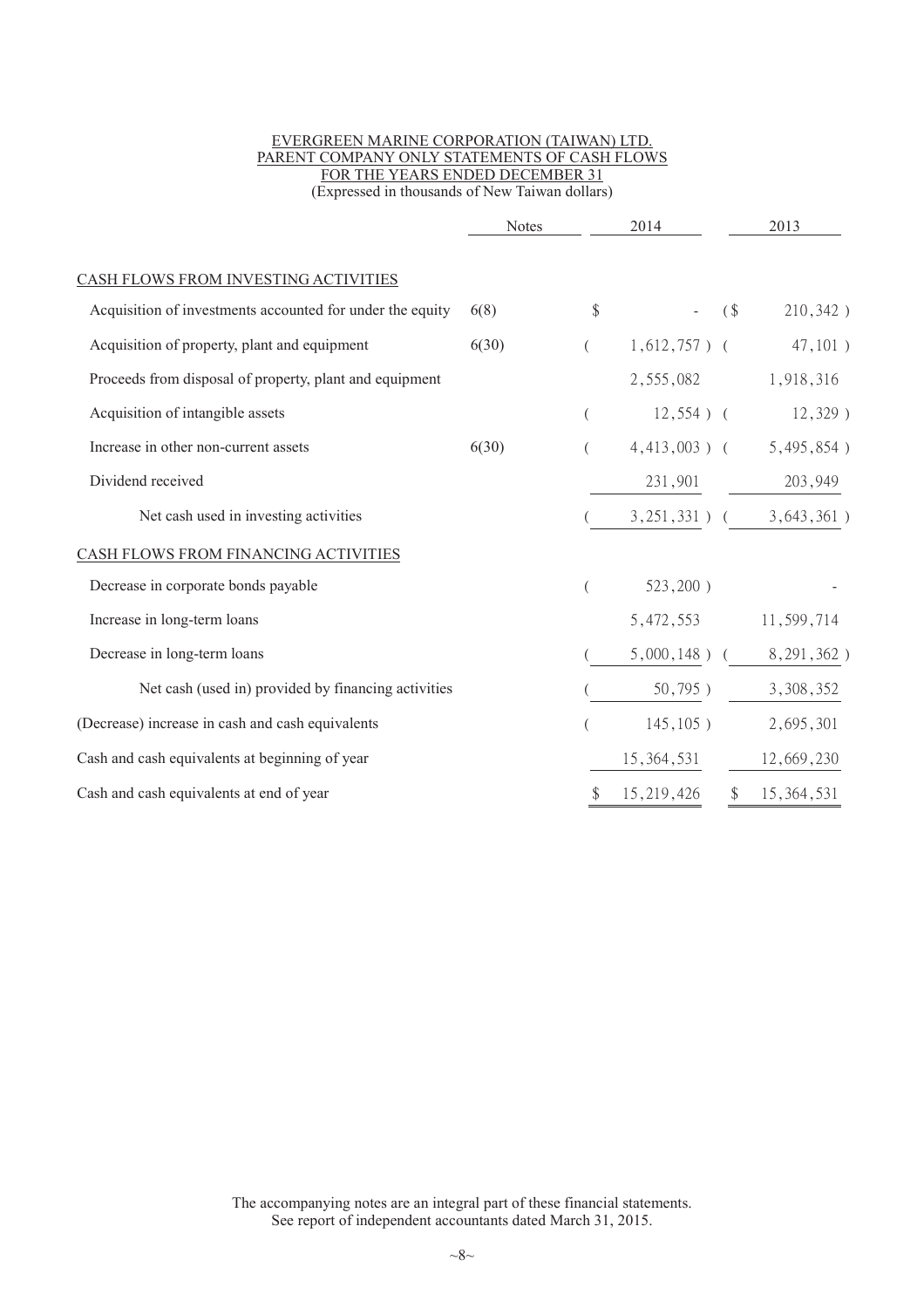# EVERGREEN MARINE CORPORATION (TAIWAN) LTD. NOTES TO THE PARENT COMPANY ONLY FINANCIAL STATEMENTS DECEMBER 31, 2014 AND 2013

(Expressed in thousands of New Taiwan Dollars, except as otherwise indicated)

# 1. HISTORY AND ORGANIZATION

Evergreen Marine Corporation (Taiwan) Ltd. (the "Company") was established in the Republic of China, and is mainly engaged in domestic and international marine transportation, shipping agency services, and the distribution of containers. The Company was approved by the Securities and Futures Bureau (SFB), Financial Supervisory Commission, Executive Yuan, R.O.C. to be a public company on November 2, 1982 and was further approved by the SFB to be a listed company on July 6, 1987. The Company's shares have been publicly traded on the Taiwan Stock Exchange since September 21, 1987.

# 2. THE DATE OF AUTHORIZATION FOR ISSUANCE OF THE PARENT COMPANY ONLY

FINANCIAL STATEMENTS AND PROCEDURES FOR AUTHORIZATION

These parent company only financial statements were authorised by the Board of Directors on March 27, 2015.

# 3. APPLICATION OF NEW STANDARDS, AMENDMENTS AND INTERPRETATIONS

- (1) Effect of the adoption of new issuances of or amendments to International Financial Reporting Standards ("IFRS") as endorsed by the Financial Supervisory Commission ("FSC") None.
- (2) Effect of new issuances of or amendments to IFRSs as endorsed by the FSC but not yet adopted by the Company

According to Financial-Supervisory-Securities-Auditing No. 1030010325 issued on April 3, 2014, commencing 2015, companies with shares listed on the TWSE or traded on the Taiwan GreTai Securities Market or Emerging Stock Market shall adopt the 2013 version of IFRS (not including IFRS 9, 'Financial instruments') as endorsed by the FSC and the "Regulations Governing the Preparation of Financial Reports by Securities Issuers " effective January 1, 2015 (collectively referred herein as the "2013 version of IFRSs") in preparing the financial statements. The related new standards, interpretations and amendments are listed below:

|                                                            | <b>Effective Date by</b>        |
|------------------------------------------------------------|---------------------------------|
|                                                            | <b>International Accounting</b> |
| New Standards, Interpretations and Amendments              | <b>Standards Board</b>          |
| Limited exemption from comparative IFRS 7                  | July 1, 2010                    |
| disclosures for first-time adopters (amendments to IFRS 1) |                                 |
| Severe hyperinflation and removal of fixed dates           | July 1, 2011                    |
| for first-time adopters (amendments to IFRS 1)             |                                 |
| Government loans (amendments to IFRS 1)                    | January 1, 2013                 |
| Disclosures – Transfers of financial assets                | July 1, 2011                    |
| (amendments to IFRS 7)                                     |                                 |
| Disclosures – Offsetting financial assets and financial    | January 1, 2013                 |
| liabilities (amendments to IFRS 7)                         |                                 |
|                                                            |                                 |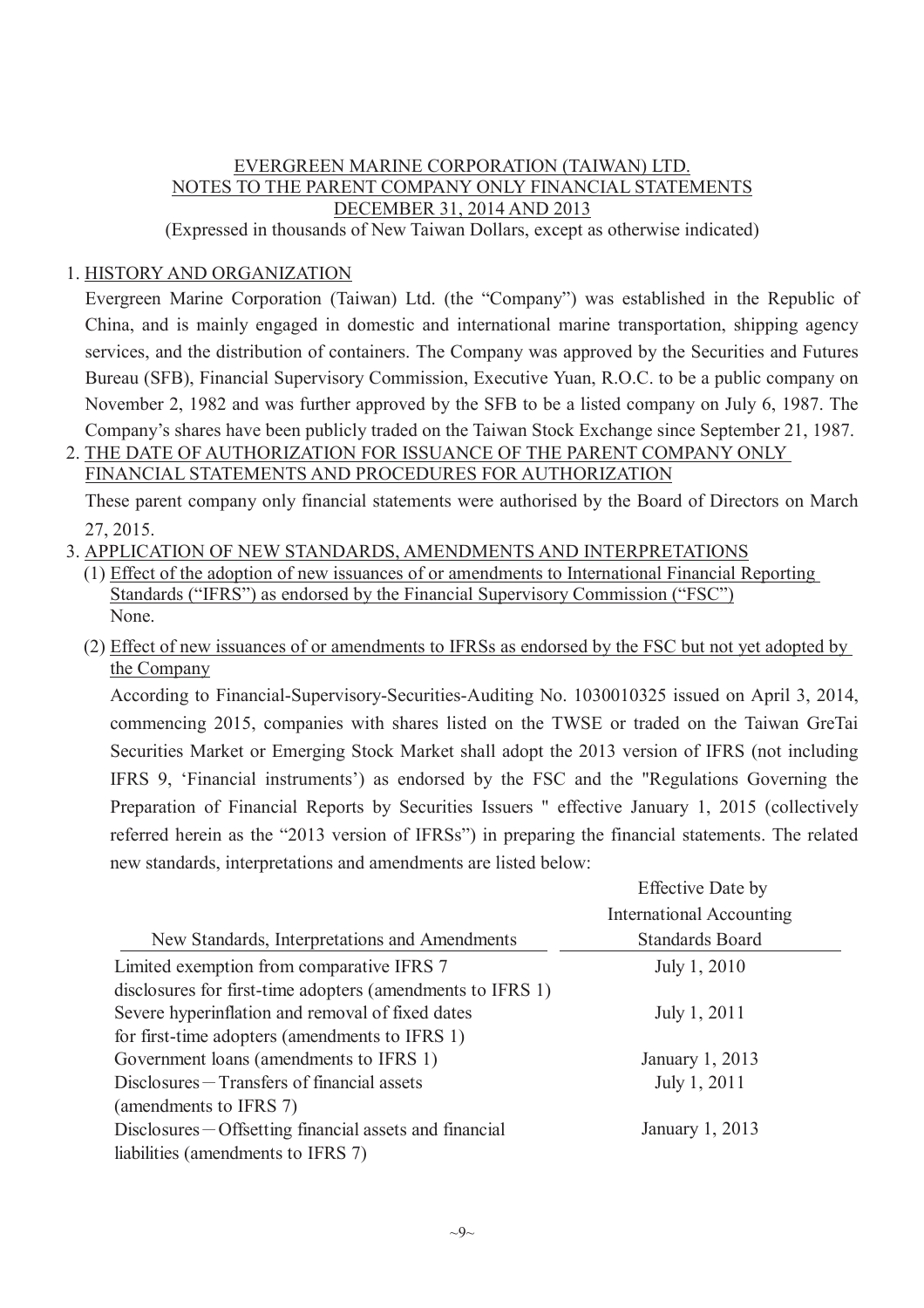|                                                       | Effective Date by                      |
|-------------------------------------------------------|----------------------------------------|
|                                                       | <b>International Accounting</b>        |
| New Standards, Interpretations and Amendments         | <b>Standards Board</b>                 |
| IFRS 10, 'Consolidated financial statements'          | January 1, 2013                        |
|                                                       | (Investment entities: January 1, 2014) |
| IFRS 11, 'Joint arrangements'                         | January 1, 2013                        |
| IFRS 12, 'Disclosure of interests in other entities'  | January 1, 2013                        |
| IFRS 13, 'Fair value measurement'                     | January 1, 2013                        |
| Presentation of items of other comprehensive income   | July 1, 2012                           |
| (amendments to IAS 1)                                 |                                        |
| Deferred tax: recovery of underlying assets           | January 1, 2012                        |
| (amendments to IAS 12)                                |                                        |
| IAS 19 (revised), 'Employee benefits'                 | January 1, 2013                        |
| IAS 27 (revised), 'Separate financial statements'     | January 1, 2013                        |
| Investments in associates and joint ventures          | January 1, 2013                        |
| (amendments to IAS 28)                                |                                        |
| Offsetting financial assets and financial liabilities | January 1, 2014                        |
| (amendments to IAS 32)                                |                                        |
| IFRIC 20, 'Stripping costs in the production phase    | January 1, 2013                        |
| of a surface mine'                                    |                                        |
| Improvements to IFRSs 2010                            | January 1, 2011                        |
| Improvements to IFRSs $2009 - 2011$                   | January 1, 2013                        |
|                                                       |                                        |

Based on the Company's assessment, the adoption of the 2013 version of IFRSs has no significant impact on the financial statements of the Company, except the following:

A.IAS 19 (revised), 'Employee benefits'

The revised standard eliminates the corridor approach and requires actuarial gains and losses to be recognised immediately in other comprehensive income. Past service cost will be recognised immediately in the period incurred. Net interest expense or income, calculated by applying the discount rate to the net defined benefit asset or liability, replace the finance charge and expected return on plan assets. The return of plan assets, excluding net interest expenses, is recognised in other comprehensive income. An entity is required to recognise termination benefits at the earlier of when the entity can no longer withdraw an offer of those benefits and when it recognises any related restructuring costs. Additional disclosures are required to present how defined benefit plans may affect the amount, timing and uncertainty of the entity's future cash flows.

The Company expected to recognise previously unrecognised past service cost. Net interest expense or income, calculated by applying the discount rate to the net defined benefit asset or liability, replace the finance charge and expected return on plan assets. The Company increased deferred tax assets by \$1,913 and accrued pension liabilities by \$11,251 and decreased unappropriated earnings by \$9,338 at January 1, 2014. The Company increased accounts payable by \$339 and exchange differences on translation of foreign financial statements by \$989 and decreased investments accounted for using equity method by \$21,106, deferred tax assets by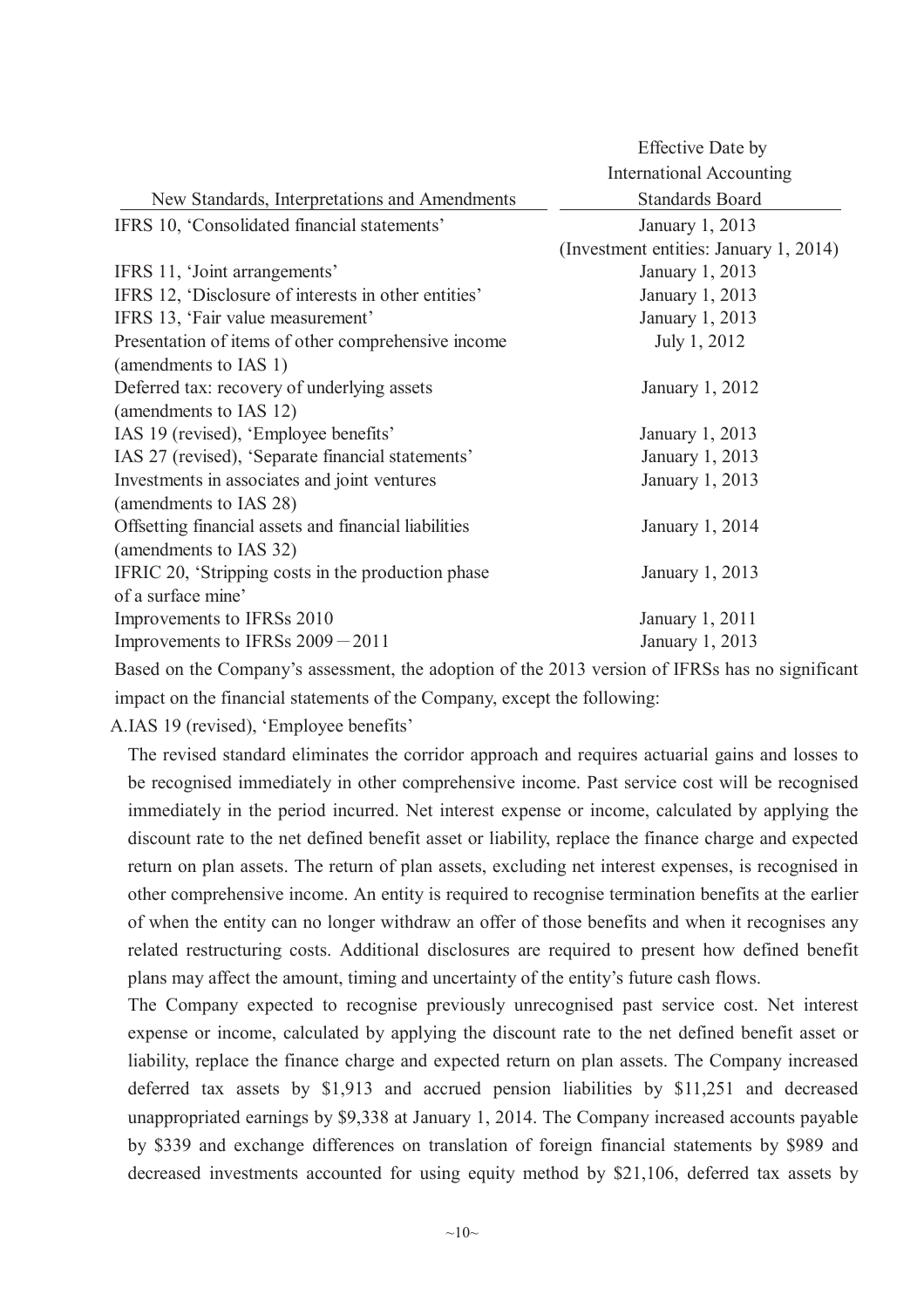\$273, deferred tax liabilities by \$939, accrued pension liabilities by \$1,607 and unappropriated earnings by \$46 at December 31, 2014.

The Company increased share of loss of subsidiaries, associates and joint ventures accounted for using equity method by \$22,045 and decreased operating costs by \$415, operating expenses by \$853 and income tax expense by \$662 for the year ended December 31, 2014.

B.IAS 1, 'Presentation of financial statements'

The amendment requires entities to separate items presented in OCI classified by nature into two groups on the basis of whether they are potentially reclassifiable to profit or loss subsequently when specific conditions are met. If the items are presented before tax then the tax related to each of the two groups of OCI items (those that might be reclassified and those that will not be reclassified) must be shown separately. Accordingly, the Company will adjust its presentation of the statement of comprehensive income.

C.IFRS 12, 'Disclosure of interests in other entities'

The standard integrates the disclosure requirements for subsidiaries, joint arrangements, associates and unconsolidated structured entities. Also, the Company will disclose additional information about its interests in consolidated entities and unconsolidated entities accordingly.

D.IFRS 13, 'Fair value measurement'

The standard defines fair value as the price that would be received to sell an asset or paid to transfer a liability in an orderly transaction between market participants at the measurement date. The standard sets out a framework for measuring fair value using the assumptions that market participants would use when pricing the asset or liability; for non-financial assets, fair value is determined based on the highest and best use of the asset. Also, the standard requires disclosures about fair value measurements. Based on the Company's assessment, the adoption of the standard has no significant impact on its financial statements, and the Company will disclose additional information about fair value measurements accordingly.

(3) Effect of IFRSs issued by IASB but not yet endorsed by the FSC

New standards, interpretations and amendments issued by IASB but not yet included in the 2013 version of IFRSs as endorsed by the FSC:

|                                                                                                                             | <b>Effective Date by</b>        |
|-----------------------------------------------------------------------------------------------------------------------------|---------------------------------|
|                                                                                                                             | <b>International Accounting</b> |
| New Standards, Interpretations and Amendments                                                                               | <b>Standards Board</b>          |
| IFRS 9, 'Financial instruments'                                                                                             | January 1, 2018                 |
| Sale or contribution of assets between an investor and its associate or<br>joint venture (amendments to IFRS 10 and IAS 28) | January 1, 2016                 |
| Investment entities: applying the consolidation exception (amendments)<br>to IFRS 10, IFRS 12 and IAS 28)                   | January 1, 2016                 |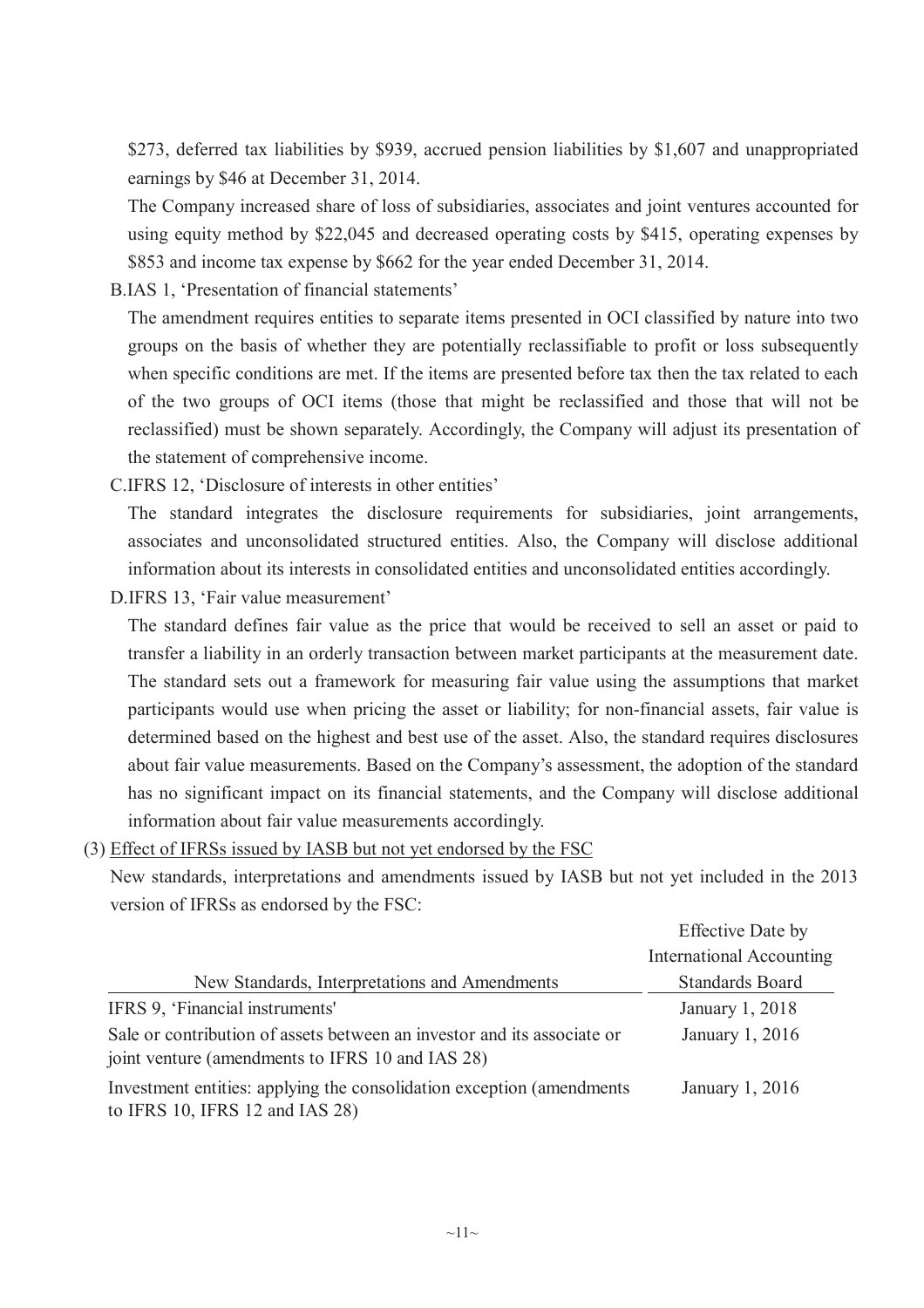|                                                                       | Effective Date by               |
|-----------------------------------------------------------------------|---------------------------------|
|                                                                       | <b>International Accounting</b> |
| New Standards, Interpretations and Amendments                         | <b>Standards Board</b>          |
| Accounting for acquisition of interests in joint operations           | January 1, 2016                 |
| (amendments to IFRS 11)                                               |                                 |
| IFRS 14, 'Regulatory deferral accounts'                               | January 1, 2016                 |
| IFRS 15, 'Revenue from contracts with customers'                      | January 1, 2017                 |
| Disclosure initiative (amendments to IAS 1)                           | January 1, 2016                 |
| Clarification of acceptable methods of depreciation and amortisation  | January 1, 2016                 |
| (amendments to IAS 16 and IAS 38)                                     |                                 |
| Agriculture: bearer plants (amendments to IAS 16 and IAS 41)          | January 1, 2016                 |
| Defined benefit plans: employee contributions                         | July 1, 2014                    |
| (amendments to IAS 19R)                                               |                                 |
| Equity method in separate financial statements (amendments to IAS 27) | January 1, 2016                 |
| Recoverable amount disclosures for non-financial assets               | January 1, 2014                 |
| (amendments to IAS 36)                                                |                                 |
| Novation of derivatives and continuation of hedge accounting          | January 1, 2014                 |
| (amendments to IAS 39)                                                |                                 |
| IFRIC 21, 'Levies'                                                    | January 1, 2014                 |
| Improvements to IFRSs 2010-2012                                       | July 1, 2014                    |
| Improvements to IFRSs 2011-2013                                       | July 1, 2014                    |
| Improvements to IFRSs 2012-2014                                       | January 1, 2016                 |

The Company is assessing the potential impact of the new standards, interpretations and amendments above. The impact on the parent company only financial statements will be disclosed when the assessment is complete.

# 4. SUMMARY OF SIGNIFICANT ACCOUNTING POLICIES

The principal accounting policies applied in the preparation of these parent company only financial statements are set out below. These policies have been consistently applied to all the periods presented, unless otherwise stated.

(1) Compliance statement

These parent company only financial statements have been prepared in accordance with the "Regulations Governing the Preparation of Financial Reports by Securities Issuers".

- (2) Basis of preparation
	- A.Except for the following items, these parent company only financial statements have been prepared under the historical cost convention:
		- (a)Financial assets and financial liabilities (including derivative instruments) at fair value through profit or loss.
		- (b)Available-for-sale financial assets measured at fair value.
		- (c)Liabilities on cash-settled share-based payment arrangements measured at fair value.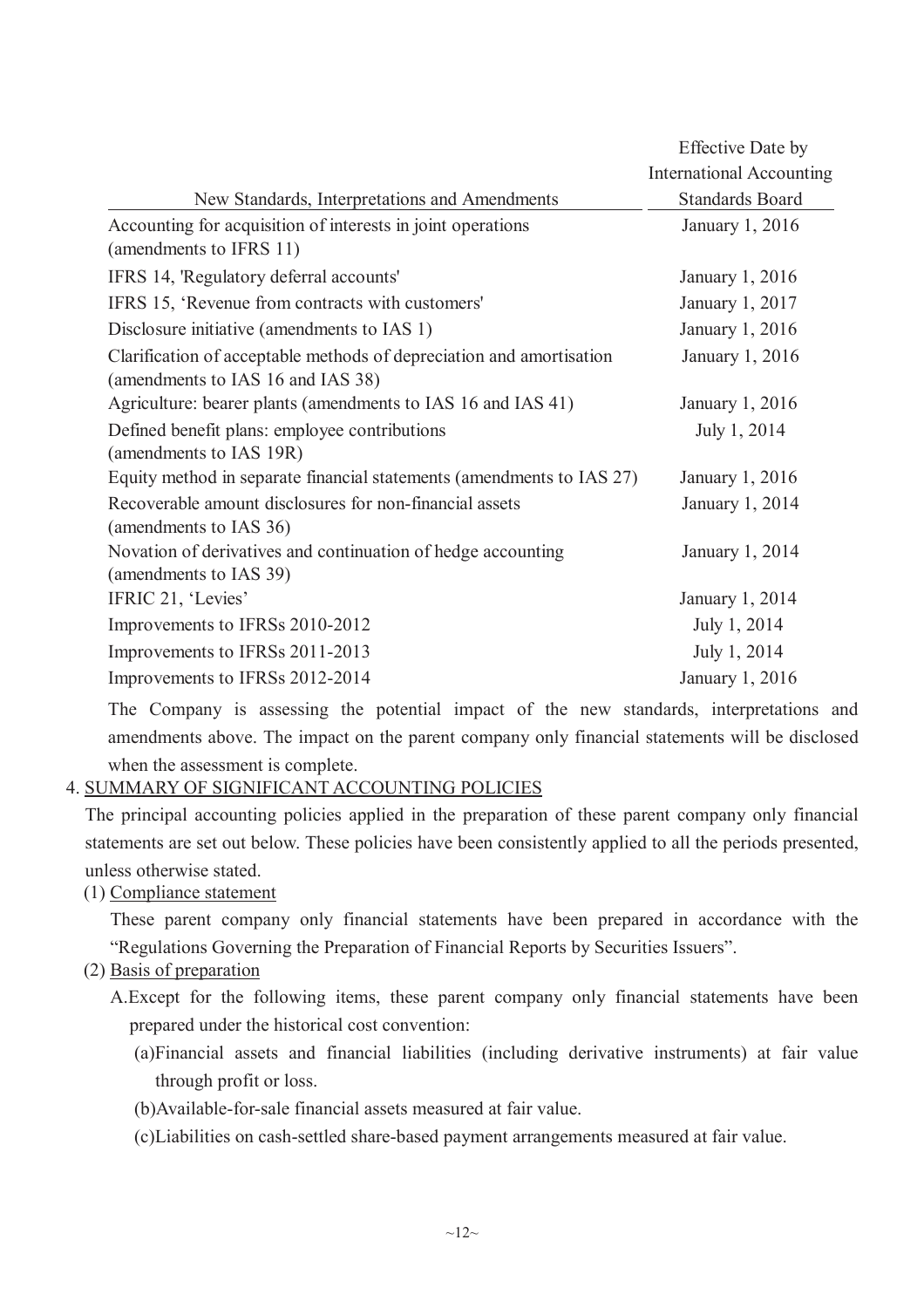- (d)Defined benefit liabilities recognised based on the net amount of pension fund assets plus unrecognised past period's service cost and unrecognised actuarial losses, and less unrecognised actuarial gains and present value of defined benefit obligation.
- B.The preparation of financial statements in compliance with IFRSs requires the use of certain critical accounting estimates. It also requires management to exercise its judgment in the process of applying the Company's accounting policies. The areas involving a higher degree of judgment or complexity, or areas where assumptions and estimates are significant to the parent company only financial statements are disclosed in Note 5.
- (3) Foreign currency translation

Items included in the financial statements of each of the Company's entities are measured using the currency of the primary economic environment in which the entity operates (the "functional currency"). The parent company only financial statements are presented in New Taiwan Dollars, which is the Company's functional and presentation currency.

- A. Foreign currency transactions and balances
	- (a)Foreign currency transactions are translated into the functional currency using the exchange rates prevailing at the dates of the transactions or valuation where items are remeasured. Foreign exchange gains and losses resulting from the settlement of such transactions are recognised in profit or loss in the period in which they arise.
	- (b)Monetary assets and liabilities denominated in foreign currencies at the period end are re-translated at the exchange rates prevailing at the balance sheet date. Exchange differences arising upon re-translation at the balance sheet date are recognised in profit or loss.
	- (c)Non-monetary assets and liabilities denominated in foreign currencies held at fair value through profit or loss are re-translated at the exchange rates prevailing at the balance sheet date; their translation differences are recognised in profit or loss as part of the fair value gain or loss. Non-monetary assets and liabilities denominated in foreign currencies held at fair value through other comprehensive income are re-translated at the exchange rates prevailing at the balance sheet date; their translation differences are recognised in other comprehensive income. However, non-monetary assets and liabilities denominated in foreign currencies that are not measured at fair value are translated using the historical exchange rates at the dates of the initial transactions.
	- (d)All other foreign exchange gains and losses based on the nature of those transactions are presented in the statement of comprehensive income within 'other gains and losses'.
- B.Translation of foreign operations
	- (a)The operating results and financial position of all the company entities and associates that have a functional currency different from the presentation currency are translated into the presentation currency as follows:
		- i. Assets and liabilities for each balance sheet presented are translated at the closing exchange rate at the date of that balance sheet;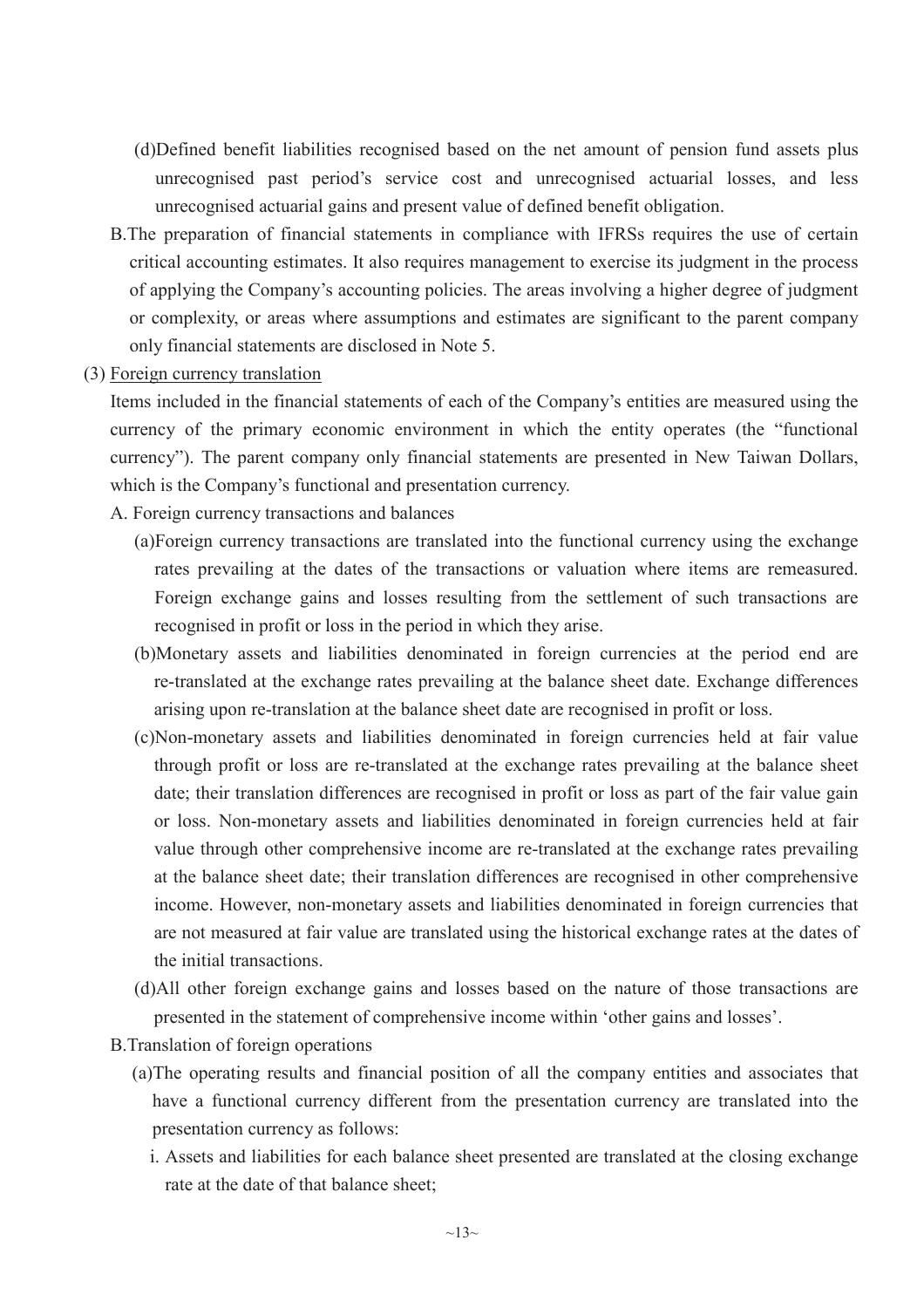- ii. Income and expenses for each statement of comprehensive income are translated at average exchange rates of that period; and
- iii. All resulting exchange differences are recognised in other comprehensive income.
- (b)When the foreign operation partially disposed of or sold is an associate or jointly controlled entity, exchange differences that were recorded in other comprehensive income are proportionately reclassified to profit or loss as part of the gain or loss on sale. In addition, even when the Company still retains partial interest in the former foreign associate or jointly controlled entity after losing significant influence over the former foreign associate, or losing joint control of the former jointly controlled entity, such transactions should be accounted for as disposal of all interest in these foreign operations.
- (c)When the foreign operation partially disposed of or sold is a subsidiary, cumulative exchange differences that were recorded in other comprehensive income are proportionately transferred to the non-controlling interest in this foreign operation. In addition, even when the Company still retains partial interest in the former foreign subsidiary after losing control of the former foreign subsidiary, such transactions should be accounted for as disposal of all interest in the foreign operation.
- (4) Classification of current and non-current items
	- A.Assets that meet one of the following criteria are classified as current assets; otherwise they are classified as non-current assets:
		- (a)Assets arising from operating activities that are expected to be realized, or are intended to be sold or consumed within the normal operating cycle;
		- (b)Assets held mainly for trading purposes;
		- (c)Assets that are expected to be realized within twelve months from the balance sheet date;
		- (d)Cash and cash equivalents, excluding restricted cash and cash equivalents and those that are to be exchanged or used to pay off liabilities more than twelve months after the balance sheet date.
	- B.Liabilities that meet one of the following criteria are classified as current liabilities; otherwise they are classified as non-current liabilities:
		- (a)Liabilities that are expected to be paid off within the normal operating cycle;
		- (b)Liabilities arising mainly from trading activities;
		- (c)Liabilities that are to be paid off within twelve months from the balance sheet date;
		- (d)Liabilities for which the repayment date cannot be extended unconditionally to more than twelve months after the balance sheet date. Terms of a liability that could, at the option of the counterparty, result in its settlement by the issue of equity instruments do not affect its classification.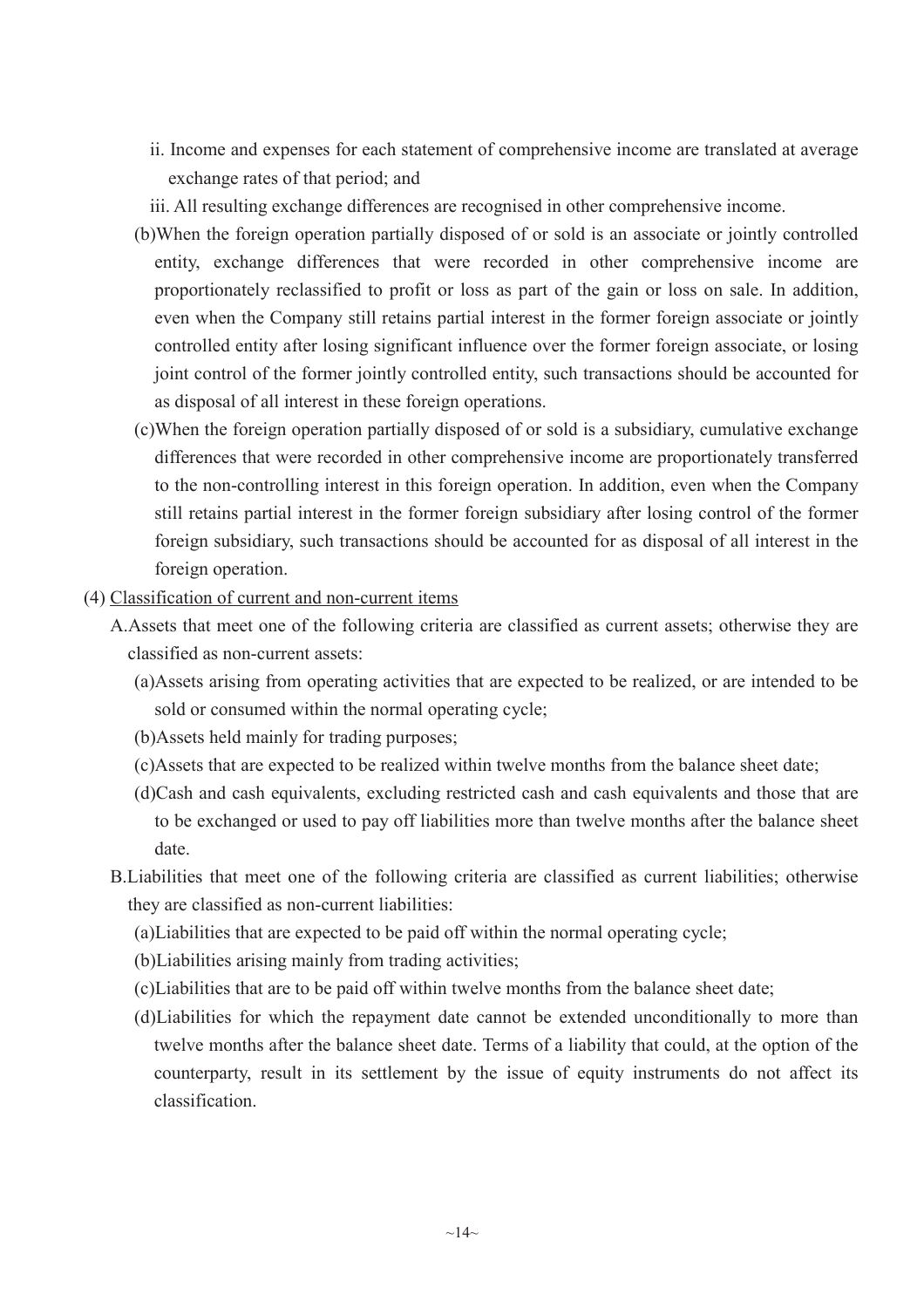## (5) Cash equivalents

Cash equivalents refer to short-term, highly liquid investments that are readily convertible to known amounts of cash and which are subject to an insignificant risk of changes in value. Time deposits with original maturities of one year or less that meet the definition above and are held for the purpose of meeting short-term cash commitments in operations are classified as cash equivalents.

- (6) Financial assets at fair value through profit or loss
	- A.Financial assets at fair value through profit or loss are financial assets held for trading or financial assets designated as at fair value through profit or loss on initial recognition. Financial assets are classified in this category of held for trading if acquired principally for the purpose of selling in the short-term. Derivatives are also categorized as financial assets held for trading unless they are designated as hedges. Financial assets that meet one of the following criteria are designated as at fair value through profit or loss on initial recognition:

a)Hybrid (combined) contracts; or

- b)They eliminate or significantly reduce a measurement or recognition inconsistency; or
- c)They are managed and their performance is evaluated on a fair value basis, in accordance with a documented risk management or investment strategy.
- B.On a regular way purchase or sale basis, financial assets at fair value through profit or loss are recognised and derecognised using trade date accounting.
- C.Financial assets at fair value through profit or loss are initially recognised at fair value. Related transaction costs are expensed in profit or loss. These financial assets are subsequently remeasured and stated at fair value, and any changes in the fair value of these financial assets are recognised in profit or loss.
- (7) Available-for-sale financial assets
	- A.Available-for-sale financial assets are non-derivatives that are either designated in this category or not classified in any of the other categories.
	- B.On a regular way purchase or sale basis, available-for-sale financial assets are recognised and derecognised using trade date accounting.
	- C.Available-for-sale financial assets are initially recognised at fair value plus transaction costs. These financial assets are subsequently remeasured and stated at fair value, and any changes in the fair value of these financial assets are recognised in other comprehensive income. Investments in equity instruments that do not have a quoted market price in an active market and whose fair value cannot be reliably measured or derivatives that are linked to and must be settled by delivery of such unquoted equity instruments are presented in 'financial assets carried at cost'.
- (8) Held-to-maturity financial assets
	- A.Held-to-maturity financial assets are non-derivative financial assets with fixed or determinable payments and fixed maturity date that the Company has the positive intention and ability to hold to maturity other than those that meet the definition of loans and receivables and those that are designated as at fair value through profit or loss or as available-for-sale on initial recognition.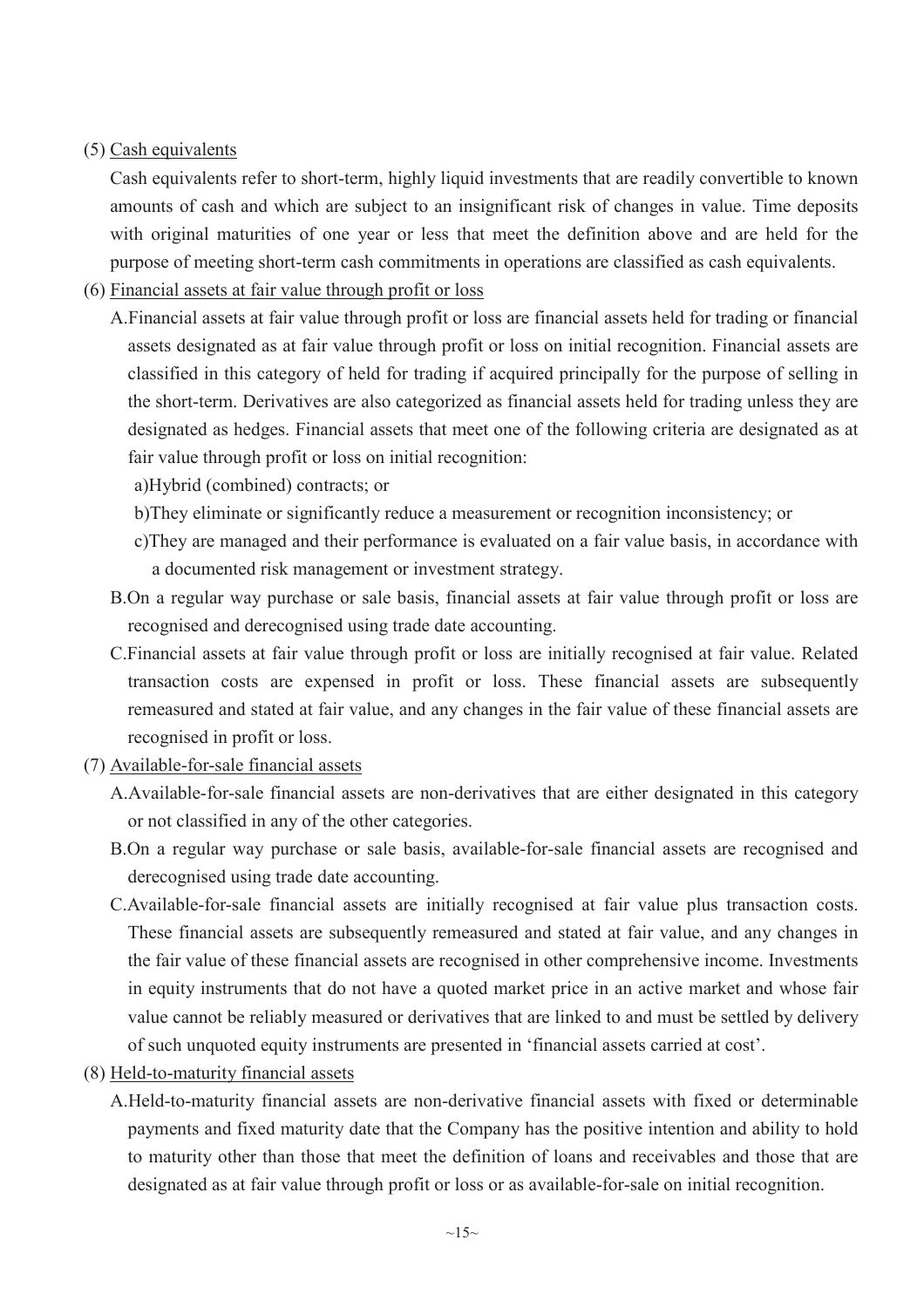- B.On a regular way purchase or sale basis, held-to-maturity financial assets are recognised and derecognised using trade date accounting.
- C.Held-to-maturity financial assets are initially recognised at fair value on the trade date plus transaction costs and subsequently measured at amortized cost using the effective interest method, less provision for impairment. Amortization of a premium or a discount on such assets is recognised in profit or loss.
- (9) Notes, accounts and other receivables

Notes and accounts receivable are claims resulting from the sale of goods or services. Receivables arising from transactions other than the sale of goods or services are classified as other receivables. Notes, accounts and other receivables are recognised initially at fair value and subsequently measured at amortized cost using the effective interest method, less provision for impairment. However, short-term accounts receivable without bearing interest are subsequently measured at initial invoice amount as effect of discounting is immaterial.

- (10) Impairment of financial assets
	- A.The Company assesses at each balance sheet date whether there is objective evidence that a financial asset or a group of financial assets is impaired as a result of one or more events that occurred after the initial recognition of the asset (a 'loss event') and that loss event (or events) has an impact on the estimated future cash flows of the financial asset or group of financial assets that can be reliably estimated.
	- B.The criteria that the Company uses to determine whether there is objective evidence of an impairment loss is as follows:
		- (a)Significant financial difficulty of the issuer or debtor;
		- (b)A breach of contract, such as a default or delinquency in interest or principal payments;
		- (c)The Company, for economic or legal reasons relating to the borrower's financial difficulty, granted the borrower a concession that a lender would not otherwise consider;
		- (d)It becomes probable that the borrower will enter bankruptcy or other financial reorganization;
		- (e)The disappearance of an active market for that financial asset because of financial difficulties;
		- (f)Observable data indicating that there is a measurable decrease in the estimated future cash flows from a group of financial assets since the initial recognition of those assets, although the decrease cannot yet be identified with the individual financial asset in the group, including adverse changes in the payment status of borrowers in the group or national or local economic conditions that correlate with defaults on the assets in the group;
		- (g)Information about significant changes with an adverse effect that have taken place in the technology, market, economic or legal environment in which the issuer operates, and indicates that the cost of the investment in the equity instrument may not be recovered; or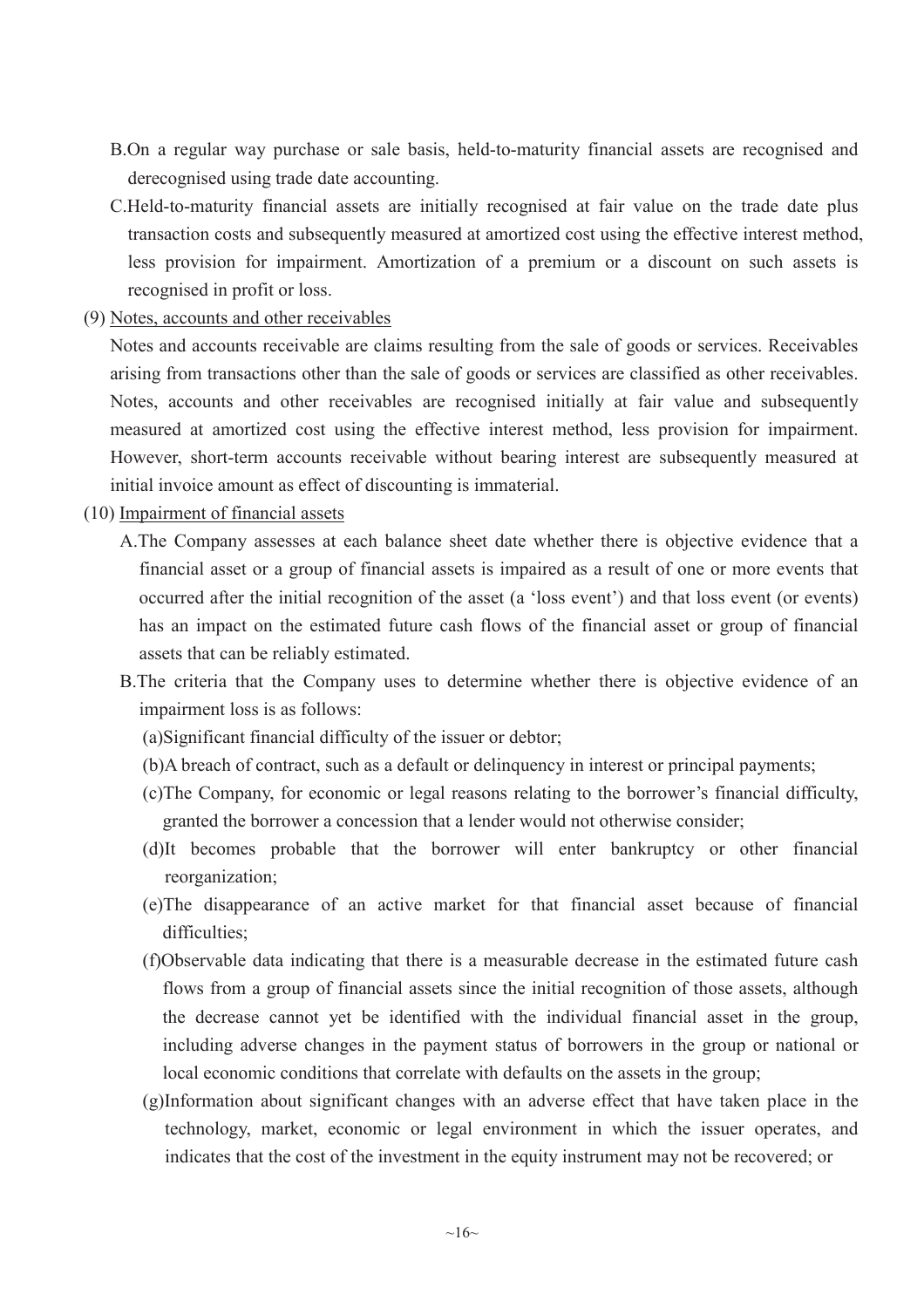- (h)A significant or prolonged decline in the fair value of an investment in an equity instrument below its cost.
- C.When the Company assesses that there has been objective evidence of impairment and an impairment loss has occurred, accounting for impairment is made as follows according to the category of financial assets:
	- (a)Financial assets measured at cost

The amount of the impairment loss is measured as the difference between the asset's carrying amount and the present value of estimated future cash flows discounted at current market return rate of similar financial asset, and is recognised in profit or loss. Impairment loss recognised for this category shall not be reversed subsequently. Impairment loss is recognised by adjusting the carrying amount of the asset through the use of an impairment allowance account.

(b)Available-for-sale financial assets

The amount of the impairment loss is measured as the difference between the asset's acquisition cost (less any principal repayment and amortisation) and current fair value, less any impairment loss on that financial asset previously recognised in profit or loss, and is reclassified from 'other comprehensive income' to 'profit or loss'. If, in a subsequent period, the fair value of an investment in a debt instrument increases, and the increase can be related objectively to an event occurring after the impairment loss was recognised, then such impairment loss is reversed through profit or loss. Impairment loss of an investment in an equity instrument recognised in profit or loss shall not be reversed through profit or loss. Impairment loss is recognised and reversed by adjusting the carrying amount of the asset through the use of an impairment allowance account.

(11) Derecognition of financial assets

The Company derecognizes a financial asset when one of the following conditions is met:

- A.The contractual rights to receive cash flows from the financial asset expire.
- B.The contractual rights to receive cash flows from the financial asset have been transferred and the Company has transferred substantially all risks and rewards of ownership of the financial asset.
- C.The contractual rights to receive cash flows from the financial asset have been transferred; however, the Company has not retained control of the financial asset.
- (12) Leases (lessor)

Lease income from an operating lease (net of any incentives given to the lessee) is recognised in profit or loss on a straight-line basis over the lease term.

(13) Inventories

Inventories refer to fuel inventories and steel inventories. Fuel inventories are physically measured by the crew of each ship and reported back to the Head Office through telegraph for recording purposes at balance sheet date. Valuation of inventories is based on the exchange rate prevailing at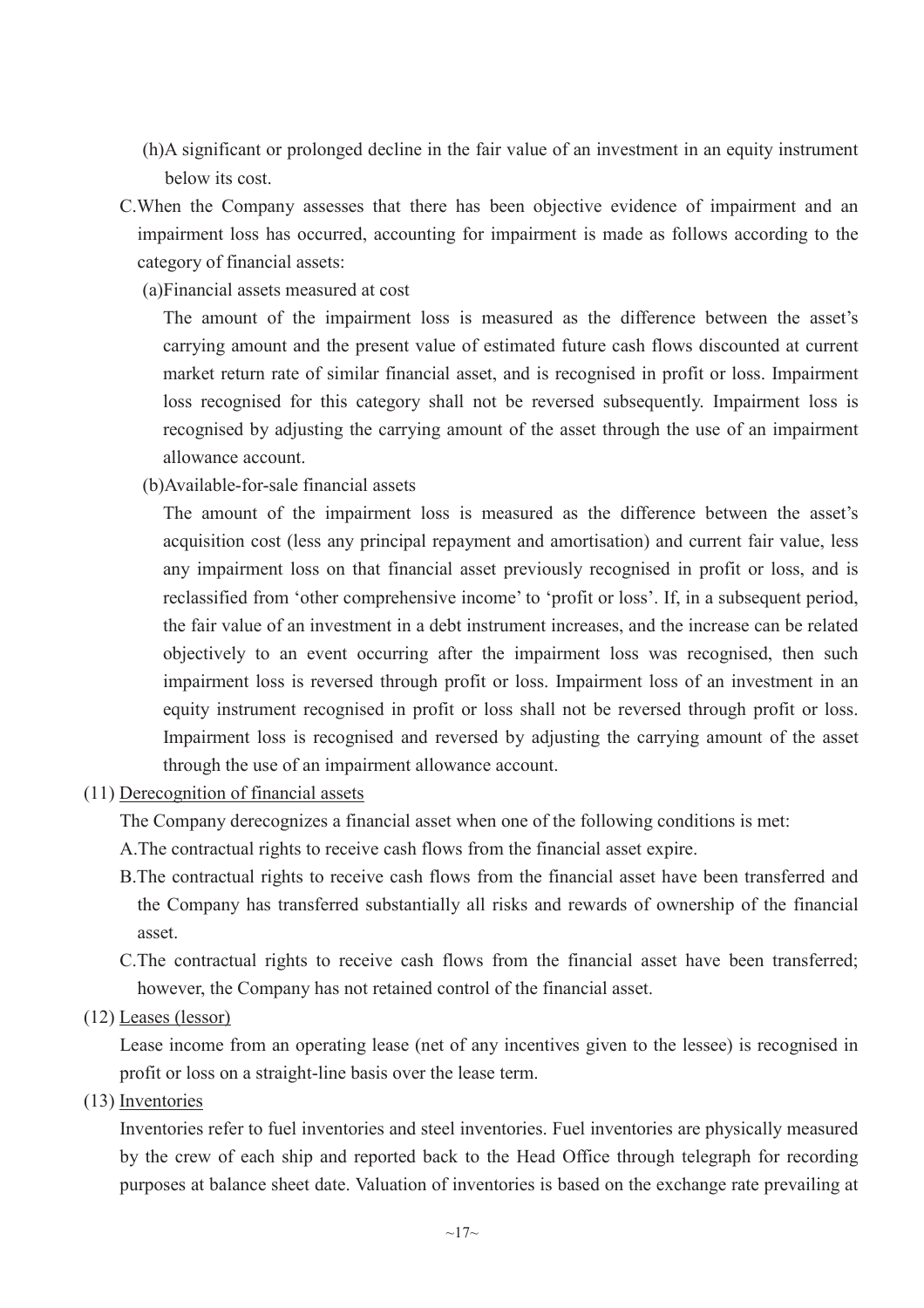balance sheet date.

At the end of period, inventories are evaluated at the lower of cost or net realizable value, and the individual item approach is used in the comparison of cost and net realizable value. The calculation of net realizable value should be based on the estimated selling price in the normal course of business, net of estimated costs of completion and estimated selling expenses.

- (14) Investments accounted for using equity method / associates
	- A.Subsidiary is an entity where the Company has the right to dominate its finance and operation policies (includes special purpose entity), normally the Company owns more than 50% of the voting rights directly or indirectly in that entity. Subsidiaries are accounted for under the equity method in the Company's parent company only financial statements.
	- B.Unrealized gains or losses resulted from inter-company transactions with subsidiaries are eliminated. Necessary adjustments are made to the accounting policies of subsidiaries, to be consistent with the accounting policies of the Company.
	- C.After acquisition of subsidiaries, the Company recognizes proportionately for the share of profit and loss and other comprehensive incomes in the income statement as part of the Company's profit and loss and other comprehensive income, respectively. When the share of loss from a subsidiary exceeds the carrying amount of Company's interests in that subsidiary, the Company continues to recognize its shares in the subsidiary's loss proportionately.
	- D.Changes in a parent's ownership interest in a subsidiary that do not result in a loss of control are accounted for as equity transactions. Any difference between the amount by which the non-controlling interests are adjusted and the fair value of the consideration paid or received shall be recognised directly in equity and attributed to the owners of the parent.
	- E.If the Company loses control of a subsidiary, the Company recognizes any investment retained in the former subsidiary at its fair value and recognizes any resulting difference as a gain or loss in profit or loss. The Company shall account for all amounts recognised in other comprehensive income in relation to that subsidiary on the same basis as would be required if the Company had directly disposed of the related assets or liabilities. Therefore, if a gain or loss previously recognised in other comprehensive income would be reclassified to profit or loss on the disposal of the related assets or liabilities, the Company reclassifies the gain or loss from equity to profit or loss when it loses control of the subsidiary.
	- F.Associates are all entities over which the Company has significant influence but not control. In general, it is presumed that the investor has significant influence, if an investor holds, directly or indirectly 20 percent or more of the voting power of the investee. Investments in associates are accounted for using the equity method and are initially recognised at cost.
	- G.The Company's share of its associates' post-acquisition profits or losses is recognised in profit or loss, and its share of post-acquisition movements in other comprehensive income is recognised in other comprehensive income. When the Company's share of losses in an associate equals or exceeds its interest in the associate, including any other unsecured receivables, the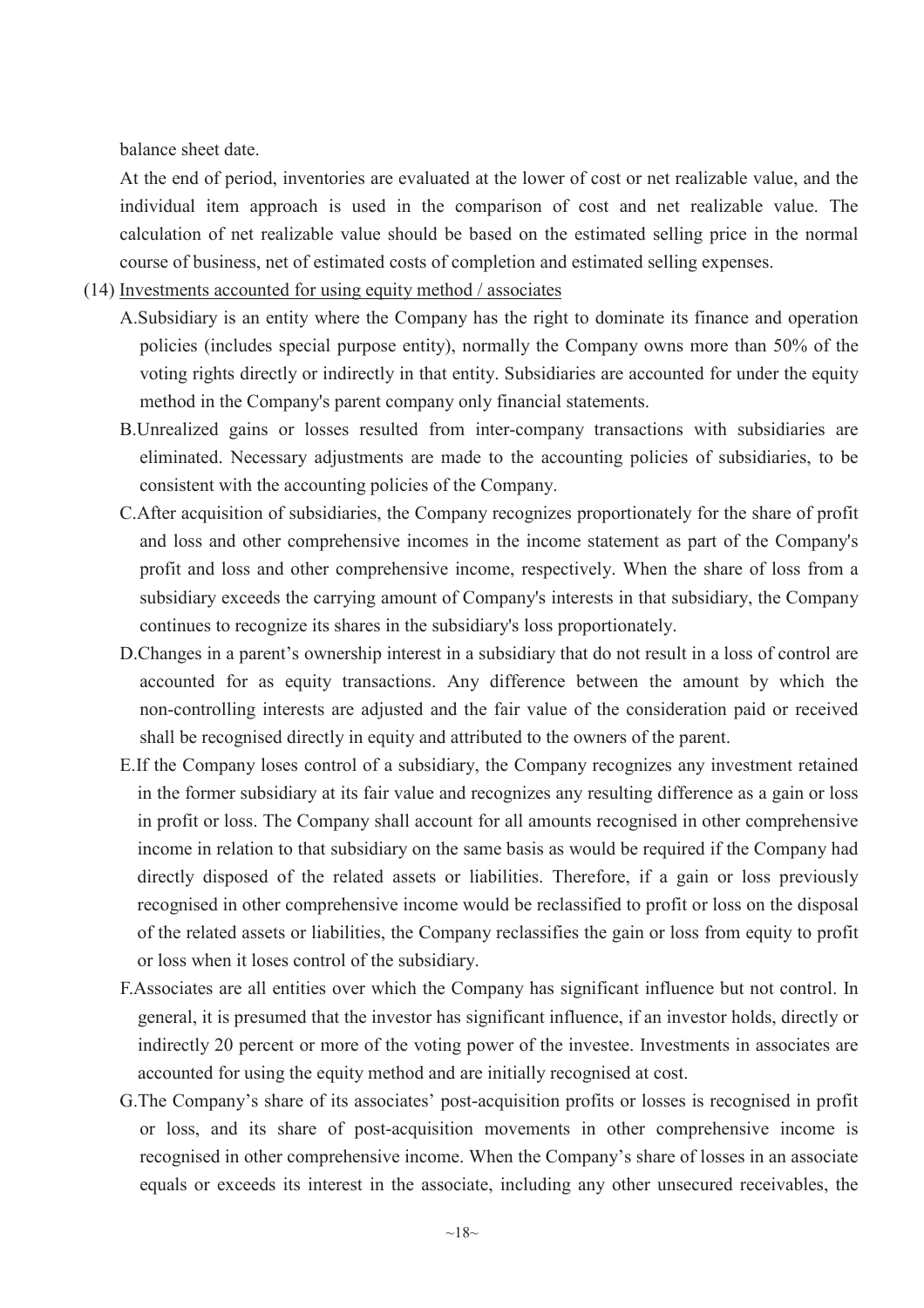Company does not recognise further losses, unless it has incurred constructive obligations or made payments on behalf of the associate.

- H.When changes in an associate's equity that are not recognised in profit or loss or other comprehensive income of the associate and such changes not affecting the Company's ownership percentage of the associate, the Company recognises the Company's share of change in equity of subsidiaries, associates and joint ventures in 'capital surplus' in proportion to its ownership.
- I. Unrealised gains or loss on transactions between the Company and its associates are eliminated to the extent of the Company's interest in the associates. Unrealised losses are also eliminated unless the transaction provides evidence of an impairment of the asset transferred. Accounting policies of associates have been adjusted where necessary to ensure consistency with the policies adopted by the Company.
- J. In the case that an associate issues new shares and the Company does not subscribe or acquire new shares proportionately, which results in a change in the Company's ownership percentage of the associate but maintains significant influence on the associate, then 'capital surplus' and 'investments accounted for under the equity method' shall be adjusted for the increase or decrease of its share of equity interest. If the above condition causes a decrease in the Company's ownership percentage of the associate, in addition to the above adjustment, the amounts previously recognised in other comprehensive income in relation to the associate are reclassified to profit or loss proportionately on the same basis as would be required if the relevant assets or liabilities were disposed of.
- K.Upon loss of significant influence over an associate, the Company remeasures any investment retained in the former associate at its fair value. Any difference between fair value and carrying amount is recognised in profit or loss.
- L.When the Company disposes its investment in an associate, if it loses significant influence over this associate, the amounts previously recognised in other comprehensive income in relation to the associate, are reclassified to profit or loss, on the same basis as would be required if the relevant assets or liabilities were disposed of. If it still retains significant influence over this associate, then the amounts previously recognised in other comprehensive income in relation to the associate are reclassified to profit or loss proportionately in accordance with the aforementioned approach.
- M.When the Company disposes its investment in an associate, if it loses significant influence over this associate, the amounts previously recognised as capital surplus in relation to the associate are transferred to profit or loss. If it still retains significant influence over this associate, then the amounts previously recognised as capital surplus in relation to the associate are transferred to profit or loss proportionately.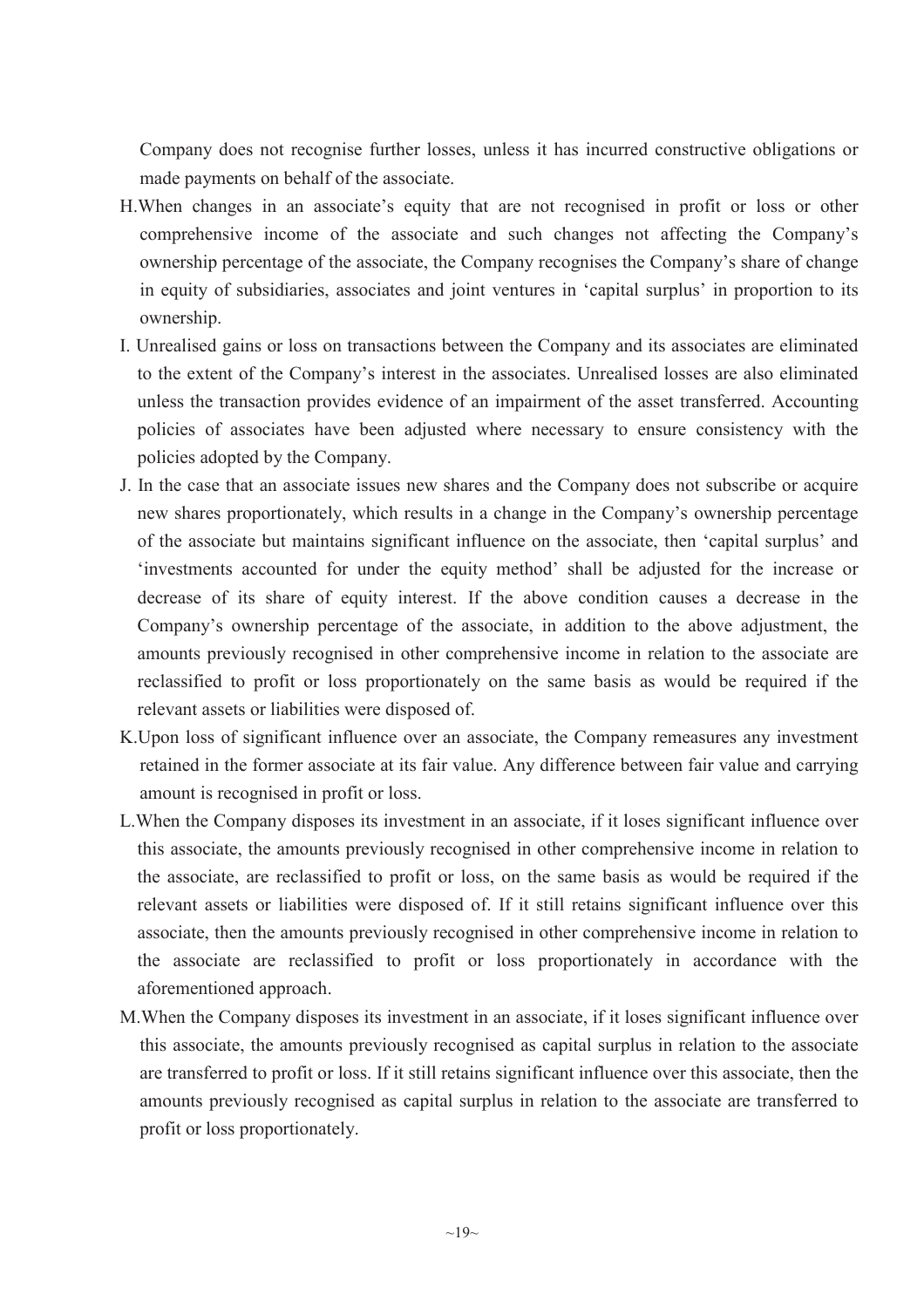- N.According to "Rules Governing the Preparations of Financial Statements by Securities Issuers", 'profit for the year' and 'other comprehensive income for the year' reported in an entity's parent company only statement of comprehensive income, shall equal to 'profit for the year' and 'other comprehensive income for the year' attributable to owners of the parent reported in that entity's consolidated statement of comprehensive income. Total equity reported in an entity's parent company only financial statements, shall equal to equity attributable to owners of parent reported in that entity's consolidated financial statements.
- (15) Property, plant and equipment
	- A.Property, plant and equipment are initially recorded at cost. Borrowing costs incurred during the construction period are capitalized.
	- B.Subsequent costs are included in the asset's carrying amount or recognised as a separate asset, as appropriate, only when it is probable that future economic benefits associated with the item will flow to the Company and the cost of the item can be measured reliably. The carrying amount of the replaced part is derecognised. All other repairs and maintenance are charged to profit or loss during the financial period in which they are incurred.
	- C.Land is not depreciated. Other property, plant and equipment apply cost model and are depreciated using the straight-line method to allocate their cost over their estimated useful lives. Each part of an item of property, plant, and equipment with a cost that is significant in relation to the total cost of the item must be depreciated separately.
	- D.The assets' residual values, useful lives and depreciation methods are reviewed, and adjusted if appropriate, at each balance sheet date. If expectations for the assets' residual values and useful lives differ from previous estimates or the patterns of consumption of the assets' future economic benefits embodied in the assets have changed significantly, any change is accounted for as a change in estimate under IAS 8, 'Accounting Policies, Changes in Accounting Estimates and Errors', from the date of the change. The estimated useful lives of property, plant and equipment are as follows:

| <b>Buildings</b>                | $50 \sim 55$ years |
|---------------------------------|--------------------|
| Loading and unloading equipment | $6 \sim 20$ years  |
| <b>Ships</b>                    | $18 \sim 25$ years |
| Transportation equipment        | $6 \sim 10$ years  |
| Other equipment                 | $3 \sim 5$ years   |

(16) Investment property

An investment property is stated initially at its cost and measured subsequently using the cost model. Except for land, investment property is depreciated on a straight-line basis over its estimated useful life of 50~60 years.

(17) Leases (lessee)

Payments made under an operating lease (net of any incentives received from the lessor) are recognised in profit or loss on a straight-line basis over the lease term.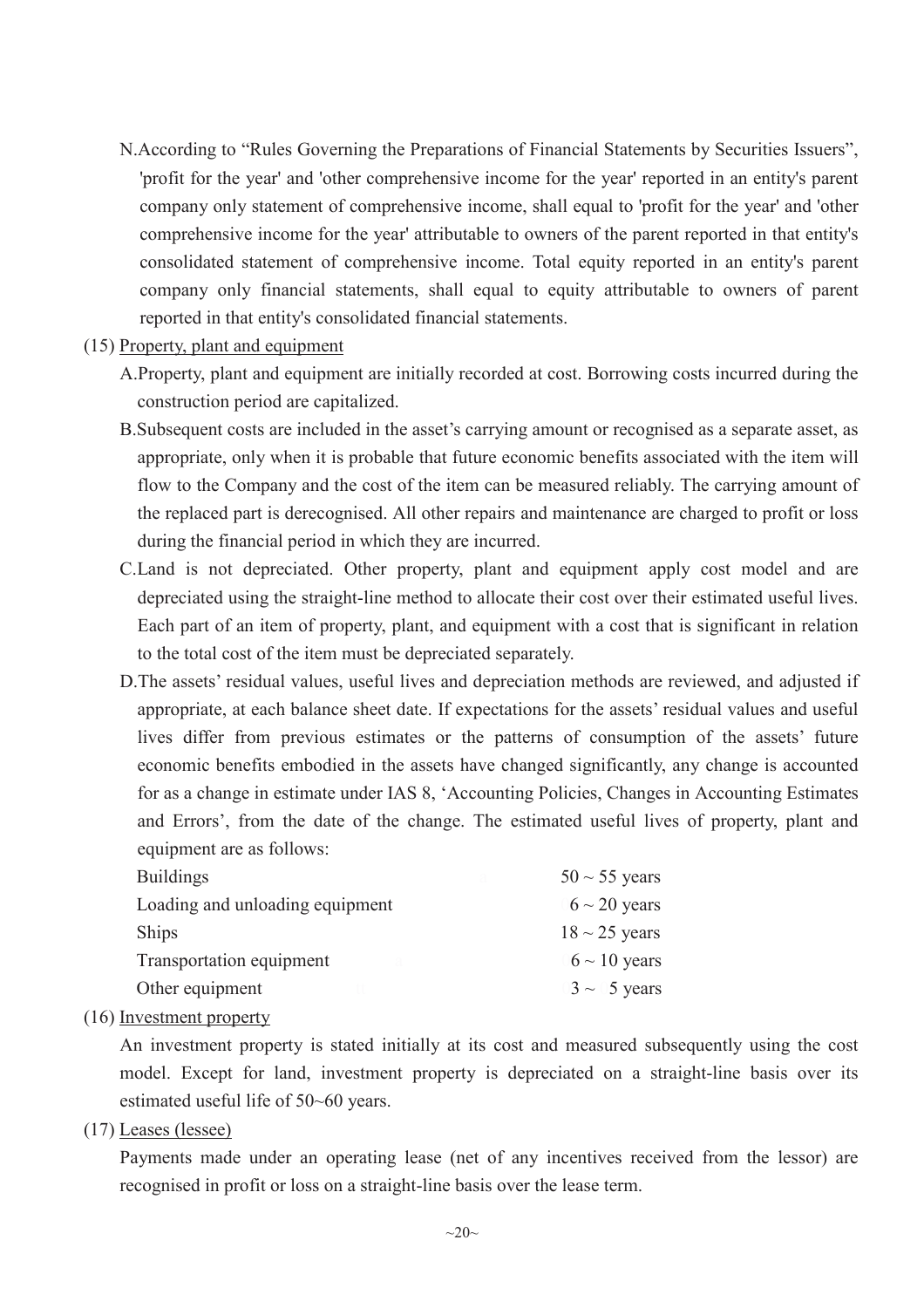## (18) Intangible assets

Computer software is stated at cost and amortized on a straight-line basis over its estimated useful life of 3 years.

(19) Impairment of non-financial assets

The Company assesses at each balance sheet date the recoverable amounts of those assets where there is an indication that they are impaired. An impairment loss is recognised for the amount by which the asset's carrying amount exceeds its recoverable amount. The recoverable amount is the higher of an asset's fair value less costs to sell or value in use. When the circumstances or reasons for recognizing impairment loss for an asset in prior years no longer exist or diminish, the impairment loss is reversed. The increased carrying amount due to reversal should not be more than what the depreciated or amortized historical cost would have been if the impairment had not been recognised.

## (20) Loans

- A.Borrowings are recognised initially at fair value, net of transaction costs incurred. Borrowings are subsequently stated at amortized cost; any difference between the proceeds (net of transaction costs) and the redemption value is recognised in profit or loss over the period of the borrowings using the effective interest method.
- B.Fees paid on the establishment of loan facilities are recognised as transaction costs of the loan to the extent that it is probable that some or all of the facility will be drawn down. In this case, the fee is deferred until the draw-down occurs. To the extent there is no evidence that it is probable that some or all of the facility will be drawn down, the fee is capitalized as a pre-payment for liquidity services and amortized over the period of the facility to which it relates.
- (21) Accounts payable

Notes and accounts payable are obligations to pay for goods or services that have been acquired in the ordinary course of business from suppliers. They are recognised initially at fair value and subsequently measured at amortized cost using the effective interest method. However, short-term accounts payable without bearing interest are subsequently measured at initial invoice amount as effect of discounting is immaterial.

- (22) Financial liabilities at fair value through profit or loss
	- A.Financial liabilities at fair value through profit or loss are financial liabilities held for trading or financial liabilities designated as at fair value through profit or loss on initial recognition. Financial liabilities are classified in this category of held for trading if acquired principally for the purpose of repurchasing in the short-term. Derivatives are also categorized as financial liabilities held for trading unless they are designated as hedges. Financial liabilities that meet one of the following criteria are designated as at fair value through profit or loss on initial recognition:
		- (a)Hybrid (combined) contracts; or
		- (b)They eliminate or significantly reduce a measurement or recognition inconsistency; or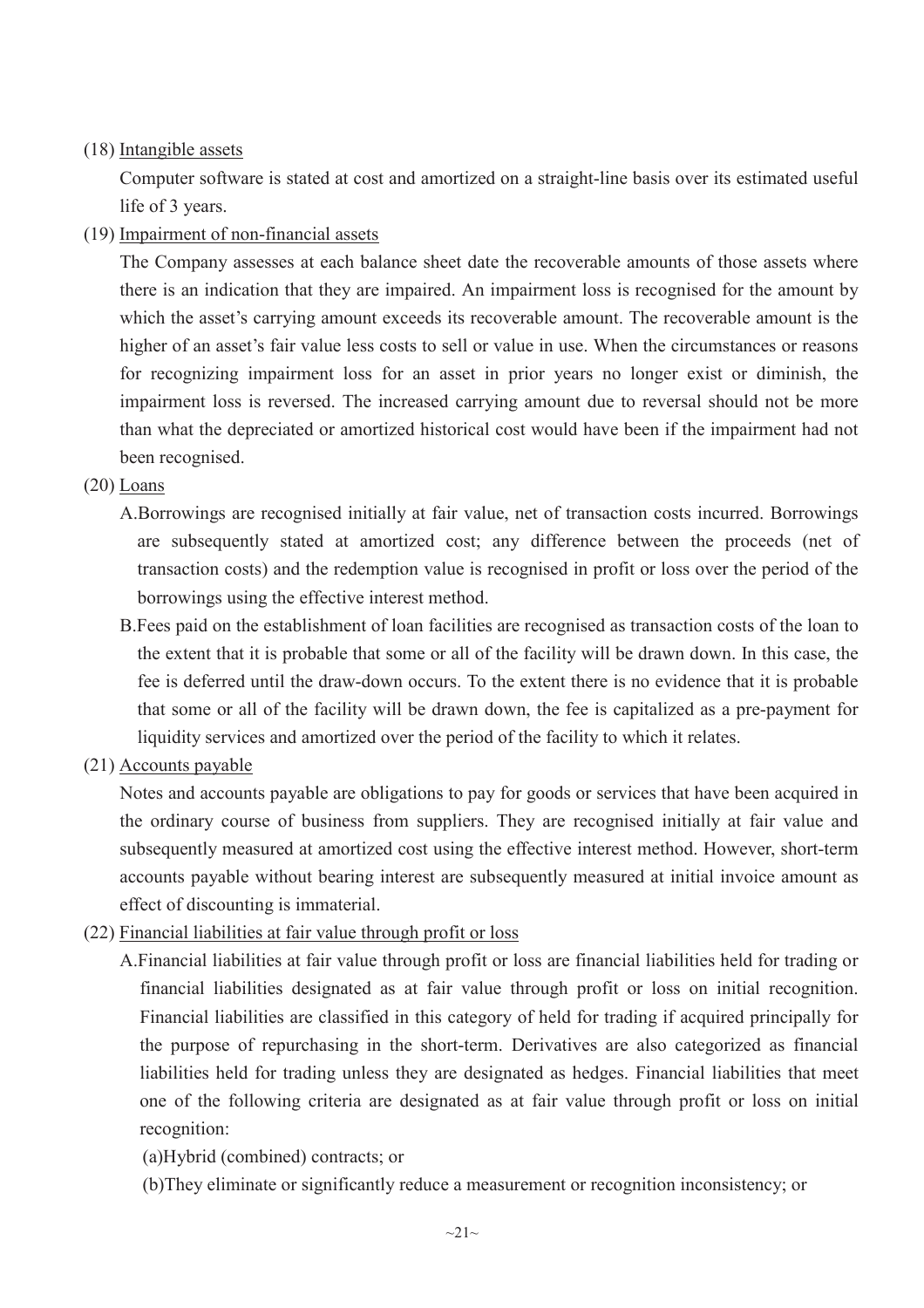- (c)They are managed and their performance is evaluated on a fair value basis, in accordance with a documented risk management policy.
- B.Financial liabilities at fair value through profit or loss are initially recognised at fair value. Related transaction costs are expensed in profit or loss. These financial liabilities are subsequently remeasured and stated at fair value, and any changes in the fair value of these financial liabilities are recognised in profit or loss. Derivative liabilities that are linked to equity instruments which do not have a quoted market price in an active market and whose fair value cannot be reliably measured, and that must be settled by delivery of such unquoted equity instruments are presented in 'financial liabilities measured at cost'.
- (23) Derecognition of financial liabilities

A financial liability is derecognised when the obligation under the liability specified in the contract is discharged, cancelled or expires.

(24) Offsetting financial instruments

Financial assets and liabilities are offset and reported in the net amount in the balance sheet when there is a legally enforceable right to offset the recognised amounts and there is an intention to settle on a net basis or realize the asset and settle the liability simultaneously.

- (25) Financial liabilities and equity instruments
	- A.Ordinary corporate bonds issued by the Company are initially recognised at fair value, net of transaction costs incurred. Ordinary corporate bonds are subsequently stated at amortized cost; any difference between the proceeds (net of transaction costs) and the redemption value is accounted for as the premium or discount on bonds payable and presented as an addition to or deduction from bonds payable, which is amortized in profit or loss as an adjustment to the 'finance costs' over the period of bond circulation using the effective interest method.
	- B.Convertible corporate bonds issued by the Company contain conversion options (that is, the bondholders have the right to convert the bonds into the Company's common shares by exchanging a fixed amount of cash for a fixed number of common shares), call options and put options. The Company classifies the bonds payable and derivative features embedded in convertible corporate bonds on initial recognition as a financial asset, a financial liability or an equity instrument. Convertible corporate bonds are accounted for as follows:
		- (a)Call options and put options embedded in convertible corporate bonds are recognised initially at net fair value as 'financial assets or financial liabilities at fair value through profit or loss'. They are subsequently remeasured and stated at fair value on each balance sheet date; the gain or loss is recognised as 'gain or loss on valuation of financial assets or financial liabilities at fair value through profit or loss'.
		- (b)Bonds payable of convertible corporate bonds is initially recognised at fair value and subsequently stated at amortized cost. Any difference between the proceeds and the redemption value is accounted for as the premium or discount on bonds payable and presented as an addition to or deduction from bonds payable, which is amortized in profit or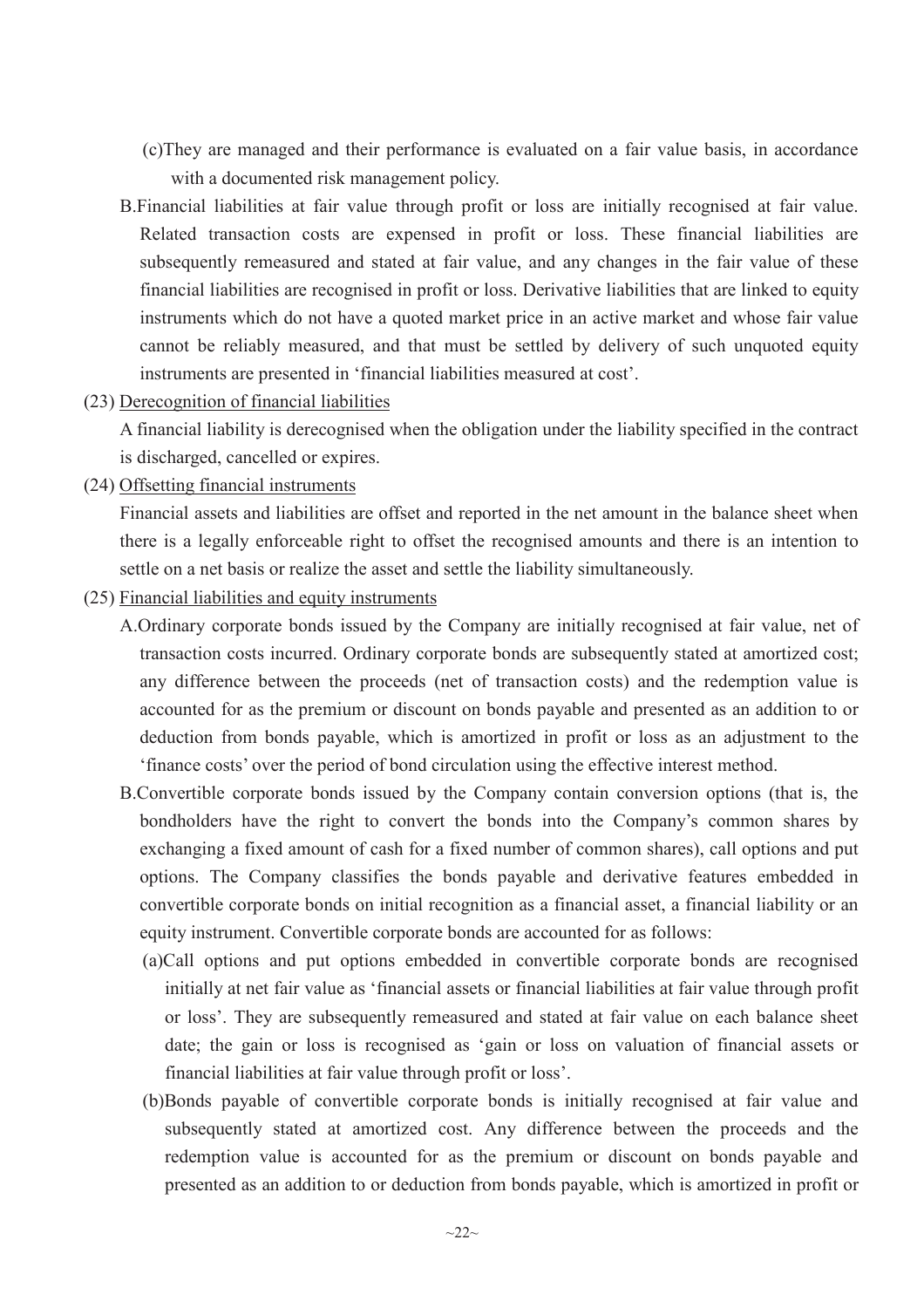loss as an adjustment to the 'finance costs' over the period of bond circulation using the effective interest method.

- (c)Conversion options embedded in convertible corporate bonds issued by the Company, which meet the definition of an equity instrument, are initially recognised in 'capital surplus—stock warrants' at the residual amount of total issue price less amounts of 'financial assets or financial liabilities at fair value through profit or loss' and 'bonds payable—net' as stated above. Conversion options are not subsequently remeasured.
- (d)Any transaction costs directly attributable to the issuance of convertible corporate bonds are allocated to the liability and equity components in proportion to the allocation of proceeds.
- (e)When bondholders exercise conversion options, the liability component of the bonds (including 'bonds payable' and 'financial assets or financial liabilities at fair value through profit or loss') shall be remeasured on the conversion date. The book value of common shares issued due to the conversion shall be based on the adjusted book value of the above-mentioned liability component plus the book value of 'capital surplus - stock warrants'.
- (26) Derivative financial instruments and hedging activities
	- A.Derivatives are initially recognised at fair value on the date a derivative contract is entered into and are subsequently remeasured at their fair value. Any changes in the fair value are recognised in profit or loss.
	- B.The Company designates certain derivatives as hedges of a particular risk associated with a recognised asset or liability or a highly probable forecast transaction (cash flow hedge).
	- C.The Company documents at the inception of the transaction the relationship between hedging instruments and hedged items, as well as its risk management objectives and strategy for undertaking various hedging transactions. The Company also documents its assessment, both at hedge inception and on an ongoing basis, of whether the derivatives that are used in hedging transactions are highly effective in offsetting changes in fair values or cash flows of hedged items.
	- D.The full fair value of a hedging derivative is classified as a non-current asset or liability when the remaining maturity of the hedged item is more than 12 months and as a current asset or liability when the remaining maturity of the hedged item is less than 12 months. Trading derivatives are classified as current assets or liabilities.
	- E.Cash flow hedge
		- (a)The effective portion of changes in the fair value of derivatives that are designated and qualified as cash flow hedges is recognised in other comprehensive income. The gain or loss relating to the ineffective portion is recognised immediately in the statement of comprehensive income within 'other gains and losses'.
		- (b)Amounts accumulated in other comprehensive income are reclassified into profit or loss in the periods when the hedged item affects profit or loss. The gain or loss relating to the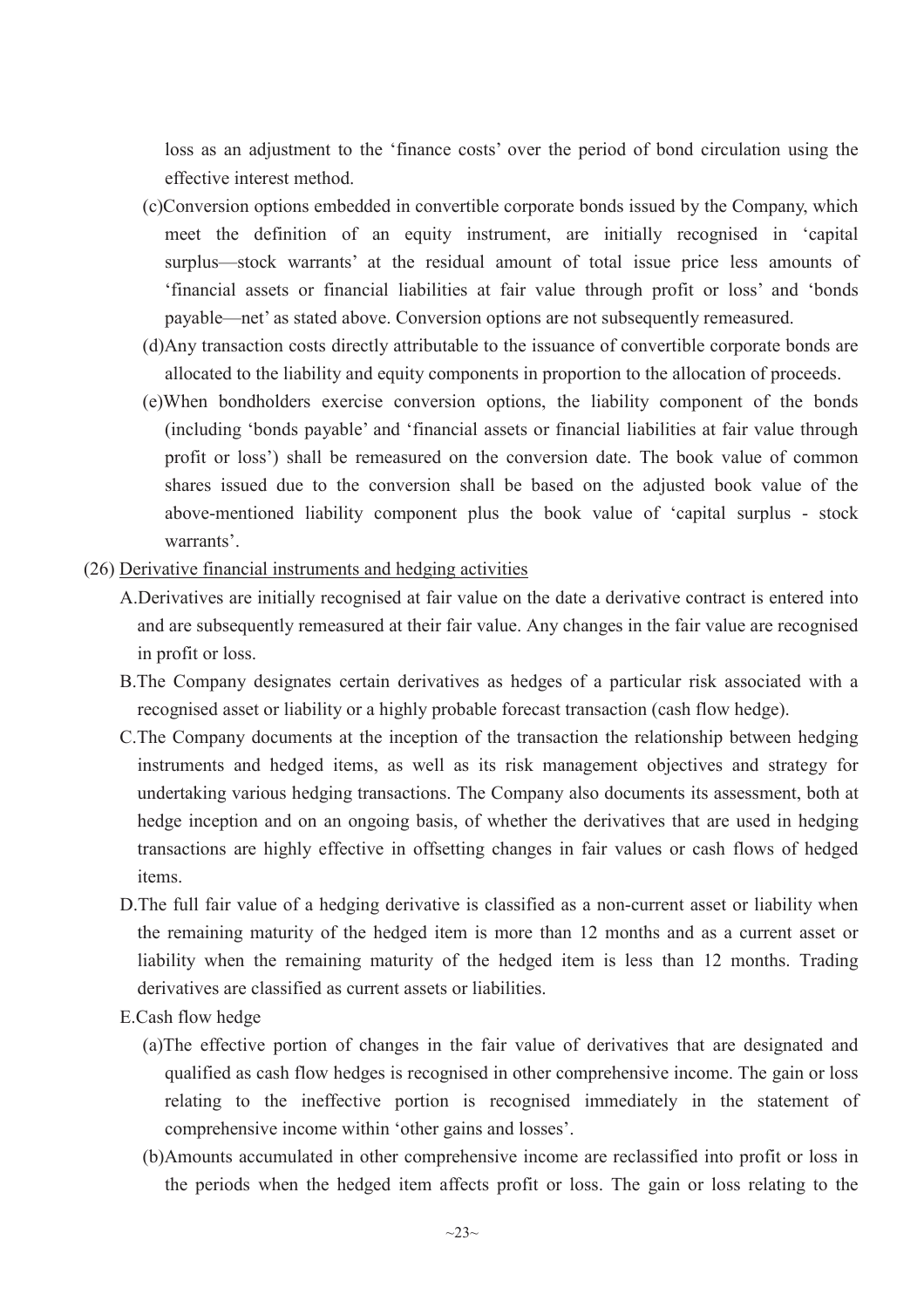effective portion of interest rate swaps hedging variable rate borrowings is recognised in the statement of comprehensive income within 'finance costs'. However, when the forecast transaction that is hedged results in the recognition of a non-financial asset or financial liability, the gains and losses previously deferred in other comprehensive income are reclassified into profit or loss in the periods when the asset acquired or the liability assumed affects profit or loss. The deferred amounts are ultimately recognised in operating costs.

(c)When a hedging instrument expires, or is sold, cancelled or executed, or when a hedge no longer meets the criteria for hedge accounting, any cumulative gain or loss existing in other comprehensive income at that time remains in other comprehensive income. When a forecast transaction occurs or is no longer expected to occur, the cumulative gain or loss that was reported in other comprehensive income is transferred to profit or loss in the periods when the hedged forecast cash flow affects profit or loss.

## (27) Employee benefits

#### A.Short-term employee benefits

Short-term employee benefits are measured at the undiscounted amount of the benefits expected to be paid in respect of service rendered by employees in a period and should be recognised as expenses in that period when the employees render service.

#### B.Pensions

#### (a)Defined contribution plans

For defined contribution plans, the contributions are recognised as pension expenses when they are due on an accrual basis. Prepaid contributions are recognised as an asset to the extent of a cash refund or a reduction in the future payments.

(b)Defined benefit plans

i.Net obligation under a defined benefit plan is defined as the present value of an amount of pension benefits that employees will receive on retirement for their services with the Company in current period or prior periods. The liability recognised in the balance sheet in respect of defined benefit pension plans is the present value of the defined benefit obligation at the balance sheet date less the fair value of plan assets, together with adjustments for unrecognised past service costs. The defined benefit net obligation is calculated annually by independent actuaries using the projected unit credit method. The rate used to discount is determined by using interest rates of high-quality corporate bonds that are denominated in the currency in which the benefits will be paid, and that have terms to maturity approximating to the terms of the related pension liability; when there is no deep market in high-quality corporate bonds, the Company uses interest rates of government bonds (at the balance sheet date) instead.

ii.Actuarial gains and losses arising on defined benefit plans are recognised in other comprehensive income in the period in which they arise and adjust to undistributed earnings.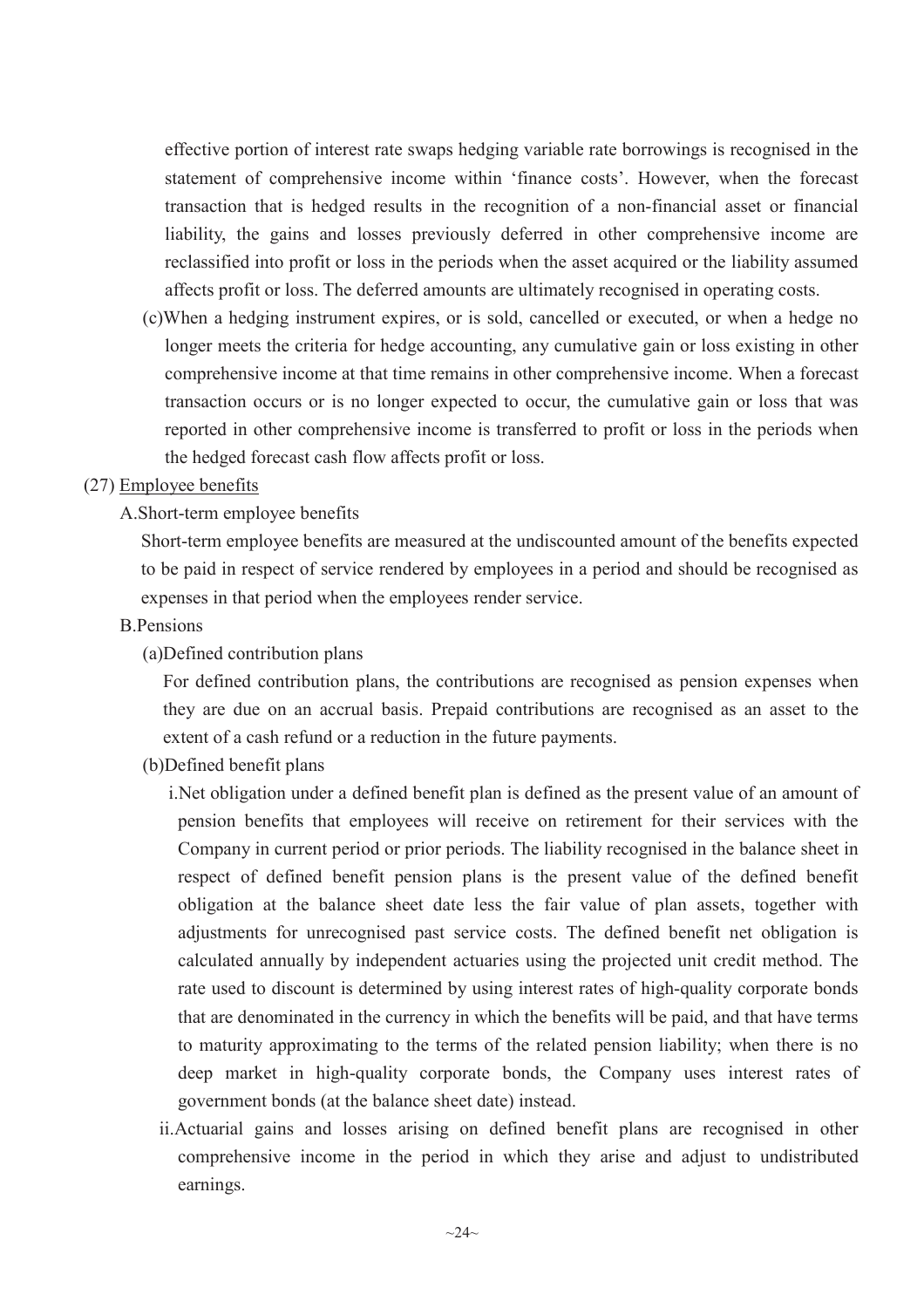iii.Past service costs are recognised immediately in profit or loss if vested immediately; if not,

the past service costs are amortised on a straight-line basis over the vesting period.

# C.Termination benefits

Termination benefits are employee benefits provided in exchange for the termination of employment as a result from either the Company's decision to terminate an employee's employment before the normal retirement date, or an employee's decision to accept an offer of redundancy benefits in exchange for the termination of employment. The Company recognizes termination benefits when it is demonstrably committed to a termination, when it has a detailed formal plan to terminate the employment of current employees and when it can no longer withdraw the plan. In the case of an offer made by the Company to encourage voluntary termination of employment, the termination benefits are recognised as expenses only when it is probable that the employees are expected to accept the offer and the number of the employees taking the offer can be reliably estimated. Benefits falling due more than 12 months after balance sheet date are discounted to their present value.

D.Employees' bonus and directors' and supervisors' remuneration

Employees' bonus and directors' and supervisors' remuneration are recognised as expenses and liabilities, provided that such recognition is required under legal obligation or constructive obligation and those amounts can be reliably estimated. However, if the accrued amounts for employees' bonus and directors' and supervisors' remuneration are different from the actual distributed amounts as resolved by the stockholders at their stockholders' meeting subsequently, the differences should be recognised based on the accounting for changes in estimates. The Company calculates the number of shares of employees' stock bonus based on the fair value per share at the previous day of the stockholders' meeting held in the year following the financial reporting year, and after taking into account the effects of ex-rights and ex-dividends.

## (28) Income tax

- A.The tax expense for the period comprises current and deferred tax. Tax is recognised in profit or loss, except to the extent that it relates to items recognised in other comprehensive income or items recognised directly in equity, in which cases the tax is recognised in other comprehensive income or equity.
- B.The current income tax expense is calculated on the basis of the tax laws enacted or substantively enacted at the balance sheet date in the countries where the Company and its subsidiaries operate and generate taxable income. Management periodically evaluates positions taken in tax returns with respect to situations in accordance with applicable tax regulations. It establishes provisions where appropriate based on the amounts expected to be paid to the tax authorities. An additional 10% tax is levied on the unappropriated retained earnings and is recorded as income tax expense in the year the stockholders resolve to retain the earnings.
- C.Deferred income tax is recognised, using the balance sheet liability method, on temporary differences arising between the tax bases of assets and liabilities and their carrying amounts in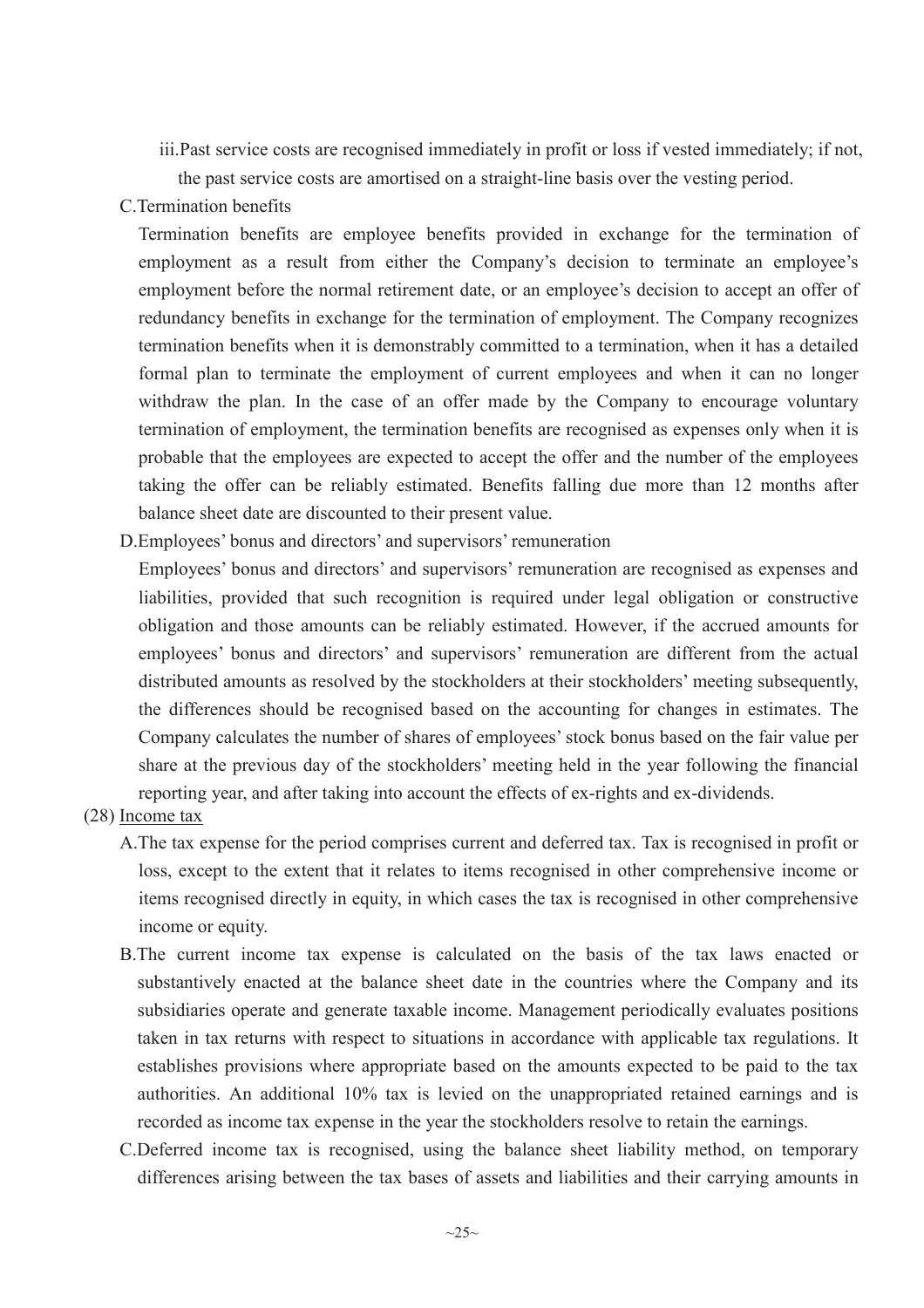the parent company only balance sheet. Deferred income tax is provided on temporary differences arising on investments in subsidiaries and associates, except where the timing of the reversal of the temporary difference is controlled by the Company and it is probable that the temporary difference will not reverse in the foreseeable future. Deferred income tax is determined using tax rates and laws that have been enacted or substantially enacted by the balance sheet date and are expected to apply when the related deferred income tax asset is realized or the deferred income tax liability is settled.

- D.Deferred income tax assets are recognised only to the extent that it is probable that future taxable profit will be available against which the temporary differences can be utilized. At each balance sheet date, unrecognised and recognised deferred income tax assets are reassessed.
- E.Current income tax assets and liabilities are offset and the net amount reported in the balance sheet when there is a legally enforceable right to offset the recognised amounts and there is an intention to settle on a net basis or realize the asset and settle the liability simultaneously. Deferred income tax assets and liabilities are offset on the balance sheet when the entity has the legally enforceable right to offset current tax assets against current tax liabilities and they are levied by the same taxation authority on either the same entity or different entities that intend to settle on a net basis or realize the asset and settle the liability simultaneously.
- F.Tax preference given for expenditures incurred on acquisitions of equipment or technology, research and development, employees' training and equity investments is recorded using the income tax credits accounting.
- (29) Dividends

Dividends are recorded in the Company's financial statements in the period in which they are approved by the Company's shareholders. Cash dividends are recorded as liabilities; stock dividends are recorded as stock dividends to be distributed and are reclassified to ordinary shares on the effective date of new shares issuance.

(30) Revenue recognition

## Sales of services

Revenue from delivering services is recognised under the percentage-of-completion method when the outcome of services provided can be estimated reliably. The stage of completion of a service contract is measured by the percentage of the actual services performed as of the financial reporting date to the total services to be performed. If the outcome of a service contract cannot be estimated reliably, contract revenue should be recognised only to the extent that contract costs incurred are likely to be recoverable.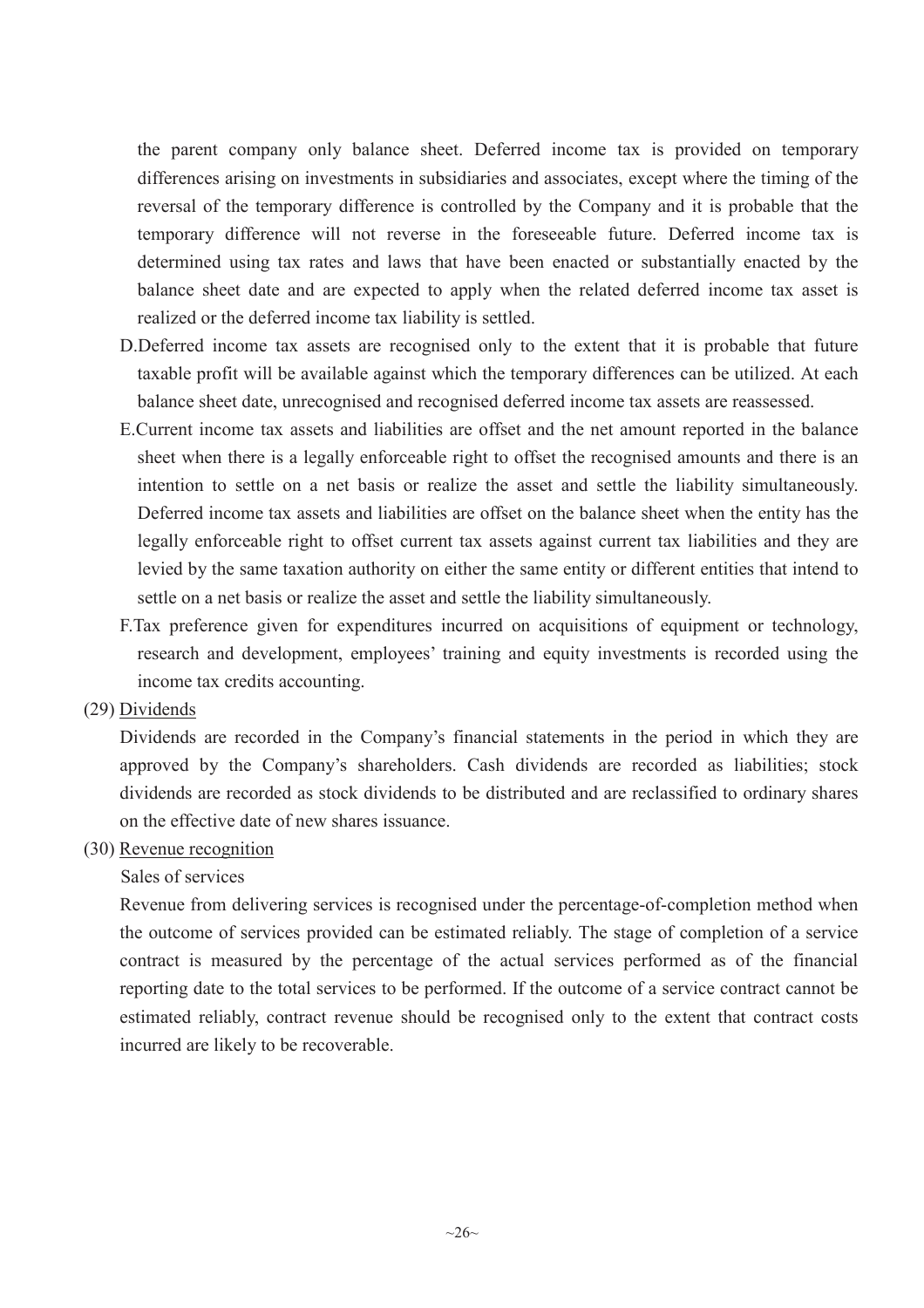# 5. CRITICAL ACCOUNTING JUDGEMENTS, ESTIMATES AND KEY SOURCES OF ASSUMPTION UNCERTAINTY

The preparation of these parent company only financial statements requires management to make critical judgements in applying the Company's accounting policies and make critical assumptions and estimates concerning future events. Assumptions and estimates may differ from the actual results and are continually evaluated and adjusted based on historical experience and other factors. The information is addressed below:

## (1)Critical judgements in applying the Company's accounting policies

Financial assets—impairment of equity investments

The Company follows the guidance of IAS 39 to determine whether a financial asset—equity investment is impaired. This determination requires significant judgement. In making this judgement, the Company evaluates, among other factors, the duration and extent to which the fair value of an equity investment is less than its cost and the financial health of and short-term business outlook for the investee, including factors such as industry and sector performance, changes in technology and operational and financing cash flow.

If the decline of the fair value of an individual equity investment below cost was considered significant or prolonged, the Company would transfer the accumulated fair value adjustments recognised in other comprehensive income on the impaired available-for-sale financial assets to profit or loss. For the year ended December 31, 2014, the Company did not recognize any impairment loss on financial assets-equity investment.

## (2)Critical accounting estimates and assumptions

A.Revenue recognition

Revenue from delivering services and related costs are recognised under the percentage-of-completion method when the outcome of services provided can be estimated reliably. The stage of completion of a service contract is measured by the percentage of the actual services performed as of the financial reporting date to the total services to be performed.

B.Impairment assessment of tangible and intangible assets (excluding goodwill)

The Company assesses impairment based on its subjective judgement and determines the separate cash flows of a specific group of assets, useful lives of assets and the future possible income and expenses arising from the assets depending on how assets are utilized and industrial characteristics. Any changes of economic circumstances or estimates due to the change of Company strategy might cause material impairment on assets in the future.

C.Impairment assessment of investments accounted for using the quity method

The Company assesses the impairment of an investment accounted for using the equity method as soon as there is any indication that it might have been impaired and its carrying amount cannot be recoverable. The Company assesses the recoverable amounts of an investment accounted for using the equity method based on the present value of the Company's share of expected future cash flows of the investee, and analyzes the reasonableness of related assumptions.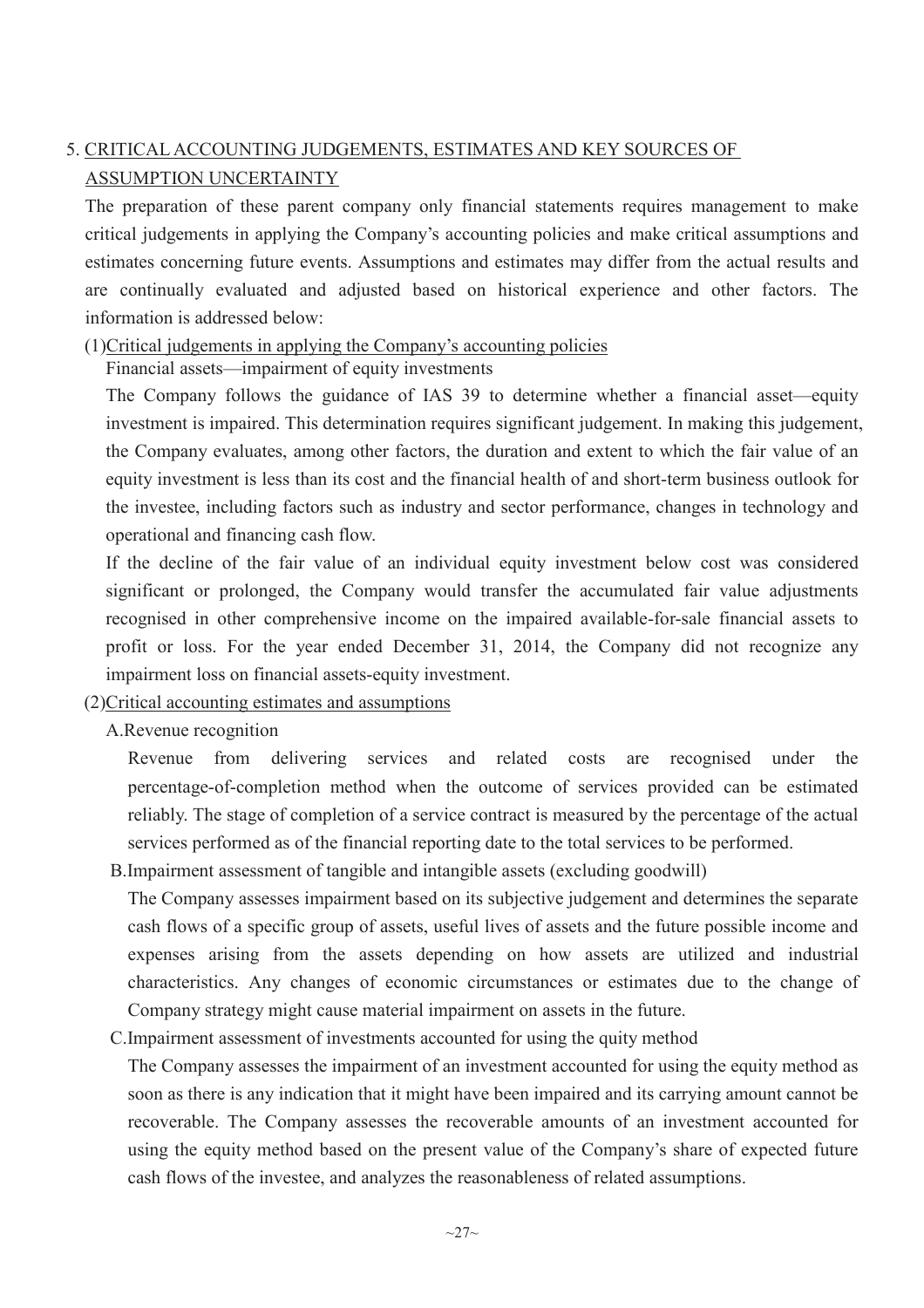#### D.Realisability of deferred income tax assets

Deferred income tax assets are recognised only to the extent that it is probable that future taxable profit will be available against which the deductible temporary differences can be utilized. Assessment of the realisability of deferred income tax assets involves critical accounting judgements and estimates of the management, including the assumptions of expected future sales revenue growth rate and profit rate, tax exempt duration, available tax credits, tax planning, etc. Any variations in global economic environment, industrial environment, and laws and regulations might cause significant adjustments to deferred income tax assets. As of December 31, 2014, the Company recognised deferred income tax assets amounting to \$265,091.

E.Calculation of accrued pension obligations

When calculating the present value of defined pension obligations, the Company must apply judgements and estimates to determine the actuarial assumptions on balance sheet date, including discount rates and expected rate of return on plan assets. Any changes in these assumptions could significantly impact the carrying amount of defined pension obligations.

As of December 31, 2014, the carrying amount of accrued pension obligations was \$1,420,272.

- F.Financial assets—fair value measurement of unlisted stocks without active market
- The fair value of unlisted stocks held by the Company that are not traded in an active market is determined considering those companies' recent funding raising activities, fair value assessment of other companies of the same type, market conditions and other economic indicators existing on balance sheet date. Any changes in these judgements and estimates will impact the fair value measurement of these unlisted stocks. Please refer to Note 12(3) for the financial instruments' fair value information.

As of December 31, 2014, the carrying amount of unlisted stocks was \$133,627.

I.Impairment assessment of financial assets without active markets

When there is an impairment indication that a financial instrument is impaired so the carrying amount of such investment may not be recoverable, the Company would assess the impairment loss of the investment accordingly. For a financial asset without an active market, the Company assesses its impairment based on the present value of estimated future cash flows from the expected cash dividends and disposal value discounted using the market rate of return at the balance sheet date for a similar financial instrument to determine its recoverable amount as well as by analysing the reasonableness of the related assumptions used.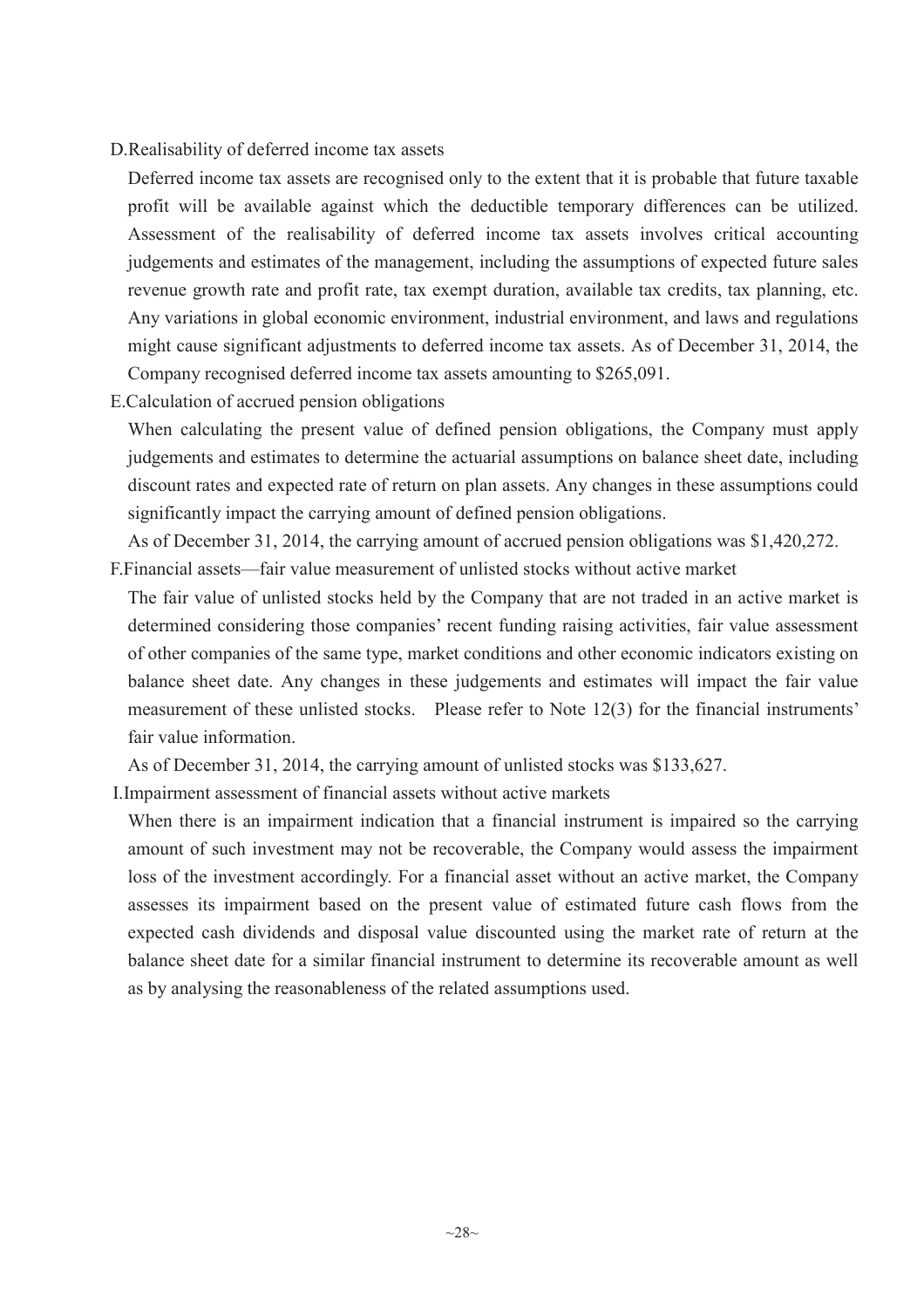#### 6. DETAILS OF SIGNIFICANT ACCOUNTS

| (1) Cash and cash equivalents |
|-------------------------------|
|-------------------------------|

|                                       |   |            | December 31, 2014 December 31, 2013 |            |
|---------------------------------------|---|------------|-------------------------------------|------------|
| Cash on hand and petty cash           | S | 13,775     |                                     | 10,342     |
| Checking accounts and demand deposits |   | 3,866,346  |                                     | 2,224,875  |
| Time deposits                         |   | 11,009,497 |                                     | 13,039,402 |
| Cash equivalents                      |   | 329,808    |                                     | 89,912     |
|                                       |   | 15,219,426 |                                     | 15,364,531 |

A.The Company transacts with a variety of financial institutions all with high credit quality to disperse credit risk, so it expects that the probability of counterparty default is remote. The Company's maximum exposure to credit risk at balance sheet date is the carrying amount of all cash and cash equivalents.

B.The Company has no cash and cash equivalents pledged to others.

(2) Financial assets at fair value through profit or loss

| Items                                         |   |      | December 31, 2014 December 31, 2013 |
|-----------------------------------------------|---|------|-------------------------------------|
| Current items:                                |   |      |                                     |
| Financial assets held for trading             |   |      |                                     |
| Listed (TSE and OTC) stocks                   |   | - \$ |                                     |
| <b>Embedded derivatives</b>                   |   |      | 5,173                               |
| Valuation adjustment of financial assets held |   |      |                                     |
| for trading                                   | - |      |                                     |

A.The Company recognised net loss of \$5,258 and \$4,388 on financial assets held for trading for the years ended December 31, 2014 and 2013, respectively, and recognised net gain of \$23,352 on financial assets designated as at fair value through profit or loss for the year ended December 31, 2013.

B.The counterparties of the Company's debt instrument investments have good credit quality. The maximum exposure to credit risk at balance sheet date is the carrying amount of financial assets at fair value through profit or loss.

C.The Company has no financial assets at fair value through profit or loss pledged to others.

(3) Available-for-sale financial assets

| Items                       | December 31, 2014 |              | December 31, 2013 |  |
|-----------------------------|-------------------|--------------|-------------------|--|
| Non-current items:          |                   |              |                   |  |
| Listed (TSE and OTC) stocks | \$                | 490,801<br>S | 490,801           |  |
| Emerging stocks             |                   | 1,250,000    | 1,250,000         |  |
| Unlisted stocks             |                   | 93,235       | 93,235            |  |
|                             |                   | 1,834,036    | 1,834,036         |  |
| Valuation adjustment        |                   | $432,075$ (  | 348,192)          |  |
| Accumulated impairment-     |                   | 1,844)       | 1,844)            |  |
|                             | \$                | 1,400,117    | 1,484,000         |  |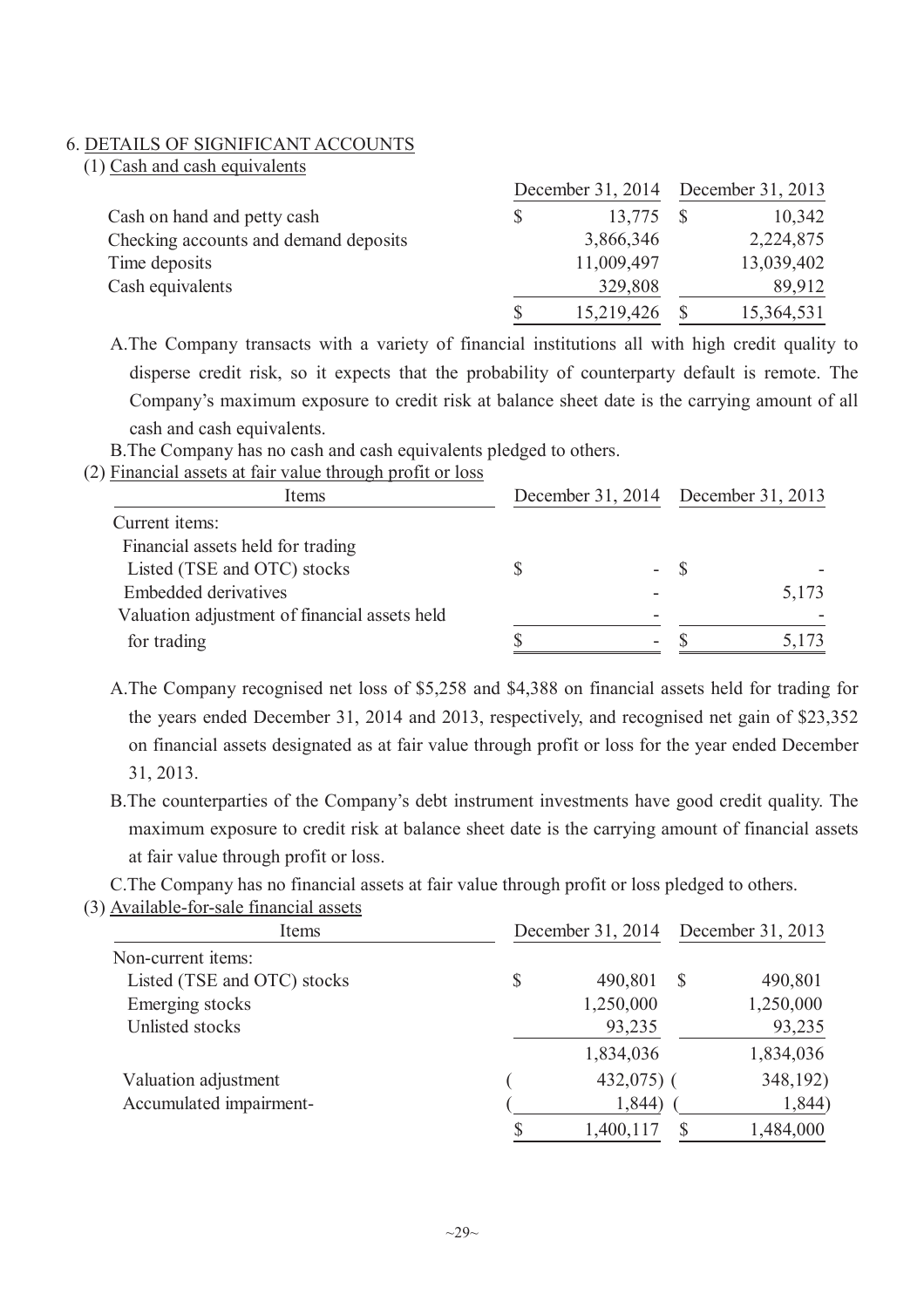A.The Company recognised net loss of \$83,883 and net gain of \$109,835 in other comprehensive income for fair value change for the years ended December 31, 2014 and 2013, respectively.

B.The Company recognised impairment loss of \$1,844 on unlisted stocks.

(4) Held-to-maturity financial assets

| Items              |  | December 31, 2014 December 31, 2013 |         |  |         |
|--------------------|--|-------------------------------------|---------|--|---------|
| Non-current items: |  |                                     |         |  |         |
| Financial bonds    |  |                                     | 370,000 |  | 370,000 |
|                    |  |                                     |         |  |         |

A.The Company recognised interest income of \$10,271 and \$10,272 in profit or loss for amortized cost for the years ended December 31, 2014 and 2013, respectively.

B.The counterparties of the Company's investments have good credit quality. The maximum exposure to credit risk at balance sheet date is the carrying amount of held-to-maturity financial assets.

C.No held-to-maturity financial assets held by the Company were pledged to others.

(5) Accounts receivable

|                               | December 31, 2014 December 31, 2013 |           |
|-------------------------------|-------------------------------------|-----------|
| Accounts receivable           | 2,136,651 \$                        | 1,471,050 |
| Less: allowance for bad debts |                                     |           |
|                               | 2,136,651 \$                        | 1,471,050 |
|                               |                                     |           |

A.The credit quality of accounts receivable that were neither past due nor impaired was in the following categories based on the Company's credit quality control policy.

|         | December 31, 2014 December 31, 2013 |           |  |           |
|---------|-------------------------------------|-----------|--|-----------|
| Group 1 |                                     | 191,628   |  | 88        |
| Group 2 |                                     | 1,708,390 |  | 1,110,514 |
|         |                                     | 1,900,018 |  | 1,110,602 |

Note:

Group 1:Low risk: The Company's ten largest customers, with sound performance and high transparency of financial information, are approved based on the Company's credit quality control policy.

Group 2:General risk company.

B.The ageing analysis of accounts receivable that were past due but not impaired is as follows:

|                  |  |            | December 31, 2014 December 31, 2013 |         |
|------------------|--|------------|-------------------------------------|---------|
| Up to 30 days    |  | 152,867 \$ |                                     | 311,298 |
| $31$ to 180 days |  | 83,766     |                                     | 49,150  |
|                  |  | 236,633    |                                     | 360,448 |

The above ageing analysis was based on past due date.

C.As of December 31, 2014 and 2013, impairment loss for accounts receivable is not provided.

D.The maximum exposure to credit risk at December 31, 2014 and 2013 was the carrying amount of each class of accounts receivable.

E.The Company does not hold any collateral as security.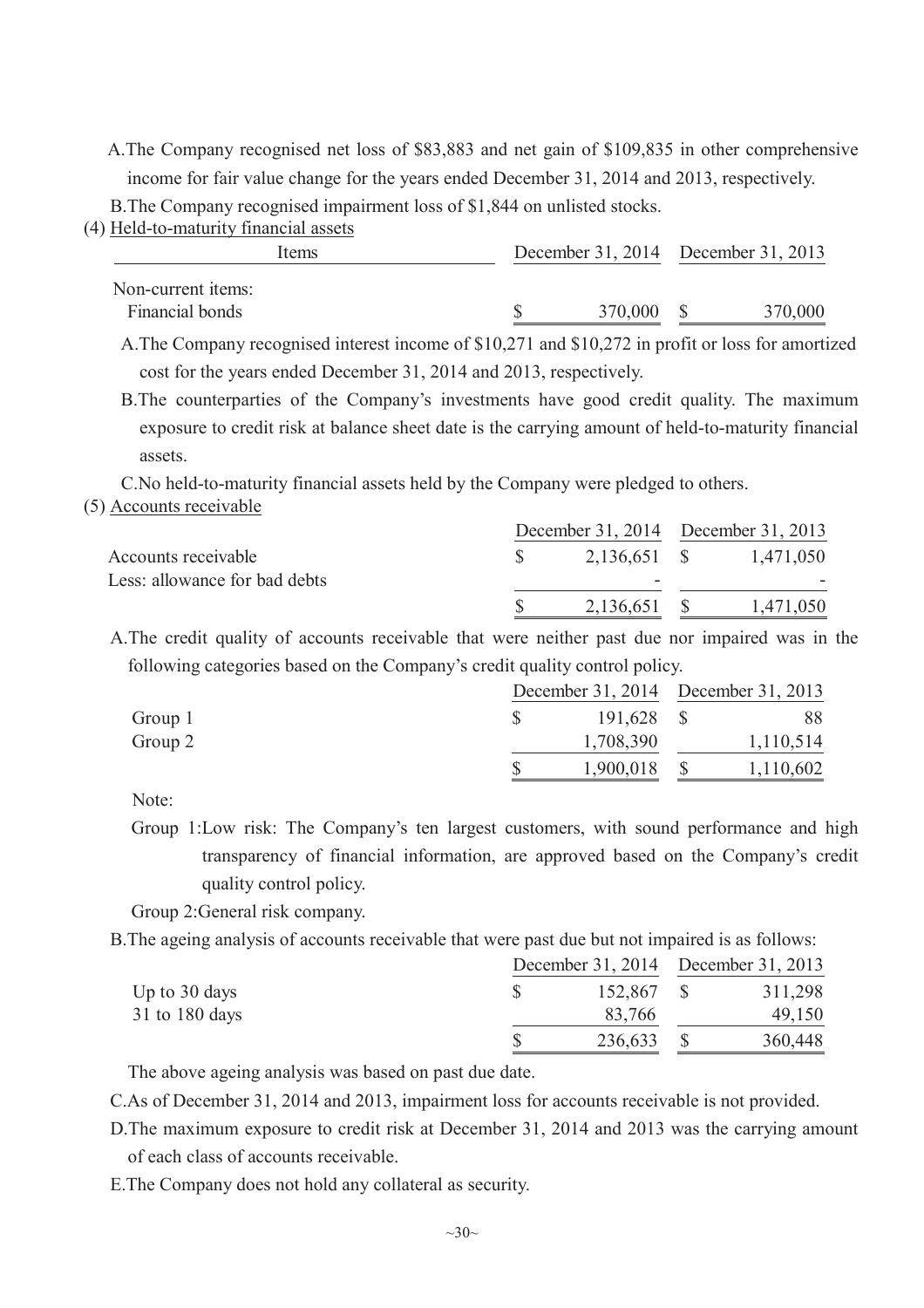(6) Inventories

|                          |    |         | December 31, 2014 |               |                   |
|--------------------------|----|---------|-------------------|---------------|-------------------|
|                          |    | Cost    |                   | Book value    |                   |
|                          |    |         | valuation loss    |               |                   |
| Ship fuel                | \$ | 629,420 | $\mathbb{S}$      | S             | 629,420           |
|                          |    |         | December 31, 2013 |               |                   |
|                          |    |         | Allowance for     |               |                   |
|                          |    | Cost    | valuation loss    |               | Book value        |
| Ship fuel                | S  | 602,633 | $\mathcal{S}$     | S             | 602,633           |
| (7) Other current assets |    |         |                   |               |                   |
|                          |    |         | December 31, 2014 |               | December 31, 2013 |
| Shipowner's accounts     |    | \$      | 1,312,130         | $\mathcal{S}$ | 839,244           |
| Agent accounts           |    |         | 227,360           |               | 217,177           |
| Other financial assets   |    |         | 121,648           |               | 122,935           |
| Temporary debits         |    |         | 168,585           |               | 101,332           |
|                          |    |         | 1,829,723         |               | 1,280,688         |

#### A.Shipowner's accounts

- (a)These pertain to temporary accounts between the Company and Evergreen International S.A., Gaining Enterprise S.A., Greencompass Marine S.A., Italia Marittima S.p.A., Evergreen Marine (UK) Ltd., Evergreen Marine (Hong Kong) Ltd. and Evergreen Marine (Singapore) Pte. Ltd.. These accounts occur as these ship owners incur foreign port expenses and related rental expenses.
- (b)In response to market competition and enhancement of global transportation network to provide better logistics services to customers, the Company has joined Cosco Container Lines Co., Ltd., Kawasaki Kisen Kaisha, Ltd., Yang Ming (UK), Ltd. and Hanjin Shipping Co., Ltd. to form the new CKYHE Alliance Transactions for trading of shipping spaces.

## B.Agency accounts

These accounts occur when domestic and foreign agencies, based on the agreement with the Company, deal with foreign port formalities regarding arrival and departure of ships, cargo loading, discharging and forwarding, collection of freight, and payment of expenses incurred in the foreign port.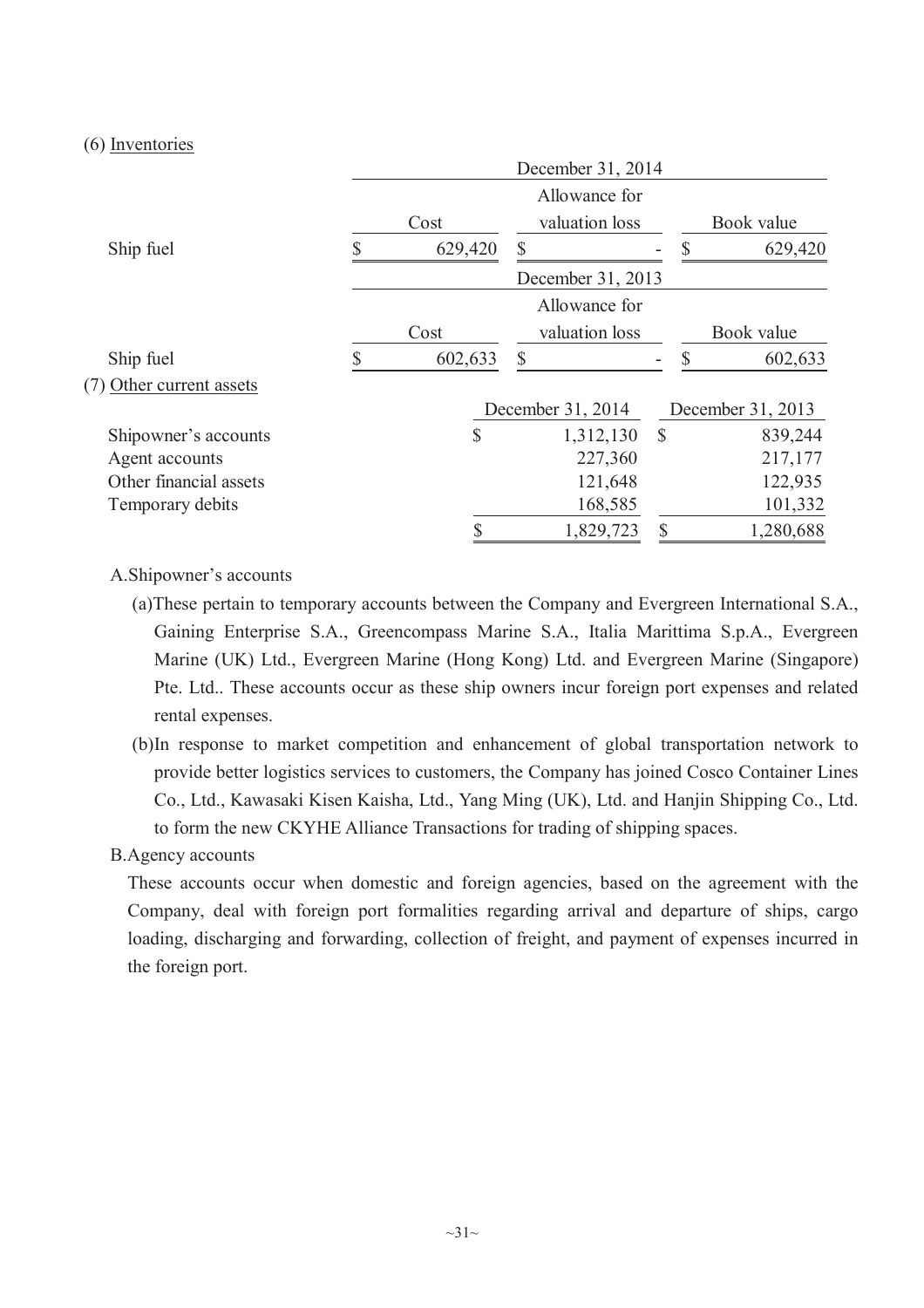#### (8) Investments accounted for using equity method

A.Details of long-term equity investments accounted for using equity method are set forth below:

|                                            | December 31, 2014 |            |               | December 31, 2013 |
|--------------------------------------------|-------------------|------------|---------------|-------------------|
| Subsidiary of the Company:                 |                   |            |               |                   |
| Peony Investment S.A.                      | $\mathbb{S}$      | 39,913,511 | $\mathcal{S}$ | 39,694,900        |
| Everport Terminal Services Inc.            |                   | 147,345    |               | 67,382            |
| Taiwan Terminal Services Co., Ltd.         |                   | 36,262     |               | 25,557            |
| Related company:                           |                   |            |               |                   |
| Evergreen International Storage and        |                   | 8,325,748  |               | 7,775,737         |
| <b>Transport Corporation</b>               |                   |            |               |                   |
| <b>EVA Airways Corporation</b>             |                   | 6,544,364  |               | 6,922,314         |
| Taipei Port Container Terminal Corporation |                   | 1,005,287  |               | 1,000,040         |
| Charng Yang Development Co., Ltd.          |                   | 484,175    |               | 448,138           |
| <b>Evergreen Security Corporation</b>      |                   | 76,179     |               | 78,170            |
| Evergreen Marine (Latin America), S.A.     |                   | 3,824      |               | 3,369             |
|                                            |                   | 56,536,695 | S             | 56,015,607        |
|                                            |                   |            |               |                   |

B.The fair value of the Company's associates which have quoted market price was as follows:

|                                     | December 31, 2014 |            | December 31, 2013 |            |
|-------------------------------------|-------------------|------------|-------------------|------------|
| Evergreen International Storage and |                   | 7,781,544  |                   | 8,820,496  |
| <b>Transport Corporation</b>        |                   |            |                   |            |
| <b>EVA Airways Corporation</b>      |                   | 13,943,054 |                   | 10,449,422 |
|                                     |                   | 21,724,598 |                   | 19,269,918 |

C.The above investment income or loss accounted for using the equity method was based on the financial statements of the investees for the corresponding periods, which were audited by independent accountants.

- D.The Company and its indirect subsidiary Armand Estate B.V. planned to participate directly in the issuance of new shares by Taipei Port Container Terminal Corporation for cash at the meeting of Board of Directors on March 26, 2013 and May 10, 2013, with the additional cash of \$210,342 and USD 3,222, respectively. The Company's percentage of ownership in TPCT was 21.03% and 9.73%, respectively, after the capital increase, and the percentage of combined holding was 27.85%.
- E.For information on the subsidiaries, please refer to Note 4(3) of the consolidated financial statements as of December 31, 2014.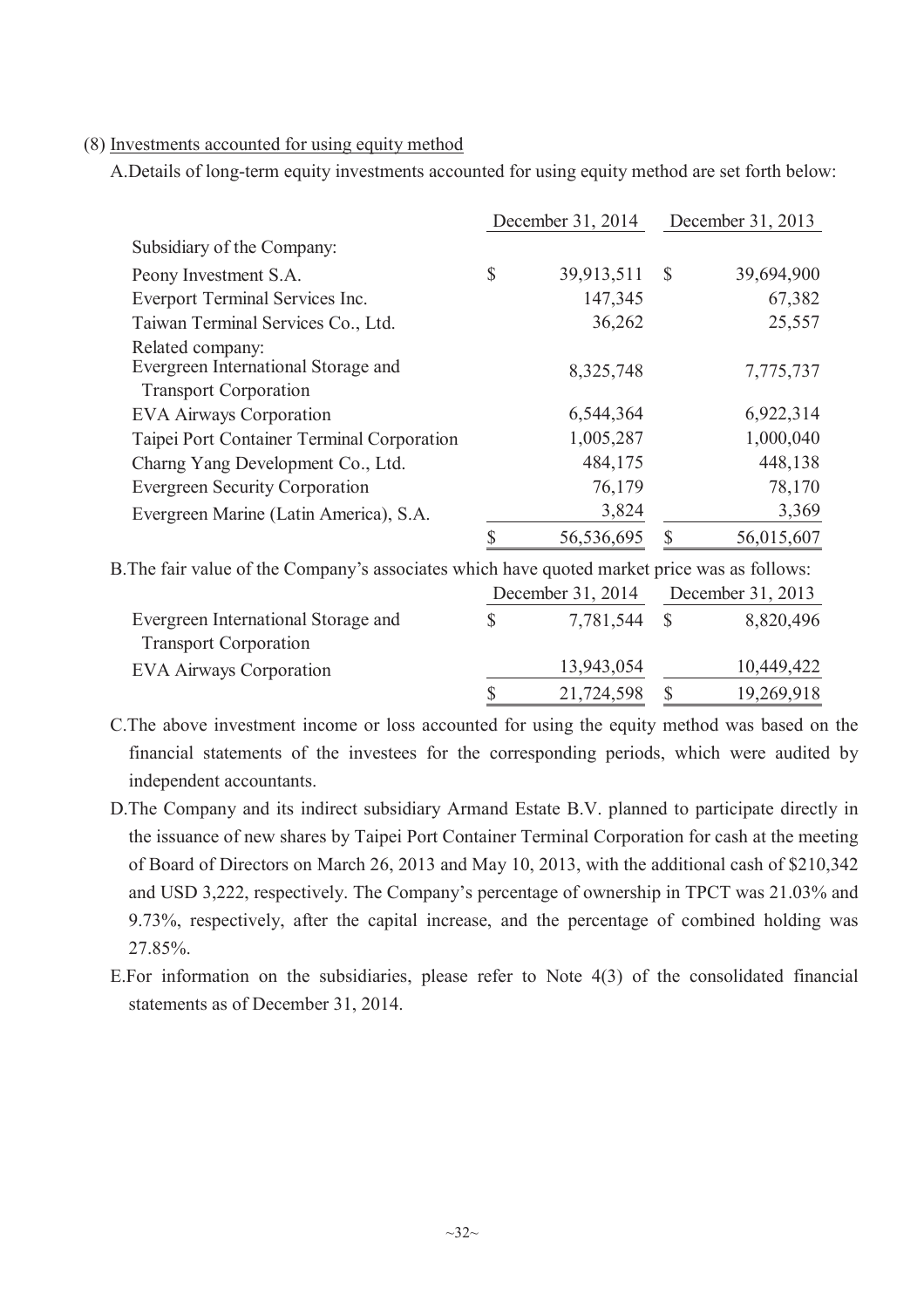F.The financial information of the Company's principal associates is summarized below:

|                                        | Liabilities<br>Revenue<br>Assets |                 | Profit / (Loss)      | % Interest held   |         |
|----------------------------------------|----------------------------------|-----------------|----------------------|-------------------|---------|
| December 31, 2014                      |                                  |                 |                      |                   |         |
| Peony Investment S.A.                  | 130,040,008<br>\$                | 85,969,279<br>S | 118,821,381 (\$<br>S | 2,121,705)        | 100.00% |
| Everport Terminal Services Inc.        | 560,976                          | 413,631         | 2,568,591            | 72,517            | 100.00% |
| Taiwan Terminal Services Co., Ltd.     | 340,187                          | 274,257         | 792,988              | 30,094            | 55.00%  |
| Evergreen International Storage and    | 24,761,370                       | 3,760,951       | 4,604,468            | 668,344           | 39.74%  |
| <b>Transport Corporation</b>           |                                  |                 |                      |                   |         |
| <b>EVA Airways Corporation</b>         | 151,487,620                      | 117,095,736     | 116,921,858          | 1,306,724)        | 19.32%  |
| Taipei Port Container Terminal         | 13,082,368                       | 8,310,436       | 1,383,879            | 24,947            | 21.03%  |
| Corporation                            |                                  |                 |                      |                   |         |
| Charng Yang Development Co., Ltd.      | 1,906,323                        | 112,220         | 253,730              | 162,193           | 40.00%  |
| <b>Evergreen Security Corporation</b>  | 458,247                          | 214,473         | 720,080              | 34,059            | 31.25%  |
| Evergreen Marine (Latin America), S.A. | 24,087                           | 2,238           | 46,252               | 1,347             | 17.50%  |
|                                        | 322,661,186                      | \$216,153,221   | 246, 113, 227        | 2,434,928)<br>(\$ |         |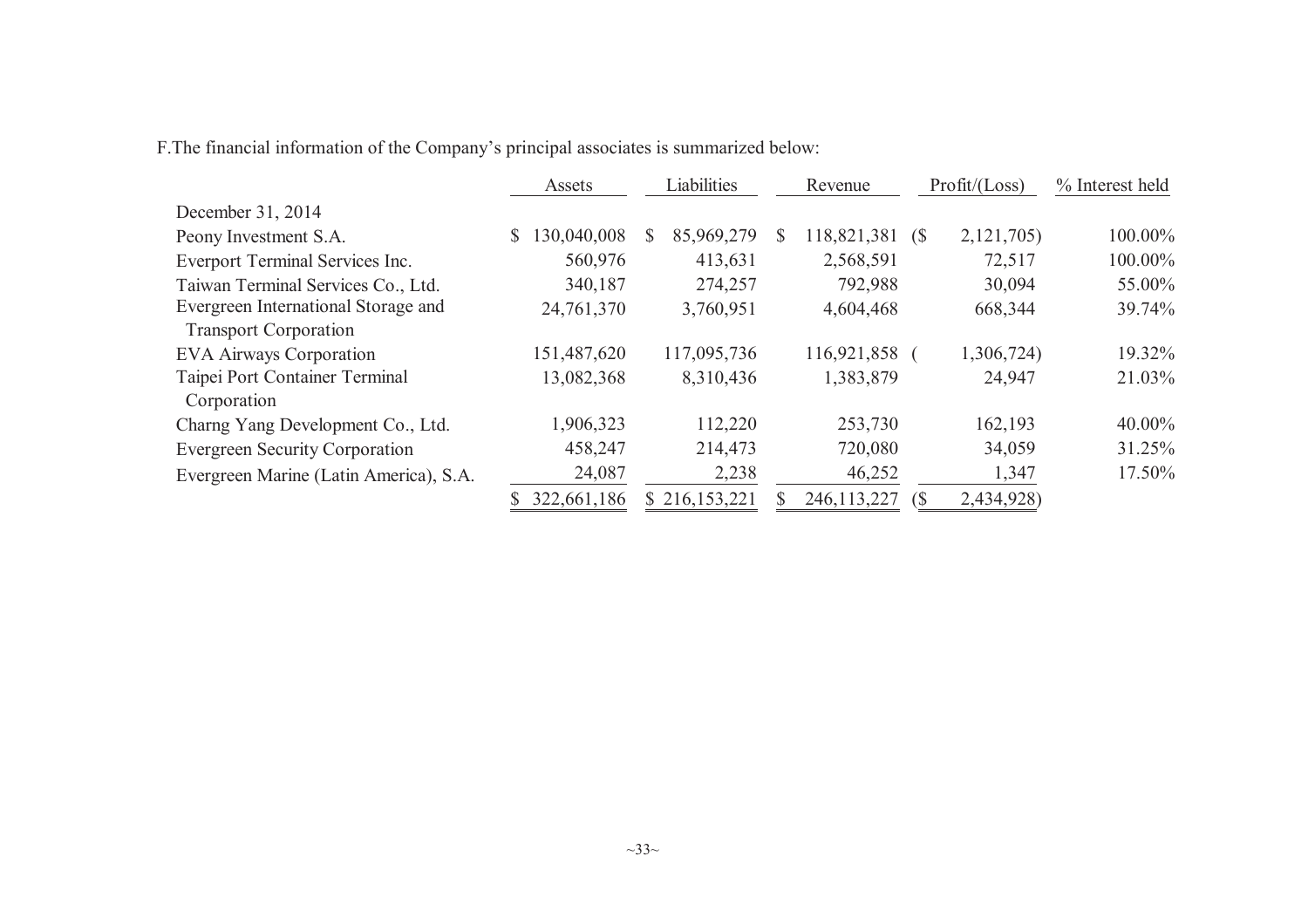|                                        | Assets            | Liabilities     | Revenue              | Profit / (Loss)  | % Interest held |
|----------------------------------------|-------------------|-----------------|----------------------|------------------|-----------------|
| December 31, 2013                      |                   |                 |                      |                  |                 |
| Peony Investment S.A.                  | 116,911,065<br>S. | 74,021,067<br>S | 120,401,802 (\$<br>S | 3,265,365)       | 100.00%         |
| Everport Terminal Services Inc.        | 455,152           | 387,770         | 2,434,379            | 54,384           | 100.00%         |
| Taiwan Terminal Services Co., Ltd.     | 319,352           | 272,885         | 745,059              | 19,485           | 55.00%          |
| Evergreen International Storage and    | 23,254,491        | 3,628,722       | 4,498,773            | 580,653          | 39.74%          |
| <b>Transport Corporation</b>           |                   |                 |                      |                  |                 |
| <b>EVA Airways Corporation</b>         | 139,394,778       | 103,556,745     | 110,747,462          | 747,450          | 19.32%          |
| Taipei Port Container Terminal         | 13,323,400        | 8,576,415       | 1,186,358            | 131,256)         | 21.03%          |
| Corporation                            |                   |                 |                      |                  |                 |
| Charng Yang Development Co., Ltd.      | 1,920,841         | 216,830         | 250,456              | 160,227          | 40.00%          |
| <b>Evergreen Security Corporation</b>  | 452,896           | 202,754         | 718,457              | 44,201           | 31.25%          |
| Evergreen Marine (Latin America), S.A. | 24,225            | 4,974           | 38,059               | 1,112            | 17.50%          |
|                                        | 296,056,200       | 190,868,162     | 241,020,805          | 1,789,109)<br>S. |                 |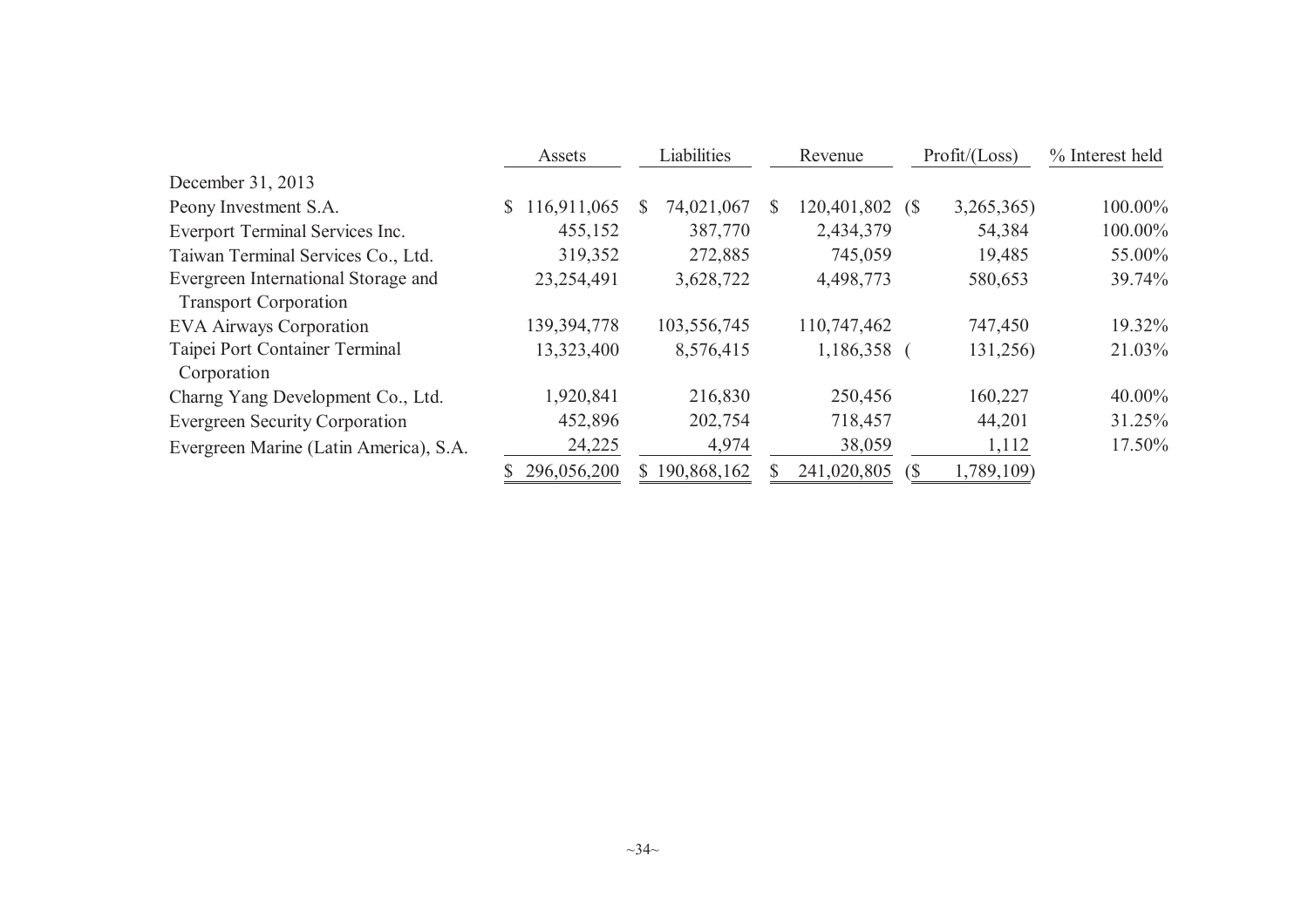# (9) Property, <sup>p</sup>lant and equipment

|                          |              |            |                          |           | Loading and   |               | Computer and |                |                          |               |     |                          |    |                          |  |             |  |
|--------------------------|--------------|------------|--------------------------|-----------|---------------|---------------|--------------|----------------|--------------------------|---------------|-----|--------------------------|----|--------------------------|--|-------------|--|
|                          |              |            |                          | unloading |               | communication |              | Transportation |                          |               |     | Office                   |    | Leasehold                |  |             |  |
|                          |              | Land       | <b>Buildings</b>         |           | equipment     |               | equipment    |                | equipment                | Ships         |     | equipment                |    | improvements             |  | Total       |  |
| At January 1, 2014       |              |            |                          |           |               |               |              |                |                          |               |     |                          |    |                          |  |             |  |
| Cost                     | $\mathbb{S}$ | 558,532 \$ | $401,535$ \$             |           | 4,211,005 \$  |               | 104,982 \$   |                | 8,343,667 \$             | 12,722,292 \$ |     | 192,651 \$               |    | 198,434 \$               |  | 26,733,098  |  |
| Accumulated depreciation |              |            | 171,692)                 |           | $4,017,921$ ( |               | 87,298)      |                | 5,760,728)               | 2,422,754)    |     | 171,989)                 |    | 94,579)                  |  | 12,726,961) |  |
|                          |              | 558,532 \$ | 229,843 \$               |           | 193,084 \$    |               | 17,684       | -S             | 2,582,939<br>-S          | 10,299,538    | - S | 20,662 \$                |    | 103,855<br>-S            |  | 14,006,137  |  |
| 2014                     |              |            |                          |           |               |               |              |                |                          |               |     |                          |    |                          |  |             |  |
| Opening net book amount  | $\mathbb{S}$ | 558,532 \$ | 229,843 \$               |           | 193,084 \$    |               | 17,684 \$    |                | 2,582,939 \$             | 10,299,538 \$ |     | 20,662 \$                |    | 103,855 \$               |  | 14,006,137  |  |
| Additions                |              |            | 1,421                    |           | 3,050         |               | 3,292        |                | 1,508,458                | 72,388        |     | 17,478                   |    | 7,108                    |  | 1,613,195   |  |
| Disposals                |              |            | $-$ (                    |           | $2,738$ ) (   |               | $1)$ (       |                | 590,398)                 | $-$ (         |     | 1,849)                   |    | $-$ (                    |  | 594,986)    |  |
| Reclassifications        |              |            | $\overline{\phantom{0}}$ |           | 885,373       |               |              |                | $\overline{\phantom{a}}$ | 6,272,661     |     | $\overline{\phantom{a}}$ |    | $\overline{\phantom{a}}$ |  | 7,158,034   |  |
| Depreciation             |              |            | 10,576                   |           | 79,413)       |               | 6,467        |                | 747,721)                 | 779,769)      |     | 8,291)                   |    | 27,979)                  |  | 1,660,216)  |  |
| Closing net book amount  |              | 558,532    | 220,688<br>-S            | -S        | 999,356 \$    |               | 14,508       | <sup>\$</sup>  | 2,753,278<br>- S         | 15,864,818    | -S  | 28,000                   | -S | 82,984<br>-S             |  | 20,522,164  |  |
| At December 31, 2014     |              |            |                          |           |               |               |              |                |                          |               |     |                          |    |                          |  |             |  |
| Cost                     | $\mathbb{S}$ | 558,532 \$ | 402,956 \$               |           | 4,744,650 \$  |               | 108,202 \$   |                | 4,107,825 \$             | 19,067,341 \$ |     | 190,151 \$               |    | 205,543 \$               |  | 29,385,200  |  |
| Accumulated depreciation |              |            | 182,268)                 |           | $3,745,294$ ( |               | 93,694)      |                | $1,354,547$ (            | $3,202,523$ ( |     | $162,151)$ (             |    | 122,559)                 |  | 8,863,036)  |  |
|                          | \$           | 558,532 \$ | 220,688 \$               |           | 999,356 \$    |               | 14,508       | - S            | 2,753,278 \$             | 15,864,818 \$ |     | 28,000 \$                |    | 82,984<br>- \$           |  | 20,522,164  |  |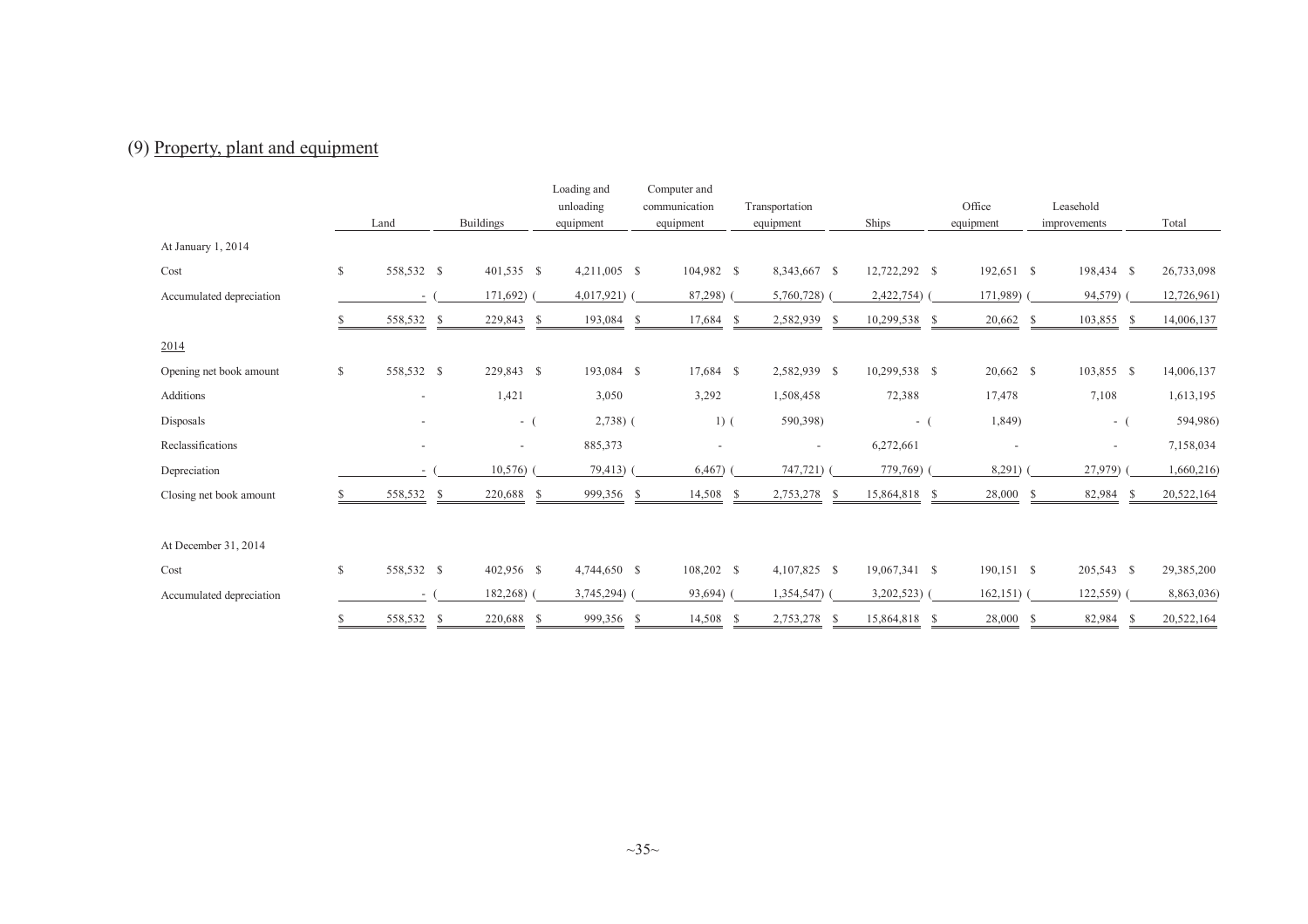|                          |               |            |                              | Loading and              | Computer and             |                            |                     |                          |                          |             |
|--------------------------|---------------|------------|------------------------------|--------------------------|--------------------------|----------------------------|---------------------|--------------------------|--------------------------|-------------|
|                          |               |            |                              | unloading                | communication            | Transportation             |                     | Office                   | Leasehold                |             |
|                          |               | Land       | <b>Buildings</b>             | equipment                | equipment                | equipment                  | Ships               | equipment                | improvements             | Total       |
| At January 1, 2013       |               |            |                              |                          |                          |                            |                     |                          |                          |             |
| Cost                     | $\mathcal{S}$ | 558,532 \$ | 398,606 \$                   | 4,273,562 \$             | $127,618$ \$             | 11,349,824 \$              | 6,371,111 \$        | 210,555 \$               | 190,777 \$               | 23,480,585  |
| Accumulated depreciation |               |            | 159,579)                     | 3,966,340)               | 102,638                  | 7,391,603)                 | 1,919,273)          | 182,118)                 | 72,281)                  | 13,793,832) |
|                          |               | 558,532    | 239,027<br>-S                | 307,222<br>-S            | 24,980<br>-S             | 3,958,221<br>-S            | 4,451,838 \$<br>- S | 28,437 \$                | 118,496 \$               | 9,686,753   |
| 2013                     |               |            |                              |                          |                          |                            |                     |                          |                          |             |
| Opening net book amount  | $\mathbb{S}$  | 558,532 \$ | 239,027 \$                   | 307,222 \$               | 24,980 \$                | 3,958,221 \$               | 4,451,838 \$        | 28,437 \$                | 118,496 \$               | 9,686,753   |
| <b>Additions</b>         |               |            | 3,443                        | $\overline{\phantom{a}}$ | 1,516                    | 220                        | 27,523              | 3,009                    | 10,759                   | 46,470      |
| Disposals                |               |            | $-$ (                        | $122)$ (                 | $1,399$ ) (              | 236,541)                   | $-$ (               | 99)                      | $-$ (                    | 238,161)    |
| Reclassifications        |               |            | $\qquad \qquad \blacksquare$ | $\overline{\phantom{a}}$ | $\overline{\phantom{a}}$ | $\overline{\phantom{a}}$   | 6,323,658           | $\overline{\phantom{a}}$ | $\overline{\phantom{a}}$ | 6,323,658   |
| Depreciation             |               |            | 12,627                       | 114,016                  | 7,413)                   | 1,138,961)                 | 503,481)            | 10,685                   | 25,400)                  | 1,812,583)  |
| Closing net book amount  |               | 558,532    | 229,843<br>-S                | 193,084<br>S             | 17,684<br>-S             | 2,582,939<br><sup>\$</sup> | 10,299,538<br>-S    | 20,662<br>- S            | 103,855<br>-S<br>-S      | 14,006,137  |
| At December 31, 2013     |               |            |                              |                          |                          |                            |                     |                          |                          |             |
| Cost                     | $\mathbb{S}$  | 558,532 \$ | 401,535 \$                   | 4,211,005 \$             | 104,982 \$               | 8,343,667 \$               | 12,722,292 \$       | 192,651 \$               | 198,434 \$               | 26,733,098  |
| Accumulated depreciation |               |            | $171,692$ ) (                | $4,017,921$ (            | 87,298)                  | 5,760,728)                 | 2,422,754)          | 171,989)                 | 94,579)                  | 12,726,961) |
|                          | <b>S</b>      | 558,532    | 229,843 \$<br>- \$           | 193,084                  | 17,684<br>- \$           | 2,582,939 \$<br>- \$       | 10,299,538 \$       | $20,662$ \$              | 103,855<br>-S            | 14,006,137  |

A.The Company has issued <sup>a</sup> negative <sup>p</sup>ledge to granting banks for drawing borrowings within the credit line to purchase the above transportation equipment.

B.Information about the property, <sup>p</sup>lant and equipment that were <sup>p</sup>ledged to others as collaterals is provided in Note 8.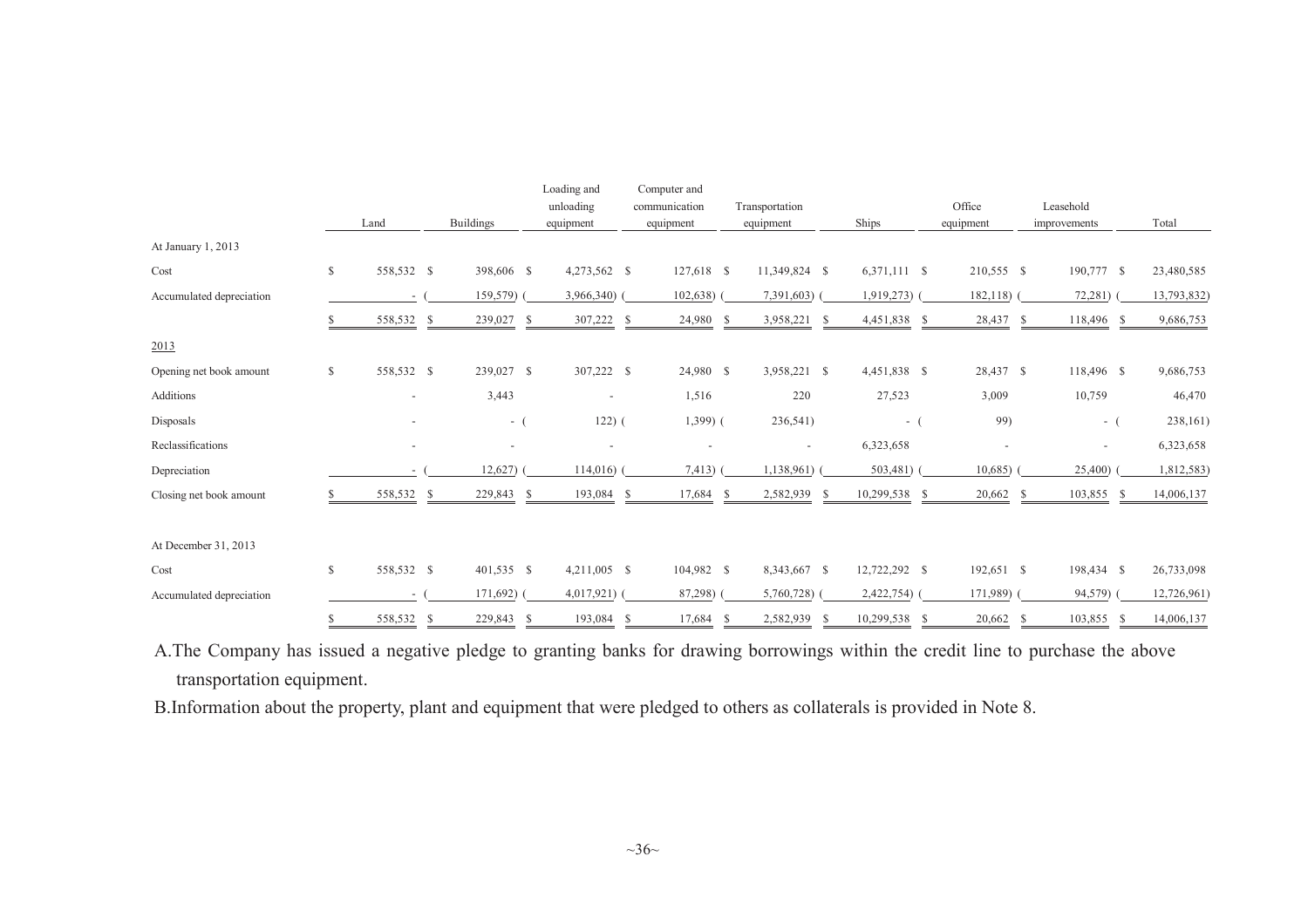(10) Investment property

|                          |               | Land      |               | <b>Buildings</b> |               | Total     |
|--------------------------|---------------|-----------|---------------|------------------|---------------|-----------|
| At January 1, 2014       |               |           |               |                  |               |           |
| Cost                     | $\mathbb{S}$  | 1,414,008 | $\mathbb{S}$  | 975,187          | $\mathbb{S}$  | 2,389,195 |
| Accumulated depreciation |               |           |               | 404,912)         |               | 404,912)  |
|                          | \$            | 1,414,008 | $\mathbb{S}$  | 570,275          | $\mathbb{S}$  | 1,984,283 |
| 2014                     |               |           |               |                  |               |           |
| Opening net book amount  | $\mathcal{S}$ | 1,414,008 | $\mathbb{S}$  | 570,275          | $\mathbb{S}$  | 1,984,283 |
| Depreciation             |               |           |               | 19,146)          |               | 19,146)   |
| Closing net book amount  | $\mathbb{S}$  | 1,414,008 | $\mathbb{S}$  | 551,129          | \$            | 1,965,137 |
| At December 31, 2014     |               |           |               |                  |               |           |
| Cost                     | $\mathbb{S}$  | 1,414,008 | \$            | 975,187          | $\mathbb{S}$  | 2,389,195 |
| Accumulated depreciation |               |           |               | 424,058)         |               | 424,058)  |
|                          | \$            | 1,414,008 | $\mathcal{S}$ | 551,129          | $\mathcal{S}$ | 1,965,137 |
|                          |               | Land      |               | <b>Buildings</b> |               | Total     |
| At January 1, 2013       |               |           |               |                  |               |           |
| Cost                     | $\mathcal{S}$ | 1,414,008 | $\mathcal{S}$ | 975,187          | \$            | 2,389,195 |
| Accumulated depreciation |               |           |               | 385,764)         |               | 385,764)  |
|                          | \$            | 1,414,008 | $\$$          | 589,423          | \$            | 2,003,431 |
| 2013                     |               |           |               |                  |               |           |
| Opening net book amount  | $\mathcal{S}$ | 1,414,008 | $\mathbb{S}$  | 589,423          | \$            | 2,003,431 |
| Depreciation             |               |           |               | 19,148)          |               | 19,148)   |
| Closing net book amount  | $\mathbb{S}$  | 1,414,008 | $\mathbb{S}$  | 570,275          | \$            | 1,984,283 |
| At December 31, 2013     |               |           |               |                  |               |           |
| Cost                     | $\mathbb{S}$  | 1,414,008 | \$            | 975,187          | $\mathbb{S}$  | 2,389,195 |
| Accumulated depreciation |               |           |               | 404,912)         |               | 404,912)  |
|                          | $\mathsf{\$}$ | 1,414,008 | $\mathsf{\$}$ | 570,275          | \$            | 1,984,283 |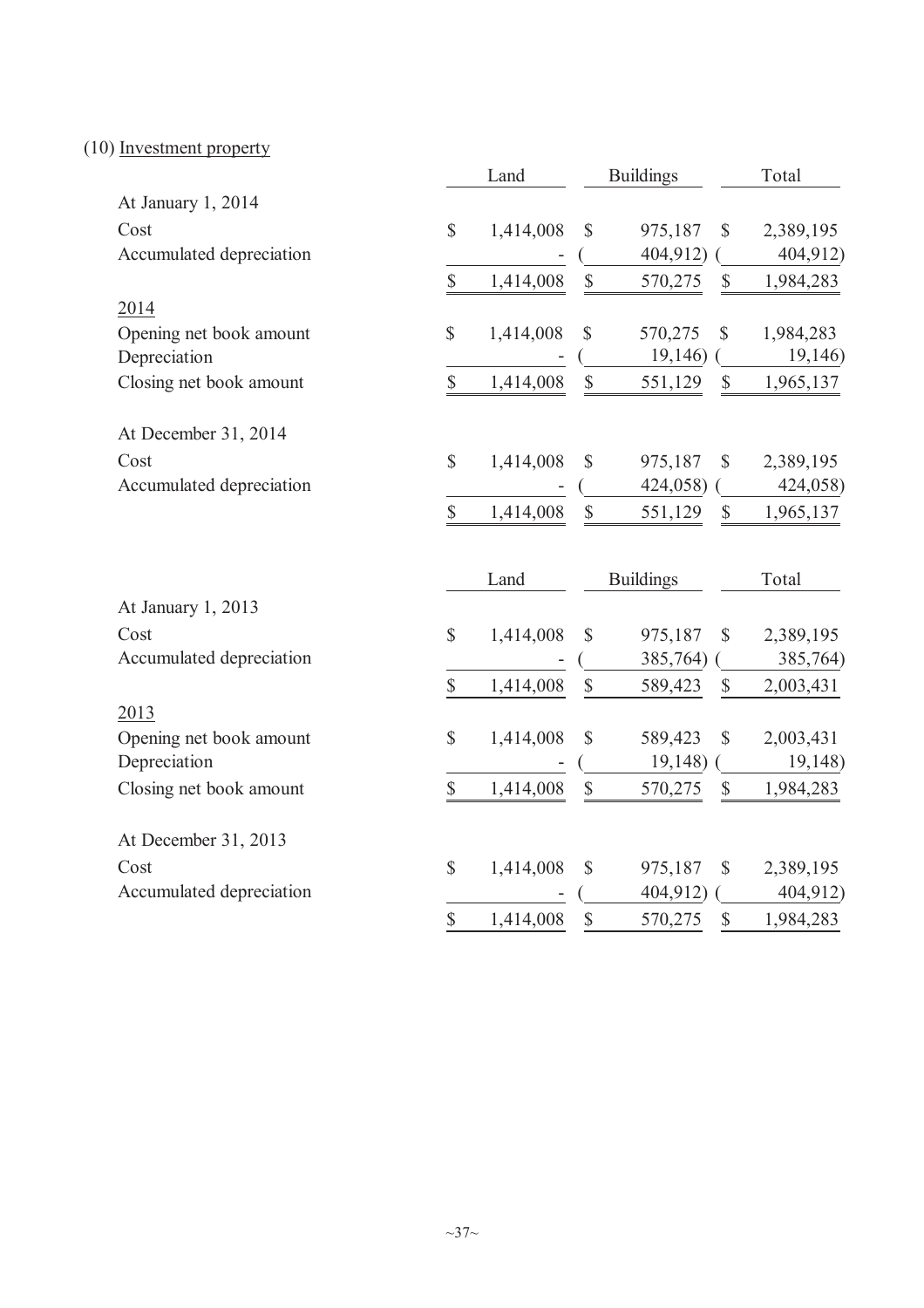A.Rental income from the lease of the investment property and direct operating expenses arising from the investment property are shown below:

|                                                                                                                        | Year ended December |        | Year ended December |        |
|------------------------------------------------------------------------------------------------------------------------|---------------------|--------|---------------------|--------|
|                                                                                                                        | 31, 2014            |        | 31, 2013            |        |
| Rental income from the lease of the<br>investment property                                                             |                     | 97,910 |                     | 97,515 |
| Direct operating expenses arising from<br>the investment property that generated<br>rental income in the period        |                     | 19,146 |                     | 19,148 |
| Direct operating expenses arising from<br>the investment property that did not<br>generate rental income in the period |                     |        |                     |        |

B.The fair value of the investment property held by the Company as at December 31, 2014 and 2013 was \$3,383,762 and \$3,213,231, respectively. The fair value measurements were based on the market prices of recently sold properties in the immediate vicinity of a certain property.

(11) Other non-current assets

|                           | December 31, 2014 | December 31, 2013 |           |
|---------------------------|-------------------|-------------------|-----------|
| Prepayments for equipment | 2,809,641         |                   | 5,242,551 |
| Refundable deposits       | 31.777            |                   | 33,984    |
| Others                    | 312               |                   | 312       |
|                           | 2,841,730         |                   | 5,276,847 |

Amount of borrowing costs capitalized as part of prepayment for equipment and the range of the interest rates for such capitalization are as follows:

|                                         |          | Year ended December Year ended December |               |                      |
|-----------------------------------------|----------|-----------------------------------------|---------------|----------------------|
|                                         | 31, 2014 |                                         |               | 31, 2013             |
| Amount capitalised                      |          | 39,307                                  | S             | 67,948               |
| Interest rate                           |          | $1.15\% \sim 1.88\%$                    |               | $1.14\% \sim 1.88\%$ |
| (12) Other current liabilities          |          |                                         |               |                      |
|                                         |          | December 31, 2014                       |               | December 31, 2013    |
| Long-term liabilities - current portion | \$       | 7,717,401                               | $\mathcal{S}$ | 5,142,729            |
| Shipowner's accounts                    |          | 1,214,475                               |               | 860,166              |
| Agency accounts                         |          | 968,892                                 |               | 894,648              |
| Others                                  |          | 12,357                                  |               | 10,035               |
|                                         |          | 9,913,125                               | S             | 6,907,578            |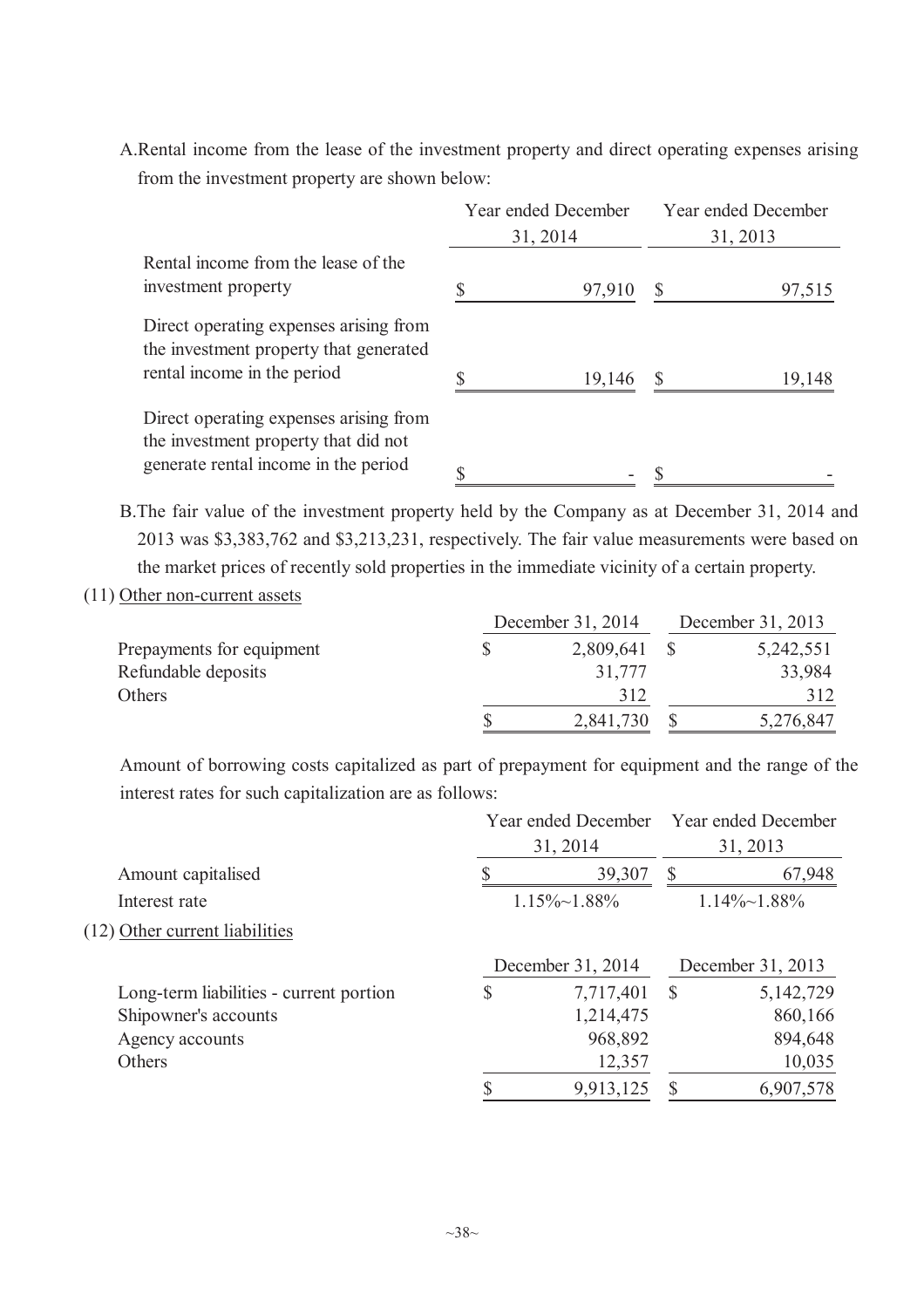#### (13) Corporate bonds payable

|                                          | December 31, 2014 |           | December 31, 2013 |           |  |
|------------------------------------------|-------------------|-----------|-------------------|-----------|--|
| Domestic unsecured convertible bonds     |                   |           |                   | 568,400   |  |
| Domestic secured corporate bonds         |                   | 3,000,000 |                   | 3,000,000 |  |
| Less: discount on corporate bonds        |                   |           |                   | 7,377)    |  |
|                                          |                   | 3,000,000 |                   | 3,561,023 |  |
| Less: current portion or exercise of put |                   |           |                   |           |  |
| options                                  |                   |           |                   | 561,023)  |  |
|                                          |                   | 3,000,000 |                   | 3,000,000 |  |

- A. On August 7, 2009, the Company issued its third domestic unsecured convertible bonds (referred herein as the "Third Bonds") at face value, totaling \$2,500,000. The major terms of the issuance are set forth below:
	- a) Period: 5 years (August 7, 2009 to August 7, 2014)
	- b) Coupon rate: 0% per annum
	- c) Principal repayment and interest payment

Unless the Third Bonds are redeemed, repurchased, resold, converted or deregistered before maturity, or other events occur due to regulatory reasons, the principal of the Third Bonds shall be repaid in lump sum by cash at maturity based on the face value of the Bonds.

d) Collaterals

The Third Bonds are unsecured. However, if the Company subsequently issues other convertible bonds secured with collaterals, the rights of the holders of the Third Bonds to claim their credits and the collaterals are set at the same rank as the holders of the convertible bonds issued subsequently.

- e) Redemption at the Company's option
	- (a)During the period from one month after the issuance of the Third Bonds to 40 days before the maturity of the Third Bonds, if the closing price of the Company's common stock at the Taiwan Stock Exchange is equal to or more than 30% of the conversion price for a period of 30 consecutive trading days, the Company may redeem the outstanding bonds in cash at the face value of the Third Bonds within 30 trading days after the abovementioned 30 consecutive trading days.
	- (b)During the period from one month after the Third Bonds are issued to 40 days before the maturity of the Third Bonds, if the total amount of the Third Bonds outstanding after the conversion by the bondholders is less than \$250,000 (10% of the total issued amount), the Company may redeem the outstanding bonds at their face value any time before the maturity of the Third Bond.
	- (c)When the Company issues its redemption notice, if the bondholders do not reply before the effective redemption date, the Company may convert the bonds held by those bondholders into common stock at the conversion price in effect at the expiration of the notice period.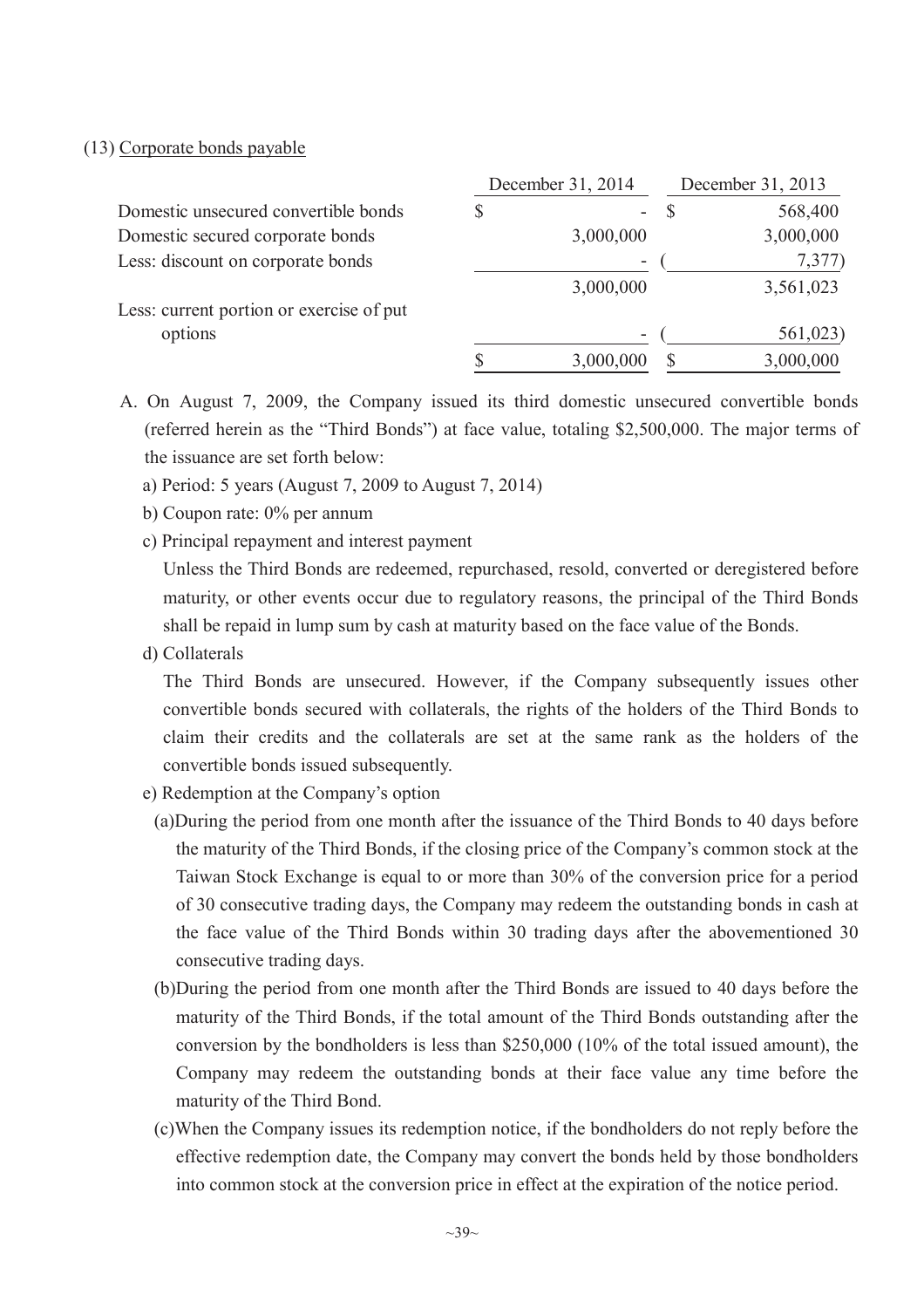#### f)Redemption at the bondholders' option

During the period from 30 days before the 2-year maturity of the Third Bonds to the date of maturity, or from 30 days before the 3-year maturity of the Third Bonds to the date of maturity, the bondholders may require the Company to redeem their bonds in cash at the face value plus interest compensation. The redemption price for the former is 101.00% of the face value with a yield rate of 0.50% per annum, and 101.51% of the face value with a yield rate of 0.50% for the latter.

#### g)Terms of conversion

(a)Conversion period

The bondholders may convert the Third Bonds into the Company's common stock during the period from one month after the Third Bonds are issued to 10 days before the maturity of the Third Bonds.

The bondholders are prohibited from exercising their conversion right during the period from 3 trading days before the announcement of cash or stock dividends to the date of distribution of the cash or stock dividends.

(b)Conversion price

The base day for setting conversion price is July 30, 2009. The conversion price can be any of the three average closing prices of the Company's common stock during the 1, 3 and 5 trading days before the base day multiplied by 101.00%. If any cash or stock dividends are distributed before the base day, the closing price used in the computation of the conversion price must be adjusted for the effect of the dividend distribution. If any cash or stock dividends are distributed during the period from the date on which the conversion price is set to the date on which the Third Bonds are issued, the conversion price is required to be adjusted in accordance with the adjusting formula specified in the bond agreement. The conversion price at the issuance of the Third Bonds was set at \$20.40 (in dollars). Until the report release date, the conversion price of the Convertible Bonds was set at \$17.20 (in dollars).

### h) Entitlement to cash dividends or stock dividends

The bondholders who request to convert the Third Bonds during the period from January 1 of the current year to any date which is more than 3 trading days before the announcement of cash or stock dividends are entitled to the cash or stock dividends resolved by the stockholders in the current year. Conversion of the Third Bonds is prohibited during the period from 3 trading days before the announcement of cash or stock dividends to the ex-dividend date. The bondholders who request to convert the Third Bonds during the period from the date following the ex-dividend date to December 31 of the current year are not entitled to the cash or stock dividends resolved by the stockholders in the current year, but are entitled to the cash or stock dividends resolved by the stockholders in the following year.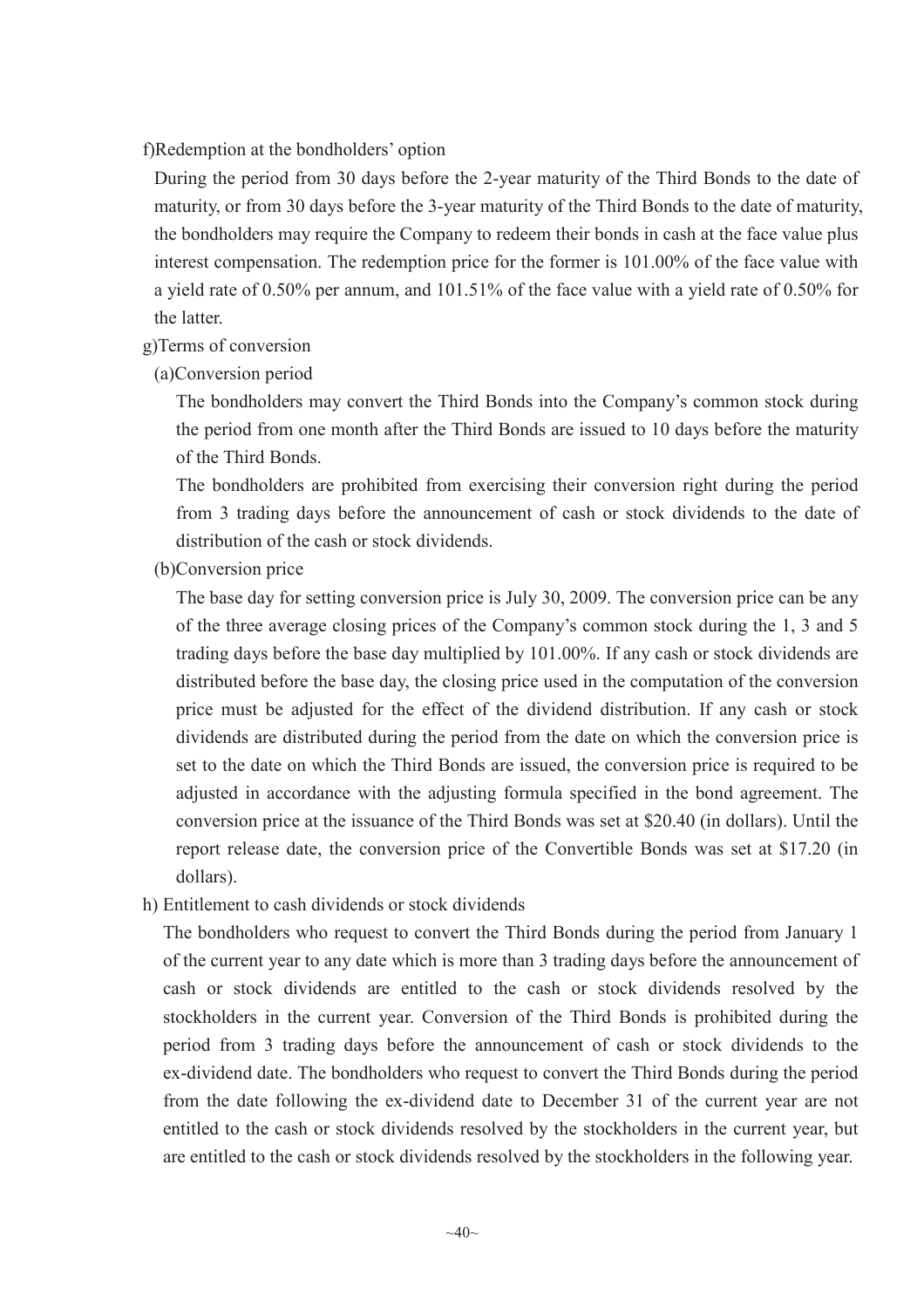- B. On April 26, 2012, the Company issued its twelfth domestic secured corporate bonds (referred herein as the "Twelfth Bonds"), totaling \$3,000,000. The Twelfth Bonds are categorized into Bond A and B, depending on the guarantee institution. Bond A totals \$2,000,000, and Bond B totals \$1,000,000. The major terms of the issuance are set forth below:
	- a) Period: 5 years (April 26, 2012 to April 26, 2017)
	- b) Coupon rate: 1.28% fixed per annum
	- c) Principal repayment and interest payment

Repayments for the Twelfth Bonds are paid annually on coupon rate, starting a year from the issuing date. The principal of the Twelfth Bonds shall be repaid in lump sum at maturity.

d) Collaterals

The Twelfth Bonds are secured. Bond A are guaranteed by Bank Sinopac, and Bond B are guaranteed by Far Eastern International Bank.

- C. The conversion rights and debt component of the Third Bonds are recognised separately in accordance with IAS 39. The issuance cost of the Third Bonds is allocated to debt and equity components by the amount initially recognised. Accordingly, the account of "capital reserve from stock warrants" amounted to \$256,205. The net value of the rights of repurchase and resold embedded in bonds payable was separated from bonds payable, and was recognised in "financial liabilities at fair value through profit or loss" in accordance with IAS 39.
- (14) Long-term loans

|                                               |    | December 31, 2014    |   | December 31, 2013    |  |  |
|-----------------------------------------------|----|----------------------|---|----------------------|--|--|
| Secured bank loans                            | \$ | 13,520,422           | S | 11,863,616           |  |  |
| Unsecured bank loans                          |    | 17,721,811           |   | 19,441,071           |  |  |
| Add: unrealized foreign exchange loss         |    | 603,840              |   | 72,021               |  |  |
| Less : deferred expenses - hosting fee credit |    | 6,895                |   | 9,934)               |  |  |
|                                               |    | 31,839,178           |   | 31,366,774           |  |  |
| Less: current portion                         |    | 7,717,401)           |   | 4,581,706)           |  |  |
|                                               |    | 24, 121, 777         |   | 26,785,068           |  |  |
| Interest rate                                 |    | $0.89\% \sim 1.88\%$ |   | $0.89\% \sim 1.88\%$ |  |  |

Please refer to Note 8 for details of the collaterals pledged for the above long-term loans.

(15) Other non-current liabilities

|                             | December 31, 2014 | December 31, 2013 |           |
|-----------------------------|-------------------|-------------------|-----------|
| Accrued pension liabilities | $1,420,272$ \$    |                   | 1,444,609 |
| Guarantee deposits received | 9.554             |                   | 48        |
|                             | 1,429,826         |                   | 1,444,657 |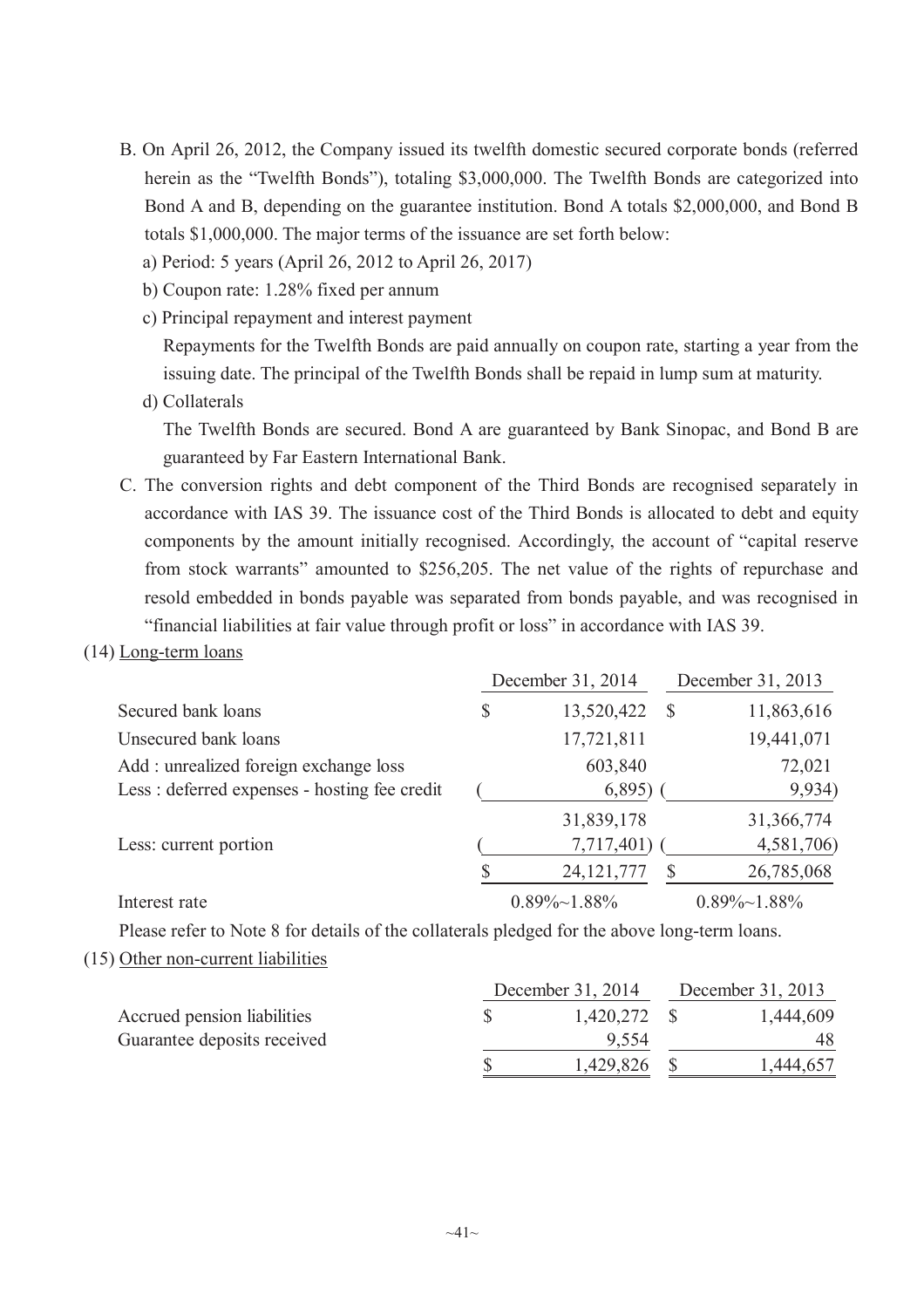#### (16) Pension

A.(a)In accordance with the Labor Pension Act ("the Act"), effective July 1, 2005, which adopted a defined contribution scheme, employees of the Company may choose to be subject to either the Act, maintaining their seniority before the enforcement of the Act, or the pension mechanism of the Labor Standard Law. Under the defined benefit pension plan, two units are accrued for each year of service for the first 15 years and one unit for each additional year thereafter, subject to a maximum of 45 units. Pension benefits are based on the number of units accrued and the average monthly salaries and wages of the last 6 months prior to retirement. The Company contributes monthly an amount equal to 15% of the employees' monthly salaries and wages to the retirement fund deposited with the Trust Department of Bank of Taiwan under the name of the Labor Pension Fund Supervisory Committee.

| (b) The amounts recognised in the balance sheet are as follows: |  |  |
|-----------------------------------------------------------------|--|--|
|                                                                 |  |  |

|                                              |            | December 31, 2014 | December 31, 2013 |
|----------------------------------------------|------------|-------------------|-------------------|
| Present value of defined benefit obligations | $\sqrt{S}$ | $1,887,464$ (\$)  | 1,874,129)        |
| Fair value of plan assets                    |            | 457,549           | 418,269           |
|                                              |            | $1,429,915$ (     | 1,455,860)        |
| Unrecognised past service cost               |            | 9,643             | 11,251            |
| Net liability in the balance sheet           | D          | 1,420,272)        | 1,444,609)        |

(c)Movements in present value of defined benefit obligations are as follows:

|                                              | Year ended                 |                                     | Year ended |            |
|----------------------------------------------|----------------------------|-------------------------------------|------------|------------|
|                                              |                            | December 31, 2014 December 31, 2013 |            |            |
| Present value of defined benefit obligations |                            |                                     |            |            |
| At January 1                                 | $\left( \text{\$} \right)$ | $1,874,129$ (\$)                    |            | 1,879,570) |
| Current service cost                         |                            | $11,983$ (                          |            | 10,953     |
| Interest cost                                |                            | $31,976$ (                          |            | 27,429)    |
| Actuarial loss                               |                            | $33,570$ (                          |            | 20,302)    |
| Benefits paid                                |                            | 64,194                              |            | 64,125     |
| At December 31                               |                            | 1,887,464)                          |            | 1,874,129) |

(d)Movements in fair value of plan assets are as follows:

|                                | Year ended |                   | Year ended   |                   |
|--------------------------------|------------|-------------------|--------------|-------------------|
|                                |            | December 31, 2014 |              | December 31, 2013 |
| Fair value of plan assets      |            |                   |              |                   |
| At January 1                   | \$         | 418,269           | -S           | 389,716           |
| Expected return on plan assets |            | 7,377             |              | 6,815             |
| Actuarial profit (loss)        |            | 2,588             |              | 1,670)            |
| Employee contributions         |            | 88,047            |              | 84,048            |
| Benefits paid                  |            | 58,732)           |              | 60,640            |
| At December 31                 | S          | 457,549           | <sup>S</sup> | 418,269           |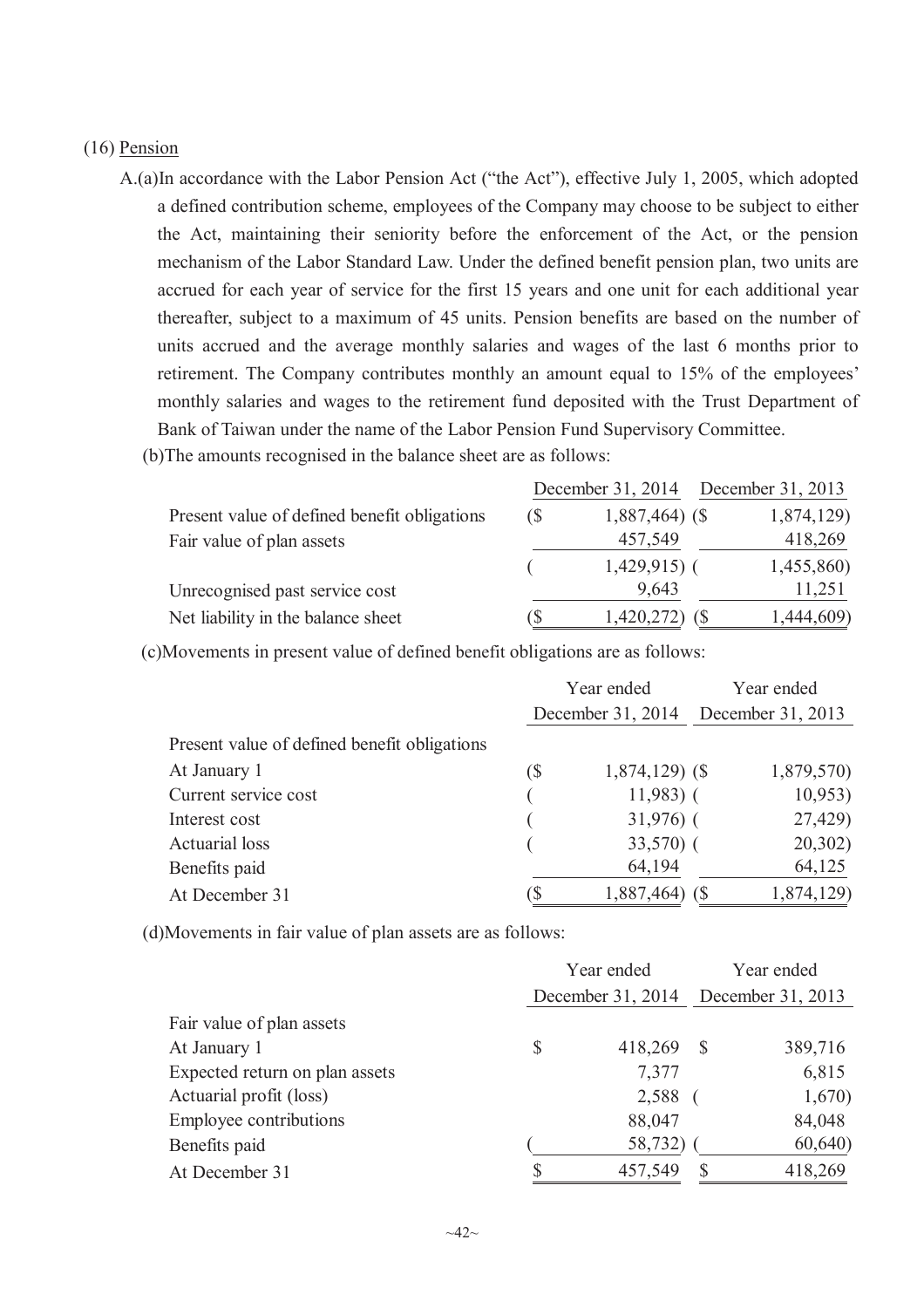|                                | Year ended        | Year ended |                   |  |
|--------------------------------|-------------------|------------|-------------------|--|
|                                | December 31, 2014 |            | December 31, 2013 |  |
| Current service cost           | \$<br>11,983      |            | 10,953            |  |
| Interest cost                  | 31,976            |            | 27,429            |  |
| Expected return on plan assets | $7,377)$ (        |            | 6,815)            |  |
| Past service cost              | 1,607             |            | 1,607             |  |
| Current pension cost           | 38,189            |            | 33,174            |  |

(e)Amounts of expenses recognised in comprehensive income statements are as follows:

Details of cost and expenses recognised in comprehensive income statements are as follows:

|                                     | Year ended |          | Year ended                          |
|-------------------------------------|------------|----------|-------------------------------------|
|                                     |            |          | December 31, 2014 December 31, 2013 |
| Operating cost                      |            | 8,456 \$ | 7,070                               |
| General and administrative expenses |            | 29,733   | 26,104                              |
|                                     | S          | 38,189   | 33,174                              |

(f)Amounts recognised under other comprehensive income (loss) are as follows:

|                                | Year ended                          |  | Year ended |
|--------------------------------|-------------------------------------|--|------------|
|                                | December 31, 2014 December 31, 2013 |  |            |
| Recognition for current period | $30,982)$ (\$)                      |  | 21,972     |
| Accumulated amount             | 6 142                               |  |            |

(g)The Bank of Taiwan was commissioned to manage the Fund of the Company's defined benefit pension plan in accordance with the Fund's annual investment and utilisation plan and the "Regulations for Revenues, Expenditures, Safeguard and Utilisation of the Labor Retirement Fund" (Article 6: The scope of utilisation for the Fund includes deposit in domestic or foreign financial institutions, investment in domestic or foreign listed, over-the-counter, or private placement equity securities, investment in domestic or foreign real estate securitization products, etc.). With regard to the utilisation of the Fund, its minimum earnings in the annual distributions on the final financial statements shall be no less than the earnings attainable from the amounts accrued from two-year time deposits with the interest rates offered by local banks. The constitution of fair value of plan assets as of December 31, 2014 and 2013 is given in the Annual Labor Retirement Fund Utilisation Report published by the government.

Expected return on plan assets was a projection of overall return for the obligations period, which was estimated based on historical returns and by reference to the status of Labor Retirement Fund utilisation by the Labor Pension Fund Supervisory Committee and taking into account the effect that the Fund's minimum earnings in the annual distributions on the final financial statements shall be no less than the earnings attainable from the amounts accrued from two-year time deposits with the interest rates offered by local banks.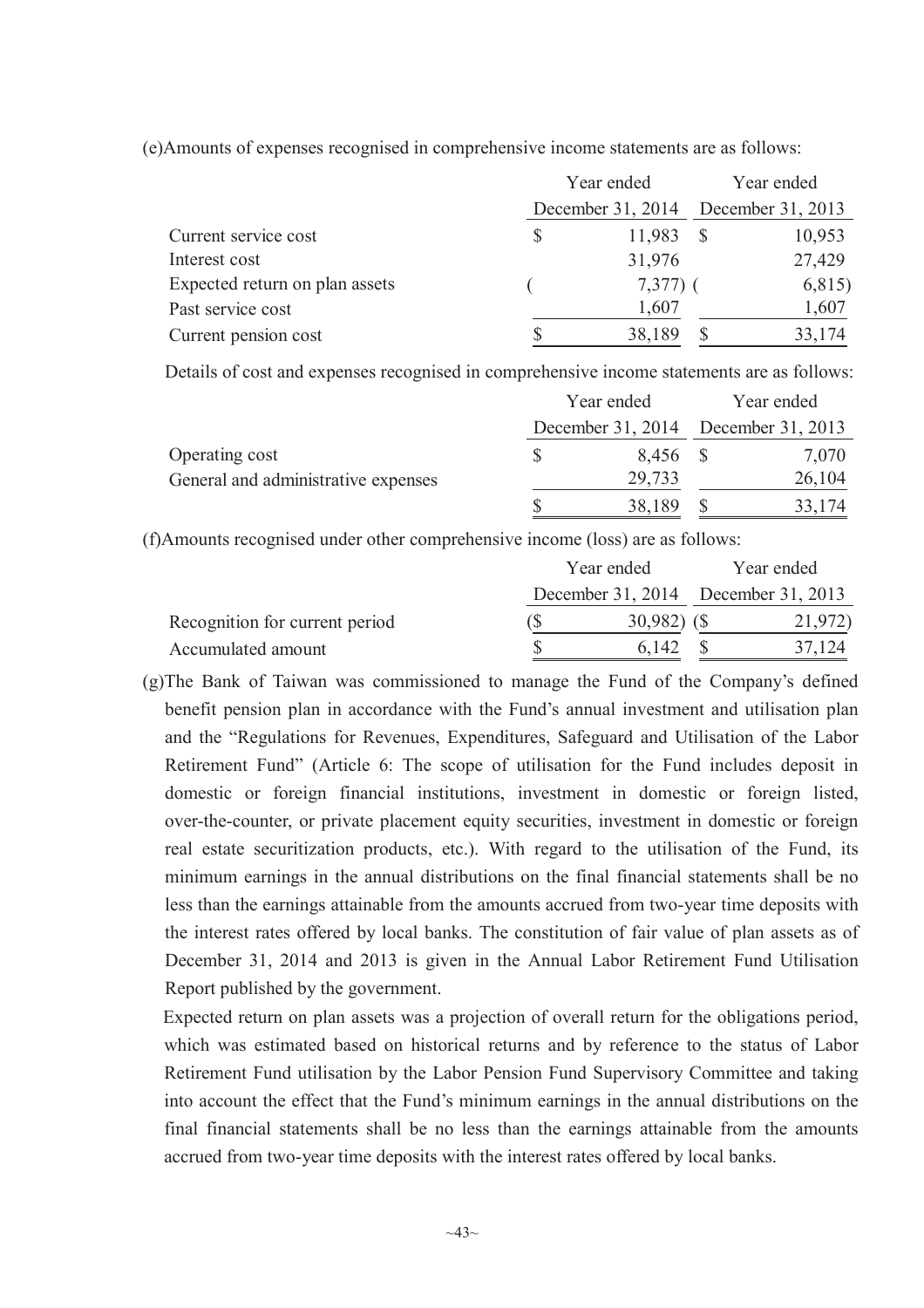The actual return on plan assets of the Company for the years ended December 31, 2014 and 2013 were \$9,965 and \$5,145, respectively.

(h)The principal actuarial assumptions used were as follows:

|                                | Year ended        | Year ended        |
|--------------------------------|-------------------|-------------------|
|                                | December 31, 2014 | December 31, 2013 |
| Discount rate                  | 175%              | 175%              |
| Future salary increases        | $2.00\%$          | $2.00\%$          |
| Expected return on plan assets | 175%              | $1.75\%$          |

Assumptions regarding future mortality rate was estimated based on the 5th Taiwan Standard Ordinary Experience Mortality Table.

(i)Historical information of experience adjustments was as follows:

|                           | Year ended |                  |    | Year ended       |            | Year ended   |  |
|---------------------------|------------|------------------|----|------------------|------------|--------------|--|
|                           |            | December 31,     |    | December 31,     |            | December 31, |  |
|                           |            | 2014             |    | 2013             |            | 2012         |  |
| Present value of defined  |            |                  |    |                  |            |              |  |
| benefit obligations       | (\$        | $1,887,464$ (\$) |    | $1,874,129$ (\$) |            | 1,879,570)   |  |
| Fair value of plan assets |            | 457,549          |    | 418,269          |            | 389,716      |  |
| Deficit in the plan       |            | 1,429,915)       | (S | 1,455,860)       | $\sqrt{S}$ | 1,489,854)   |  |
| Experience adjustments on |            |                  |    |                  |            |              |  |
| plan liabilities          |            | 33,570)          |    | 20,302)          | \$         | 63,738       |  |
| Experience adjustments on |            |                  |    |                  |            |              |  |
| plan assets               |            | 2,588            |    | 1,670            |            | 4,642        |  |

- (j)Expected contributions to the defined benefit pension plans of the Company within one year from December 31, 2014 amounts to \$41,328.
- B.(a)Effective July 1, 2005, the Company has established a defined contribution pension plan (the "New Plan") under the Labor Pension Act (the "Act"), covering all regular employees with R.O.C. nationality. Under the New Plan, the Company contributes monthly an amount based on 6% of the employees' monthly salaries and wages to the employees' individual pension accounts at the Bureau of Labor Insurance. The benefits accrued are paid monthly or in lump sum upon termination of employment.
- (b)The pension costs under defined contribution pension plans of the Company for the years ended December 31, 2014 and 2013 were \$53,342 and \$48,229, respectively.
- (17) Capital stock
	- A.As of December 31, 2014, the Company's authorized capital was \$36,000,000, and the paid-in capital was \$34,775,802, divided into 3,477,580 thousand shares of common stocks with a par value of \$10 (in dollars) per share. All proceeds from shares issued have been collected.
	- B.Details of the common stock converted from the domestic unsecured convertible bonds issued by the Company for the years ended December 31, 2014 and 2013 are set forth below: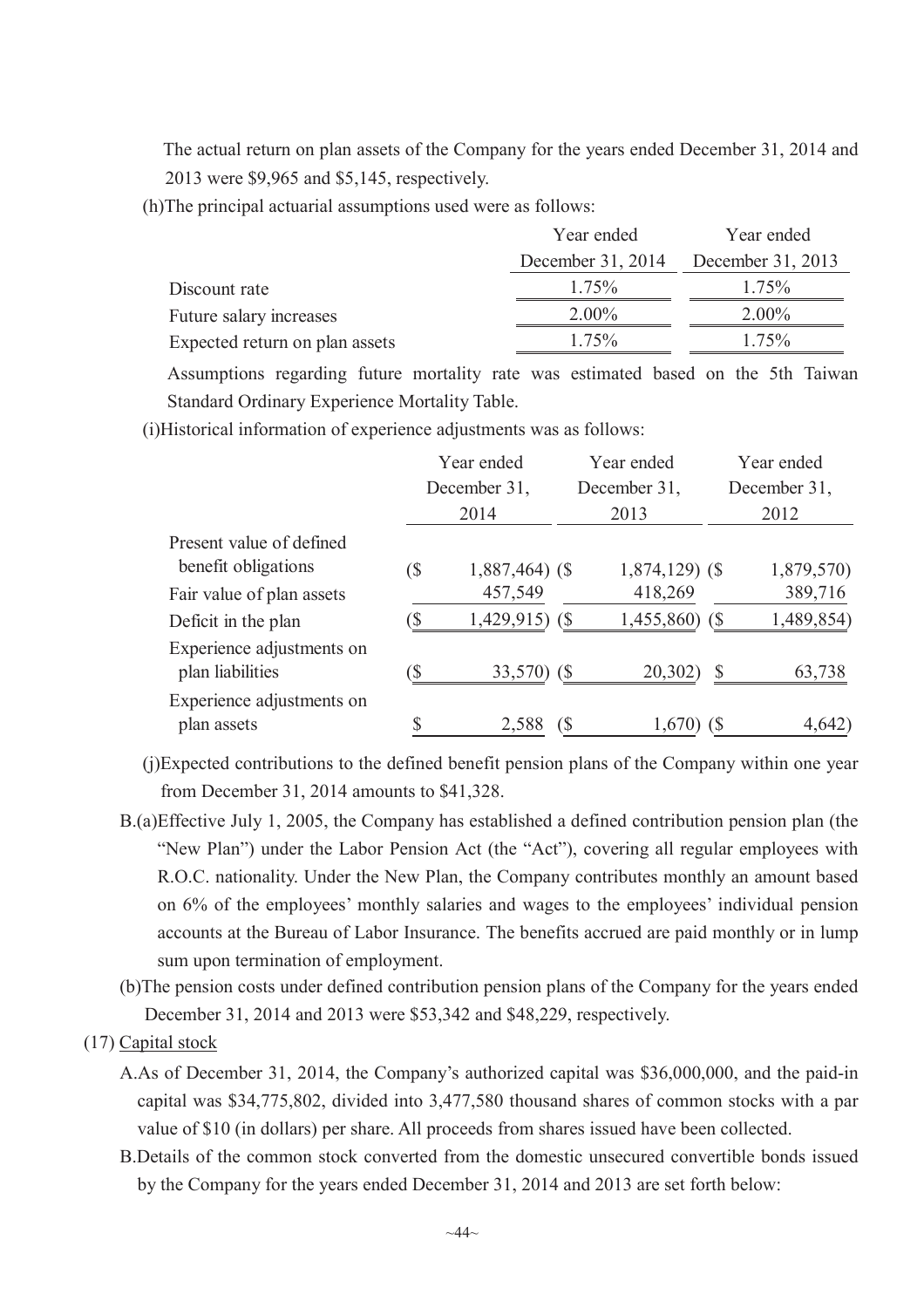|                                      | Year ended        |  |                   | Year ended    |  |        |  |  |
|--------------------------------------|-------------------|--|-------------------|---------------|--|--------|--|--|
|                                      | December 31, 2014 |  | December 31, 2013 |               |  |        |  |  |
|                                      | No. of Shares     |  |                   | No. of Shares |  |        |  |  |
|                                      | (in 000's)        |  | Amount            | (in 000's)    |  | Amount |  |  |
| Third unsecured<br>convertible bonds | 2,628             |  | 26,279            | 12            |  | 116    |  |  |

### (18) Capital reserve

A.The Securities and Exchange Act requires that capital reserve shall be exclusively used to cover accumulated deficit or to increase capital and shall not be used for any other purpose. However, capital reserve arising from paid-in capital in excess of par value on issuance of common stock and donations can be capitalized once a year, provided that the Company has no accumulated deficit and the amount to be capitalized does not exceed 10% of the paid-in capital.

|                                                                                          | Year ended December 31, 2014 |              |                              |              |         |                           |              |         |  |  |
|------------------------------------------------------------------------------------------|------------------------------|--------------|------------------------------|--------------|---------|---------------------------|--------------|---------|--|--|
|                                                                                          |                              |              | Adjustments to               |              |         |                           |              |         |  |  |
|                                                                                          |                              |              | share of changes in          |              |         |                           |              |         |  |  |
|                                                                                          | Share                        |              | equity of associates         |              | Donated |                           | <b>Stock</b> |         |  |  |
|                                                                                          | premium                      |              | and joint ventures           |              | assets  |                           | warrants     | Others  |  |  |
| At January 1                                                                             | \$5,817,998                  | $\mathbb{S}$ | 1,388,550                    | $\mathbb{S}$ | 446     | $\mathsf{\$}$             | 58,250       | \$6,713 |  |  |
| Convertible bonds<br>converted                                                           | 23,555                       |              |                              |              |         |                           | 4,632)       |         |  |  |
| Corporate bond<br>expired                                                                | 53,618                       |              |                              |              |         |                           | 53,618)      |         |  |  |
| Recognition of<br>change in equity<br>of associates in<br>proportion to the<br>Company's |                              |              |                              |              |         |                           |              |         |  |  |
| ownership                                                                                |                              |              | 1,578                        |              |         |                           |              |         |  |  |
| At December 31                                                                           | \$5,895,171                  | $\mathbb{S}$ | 1,390,128                    | $\mathbb{S}$ | 446     | $\boldsymbol{\mathsf{S}}$ |              | \$6,713 |  |  |
|                                                                                          |                              |              | Year ended December 31, 2013 |              |         |                           |              |         |  |  |
|                                                                                          |                              |              | Adjustments to               |              |         |                           |              |         |  |  |
|                                                                                          |                              |              | share of changes in          |              |         |                           |              |         |  |  |
|                                                                                          | Share                        |              | equity of associates         |              | Donated |                           | Stock        |         |  |  |
|                                                                                          | premium                      |              | and joint ventures           |              | assets  |                           | warrants     | Others  |  |  |
| At January 1                                                                             | \$5,817,899                  | $\mathbb{S}$ | 1,388,550                    | \$           | 446     | \$                        | 58,271       | \$6,713 |  |  |
| Convertible bonds<br>converted                                                           | 99                           |              |                              |              |         |                           | 21)          |         |  |  |
| At December 31                                                                           | \$5,817,998                  | \$           | 1,388,550                    | \$           | 446     | \$                        | 58,250       | \$6,713 |  |  |

B.Information related to "capital reserve from stock warrants" is stated in Note 6 (13).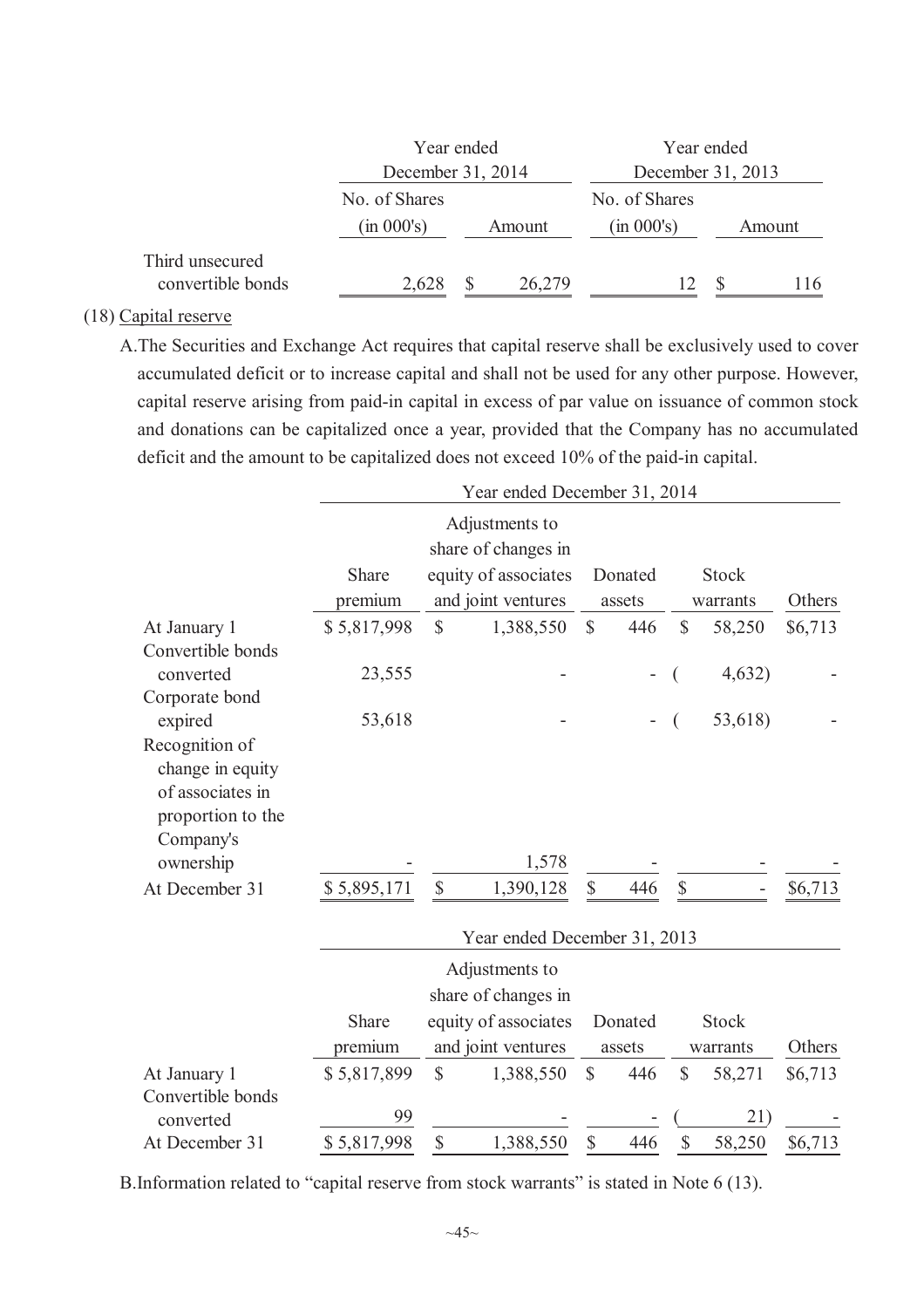#### (19) Retained earnings

|                                                                                 | Year ended December |              | Year ended December |
|---------------------------------------------------------------------------------|---------------------|--------------|---------------------|
|                                                                                 | 31, 2014            |              | 31, 2013            |
| At January 1                                                                    | \$<br>1,118,877     | <sup>S</sup> | 5,121,929           |
| Profit (loss) for the period                                                    | 1,176,039           |              | 1,497,304)          |
| Appropriation of earnings                                                       | 4,986,053           |              | 2,234,566)          |
| Actuarial gains (loss) on post employment                                       |                     |              |                     |
| benefit obligations, net of tax                                                 | $10,963)$ (         |              | 270,967)            |
| Recognised the reduction to retained<br>earnings attributed to investee company |                     |              |                     |
| non-subscribed proportionately                                                  |                     |              | 215)                |
| At December 31                                                                  | 7,270,006           |              | 1,118,877           |

A.According to the Company's Articles of Incorporation, if there is any profit for a fiscal year, the Company shall first make provision for income tax and cover prior years' losses, then appropriate 10% of the residual amount as legal reserve. Dividends shall be proposed by the Board of Directors and resolved by the stockholders. Bonuses paid to employees shall be at least 0.5% of the total distributed amount and the remuneration paid to the directors and supervisors shall not exceed 5% of the total distributed amount.

B.Dividend policy

The Company is currently at the stable growth stage. In order to facilitate future expansion plans, dividends to stockholders are distributed mutually in the form of both cash and stocks with the basic principle that the ratio of cash dividends to total stock dividends shall not be lower than 10%.

C.Legal reserve

Except for covering accumulated deficit or issuing new stocks or cash to shareholders in proportion to their share ownership, the legal reserve shall not be used for any other purpose. The use of legal reserve for the issuance of stocks or cash to shareholders in proportion to their share ownership is permitted, provided that the balance of the reserve exceeds 25% of the Company's paid-in capital.

- D.(a)In accordance with the regulations, the Company shall set aside special reserve from the debit balance on other equity items at the balance sheet date before distributing earnings. When debit balance on other equity items is reversed subsequently, the reversed amount could be included in the distributable earnings.
	- (b)The amounts previously set aside by the Company as special reserve on initial application of IFRSs in accordance with Jin-Guan-Zheng-Fa-Zi Letter No. 1010012865, dated April 6, 2013, shall be reversed proportionately when the relevant assets are used, disposed of or reclassified subsequently. Such amounts are reversed upon disposal or reclassified if the assets are investment property of land, and reversed over the use period if the assets are investment property other than land.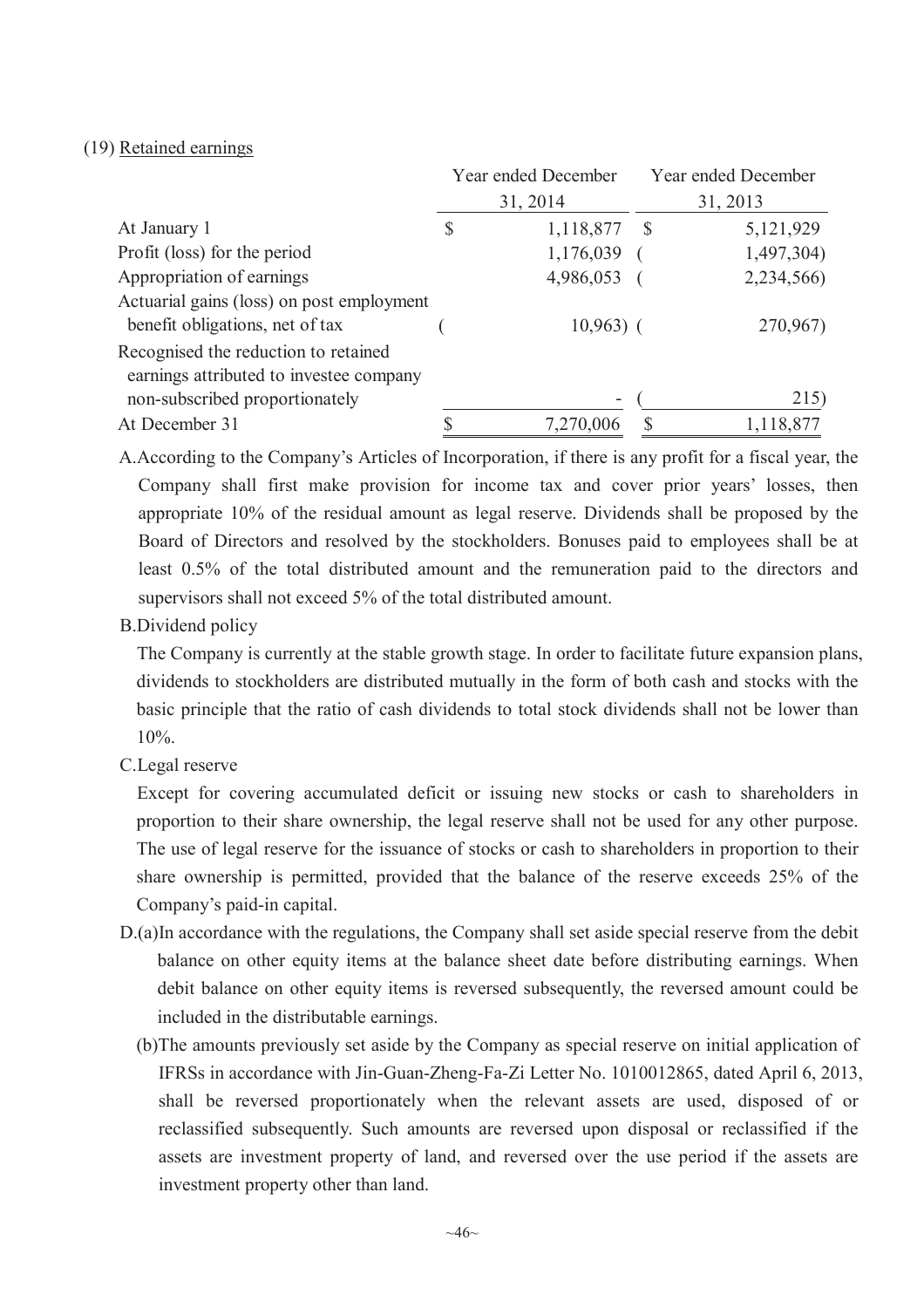- E.In response to future operating plans, the Company has retained all distributable earnings and has not appropriated any bonus to shareholders, directors' and supervisors' remuneration and employees' bonus for the year ended December 31, 2013. As of December 31, 2014 and 2013, the Company distributed no dividends to shareholders, bonus to employees, or remuneration to the directors and supervisors in order to facilitate future expansion plans.
- F.The employees' bonus of \$15,160 and directors' and supervisors' remuneration of \$11,000 for the year ended December 31, 2014 were accrued based on profit after tax for the year, as well as legal reserve and others. The basic accrual is within the percentage stated in the Company's Articles of Incorporation.
- G.The appropriation of 2014 earnings resolved by the Board of Directors on March 27, 2015 was as follows:

|                                             | Year ended December 31, 2014 |         |  |                    |  |  |
|---------------------------------------------|------------------------------|---------|--|--------------------|--|--|
|                                             |                              |         |  | Dividend per share |  |  |
|                                             |                              | Amount  |  | (in dollars)       |  |  |
| Accrual of legal reserve                    |                              | 117,604 |  |                    |  |  |
| Reversal of special reserve                 |                              | 828,940 |  |                    |  |  |
| Appropriate cash dividends to shareholders  |                              | 347,758 |  | 0 I                |  |  |
| Appropriate stock dividends to shareholders |                              | 347,758 |  |                    |  |  |

For more information on the bonus allocation to employees and remuneration to the directors and supervisors of the Company as resolved by the Board of Directors and approved by the stockholders, please visit the "Market Observation Post System" website of the Taiwan Stock Exchange.

As of March 31, 2015, the above-mentioned 2014 earnings appropriation had not been resolved by the stockholders.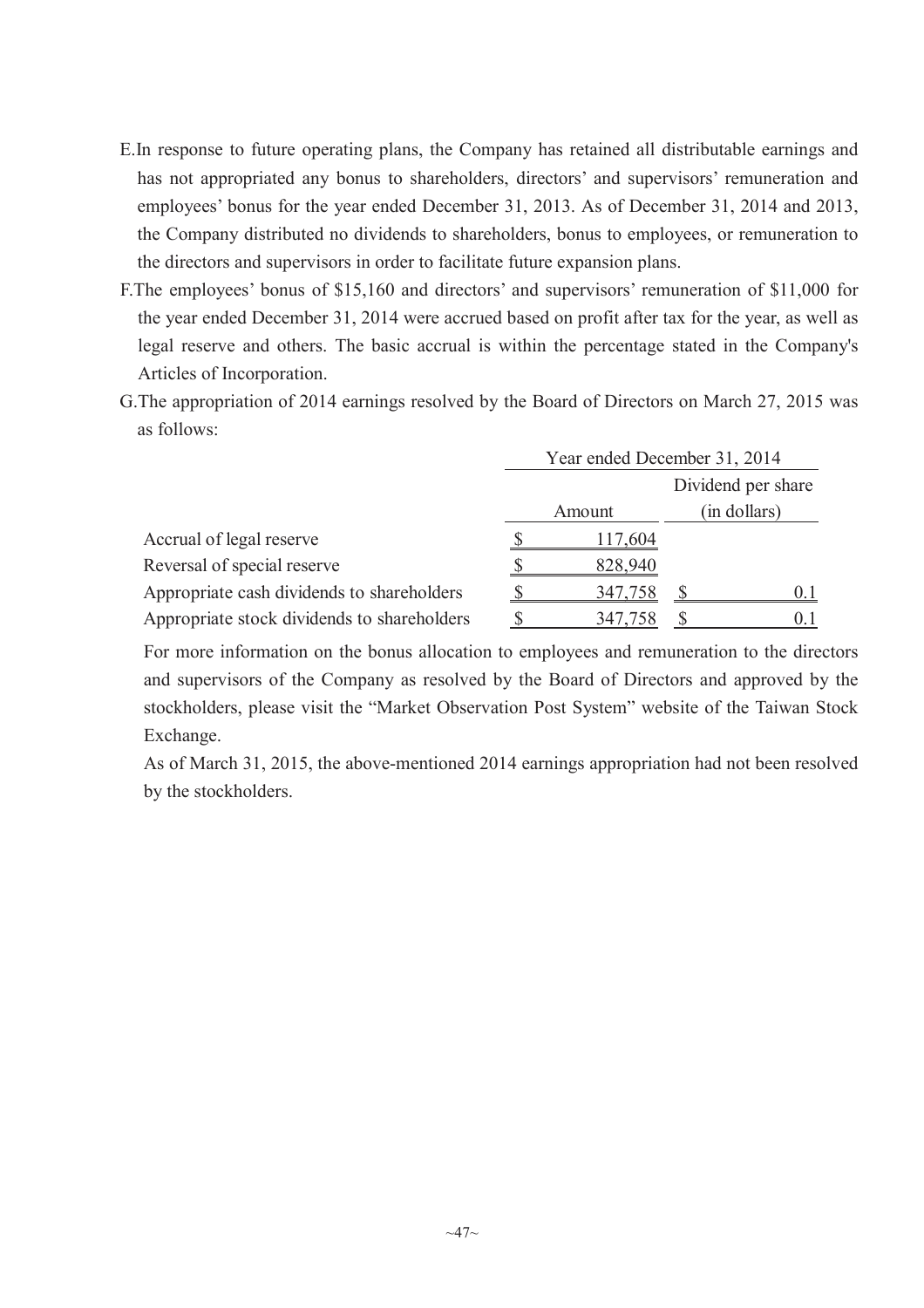# (20) Other equity items

|                                   | Hedging        |               | Available-for-  | Currency                 |   |           |
|-----------------------------------|----------------|---------------|-----------------|--------------------------|---|-----------|
|                                   | reserve        |               | sale investment | translation              |   | Total     |
| At January 1, 2014                | \$<br>12,331   | $\sqrt{S}$    | $36,456$ (\$)   | 804,815) (\$             |   | 828,940)  |
| $Revaluation - gross$             | $\blacksquare$ |               | 83,883)         | $\overline{\phantom{0}}$ |   | 83,883)   |
| $Revaluation - tax$               |                |               | 1,301)          |                          |   | 1,301)    |
| Revaluation – associates          |                |               | 776,973         |                          |   | 776,973   |
| $Revaluation - associates - tax$  |                |               | 18,814)         |                          |   | 18,814)   |
| Cash flow hedges:                 |                |               |                 |                          |   |           |
| - Fair value loss in the period   |                |               |                 |                          |   |           |
| - associates                      | 455,552)       |               |                 |                          |   | 455,552)  |
| $-$ associates $-$ tax            | 77,444         |               |                 |                          |   | 77,444    |
| Currency translation differences: |                |               |                 |                          |   |           |
| -Parent                           |                |               |                 | 1,934,877                |   | 1,934,877 |
| $-Tax$ of Parent                  |                |               |                 | $37)$ (                  |   | 37)       |
| -Associates                       |                |               |                 | 225,684                  |   | 225,684   |
| At December 31, 2014              | 365,777)       | $\mathcal{S}$ | 636,519         | 1,355,709<br>S.          | S | 1,626,451 |

|                                  |              | Hedging<br>Available-for- |                            |                 | Currency                     |                             |            |
|----------------------------------|--------------|---------------------------|----------------------------|-----------------|------------------------------|-----------------------------|------------|
|                                  |              | reserve                   |                            | sale investment |                              | translation                 | Total      |
| At January 1, 2013               | $\mathbb{S}$ | 10,289                    | $\left(\frac{1}{2}\right)$ |                 |                              | 490,002) (\$ 1,867,363) (\$ | 2,347,076) |
| $Revaluation - gross$            |              |                           |                            | 109,835         |                              |                             | 109,835    |
| Revaluation – tax                |              |                           |                            | 969             |                              |                             | 969        |
| Revaluation – associates         |              |                           |                            | 362,864         |                              |                             | 362,864    |
| $Revaluation - associates - tax$ |              |                           |                            | 20,122          |                              |                             | 20,122     |
| Cash flow hedges:                |              |                           |                            |                 |                              |                             |            |
| - Fair value gains in the period |              |                           |                            |                 |                              |                             |            |
| $-$ associates                   |              | 2,460                     |                            |                 |                              |                             | 2,460      |
| - associates-tax                 |              | 418)                      |                            |                 |                              |                             | 418)       |
| Currency translation             |              |                           |                            |                 |                              |                             |            |
| -Parent                          |              |                           |                            |                 |                              | 966,519                     | 966,519    |
| $-Tax$ of Parent                 |              |                           |                            | ۰               |                              | $10)$ (                     | 10)        |
| -Associates                      |              |                           |                            |                 |                              | 96,039                      | 96,039     |
| At December 31, 2013             |              | 12,331                    | (\$                        | 36,456)         | $\left( \mathsf{\$} \right)$ | 804,815)<br>$\sqrt{S}$      | 828,940)   |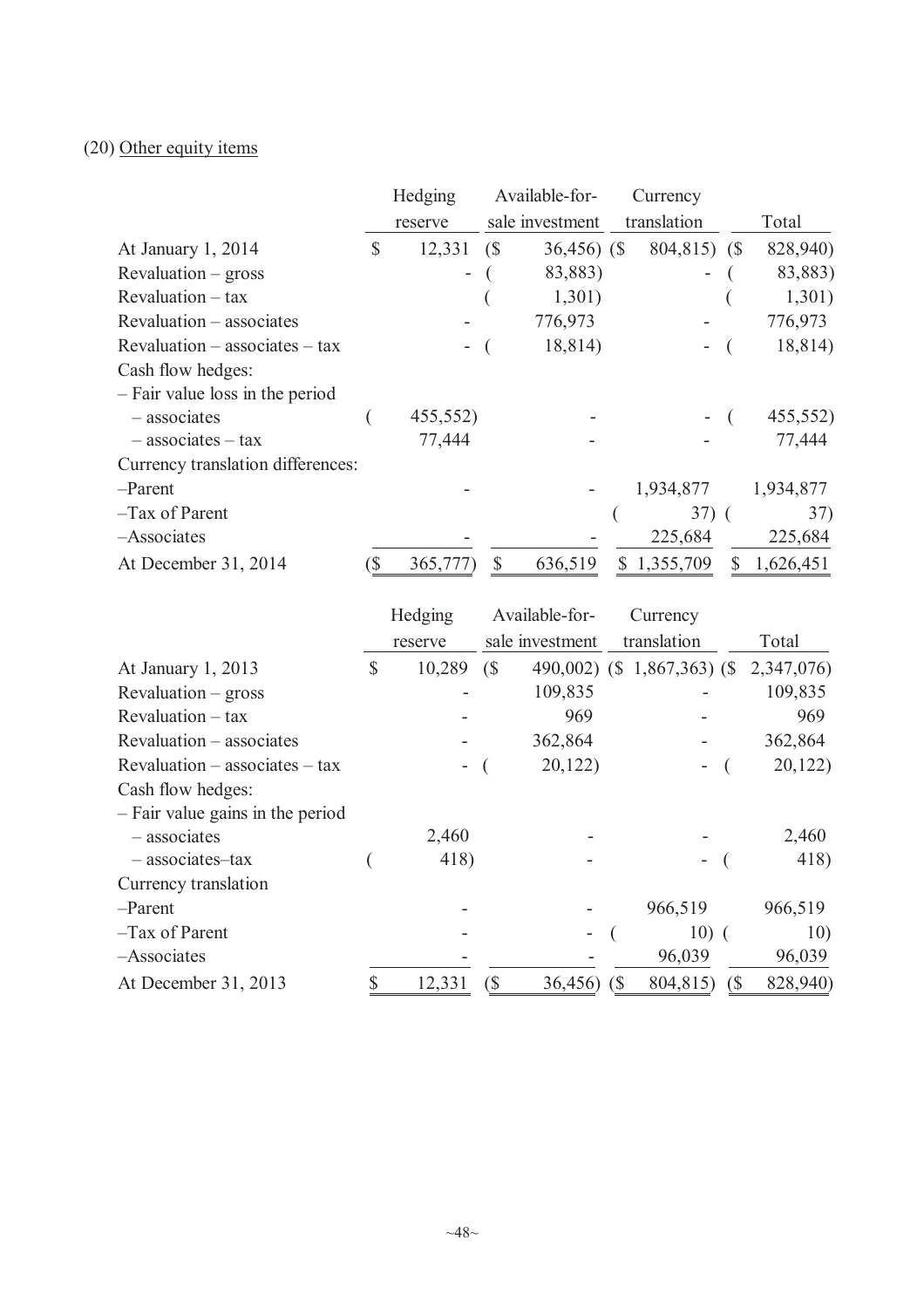# (21) Operating revenue

|                                                                                  |              | Year ended December 31,                                 |               | Year ended December 31,         |
|----------------------------------------------------------------------------------|--------------|---------------------------------------------------------|---------------|---------------------------------|
|                                                                                  |              | 2014                                                    |               | 2013                            |
| Marine freight income                                                            | \$           | 24,650,532                                              | $\mathbb{S}$  | 18,119,632                      |
| Ship rental income and slottage income                                           |              | 507,053                                                 |               | 553,334                         |
| Commission income and agency service<br>income                                   |              | 272,896                                                 |               | 273,414                         |
| Other income                                                                     |              | 721,357                                                 |               | 562,450                         |
|                                                                                  | \$           | 26, 151, 838                                            | \$            | 19,508,830                      |
| $(22)$ Other gains-net                                                           |              |                                                         |               |                                 |
|                                                                                  |              | Year ended December 31, Year ended December 31,<br>2014 |               | 2013                            |
| Gains on disposal of property, plant and<br>equipment                            | \$           | 1,996,633                                               | \$            | 1,676,175                       |
| $(23)$ Other income                                                              |              |                                                         |               |                                 |
|                                                                                  |              | Year ended December 31,<br>2014                         |               | Year ended December 31,<br>2013 |
| Rental revenue                                                                   | $\mathbb{S}$ | 99,040                                                  | $\mathcal{S}$ | 98,462                          |
| Dividend income                                                                  |              | 57,837                                                  |               | 29,498                          |
| Interest income:                                                                 |              |                                                         |               |                                 |
| Interest income from bank deposits                                               |              | 142,190                                                 |               | 93,489                          |
| Interest income from financial assets<br>other than financial assets at fair     |              |                                                         |               |                                 |
| value through profit or loss                                                     |              | 10,271                                                  |               | 10,272                          |
| Other income – others                                                            |              | 545,591                                                 |               | 53,242                          |
|                                                                                  | \$           | 854,929                                                 | \$            | 284,963                         |
| (24) Other gains and losses                                                      |              |                                                         |               |                                 |
|                                                                                  |              | Year ended December 31,                                 |               | Year ended December 31,         |
|                                                                                  |              | 2014                                                    |               | 2013                            |
| Net (losses) profits on financial assets<br>at fair value through profit or loss | (S           | $5,258$ \$                                              |               | 18,964                          |
| Net currency exchange gains (losses)                                             |              | 104,068                                                 |               | 50,611)                         |
| Gains on disposal of investments                                                 |              | 1,806                                                   |               | 50,978                          |
| Investment property depreciation                                                 |              | $19,146$ ) (                                            |               | 19,149)                         |
| Other non-operating expenses                                                     |              | 187,351)                                                |               | (53, 447)                       |
|                                                                                  | (            | 105,881) (\$                                            |               | 53,265)                         |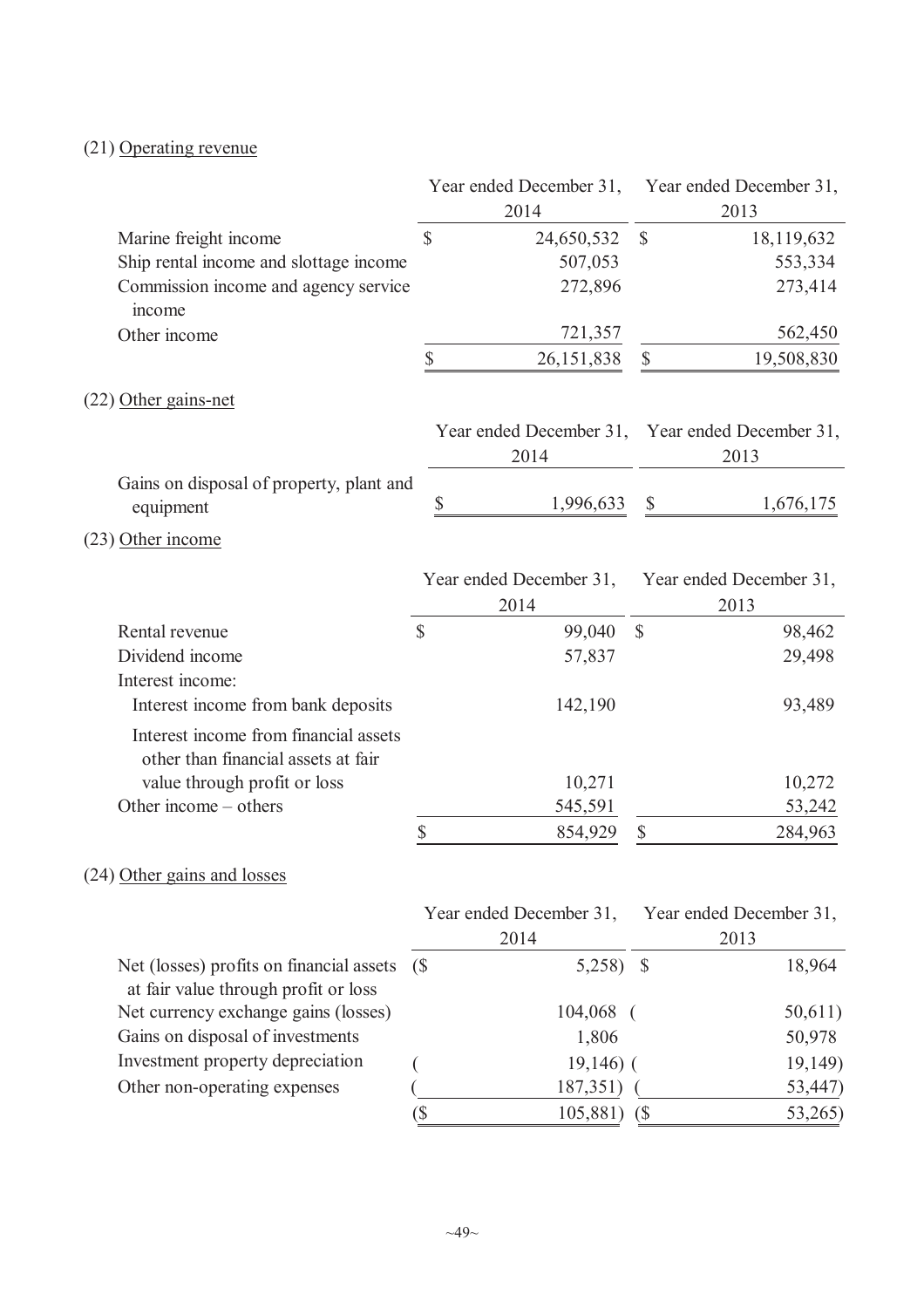# (25) Finance costs

|                                             | Year ended December 31, Year ended December 31, |  |         |
|---------------------------------------------|-------------------------------------------------|--|---------|
|                                             | 2014                                            |  | 2013    |
| Interest expense:                           |                                                 |  |         |
| Bank loans                                  | 466,803                                         |  | 398,966 |
| Corporate bonds                             | 45,693                                          |  | 50,931  |
|                                             | 512,496                                         |  | 449,897 |
| Less: capitalisation of qualifying assets ( | 39,307)                                         |  | 67,948) |
| Finance costs                               | 473,189                                         |  | 381,949 |

# (26) Expenses by nature

|                                                  |               | Year ended December |               | Year ended December |  |
|--------------------------------------------------|---------------|---------------------|---------------|---------------------|--|
|                                                  |               | 31, 2014            | 31, 2013      |                     |  |
| Employee benefit expense                         | $\mathcal{S}$ | 1,695,281           | $\mathcal{S}$ | 1,451,249           |  |
| Depreciation on property, plant and<br>equipment |               | 1,660,216           |               | 1,812,582           |  |
| Amortisation on intangible assets                |               | 9,967               |               | 8,781               |  |
| Stevedorage                                      |               | 5,614,357           |               | 3,814,899           |  |
| Inland haulage and canal due                     |               | 5,326,838           |               | 3,758,968           |  |
| Bunker fuel                                      |               | 5,046,242           |               | 4,221,092           |  |
| Operating lease payments                         |               | 2,499,626           |               | 2,455,340           |  |
| Port charge                                      |               | 1,010,863           |               | 858,400             |  |
| Commission                                       |               | 877,479             |               | 637,450             |  |
| Professional service and data service expenses   |               | 204,538             |               | 195,219             |  |
| Ship supplies and lubricant oil                  |               | 192,744             |               | 231,041             |  |
| Other expenses                                   |               | 422,250             |               | 286,228             |  |
| Total                                            | \$            | 24,560,401          | \$            | 19,731,249          |  |

# (27) Employee benefit expense

|                                 | Year ended December | Year ended December<br>31, 2013 |           |  |
|---------------------------------|---------------------|---------------------------------|-----------|--|
|                                 | 31, 2014            |                                 |           |  |
| Wages and salaries              | 1,432,034           |                                 | 1,225,849 |  |
| Labor and health insurance fees | 102,160             |                                 | 88,000    |  |
| Pension costs                   | 91,531              |                                 | 81,403    |  |
| Other personnel expenses        | 69,556              |                                 | 55,997    |  |
|                                 | 1,695,281           |                                 | 1,451,249 |  |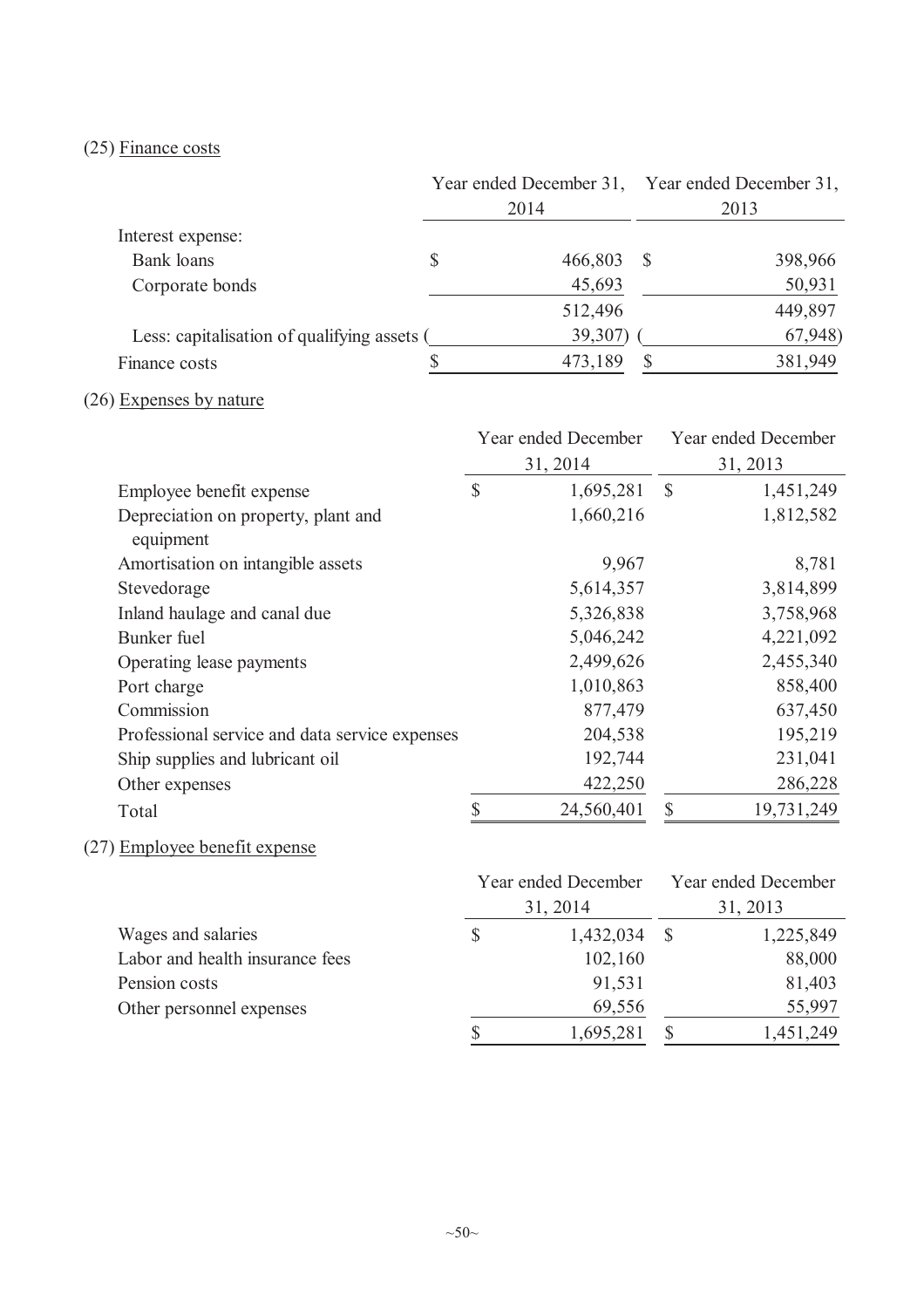# (28) Income tax

A.Income tax expense

(a)Components of income tax expense:

|                                       | Year ended December Year ended December |          |               |        |  |
|---------------------------------------|-----------------------------------------|----------|---------------|--------|--|
|                                       |                                         | 31, 2014 | 31, 2013      |        |  |
| Current tax:                          |                                         |          |               |        |  |
| Current tax on profits for the period | \$                                      | 496,399  | <sup>\$</sup> | 51,549 |  |
| Tax on undistributed earnings         |                                         | 194,069  |               |        |  |
| Adjustments in respect of prior years |                                         | 10,490   |               |        |  |
| Total current tax                     |                                         | 700,958  |               | 51,549 |  |
| Deferred tax:                         |                                         |          |               |        |  |
| Origination and reversal of           |                                         |          |               |        |  |
| temporary differences                 |                                         | 64,573   |               | 5,847) |  |
| Total deferred tax                    |                                         | 64,573   |               | 5,847) |  |
| Income tax expense                    |                                         | 765,531  |               | 45,702 |  |

(b)The income tax (charge)/credit relating to components of other comprehensive income is as follows:

|                                                                      |     | Year ended December | Year ended December |
|----------------------------------------------------------------------|-----|---------------------|---------------------|
|                                                                      |     | 31, 2014            | 31, 2013            |
| Fair value gains (losses) on available<br>-for-sale financial assets | (\$ | 1,301)              | 969                 |
| Exchange differences on translating<br>the financial statements of   |     |                     |                     |
| foreign operations                                                   |     | $37)$ (             | 10)                 |
| Actuarial gains on defined<br>benefit obligations                    |     | 5,267               | 3,735               |
| Share of other comprehensive                                         |     |                     |                     |
| losses of associates                                                 |     | 15,041              | 4,118               |
|                                                                      |     | 11,112)             | 576                 |

(c)The income tax charged/(credited) to equity during the period is as follows:

|                                                                                                                        | Year ended December<br>31, 2014 |              | Year ended December<br>31, 2013 |
|------------------------------------------------------------------------------------------------------------------------|---------------------------------|--------------|---------------------------------|
| Reduction in capital surplus caused<br>by recognition of foreign investees (\$<br>based on the shareholding ratio      |                                 | $60^{\circ}$ |                                 |
| Reduction in retained earnings<br>caused by recognition of foreign<br>investees not based on the<br>shareholding ratio |                                 |              |                                 |
|                                                                                                                        |                                 |              |                                 |
|                                                                                                                        |                                 |              |                                 |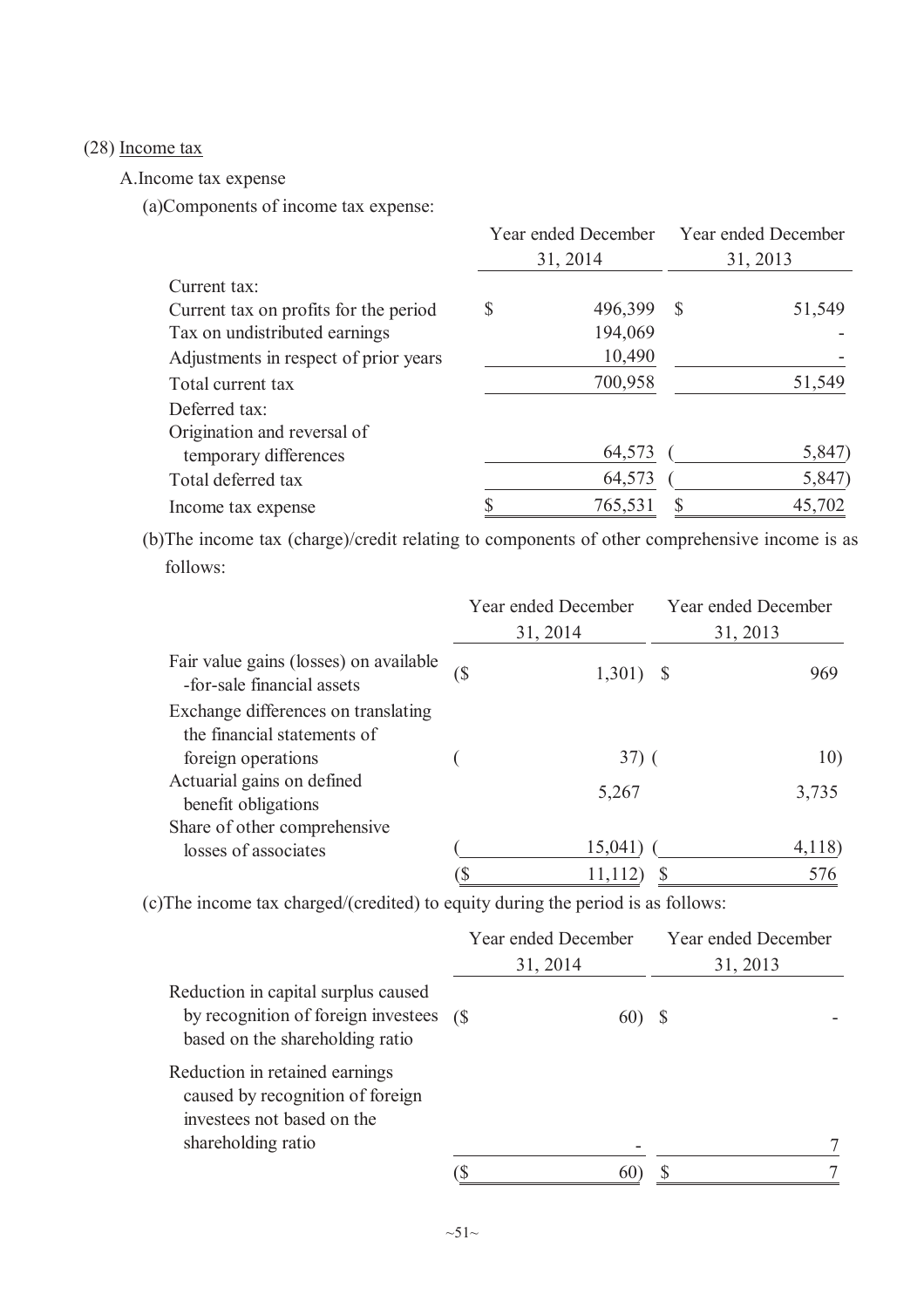|                                                                     | Year ended December |             | Year ended December |          |  |
|---------------------------------------------------------------------|---------------------|-------------|---------------------|----------|--|
|                                                                     |                     | 31, 2014    |                     | 31, 2013 |  |
| Tax calculated based on profit before tax<br>and statutory tax rate | \$                  | 330,066 (\$ |                     | 246,772) |  |
| Expenses disallowed by tax regulation                               |                     | 249,349     |                     | 345,469  |  |
| Tax exempted income by tax regulation                               |                     | $9,245$ (   |                     | 16,995)  |  |
| Effect from tax credit of investment                                |                     | $9,198)$ (  |                     | 36,000   |  |
| Prior year income tax underestimation                               |                     | 10,490      |                     |          |  |
| Tax on undistributed earnings                                       |                     | 194,069     |                     |          |  |
| Income tax expense                                                  |                     | 765,531     |                     | 45,702   |  |

B.Reconciliation between income tax expense and accounting profit

C.Amounts of deferred tax assets or liabilities as a result of temporary difference, loss carryforward and investment tax credit are as follows:

|                                                           | Year ended December 31, 2014 |            |                             |                          |                             |                          |              |                          |             |            |
|-----------------------------------------------------------|------------------------------|------------|-----------------------------|--------------------------|-----------------------------|--------------------------|--------------|--------------------------|-------------|------------|
|                                                           | Recognised                   |            |                             |                          |                             |                          |              |                          |             |            |
|                                                           |                              |            |                             | Recognised               |                             | in other                 |              |                          |             |            |
|                                                           |                              |            |                             | in profit                |                             | comprehensive Recognised |              |                          |             |            |
|                                                           |                              | January 1  | or loss                     |                          |                             | income                   |              | in equity                | December 31 |            |
| Temporary differences:                                    |                              |            |                             |                          |                             |                          |              |                          |             |            |
| -Deferred tax assets:                                     |                              |            |                             |                          |                             |                          |              |                          |             |            |
| Bad debts expense                                         | $\mathbb{S}$                 | 404        | <sup>S</sup>                | 38                       | $\mathcal{S}$               |                          | $\mathbb{S}$ |                          | \$          | 442        |
| Loss on valuation of financial                            |                              |            |                             |                          |                             |                          |              |                          |             |            |
| assets                                                    |                              | 23,311     | $\left($                    | $22,342)$ (              |                             | 969)                     |              |                          |             |            |
| Deferred profit from disposal<br>of loading and unloading |                              |            |                             |                          |                             |                          |              |                          |             |            |
| equipment                                                 |                              | $13,145$ ( |                             | 7,729)                   |                             |                          |              |                          |             | 5,416      |
| Unrealized expense                                        |                              | 5,975      |                             | 680                      |                             |                          |              |                          |             | 6,655      |
| Unrealized exchange loss                                  |                              | 3,233      |                             | 6,855                    |                             |                          |              |                          |             | 10,088     |
| Pension expense                                           |                              | 251,895    | $\overline{ }$              | 9,405)                   |                             |                          |              |                          |             | 242,490    |
| Investment tax credit                                     |                              | 122,803    |                             | 122,803)                 |                             |                          |              |                          |             |            |
| Subtotal                                                  | S                            | 420,766    | (S                          | 154,706)                 | (S                          | 969)                     | $\mathbb{S}$ |                          | \$.         | 265,091    |
| $-$ Deferred tax liabilities:                             |                              |            |                             |                          |                             |                          |              |                          |             |            |
| Gain on valuation of financial<br>assets                  | \$                           |            | \$                          | $\overline{\phantom{0}}$ | (                           | $332)$ \$                |              | $\overline{\phantom{a}}$ | (S)         | 332)       |
| Equity-accounted                                          |                              |            |                             |                          |                             |                          |              |                          |             |            |
| investment income                                         |                              | 1,165,725) |                             | 90,133                   |                             | $15,078$ (               |              | $60)$ (                  |             | 1,090,730  |
| Actuarial losses/(gains)                                  |                              | 6,312)     |                             |                          |                             | 5,267                    |              |                          |             | 1,045)     |
| Subtotal                                                  |                              | 1,172,037) |                             | 90,133                   |                             | 10,143)                  |              | 60)                      |             | 1,092,107) |
| Total                                                     | $(\$\$                       | 751,271)   | $\left( \mathcal{S}\right)$ | 64,573)                  | $\left( \mathcal{S}\right)$ | 11,112)                  | (S           | 60)                      | <b>(S</b>   | 827,016)   |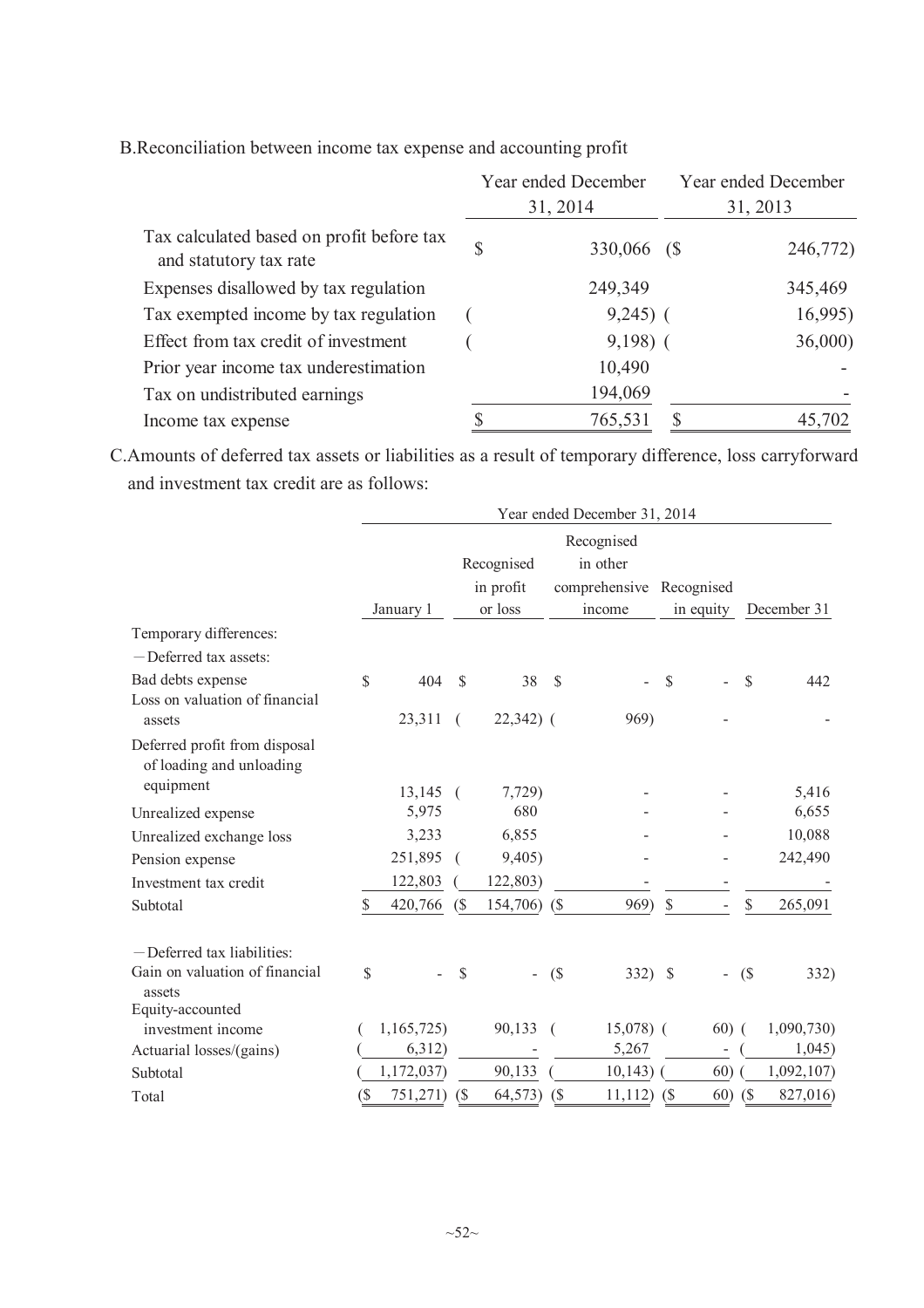|                                                           | Year ended December 31, 2013 |            |                |            |              |                        |      |                          |    |             |
|-----------------------------------------------------------|------------------------------|------------|----------------|------------|--------------|------------------------|------|--------------------------|----|-------------|
|                                                           |                              |            |                | Recognised |              | Recognised<br>in other |      |                          |    |             |
|                                                           |                              |            |                | in profit  |              | comprehensive          |      | Recognised               |    |             |
|                                                           |                              | January 1  |                | or loss    |              | income                 |      | in equity                |    | December 31 |
| Temporary differences:                                    |                              |            |                |            |              |                        |      |                          |    |             |
| - Deferred tax assets:                                    |                              |            |                |            |              |                        |      |                          |    |             |
| Bad debts expense                                         | \$                           | 404        | \$             |            | \$           |                        | \$   |                          | \$ | 404         |
| Loss on valuation of financial                            |                              |            |                |            |              |                        |      |                          |    |             |
| assets                                                    |                              | 22,342     |                |            |              | 969                    |      |                          |    | 23,311      |
| Deferred profit from disposal<br>of loading and unloading |                              |            |                |            |              |                        |      |                          |    |             |
| equipment                                                 |                              | 15,568     | $\left($       | 2,423)     |              |                        |      |                          |    | 13,145      |
| Unrealized expense                                        |                              | 4,778      |                | 1,197      |              |                        |      |                          |    | 5,975       |
| Unrealized exchange loss                                  |                              |            |                | 3,233      |              |                        |      |                          |    | 3,233       |
| Pension expense                                           |                              | 261,136    |                | 9,241)     |              |                        |      |                          |    | 251,895     |
| Loss carryforwards                                        |                              | 145,534    | $\overline{ }$ | 145,534)   |              |                        |      |                          |    |             |
| Investment tax credits                                    |                              | 114,561    |                | 8,242      |              |                        |      |                          |    | 122,803     |
| Subtotal                                                  | S                            | 564,323    | (S             | 144,526)   | $\mathbb{S}$ | 969                    | $\$$ | $\overline{\phantom{0}}$ | \$ | 420,766     |
| -Deferred tax liabilities:                                |                              |            |                |            |              |                        |      |                          |    |             |
| Unrealised exchange gain                                  | $($ \$                       | 16,082)    | $\mathcal{S}$  | 16,082     | \$           |                        | \$   |                          | \$ |             |
| Equity-accounted<br>investment income                     |                              | 1,295,895) |                | 134,291    |              | 4,128                  |      | 7                        |    | 1,165,725)  |
| Actuarial losses/(gains)                                  |                              | 10,047     |                |            |              | 3,735                  |      |                          |    | 6,312)      |
| Subtotal                                                  |                              | 1,322,024) |                | 150,373    |              | 393)                   |      | 7                        |    | 1,172,037)  |
| Total                                                     | $($ \$                       | 757,701)   | \$             | 5,847      | \$           | 576                    | \$   | $\overline{7}$           | (  | 751,271)    |

D.According to Act for Industrial Innovation and Statute for Upgrading Industries (before its abolishment), details of the amount the Company is entitled as investment tax credit and unrecognised deferred tax assets are as follows:

|                                                           | December 31, 2013 |              |              |                                                            |
|-----------------------------------------------------------|-------------------|--------------|--------------|------------------------------------------------------------|
|                                                           |                   |              | Unrecognised | Final year                                                 |
| Qualifying items                                          |                   |              |              | Unused tax credits deferred tax assets tax credits are due |
| Investments in emerging<br>important strategic industries | 26,803            | <sup>S</sup> |              | 2015                                                       |
| Investments in emerging<br>important strategic industries | 60,000            |              |              | 2016                                                       |
| Investments in emerging<br>important strategic industries | 36,000            |              |              | 2017                                                       |
|                                                           | 122,803           |              |              |                                                            |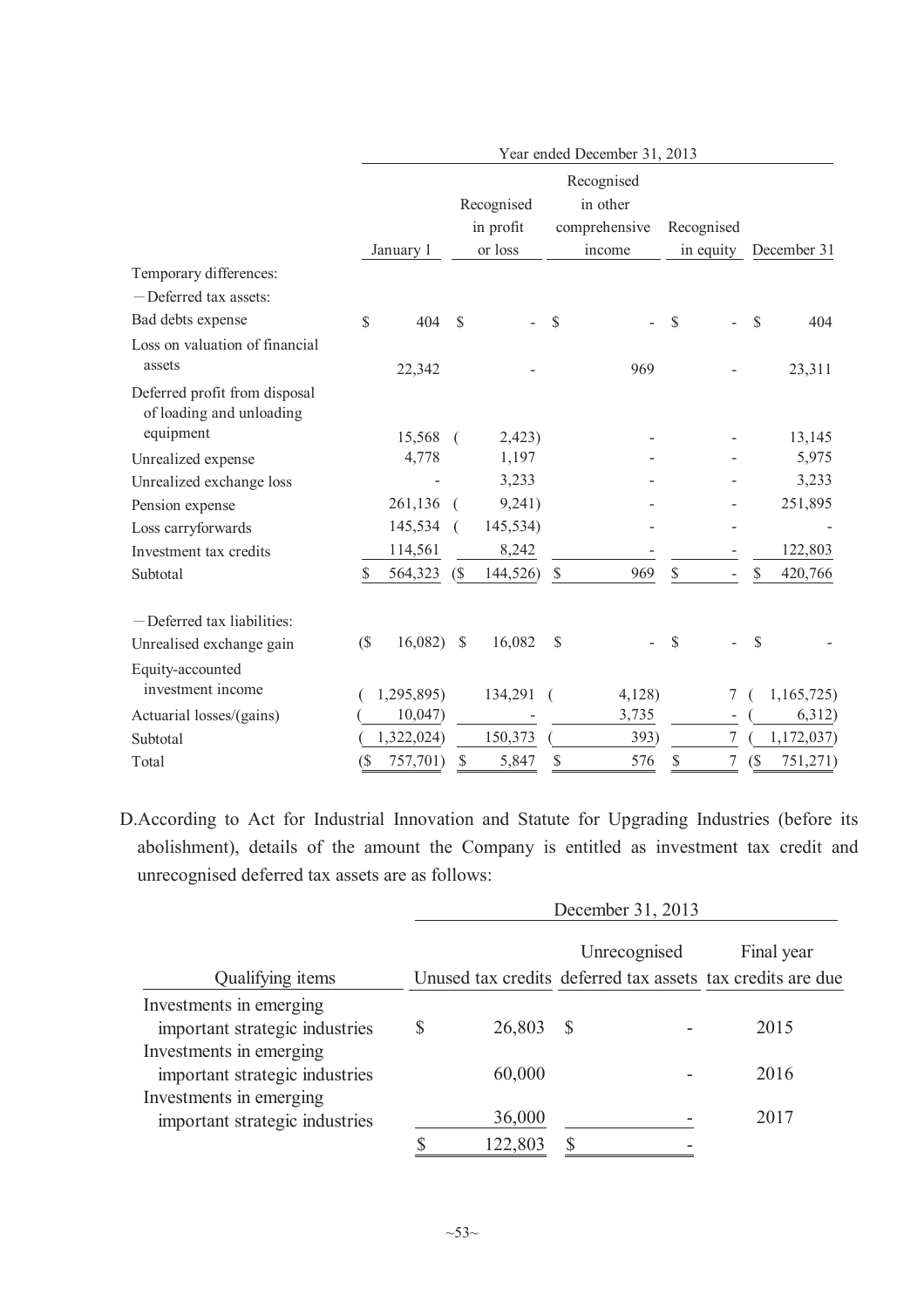- E.The Company has not recognised taxable temporary differences associated with investment in subsidiaries as deferred tax liabilities. As of December 31, 2014 and 2013, the amounts of temporary difference unrecognised as deferred tax liabilities were \$20,567,275 and \$19,884,906, respectively.
- F. As of December 31, 2014, the Company's income tax returns through 2012 have been assessed and approved by the Tax Authority.
- G.Unappropriated retained earnings:

|                                       | December 31, 2014 | December 31, 2013 |           |  |  |
|---------------------------------------|-------------------|-------------------|-----------|--|--|
| Earnings generated in and before 1997 | $1,673,273$ \$    |                   | 1,118,877 |  |  |
| Earnings generated in and after 1998  | 5,596,733         |                   |           |  |  |
|                                       | 7,270,006         |                   | 1,118,877 |  |  |

H.As of December 31, 2014 and 2013, the balance of the imputation tax credit account was \$1,616,279 and \$438,661, respectively. The creditable tax rate was 0% for 2013 and is estimated to be 28.88% for 2014.

#### (29) Earnings (loss) per share

|                                                                                                        | Year ended December 31, 2014 |                  |                                                              |                    |  |  |  |  |
|--------------------------------------------------------------------------------------------------------|------------------------------|------------------|--------------------------------------------------------------|--------------------|--|--|--|--|
|                                                                                                        |                              |                  | Weighted average<br>number of ordinary<br>shares outstanding | Earnings per share |  |  |  |  |
|                                                                                                        |                              | Amount after tax | (share in thousands)                                         | (in dollars)       |  |  |  |  |
| Basic earnings per share                                                                               |                              |                  |                                                              |                    |  |  |  |  |
| Net income attributable to<br>ordinary shareholders of<br>the parent                                   | $\mathbb{S}$                 | 1,176,039        | 3,476,061                                                    | 0.34<br>\$         |  |  |  |  |
| Diluted earnings per share                                                                             |                              |                  |                                                              |                    |  |  |  |  |
| Net income attributable to<br>ordinary shareholders of                                                 |                              |                  |                                                              |                    |  |  |  |  |
| the parent                                                                                             | $\mathbb{S}$                 | 1,176,039        | 3,476,061                                                    |                    |  |  |  |  |
| Assumed conversion of all<br>dilutive potential ordinary                                               |                              |                  |                                                              |                    |  |  |  |  |
| shares<br>Convertible bonds                                                                            |                              |                  | 1,519                                                        |                    |  |  |  |  |
| Employees' bonus                                                                                       |                              |                  | 687                                                          |                    |  |  |  |  |
| Net income attributable to<br>ordinary shareholders of the<br>parent plus assumed<br>conversion of all |                              |                  |                                                              |                    |  |  |  |  |
| dilutive potential ordinary<br>shares                                                                  | \$                           | 1,176,039        | 3,478,267                                                    | 0.34<br>\$         |  |  |  |  |
|                                                                                                        |                              |                  |                                                              |                    |  |  |  |  |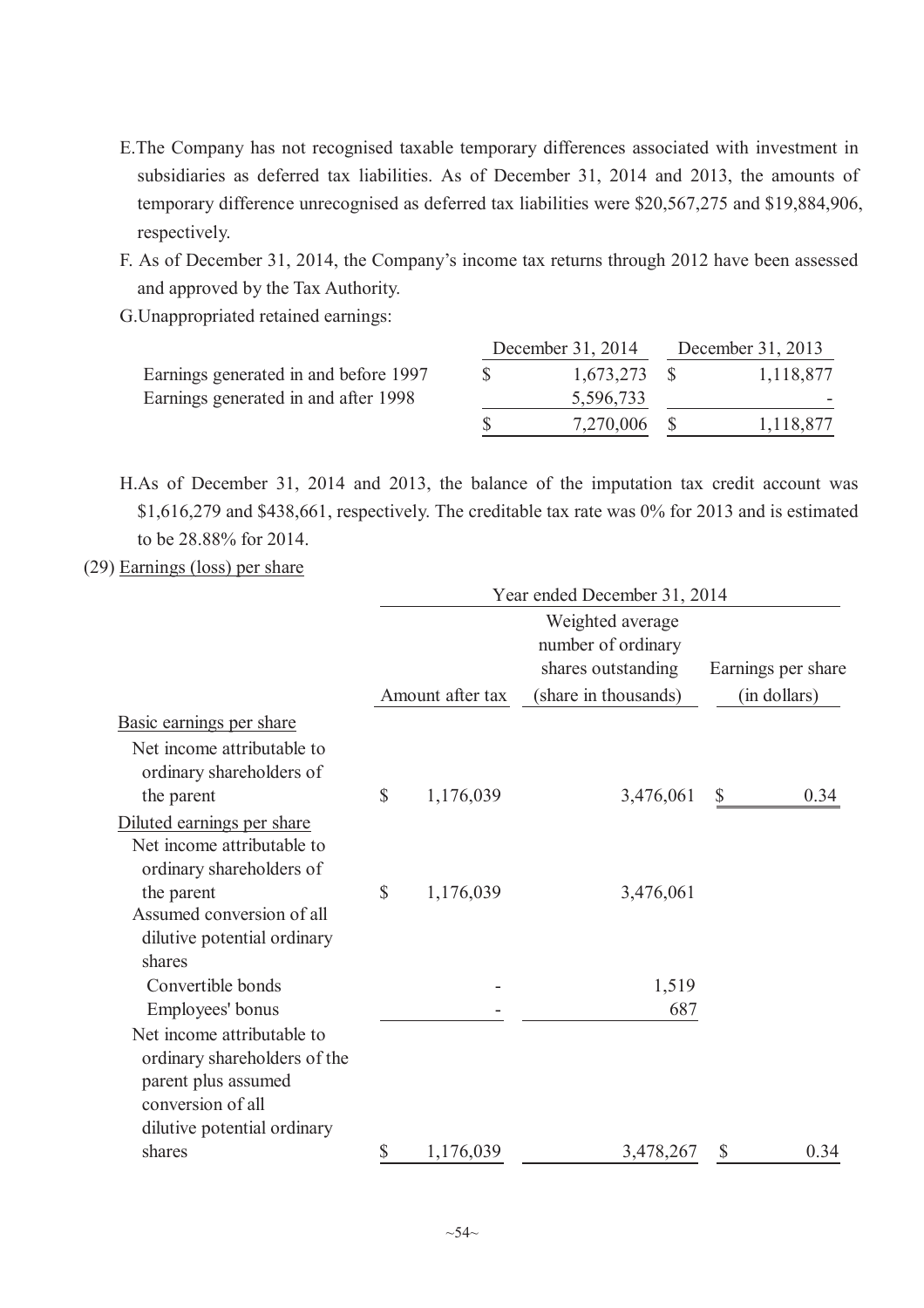|                                                                 | Year ended December 31, 2013 |                  |                                        |                     |
|-----------------------------------------------------------------|------------------------------|------------------|----------------------------------------|---------------------|
|                                                                 |                              |                  | Weighted average<br>number of ordinary |                     |
|                                                                 |                              |                  | shares outstanding                     | Loss per share      |
|                                                                 |                              | Amount after tax | (share in thousands)                   | (in dollars)        |
| Basic loss per share                                            |                              |                  |                                        |                     |
| Net loss attributable to ordinary<br>shareholders of the parent | $\sqrt{S}$                   | 1,497,304)       | 3,474,948                              | 0.43)<br>(S         |
| Diluted loss per share                                          |                              |                  |                                        |                     |
| Net loss attributable to ordinary                               |                              |                  |                                        |                     |
| shareholders of the parent                                      | $\sqrt{S}$                   | 1,497,304)       | 3,474,948                              |                     |
| Assumed conversion of all                                       |                              |                  |                                        |                     |
| dilutive potential ordinary                                     |                              |                  |                                        |                     |
| shares                                                          |                              |                  |                                        |                     |
| Convertible bonds                                               |                              | Note 1           | Note 1                                 |                     |
| Net loss attributable to ordinary                               |                              |                  |                                        |                     |
| shareholders of the parent plus                                 |                              |                  |                                        |                     |
| assumed conversion of all                                       |                              |                  |                                        |                     |
| dilutive potential ordinary                                     |                              |                  |                                        |                     |
| shares                                                          | \$                           | 1,497,304)       | 3,474,948                              | 0.43)<br>$\sqrt{S}$ |

Note 1:

According to IAS 33 "Earnings per share", the potential common stock should not be considered in calculation of basic loss per share, due to net loss from continuing operation for 2013, which leads to anti-dilutive effect.

### (30) Non-cash transactions

A.Investing activities with partial cash payments

(a)Property, plant and equipment

|                                                 | Year ended December<br>31, 2014 |           | Year ended December<br>31, 2013 |        |
|-------------------------------------------------|---------------------------------|-----------|---------------------------------|--------|
| Purchase of property, plant and<br>equipment    | \$                              | 1,613,195 | - \$                            | 46,470 |
| Add: opening balance of payable<br>on equipment |                                 | 1,118     |                                 | 1,749  |
| Less: ending balance of payable<br>on equipment |                                 | 1,556)    |                                 | 1,118) |
| Cash paid during the period                     |                                 | 1,612,757 |                                 | 47,101 |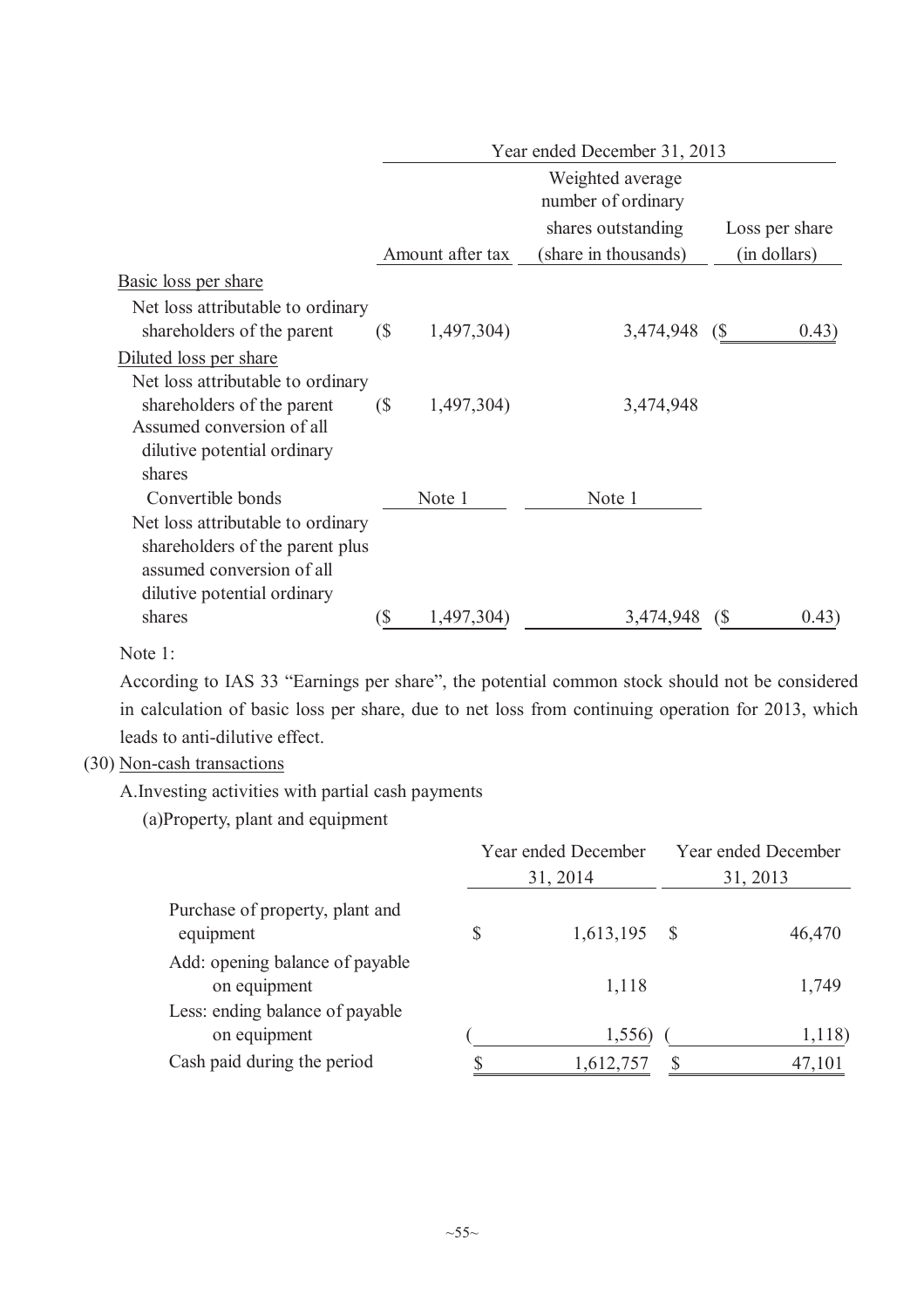(b)Advance on equipment

|                                                                           | Year ended December<br>31, 2014                                 |                           | <b>Year ended December</b><br>31, 2013 |
|---------------------------------------------------------------------------|-----------------------------------------------------------------|---------------------------|----------------------------------------|
| Acquisition of prepayments                                                |                                                                 |                           |                                        |
| for equipment                                                             | \$<br>4,725,126                                                 | $\mathcal{S}$             | 5,559,911                              |
| Add: opening balance of payable<br>on equipment                           | 4,597                                                           |                           | 8,488                                  |
| Less: ending balance of payable<br>on equipment                           | $277,413$ (                                                     |                           | 4,597)                                 |
| Capitalized interest                                                      | 39,307)                                                         |                           | 67,948)                                |
| Cash paid during the period                                               | \$<br>4,413,003                                                 | $\mathcal{S}$             | 5,495,854                              |
| B. Financing activities with no cash flow effects                         |                                                                 |                           |                                        |
|                                                                           | Year ended December<br>31, 2014                                 |                           | Year ended December<br>31, 2013        |
| Convertible bonds being converted to<br>capital stocks                    | \$<br>45,200                                                    | $\boldsymbol{\mathsf{S}}$ | 200                                    |
| 7. RELATED PARTY TRANSACTIONS                                             |                                                                 |                           |                                        |
| (31) Names of the related parties and their relationship with the Company |                                                                 |                           |                                        |
| Names of related parties                                                  | Relationship with the Company                                   |                           |                                        |
| Taiwan Terminal Services Co., Ltd. (TTSC)                                 | Subsidiary                                                      |                           |                                        |
| Peony Investment S.A. (Peony)                                             | Subsidiary                                                      |                           |                                        |
| Everport Terminal Services Inc. (ETS)                                     | Subsidiary                                                      |                           |                                        |
| Kingtrans International Logistics (Tianjin) Co., Ltd. (KTIL)              | Indirect subsidiary                                             |                           |                                        |
| Vigor Enterprise S.A. (VIGOR)                                             | Indirect subsidiary<br>(Completely liquidated in December 2014) |                           |                                        |
| Clove Holding Ltd. (CLOVE)                                                | Indirect subsidiary                                             |                           |                                        |
| PT. Multi Bina Transport (MBT)                                            | Indirect subsidiary                                             |                           |                                        |
| PT. Multi Bina Pura International (MBPI)                                  | Indirect subsidiary                                             |                           |                                        |
| Greencompass Marine S.A. (GMS)                                            | Indirect subsidiary                                             |                           |                                        |
| Evergreen Heavy Industrial Co., (Malaysia) Berhad.<br>(EHIC(M))           | Indirect subsidiary                                             |                           |                                        |
| Evergreen Marine (UK) Limited (EMU)                                       | Indirect subsidiary                                             |                           |                                        |
| Evergreen Shipping Agency (Deutschland) GmbH (EGD)                        | Indirect subsidiary                                             |                           |                                        |
| Evergreen Shipping Agency (U.K.) Limited (EGU)                            | Indirect subsidiary                                             |                           |                                        |
| Evergreen Shipping Agency (Switzerland) S.A. (EGDL)                       | Indirect subsidiary                                             |                           |                                        |
| Evergreen Shipping Agency (Austria) GmbH (EGDV)                           | Indirect subsidiary                                             |                           |                                        |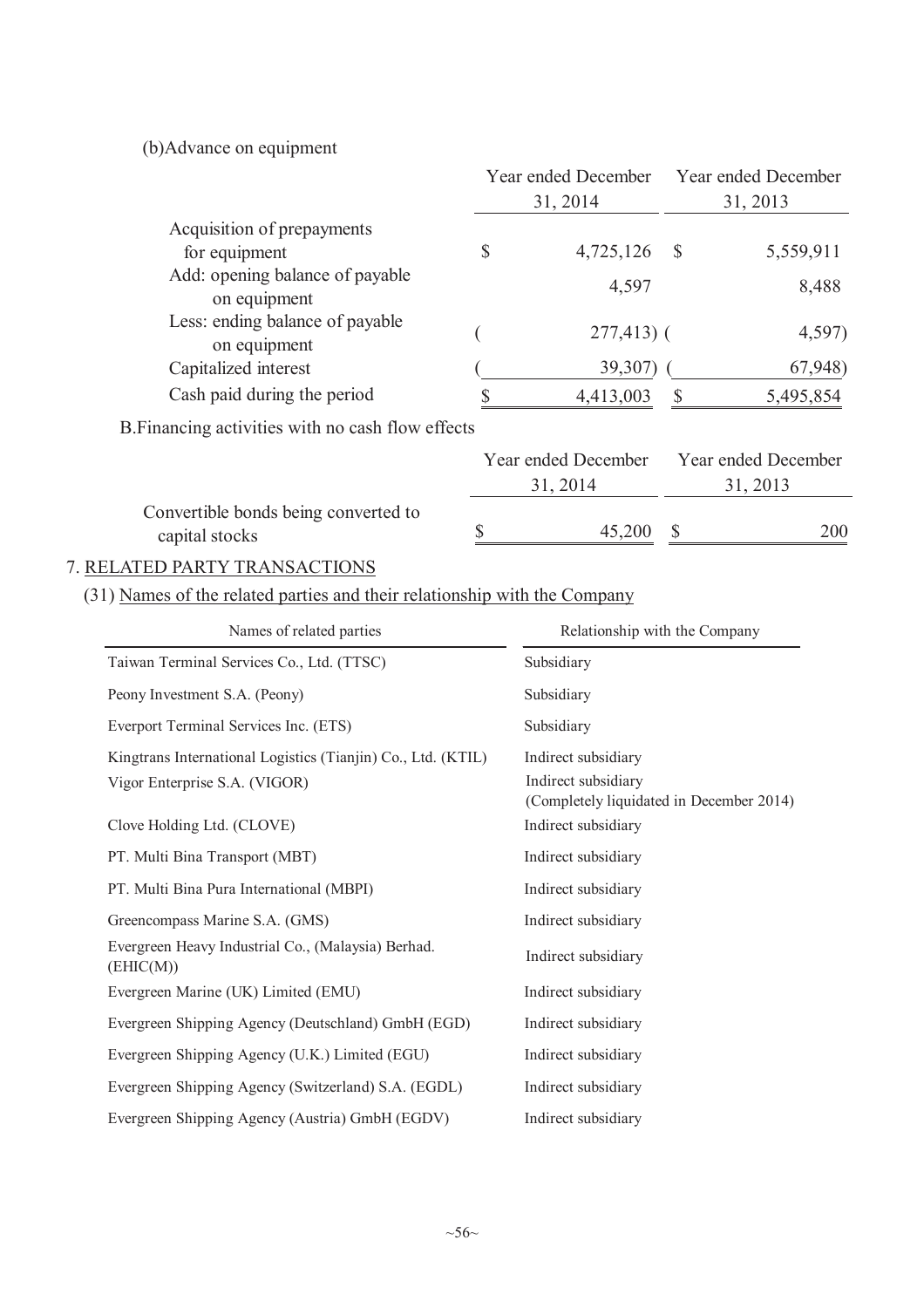| Names of related parties                              | Relationship with the Company |
|-------------------------------------------------------|-------------------------------|
| Evergreen Shipping Agency (Ireland) Ltd. (EGUD)       | Indirect subsidiary           |
| Evergreen Shipping Agency (Netherlands) B.V. (EGN)    | Indirect subsidiary           |
| Evergreen Shipping Agency (Poland) SP.ZO.O (EGD-WWX)  | Indirect subsidiary           |
| Evergreen Argentina S.A. (EGB)                        | Indirect subsidiary           |
| Evergreen Shipping Agency France S.A.S. (EGF)         | Indirect subsidiary           |
| Evergreen Shipping (Spain) S.L. (EES)                 | Indirect subsidiary           |
| Evergreen Shipping Agency (Italy) S.p.A. (EIT)        | Indirect subsidiary           |
| Evergreen Shipping Agency (Vietnam) Corp. (EGV)       | Indirect subsidiary           |
| Island Equipment LLC. (Island)                        | Indirect subsidiary           |
| Armand Investment (Netherlands) N.V. (Armand N.V.)    | Indirect subsidiary           |
| Evergreen Shipping Agency (Australia) Pty. Ltd. (EMA) | Indirect subsidiary           |
| Evergreen Shipping Agency (Thailand) Co., Ltd. (EGT)  | Indirect subsidiary           |
| Evergreen Shipping Agency (Singapore) Pte. Ltd. (EGS) | Indirect subsidiary           |
| Evergreen Shipping Agency (India) Pvt. Ltd. (EGI)     | Indirect subsidiary           |
| Evergreen Shipping Agency (Russia) Ltd. (ERU)         | Indirect subsidiary           |
| Evergreen Agency (South Africa) (Pty) Ltd. (ESA)      | Indirect subsidiary           |
| Evergreen Shipping Agency (Korea) Corporation (EGK)   | Indirect subsidiary           |
| Armand Estate B.V. (Armand B.V.)                      | Indirect subsidiary           |
| Whitney Equipment LLC. (Whitney)                      | Indirect subsidiary           |
| Hemlock Equipment LLC. (Hemlock)                      | Indirect subsidiary           |

# (32) Significant related party transactions and balances

A.Sales of services:

|                       |  | Year ended December 31, Year ended December 31, |  |           |  |
|-----------------------|--|-------------------------------------------------|--|-----------|--|
|                       |  | 2014                                            |  | 2013      |  |
| Sales of services:    |  |                                                 |  |           |  |
| Subsidiaries          |  | 2,509,663 \$                                    |  | 2,226,668 |  |
| Associates            |  | 912,249                                         |  | 907,189   |  |
| Other related parties |  | 3,498,645                                       |  | 3,118,247 |  |
|                       |  | 6,920,557                                       |  | 6,252,104 |  |

The business terms on which the Company transacts with related parties are of no difference from those with non-related parties.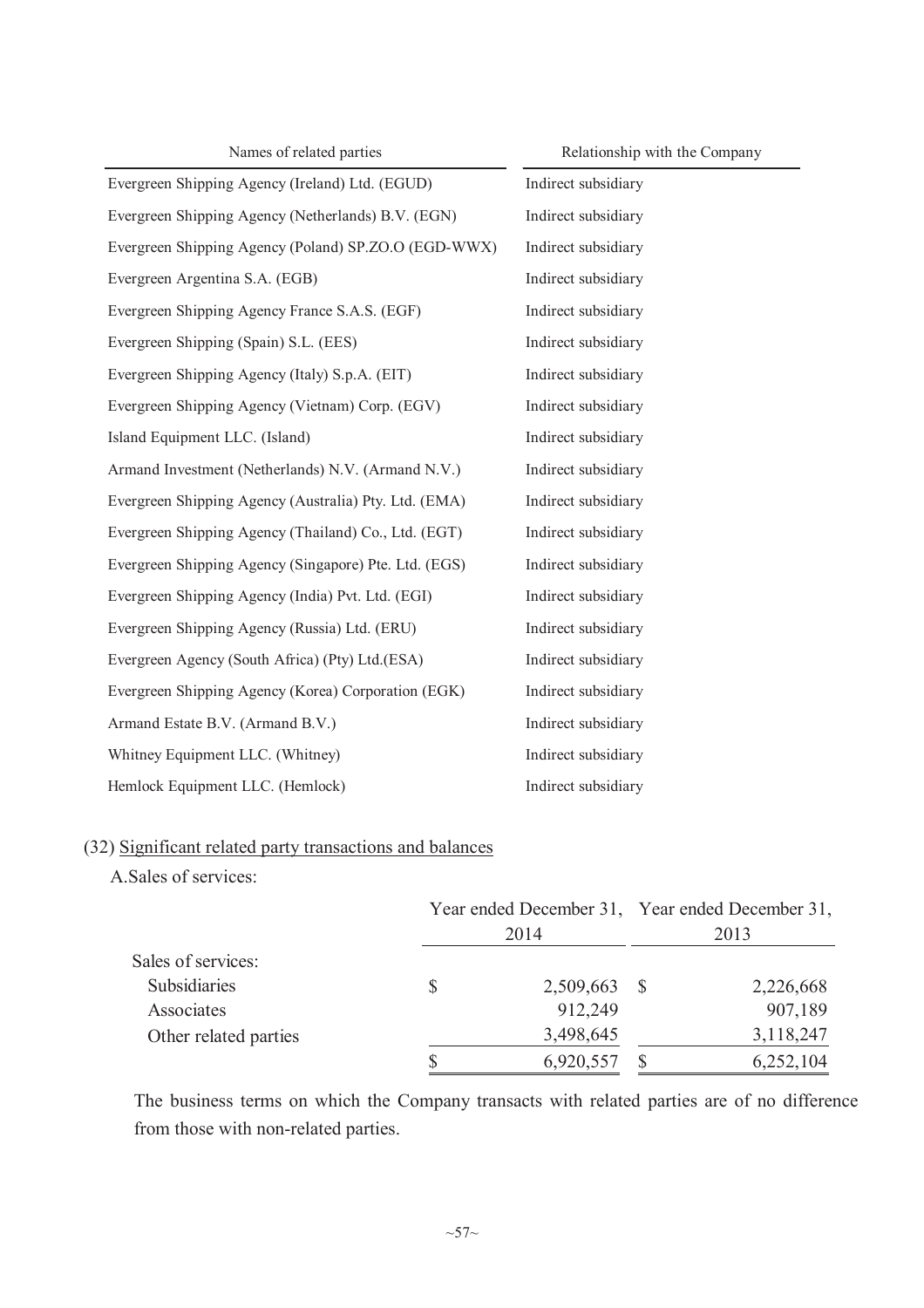B.Purchases of services:

|                        | Year ended December 31, Year ended December 31, |              |  |           |  |
|------------------------|-------------------------------------------------|--------------|--|-----------|--|
|                        |                                                 | 2014         |  | 2013      |  |
| Purchases of services: |                                                 |              |  |           |  |
| Subsidiaries           | \$                                              | 2,161,098 \$ |  | 1,777,544 |  |
| Associates             |                                                 | 1,165,780    |  | 1,072,298 |  |
| Other related parties  |                                                 | 2,446,328    |  | 2,222,764 |  |
|                        |                                                 | 5,773,206    |  | 5,072,606 |  |

Services are purchased from subsidiaries, associates and other related parties under general conditions.

C. Receivables from related parties:

|                       | December 31, 2014 |               | December 31, 2013 |
|-----------------------|-------------------|---------------|-------------------|
| Accounts receivable:  |                   |               |                   |
| <b>Subsidiaries</b>   | \$<br>14,281      | $\mathcal{S}$ | 19,103            |
| Associates            | 57,249            |               | 59,508            |
| Other related parties | 75,396            |               | 107,052           |
|                       | 146,926           | S             | 185,663           |
|                       | December 31, 2014 |               | December 31, 2013 |
| Other receivables:    |                   |               |                   |
| <b>Subsidiaries</b>   |                   |               |                   |
|                       | \$<br>6,889       | $\mathcal{S}$ | 1,113             |
| Associates            | 784               |               | 3,671             |
| Other related parties | 6,868             |               | 59,623            |

The receivables from related parties arise mainly from sale transactions. The receivables are unsecured in nature and bear no interest. There are no provisions held against receivables from related parties.

D. Payables to related parties:

|                       | December 31, 2014 |               | December 31, 2013 |
|-----------------------|-------------------|---------------|-------------------|
| Accounts payable:     |                   |               |                   |
| Subsidiaries          | \$<br>62,327      | $\mathcal{S}$ | 85,307            |
| Associates            | 46,295            |               | 12,417            |
| Other related parties | 7,599             |               | 138,949           |
|                       | 116,221           | \$            | 236,673           |
|                       | December 31, 2014 |               | December 31, 2013 |
| Other payables:       |                   |               |                   |
| Associates            | \$<br>4,272       | $\mathcal{S}$ | 5,169             |
| Other related parties | 13,917            |               | 13,424            |
|                       | \$<br>18,189      | $\mathcal{S}$ | 18,593            |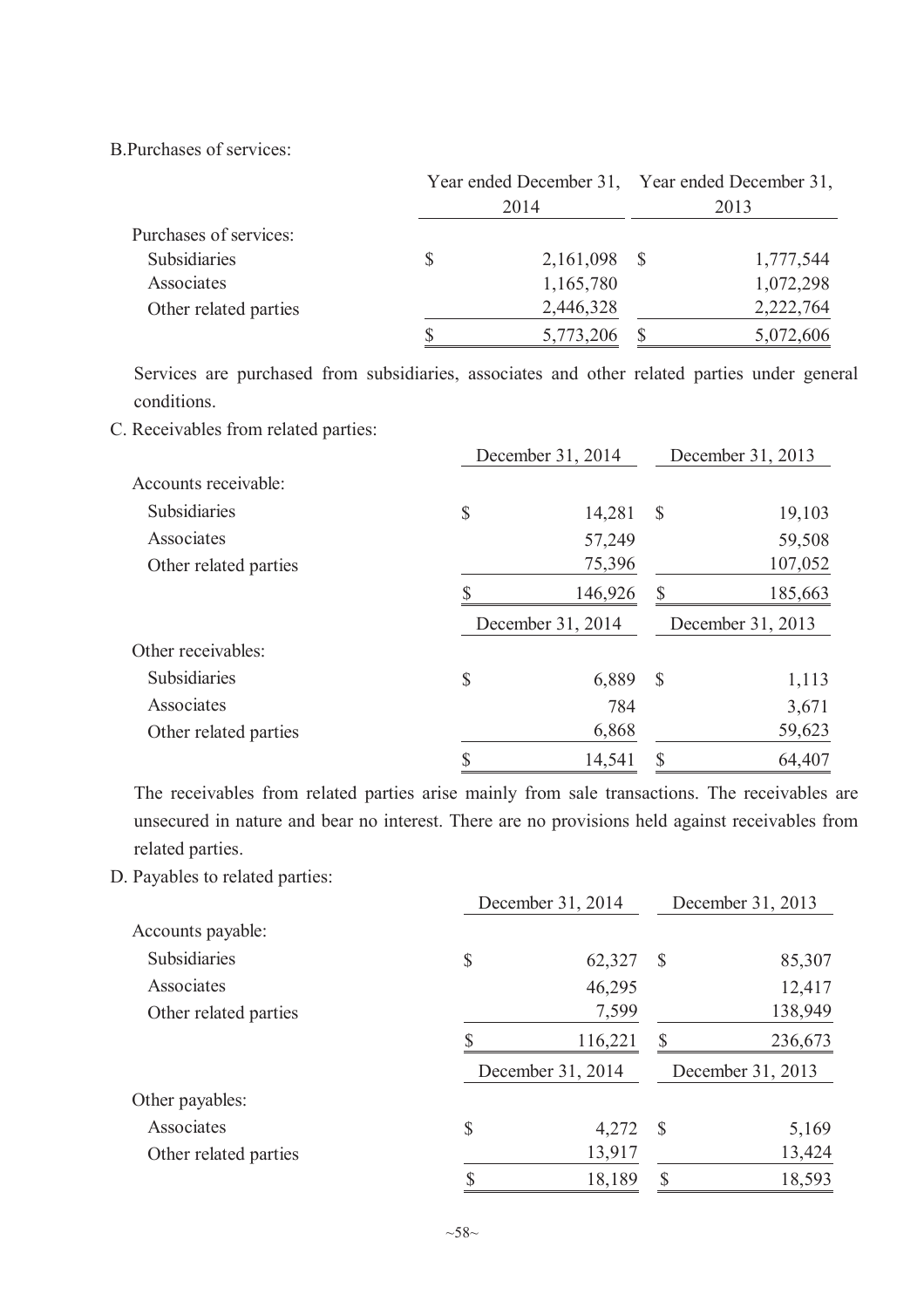The payables to related parties arise mainly from purchase transactions. The payables bear no interest.

- E. Agency accounts:
	- (a)Debit balance of agency accounts

|                                                   |                           | December 31, 2014 |              | December 31, 2013                               |
|---------------------------------------------------|---------------------------|-------------------|--------------|-------------------------------------------------|
| Subsidiaries                                      | \$                        | 27,938            | $\mathbb{S}$ | 41,044                                          |
| Associates                                        |                           | 9,989             |              | 1,765                                           |
|                                                   | \$                        | 37,927            | \$           | 42,809                                          |
| (b)Credit balance of agency accounts              |                           |                   |              |                                                 |
|                                                   |                           | December 31, 2014 |              | December 31, 2013                               |
| Subsidiaries                                      | $\boldsymbol{\mathsf{S}}$ | 18,034            | $\mathbb{S}$ | 60,066                                          |
| Associates                                        |                           | 15,521            |              |                                                 |
| Other related parties                             |                           | 23,051            |              | 9,610                                           |
|                                                   | \$                        | 56,606            | $\mathbb{S}$ | 69,676                                          |
| F. Shipowner's accounts:                          |                           |                   |              |                                                 |
| (a) Debit balance of shipowner's accounts         |                           |                   |              |                                                 |
|                                                   |                           | December 31, 2014 |              | December 31, 2013                               |
| Associates                                        | $\sqrt{\frac{2}{\pi}}$    | 394,527           | $\mathbb{S}$ | 294,608                                         |
| Other related parties                             |                           | 354,312           |              | 544,636                                         |
|                                                   | \$                        | 748,839           | $\mathbb{S}$ | 839,244                                         |
| (b)Credit balance of shipowner's accounts         |                           |                   |              |                                                 |
|                                                   |                           | December 31, 2014 |              | December 31, 2013                               |
| Subsidiaries                                      | \$                        | 507,815           | $\mathbb{S}$ | 605,611                                         |
| Other related parties                             |                           | 136,127           |              | 254,555                                         |
|                                                   | \$                        | 643,942           | $\mathbb{S}$ | 860,166                                         |
| G. Property transactions:                         |                           |                   |              |                                                 |
| (a) Acquisition of property, plant and equipment: |                           |                   |              |                                                 |
|                                                   |                           |                   |              | Year ended December 31, Year ended December 31, |
|                                                   |                           | 2014              |              | 2013                                            |

| <b>Subsidiaries</b>   | 157,493 |                          |
|-----------------------|---------|--------------------------|
| Associates            |         |                          |
| Other related parties | ววว     | $\overline{\phantom{a}}$ |
|                       | 157,754 |                          |
|                       |         |                          |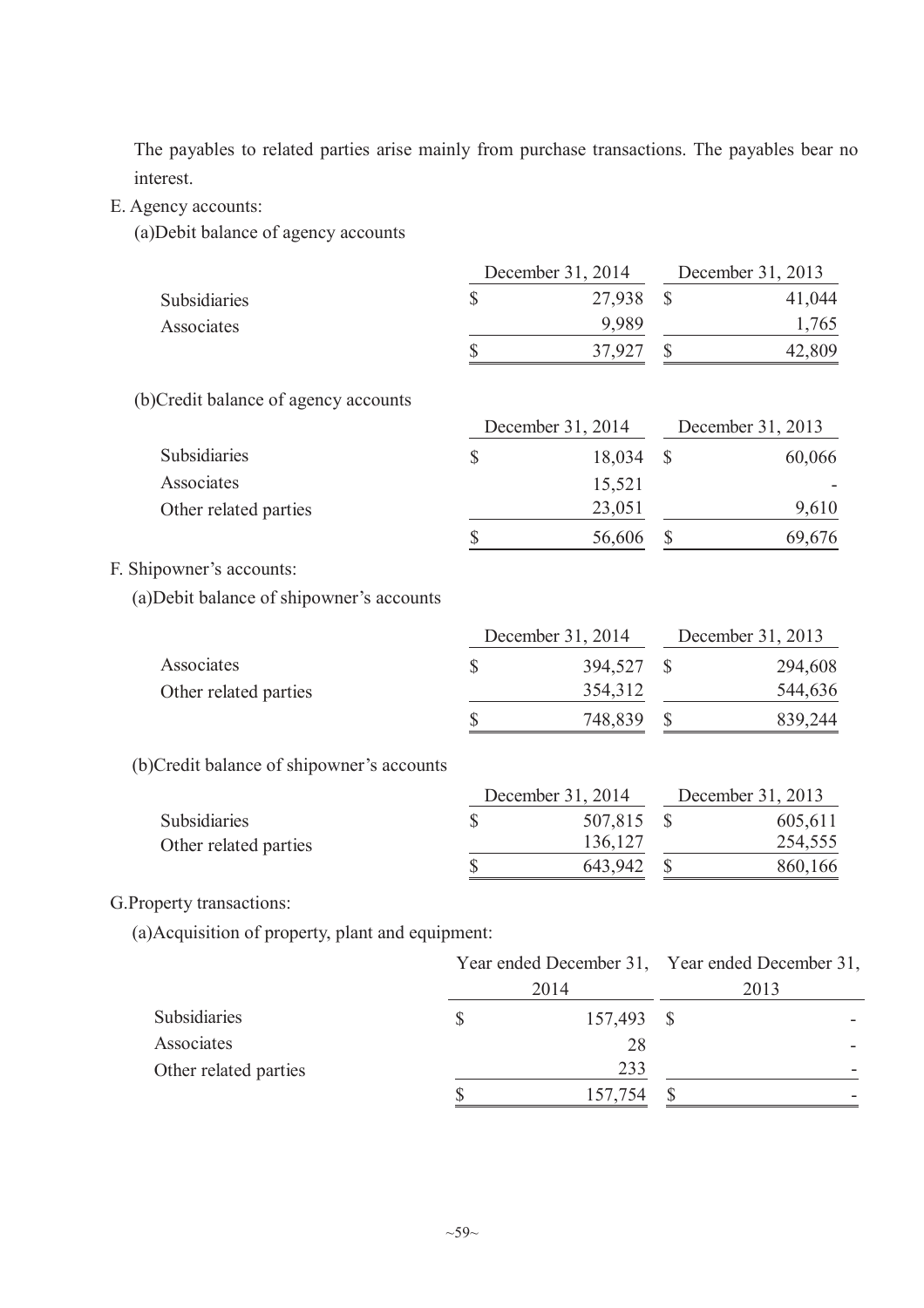(b)Disposal of property, plant and equipment:

|                       |          | Year ended December 31, 2014 Year ended December 31, 2013 |                 |                |
|-----------------------|----------|-----------------------------------------------------------|-----------------|----------------|
|                       | Disposal | (Loss) gain on                                            | Disposal        | Gain (loss) on |
|                       | proceeds | disposal                                                  | proceeds        | disposal       |
| Associates            |          |                                                           | 12,000<br>$- S$ | 11,878         |
| Other related parties | 1,455    | 329)                                                      | 42              |                |
|                       | 1,455    | 329                                                       | 12,042          | 11,882         |

H.Endorsements and guarantees provided to related parties:

|                     | December 31, 2014 | December 31, 2013 |
|---------------------|-------------------|-------------------|
| <b>Subsidiaries</b> | 74,438,427        | 78,116,016        |
| Associates          | 1,751,630         | 2,189,464         |
|                     | 76,190,057        | 80,305,480        |

### (33) Key management compensation

|                               |           | Year ended December 31, Year ended December 31,<br>2013 |        |  |  |
|-------------------------------|-----------|---------------------------------------------------------|--------|--|--|
|                               | 2014      |                                                         |        |  |  |
| Salaries and other short-term |           |                                                         |        |  |  |
| employee benefits             | 55,477 \$ |                                                         | 39,000 |  |  |
| Post-employment benefits      | 3,492     |                                                         | 2,746  |  |  |
|                               | 58,969    |                                                         | 41,746 |  |  |

### 8. PLEDGED ASSETS

The Company's assets pledged as collateral are as follows:

| Pledged assets                |    | December 31, 2014 December 31, 2013 |              |            | Purpose           |
|-------------------------------|----|-------------------------------------|--------------|------------|-------------------|
| Other financial assets        |    |                                     |              |            |                   |
| - Pledged time deposits       | \$ | 121,648                             | $\mathbb{S}$ | 122,935    | Guarantee         |
| Property, plant and equipment |    |                                     |              |            |                   |
| -Land                         |    | 514,312                             |              | 514,312    | Long-term loan    |
| -Buildings                    |    | 210,452                             |              | 217,814    | $^{\prime\prime}$ |
| -Ships                        |    | 15,864,818                          |              | 10,299,538 | П                 |
| Investment property           |    |                                     |              |            |                   |
| -Land                         |    | 1,285,781                           |              | 1,285,781  | Long-term loan    |
| -Buildings                    |    | 526,129                             |              | 544,536    | $^{\dagger}$      |
|                               |    | 18,523,140                          |              | 12,984,916 |                   |

# 9. SIGNIFICANT CONTINGENT LIABILITIES AND UNRECOGNISED CONTRACT

### **COMMITMENTS**

# (1) Contingencies

None.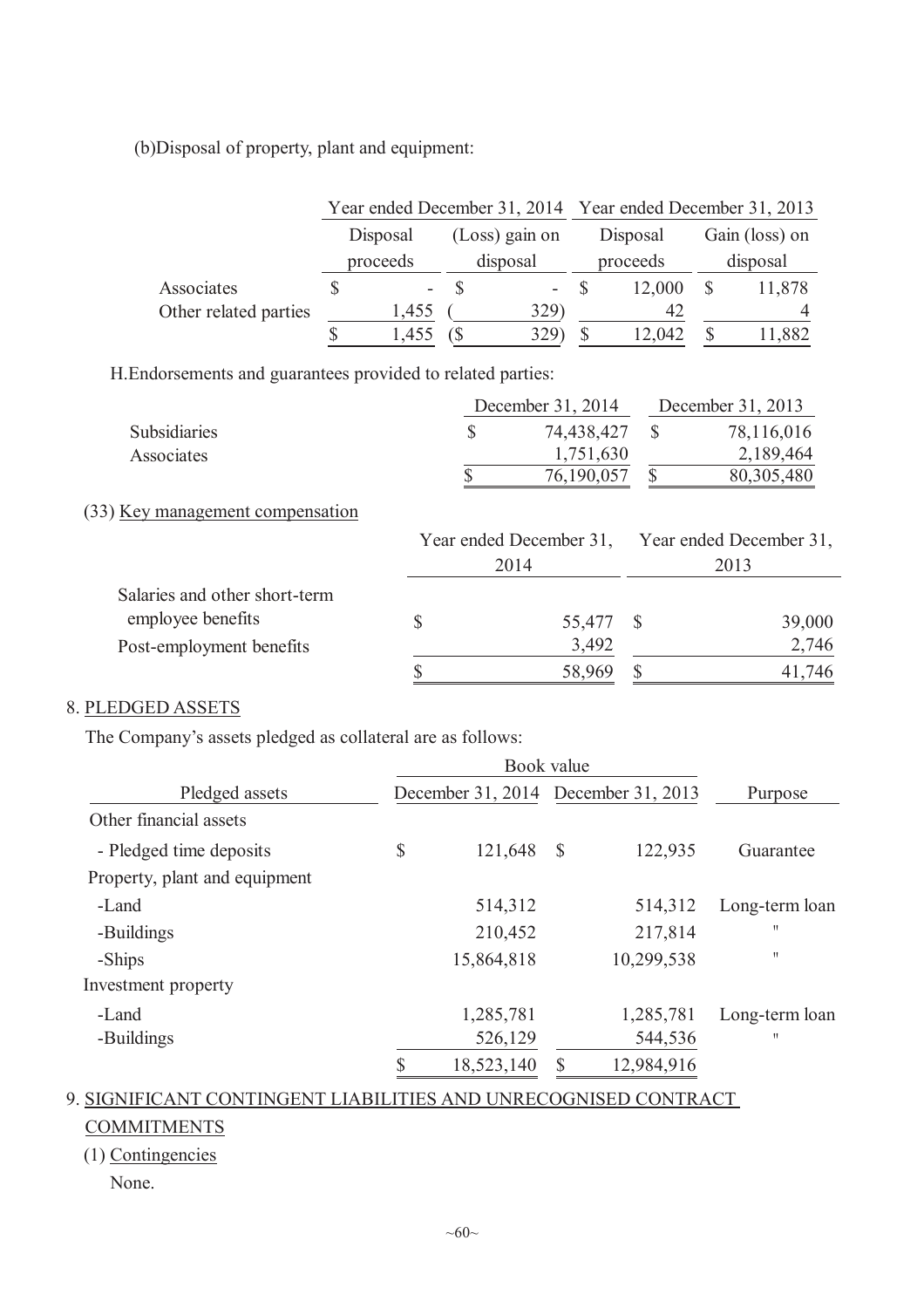#### (2) Commitments

- A.As of December 31, 2014, the Company had delegated ANZ Bank to issue Standby Letter of Credit amounting to USD 5,000.
- B.A former stockholder of the Company sold some of its shares through issuance of global depository receipts (GDRs). The issuance of GDRs was approved by the SEC on June 19, 1996 as per Letter (85) Tai-Cai-Zheng (1) No. 35410. On August 2, 1996, the GDRs were approved by the UK governing authority to be listed on the London Stock Exchange and were issued in Asia, Europe and the US. The initial number of units issued was 5,449,592, representing 54,495,920 shares of the Company's common stock at \$50.50 (in dollars) per share, and the number of supplementary units issued was 817,438. In total, the number of units issued was 6,267,030, representing 62,670,300 shares of the Company's common stock at \$50.50 (in dollars) per share, and the GDRs issued amounted to USD115,000. Another 2,085,856 units, representing 20,858,634 shares of the Company's common stock, were issued during the period from 1997 to December 31, 2014. As of December 31, 2014, 8,013,574 units were redeemed and 339,312 units were outstanding, representing 3,393,194 shares of the Company's common stock.
- C.As of December 31, 2014, the long-term and medium-term loan facilities granted by the financial institutions with the resolution from the Board of Directors to finance the Company's purchase of new ships and general working capital requirement amounted to \$41,525,057 and the unutilized credits was \$9,678,984.

D.Operating lease

The estimated amount of minimurn lease payments in the following years under long-term contracts is set forth as follows:

|               |            | December 31, 2014 |
|---------------|------------|-------------------|
| Within 1 year | USD        | 60,316            |
| $1-5$ years   |            | 136,072           |
| Over 5 years  |            | 70,694            |
|               | <b>USD</b> | 267,082           |

E.As of December 31, 2014, the amount of guaranteed notes issued by the Company for loans borrowed was \$42,906,696.

- F.To meet operational needs, the Company signed shipbuilding contracts with Taiwan Shipbuilding Co., Ltd. As of December 31, 2014, the total price of shipbuilding contracts amounted to USD207,160, USD124,760 of which remained unpaid.
- G.The Company has signed contracts for acquiring machinery with Shanghai Zhenhua Heavy Industry Co., Ltd. and Mitsui Engineering and Shipbuilding Co., Ltd. for operational needs. As of December 31, 2014, the contracted acquisition price was USD19,408 and USD5,934 and the unpaid amount was USD13,586 and USD4,154, respectively.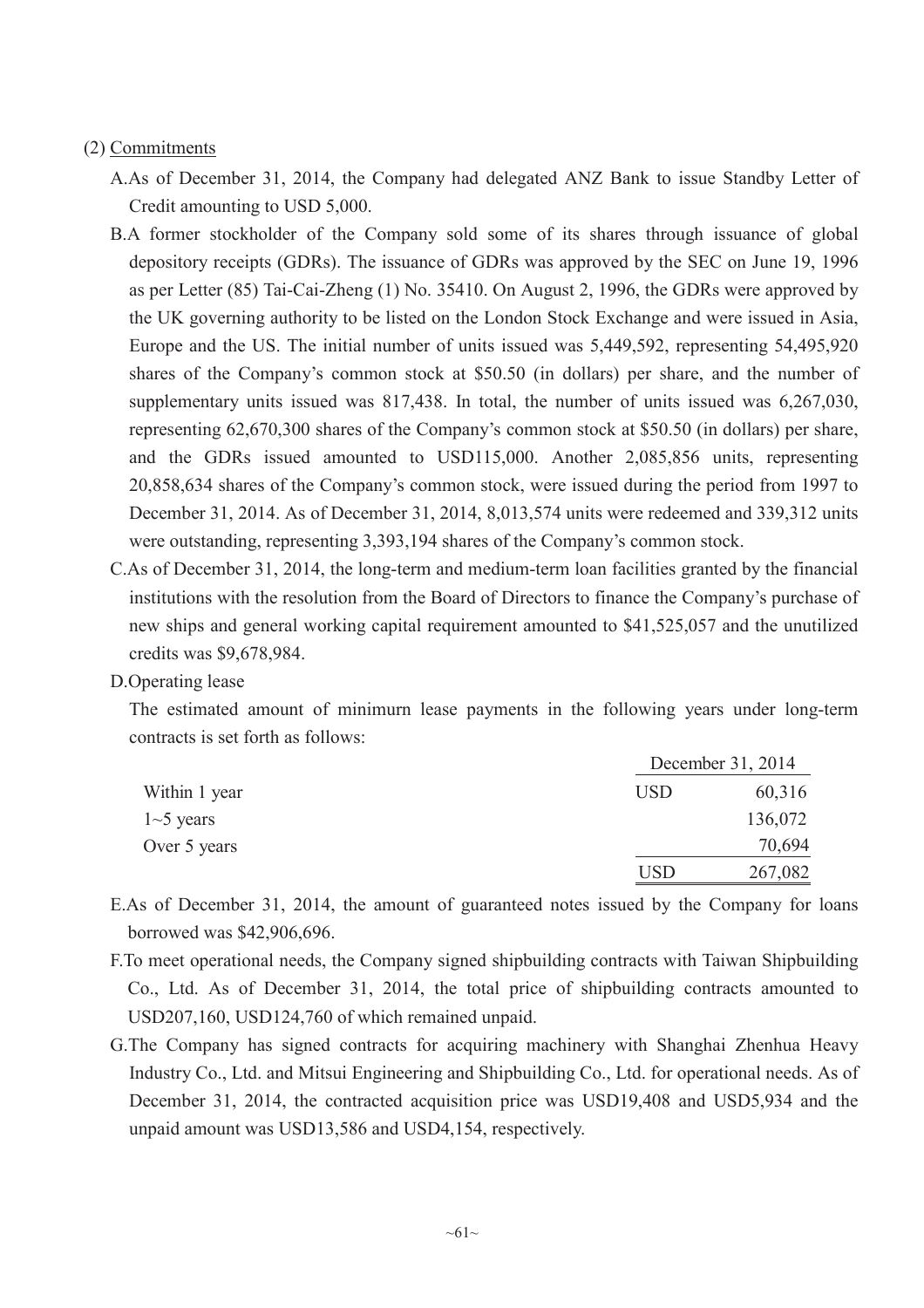#### 10. SIGNIFICANT DISASTER LOSS

None.

### 11. SIGNIFICANT EVENTS AFTER THE BALANCE SHEET DATE

- A.On September 30, 2014, the Board of Directors has resolved the capital increase of the Company's investee accounted for using equity method - EVA Airways Corporation. The increase was set effective on December 17, 2014 and the duration for payment to capital increase is from December 26, 2014 to January 26, 2015. The Company did not participate in the capital increase and thus the shareholding ratio was reduced from 19.32% to 16.31%.
- B.The Company's Board of Directors proposed the appropriation of earnings on March 27, 2015 and the related information is described in Note 6(19).

### 12. OTHERS

### (1) Capital risk management

The Company's objectives when managing capital are to safeguard the Company's ability to continue as a going concern in order to provide returns for shareholders and to maintain an optimal capital structure to reduce the cost of capital. In order to maintain or adjust the capital structure, the Company may adjust the amount of dividends paid to shareholders, return capital to shareholders and issue new shares to maintain an optimal capital.

### (2) Financial instruments

A.Fair value information of financial instruments

Except for those listed in the table below, the carrying amounts of the Company's financial instruments not measured at fair value (including cash and cash equivalents, notes receivable, accounts receivable, other receivables, other financial assets, refundable deposits, guarantee deposits received, held-to-maturity financial assets, short-term loans, accounts payable and other payables) are approximate to their fair values. The fair value information of financial instruments measured at fair value is provided in Note 12(3).

|                                             |              | December 31, 2014 |               |            |
|---------------------------------------------|--------------|-------------------|---------------|------------|
|                                             |              | Book value        |               | Fair value |
| Financial liabilities:                      |              |                   |               |            |
| Bonds payable                               | \$           | 3,000,000         | $\mathcal{S}$ | 3,038,469  |
| Long-term loans (including current portion) |              | 31,839,178        |               | 33,129,147 |
|                                             |              | 34,839,178        | S             | 36,167,616 |
|                                             |              | December 31, 2013 |               |            |
|                                             |              | Book value        |               | Fair value |
| Financial liabilities:                      |              |                   |               |            |
| Bonds payable (including current portion)   | $\mathbb{S}$ | 3,561,023         | -S            | 3,575,555  |
| Long-term loans (including current portion) |              | 31,366,774        |               | 32,511,361 |
|                                             | \$           | 34,927,797        | $\mathbb{S}$  | 36,086,916 |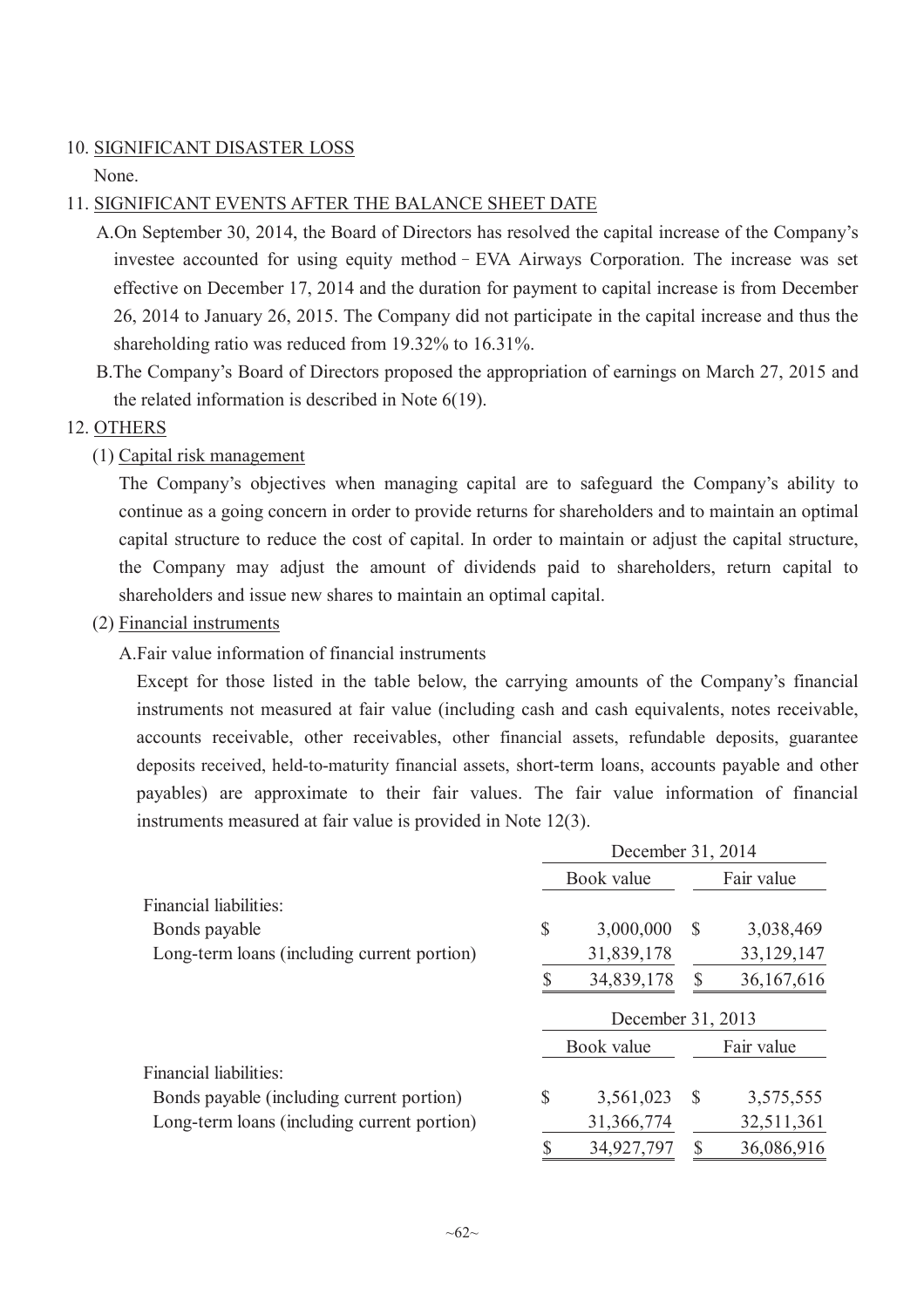- B.Financial risk management policies
	- (a)The Company's activities expose it to a variety of financial risks: market risk (including foreign exchange risk, interest rate risk and price risk), credit risk and liquidity risk. The Company's overall risk management programme focuses on the unpredictability of financial markets and seeks to minimize potential adverse effects on the Company's financial position and financial performance.
	- (b)Risk management is carried out by the Company's Finance Department under policies approved by the Board of Directors. The Company's Finance Department identifies, evaluates and hedges financial risks in close co-operation with the Company's Operating Department. The Board of Directors provides written principles for overall risk management, as well as written policies covering specific areas and matters, such as foreign exchange risk, interest rate risk, credit risk, use of derivative financial instruments and non-derivative financial instruments, and investment of excess liquidity.
- C.Significant financial risks and degrees of financial risks
	- (a)Market risk

### Foreign exchange risk

- i.The Company operates internationally and is exposed to foreign exchange risk arising from various currency exposures, primarily with respect to the USD, RMB and EUR. Foreign exchange risk arises from future commercial transactions, recognised assets and liabilities and net investment in foreign operations.
- ii.The Company's management has set up a policy to require group companies to manage their foreign exchange risk against their functional currency. The group companies are required to hedge their entire foreign exchange risk exposure with the Company's Finance Department. To manage their foreign exchange risk arising from future commercial transactions and recognised assets and liabilities, entities in the Company use forward foreign exchange contracts, transacted with Company's Finance Department. Foreign exchange risk arises when future commercial transactions or recognised assets or liabilities are denominated in a foreign currency that is not the entity's functional currency.
- iii.The Company's businesses involve some non-functional currency operations (the Company's and certain subsidiaries' functional currency: NTD; other certain subsidiaries' functional currency: USD, EUR and others). The information on assets and liabilities denominated in foreign currencies whose values would be materially affected by the exchange rate fluctuations is as follows: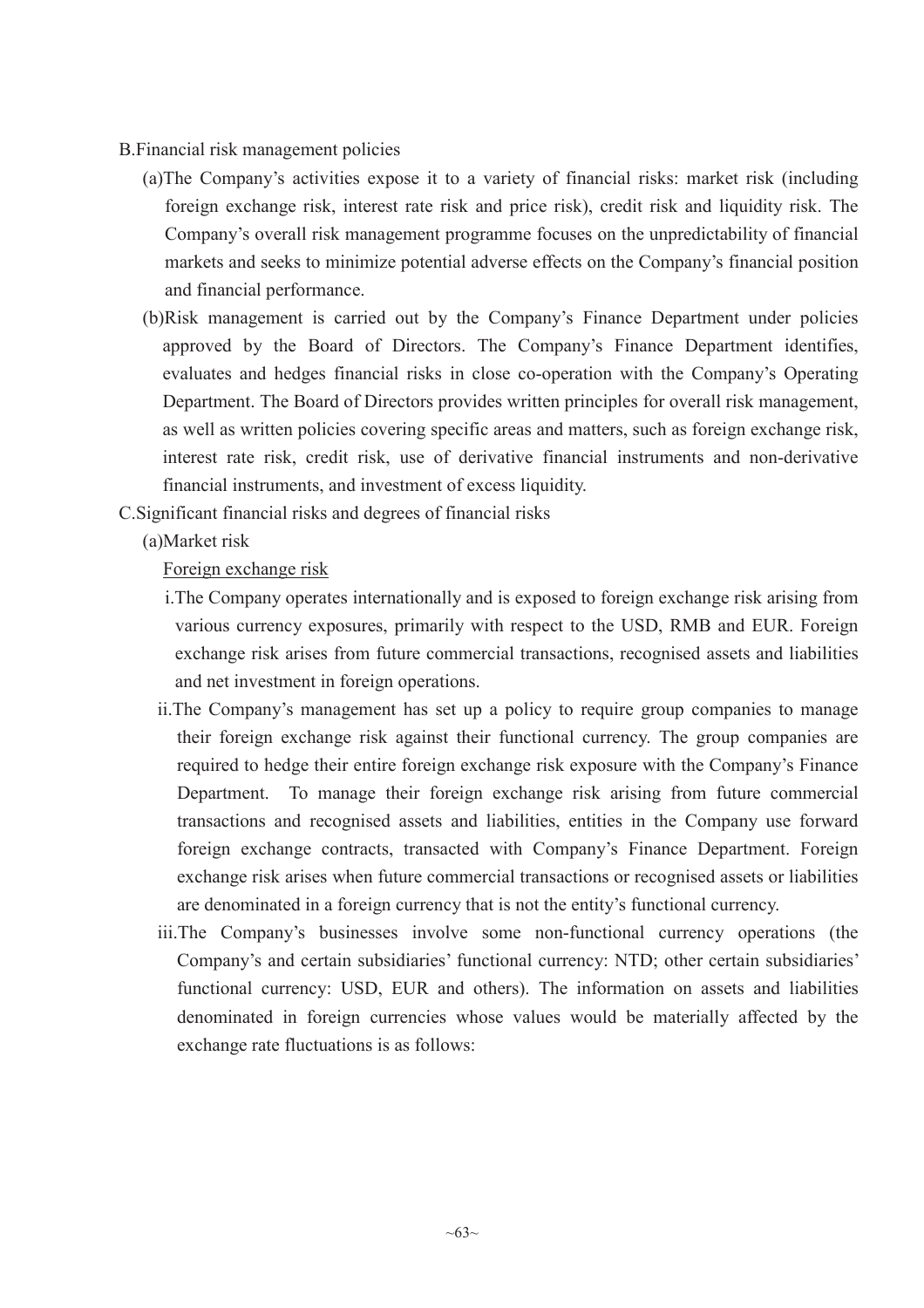|                                                                                        |               |                   |    | December 31, 2014            |               |                        |
|----------------------------------------------------------------------------------------|---------------|-------------------|----|------------------------------|---------------|------------------------|
|                                                                                        |               | Foreign           |    |                              |               |                        |
|                                                                                        |               | currency          |    |                              |               |                        |
|                                                                                        |               | amount            |    |                              |               | Book value             |
|                                                                                        |               |                   |    | (In Thousands) Exchange rate |               | (NTD)                  |
| (Foreign currency: functional currency)                                                |               |                   |    |                              |               |                        |
| <b>Financial assets</b>                                                                |               |                   |    |                              |               |                        |
| Monetary items                                                                         |               |                   |    |                              |               |                        |
| <b>USD:NTD</b>                                                                         | \$            | 840,072           |    | 31.6865                      |               | \$26,618,941           |
| <b>Financial liabilities</b>                                                           |               |                   |    |                              |               |                        |
| Monetary items                                                                         |               |                   |    |                              |               |                        |
| <b>USD:NTD</b>                                                                         | \$            | 789,335           |    | 31.6865                      |               | \$25,011,263           |
|                                                                                        |               |                   |    | December 31, 2013            |               |                        |
|                                                                                        |               | Foreign           |    |                              |               |                        |
|                                                                                        |               | currency          |    |                              |               |                        |
|                                                                                        |               | amount            |    |                              |               | Book value             |
|                                                                                        |               | (In Thousands)    |    | Exchange rate                |               | (NTD)                  |
| (Foreign currency: functional currency)                                                |               |                   |    |                              |               |                        |
| <b>Financial assets</b>                                                                |               |                   |    |                              |               |                        |
| Monetary items                                                                         |               |                   |    |                              |               |                        |
| <b>USD:NTD</b>                                                                         | \$            | 397,327           |    | 29.8430                      |               | \$11,857,430           |
| <b>RMB:NTD</b>                                                                         |               | 61,920            |    | 4.9231                       |               | 304,838                |
| <b>Financial liabilities</b>                                                           |               |                   |    |                              |               |                        |
| Monetary items                                                                         | $\mathsf{\$}$ |                   |    |                              |               |                        |
| <b>USD:NTD</b><br><b>RMB:NTD</b>                                                       |               | 362,589<br>17,948 |    | 29.8430<br>4.9231            |               | \$10,820,744<br>88,360 |
|                                                                                        |               |                   |    |                              |               |                        |
| iv. Analysis of foreign currency market risk arising from significant foreign exchange |               |                   |    |                              |               |                        |
| variation:                                                                             |               |                   |    |                              |               |                        |
|                                                                                        |               |                   |    | Year ended December 31, 2014 |               |                        |
|                                                                                        |               |                   |    | Sensitivity analysis         |               |                        |
|                                                                                        |               |                   |    |                              |               | Effect on other        |
|                                                                                        |               | Degree of         |    | Effect on                    | comprehensive |                        |
|                                                                                        |               | variation         |    | profit or loss               | income        |                        |
| (Foreign currency: functional currency)                                                |               |                   |    |                              |               |                        |
| <b>Financial assets</b>                                                                |               |                   |    |                              |               |                        |
| Monetary items                                                                         |               |                   |    |                              |               |                        |
| <b>USD:NTD</b>                                                                         |               | $1\%$             | \$ | 266,189                      | \$            |                        |
| <b>Financial liabilities</b><br><b>Monetary</b> items                                  |               |                   |    |                              |               |                        |
| <b>USD:NTD</b>                                                                         |               | $1\%$             | \$ | 250,113                      | \$            |                        |
|                                                                                        |               |                   |    |                              |               |                        |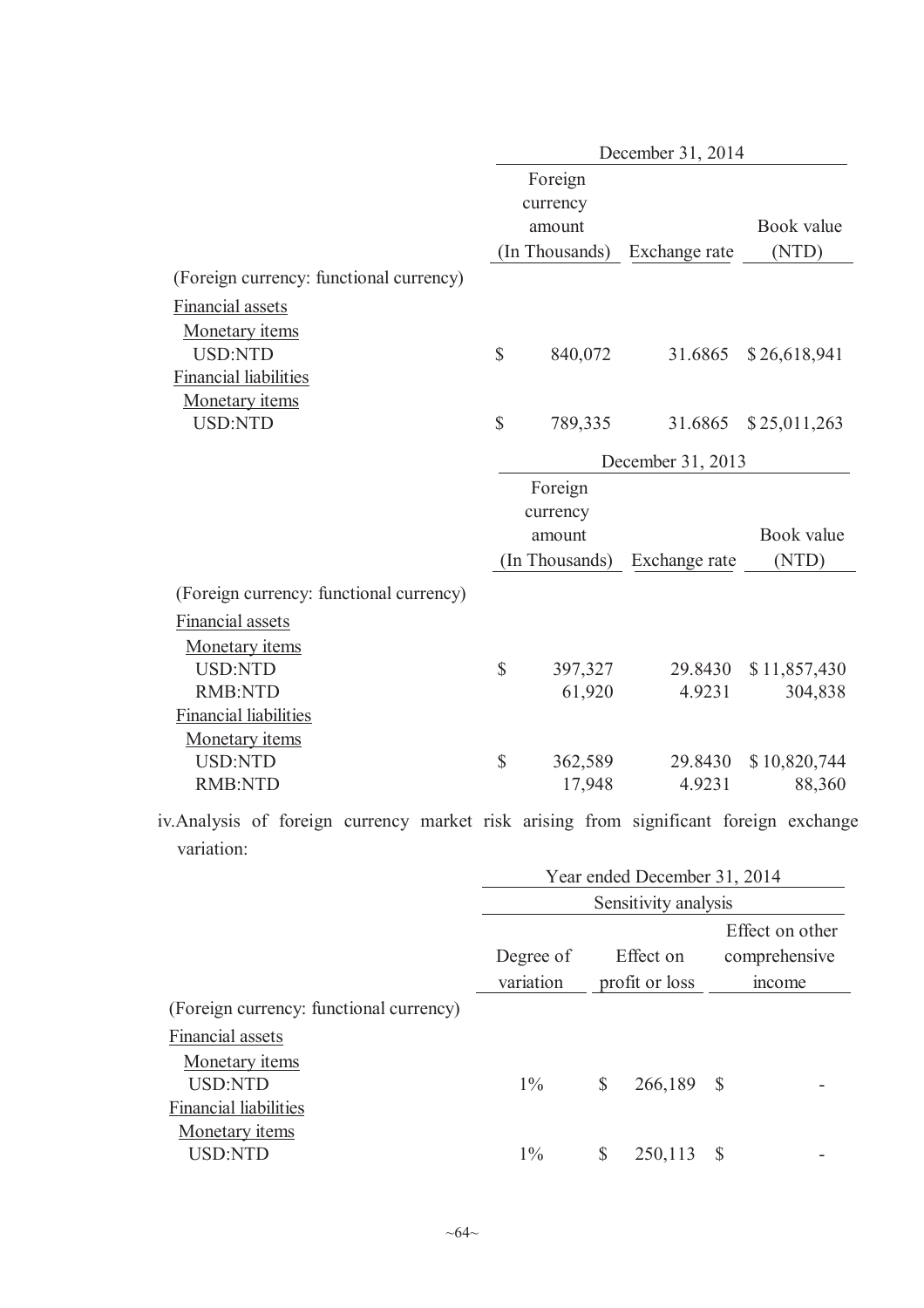|                                         |           |              | Year ended December 31, 2013 |              |  |  |  |
|-----------------------------------------|-----------|--------------|------------------------------|--------------|--|--|--|
|                                         |           |              | Sensitivity analysis         |              |  |  |  |
|                                         |           |              | Effect on other              |              |  |  |  |
|                                         | Degree of | Effect on    |                              |              |  |  |  |
|                                         | variation |              | profit or loss               | mcome        |  |  |  |
| (Foreign currency: functional currency) |           |              |                              |              |  |  |  |
| <b>Financial assets</b>                 |           |              |                              |              |  |  |  |
| Monetary items                          |           |              |                              |              |  |  |  |
| <b>USD:NTD</b>                          | $1\%$     | \$           | 118,574 \$                   |              |  |  |  |
| <b>RMB:NTD</b>                          | $1\%$     |              | 3,048                        |              |  |  |  |
| <b>Financial liabilities</b>            |           |              |                              |              |  |  |  |
| <b>Monetary items</b>                   |           |              |                              |              |  |  |  |
| <b>USD:NTD</b>                          | $1\%$     | $\mathbb{S}$ | 108,207                      | <sup>S</sup> |  |  |  |
| <b>RMB:NTD</b>                          | $1\%$     |              | 884                          |              |  |  |  |
|                                         |           |              |                              |              |  |  |  |

Price risk

- i.The Company is exposed to equity securities price risk because of investments held by the Company and classified on the balance sheet either as available-for-sale or at fair value through profit or loss. The Company is not exposed to commodity price risk. To manage its price risk arising from investments in equity securities, the Company diversifies its portfolio. Diversification of the portfolio is done in accordance with the limits set by the Company.
- ii.The Company's investments in equity securities comprise domestic listed and unlisted stocks. The prices of equity securities would change due to the change of the future value of investee companies. If the prices of these equity securities had increased/decreased by 1% with all other variables held constant, other components of equity for the years ended December 31, 2014 and 2013, would have increased/decreased by \$13,934 and \$14,786, respectively, as a result of gains/losses on equity securities classified as available-for-sale. Interest rate risk
- i.The Company's interest rate risk arises from long-term borrowings. Borrowings issued at variable rates expose the Company to cash flow interest rate risk which is partially offset by cash and cash equivalents held at variable rates. Borrowings issued at fixed rates expose the Company to fair value interest rate risk. During the years ended December 31, 2014 and 2013, the Company's borrowings at floating rate were denominated in the NTD and USD.
- ii.At December 31, 2014 and 2013, if interest rates on borrowings had been 1% higher/lower with all other variables held constant, post-tax profit for the years ended December 31, 2014 and 2013 would have been \$227,802 and \$222,247 lower/higher, respectively, mainly as a result of higher/lower interest expense on floating rate borrowings.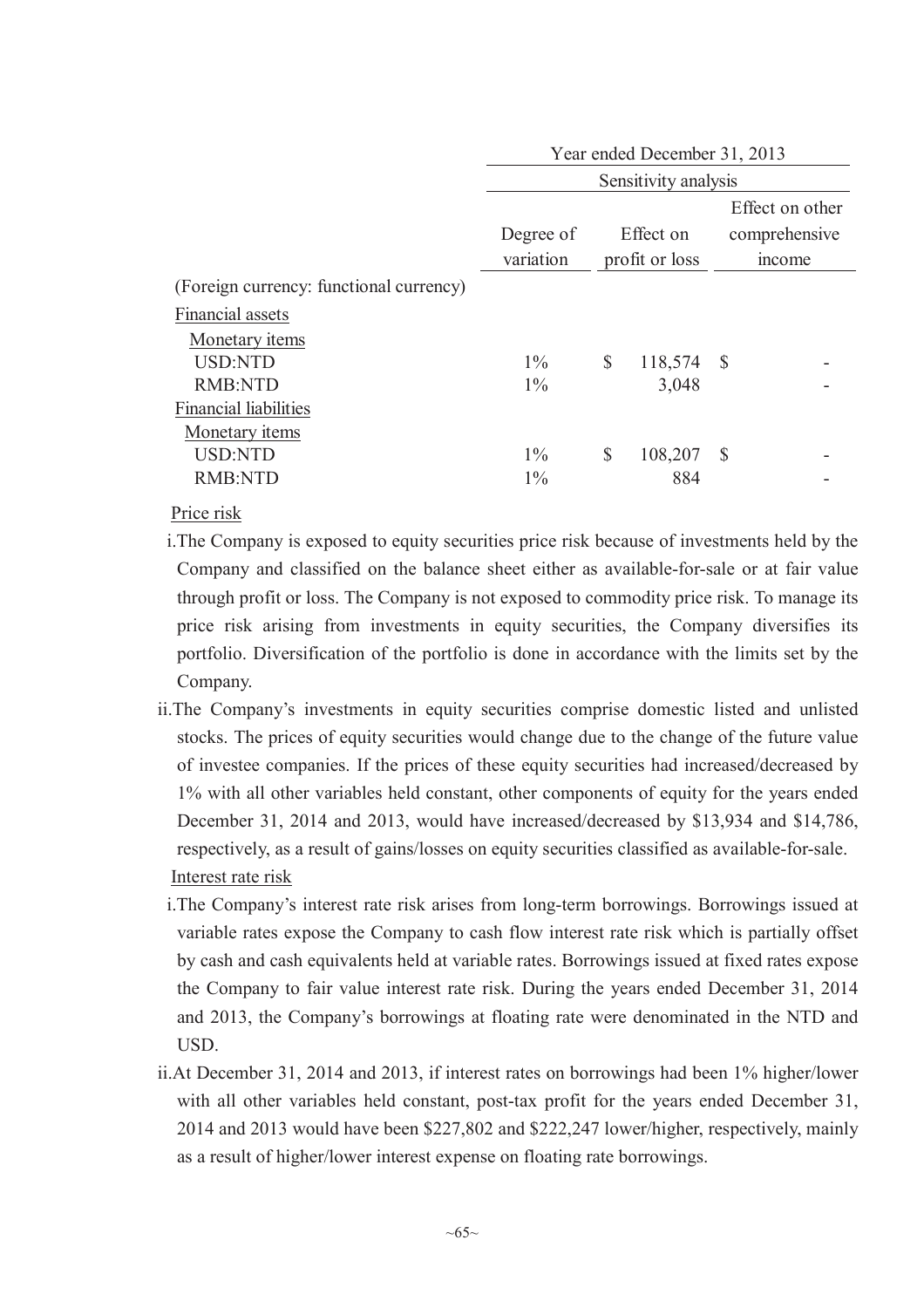(b)Credit risk

- i.Credit risk refers to the risk of financial loss to the Company arising from default by the clients or counterparties of financial instruments on the contract obligations. According to the Company's credit policy, each local entity in the Company is responsible for managing and analysing the credit risk for each of their new clients before standard payment and delivery terms and conditions are offered. Internal risk control assesses the credit quality of the customers, taking into account their financial position, past experience and other factors. Individual risk limits are set based on internal or external ratings in accordance with limits set by the Board of Directors. The utilisation of credit limits is regularly monitored. Credit risk arises from cash and cash equivalents, derivative financial instruments and deposits with banks and financial institutions, as well as credit exposures to wholesale and retail customers, including outstanding receivables and committed transactions. For banks and financial institutions, only independently rated parties with a minimum rating of 'A' are accepted.
- ii.No credit limits were exceeded during the reporting periods, and management does not expect any significant losses from non-performance by these counterparties.
- iii.For credit quality information of financial assets that are neither past due nor impaired, please refer to Note 6(5).
- (c)Liquidity risk
	- i.Cash flow forecasting is performed in the operating entities of the Company and aggregated by the Company's Finance Department. The Company's Finance Department monitors rolling forecasts of the Company's liquidity requirements to ensure it has sufficient cash to meet operational needs.
	- ii.The table below analyses the Company's non-derivative financial liabilities and net-settled or gross-settled derivative financial liabilities into relevant maturity groupings based on the remaining period at the balance sheet date to the contractual maturity date for non-derivative financial liabilities and to the expected maturity date for derivative financial liabilities.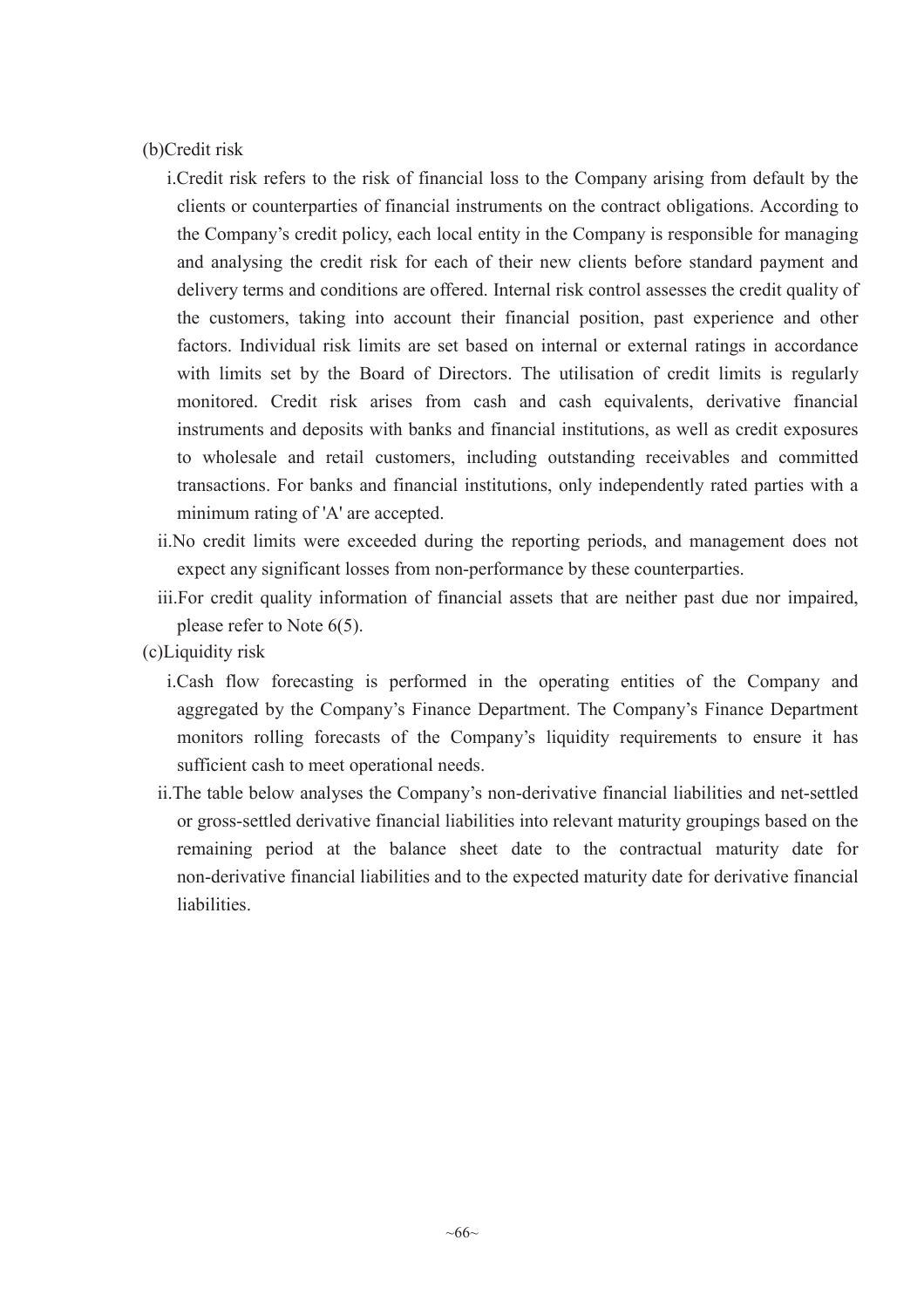#### Non-derivative financial liabilities:

|                                                |             | Between 3  |             |                          |                                |             |  |
|------------------------------------------------|-------------|------------|-------------|--------------------------|--------------------------------|-------------|--|
| December 31, 2014                              | Less than 3 | months and | Between 1   | Between 2                | Over 5                         |             |  |
|                                                | months      | 1 year     | and 2 years | and 5 years              | vears                          | Total       |  |
| Accounts payable                               | \$2,289,528 | S<br>6     | $-$ \$<br>S | $\overline{a}$           | <sup>S</sup><br>$\blacksquare$ | \$2,289,534 |  |
| Accounts payable<br>- relate parties           | 116,221     |            |             |                          | $\overline{a}$                 | 116,221     |  |
| Other payables                                 | 674,756     | 52,461     |             | $\overline{\phantom{a}}$ | $\overline{\phantom{a}}$       | 727,217     |  |
| Other payables<br>- related parties            | 18,189      |            |             |                          |                                | 18,189      |  |
| Bonds payable                                  | -           | 38,400     | 38,400      | 3,038,400                | $\overline{\phantom{a}}$       | 3,115,200   |  |
| Long-term loans<br>(including current portion) | 1,863,859   | 6,255,166  | 11,288,109  | 6,876,956                | 6,891,390                      | 33,175,480  |  |
| Guarantee deposits received                    |             |            |             |                          | 9,554                          | 9.554       |  |

#### Non-derivative financial liabilities:

|                                                |                           | Between 3 |                                 |                                           |                                 |             |
|------------------------------------------------|---------------------------|-----------|---------------------------------|-------------------------------------------|---------------------------------|-------------|
| December 31, 2013                              | months and<br>Less than 3 |           | Between 1                       | Between 2                                 |                                 |             |
|                                                | months                    | 1 year    | and 2 years                     | and 5 years                               | vears                           | Total       |
| Accounts payable                               | \$1,793,539               | \$        | $\mathcal{S}$<br>$\overline{a}$ | <sup>\$</sup><br>$\overline{\phantom{0}}$ | - S<br>$\overline{\phantom{a}}$ | \$1,793,540 |
| Accounts payable<br>- relate parties           | 236,673                   |           |                                 |                                           | $\overline{\phantom{0}}$        | 236,673     |
| Other payables                                 | 305,290                   | 26,350    |                                 |                                           |                                 | 331,641     |
| Other payables<br>- related parties            | 18,593                    |           |                                 |                                           |                                 | 18,593      |
| Bonds payable                                  | Ξ.                        | 573,121   | 38,400                          | 3,076,800                                 | $\overline{\phantom{0}}$        | 3,688,321   |
| Long-term loans<br>(including current portion) | 519,648                   | 4,464,291 | 8,301,918                       | 13,429,514                                | 5,939,058                       | 32,654,429  |
| Guarantee deposits received                    |                           |           |                                 |                                           | 48                              | 48          |

#### (3) Fair value estimation

A.The table below analyses financial instruments measured at fair value, by valuation method. The different levels have been defined as follows:

Level 1: Quoted prices (unadjusted) in active markets for identical assets or liabilities.

Level 2: Inputs other than quoted prices included within level 1 that are observable for the asset or liability, either directly (that is, as prices) or indirectly (that is, derived from prices).

Level 3: Inputs for the asset or liability that are not based on observable market data.

The following table presents the Company's financial assets and liabilities that are measured at fair value at December 31, 2014 and 2013:

| December 31, 2014            | Level 1   | Level 2 |        | Level 3 | Total     |
|------------------------------|-----------|---------|--------|---------|-----------|
| Financial assets:            |           |         |        |         |           |
| Available-for-sale financial |           |         |        |         |           |
| assets                       |           |         |        |         |           |
| Equity securities            | 1,266,490 |         | $\sim$ | 133,627 | 1,400,117 |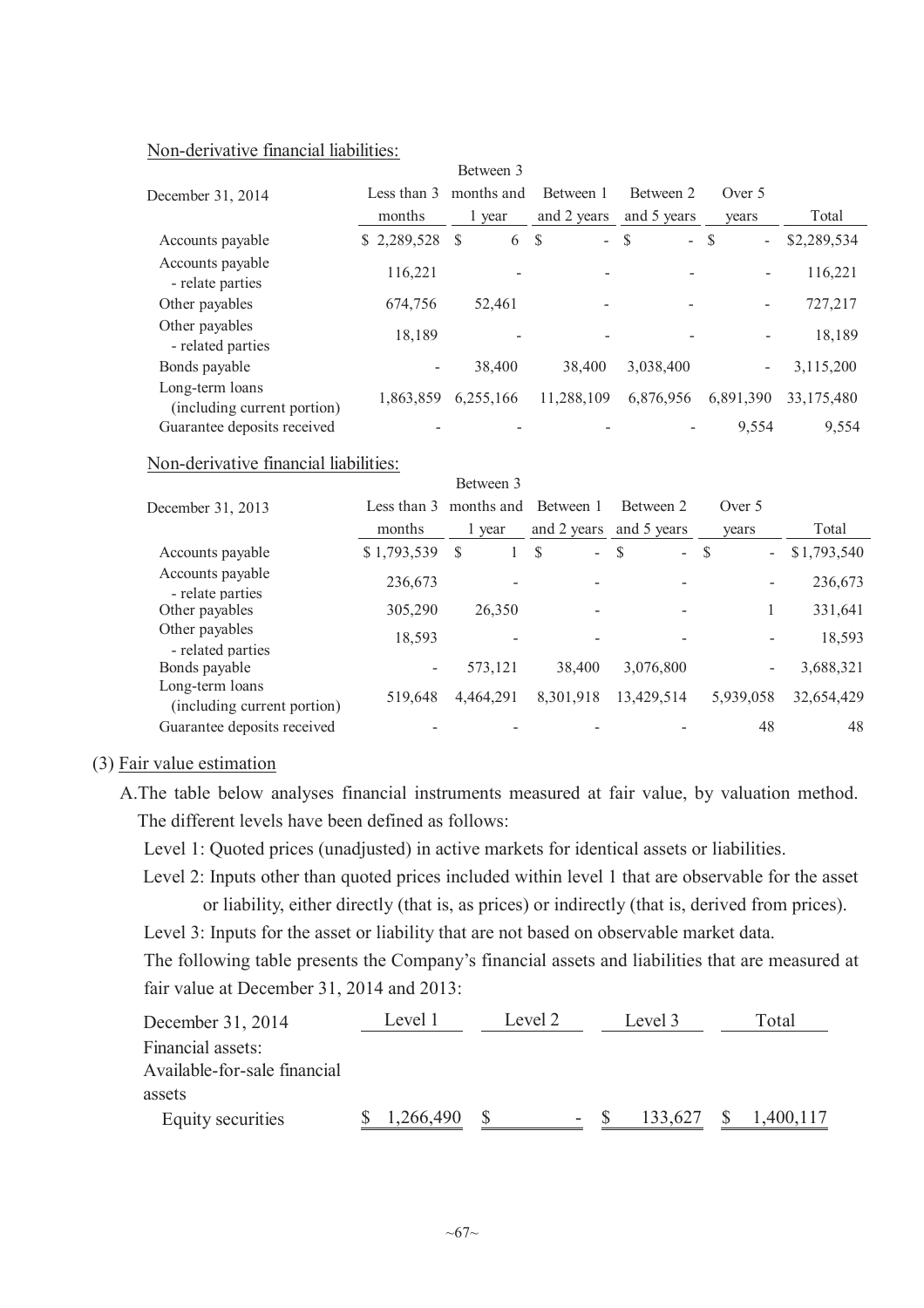| December 31, 2013              |  | Level 1         | Level 2 |  |   |              | Level 3 | Total |           |  |
|--------------------------------|--|-----------------|---------|--|---|--------------|---------|-------|-----------|--|
| Financial assets:              |  |                 |         |  |   |              |         |       |           |  |
| Financial assets at fair value |  |                 |         |  |   |              |         |       |           |  |
| through profit or loss         |  |                 |         |  |   |              |         |       |           |  |
| <b>Embedded derivatives</b>    |  | $\sim$ 10 $\pm$ | -S      |  |   | $-$ \$       | 5,173   |       | 5,173     |  |
| Available-for-sale financial   |  |                 |         |  |   |              |         |       |           |  |
| assets                         |  |                 |         |  |   |              |         |       |           |  |
| Equity securities              |  | 1,373,322       |         |  |   |              | 110,678 |       | 1,484,000 |  |
|                                |  | 1,373,322       |         |  | ۰ | <sup>S</sup> | 115,851 |       | 1,489,173 |  |

- B.The fair value of financial instruments traded in active markets is based on quoted market prices at the balance sheet date. A market is regarded as active if quoted prices are readily and regularly available from an exchange, dealer, broker, industry group, pricing service, or regulatory agency, and those prices represent actual and regularly occurring market transactions on an arm's length basis. The quoted market price used for financial assets held by the Company is the closing price. These instruments are included in level 1. Instruments included in level 1 comprise primarily equity instruments and debt instruments classified as financial assets/financial liabilities at fair value through profit or loss or available-for-sale financial assets.
- C.The fair value of financial instruments that are not traded in an active market is determined by using valuation techniques. These valuation techniques maximize the use of observable market data where it is available and rely as little as possible on entity specific estimates. If all significant inputs required to fair value of an instrument are observable, the instrument is included in level 2.
- D.If one or more of the significant inputs is not based on observable market data, the instrument is included in level 3.
- E.Specific valuation techniques used to value financial instruments include:
	- (a)Quoted market prices or dealer quotes for similar instruments.
	- (b)Other techniques, such as discounted cash flow analysis, are used to determined fair value for the remaining financial instruments.
- F. The following table presents the changes in level 3 instruments as at December 31, 2014 and 2013**.**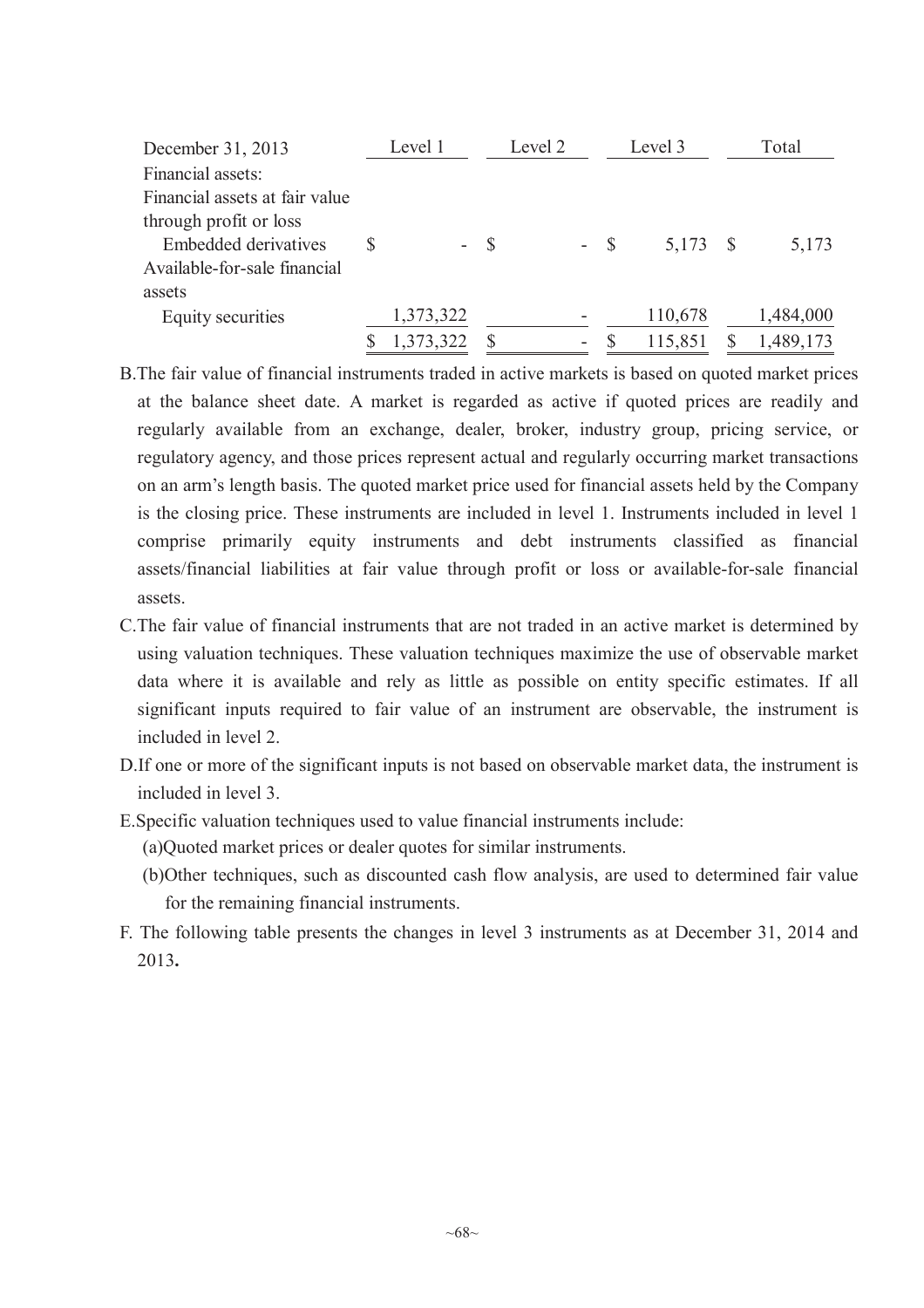|                                                                                 | Derivative financial |                          |                          |                 |               |                         |       |          |  |  |  |  |  |
|---------------------------------------------------------------------------------|----------------------|--------------------------|--------------------------|-----------------|---------------|-------------------------|-------|----------|--|--|--|--|--|
|                                                                                 |                      | <b>Equity securities</b> |                          | instruments     |               |                         | Total |          |  |  |  |  |  |
| At January 1, 2014                                                              | \$<br>110,678        |                          |                          | $\mathbb{S}$    | 5,173         | $\mathcal{S}$           |       | 115,851  |  |  |  |  |  |
| Gains and losses recognised<br>in profit or loss<br>Gains and losses recognised |                      |                          | $\overline{\phantom{0}}$ |                 | $5,173$ ) (   |                         |       | 5,173)   |  |  |  |  |  |
| in other comprehensive                                                          |                      |                          |                          |                 |               |                         |       |          |  |  |  |  |  |
| income                                                                          |                      | 22,949                   |                          |                 |               |                         |       | 22,949   |  |  |  |  |  |
| At December 31, 2014                                                            | \$                   | 133,627                  |                          | \$              |               | \$                      |       | 133,627  |  |  |  |  |  |
|                                                                                 |                      |                          |                          |                 |               | Derivative<br>financial |       |          |  |  |  |  |  |
|                                                                                 |                      | <b>Equity securities</b> |                          | Debt securities |               | instruments             |       | Total    |  |  |  |  |  |
| At January 1, 2013                                                              | \$                   | 100,281                  | \$                       | 76,648          | $\mathcal{S}$ | 3,923                   | \$    | 180,852  |  |  |  |  |  |
| Gains and losses recognised<br>in profit or loss                                |                      |                          |                          | 23,352          |               | 1,250                   |       | 24,602   |  |  |  |  |  |
| Gains and losses recognised<br>in other comprehensive                           |                      |                          |                          |                 |               |                         |       |          |  |  |  |  |  |
| mcome                                                                           |                      | 10,397                   |                          |                 |               |                         |       | 10,397   |  |  |  |  |  |
| Disposed of during                                                              |                      |                          |                          |                 |               |                         |       |          |  |  |  |  |  |
| the period                                                                      |                      |                          |                          | 100,000         |               |                         |       | 100,000) |  |  |  |  |  |
| At December 31, 2013                                                            | \$                   | 110,678                  | \$                       |                 | \$            | 5,173                   | \$    | 115,851  |  |  |  |  |  |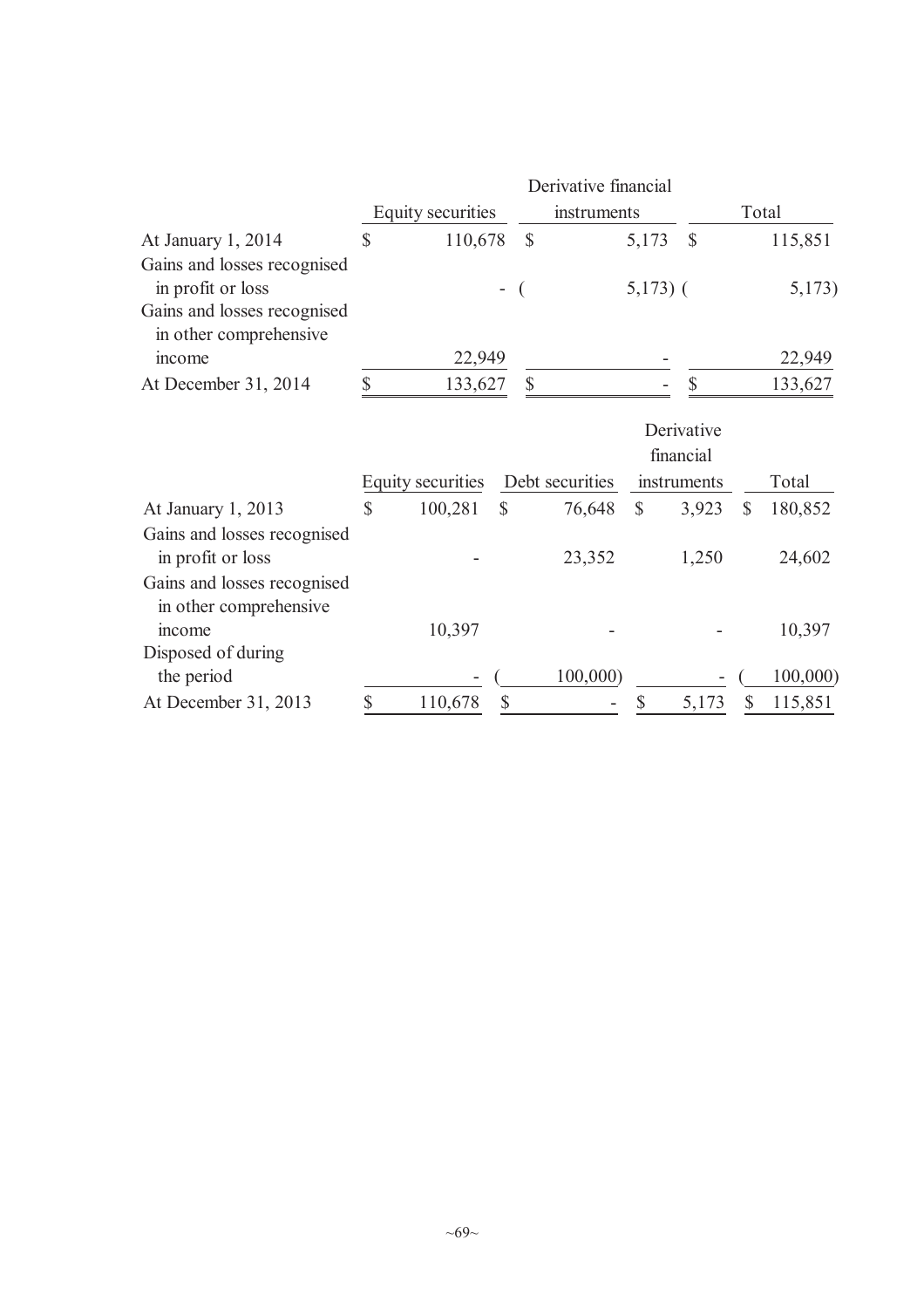#### 13. SUPPLEMENTARY DISCLOSURES

(1) Significant transactions information A. Loans to others:

|                    |                                  | Borrower                                            | General<br>ledger<br>account<br>(Note 2) |                          | Maximum<br>outstanding                                            |                                            |                         | Actual                   |                  | Amount of                                                  | Reason for                          | Allowance                   |                | Collateral               | Limit on                                       |                                               |          |
|--------------------|----------------------------------|-----------------------------------------------------|------------------------------------------|--------------------------|-------------------------------------------------------------------|--------------------------------------------|-------------------------|--------------------------|------------------|------------------------------------------------------------|-------------------------------------|-----------------------------|----------------|--------------------------|------------------------------------------------|-----------------------------------------------|----------|
| Number<br>(Note 1) | Creditor                         |                                                     |                                          | Is a<br>related<br>party | balance during<br>the year ended<br>December 31,<br>2014 (Note 3) | Balance at<br>December 31<br>2014 (Note 8) | amount<br>drawn<br>down | Interest<br>rate $(\% )$ | loan<br>(Note 4) | Nature of transactions<br>with the<br>borrower<br>(Note 5) | short-term<br>financing<br>(Note 6) | for<br>doubtful<br>accounts | Value<br>Item  |                          | loans granted<br>to a single<br>party (Note 7) | Ceiling on total<br>loans granted<br>(Note 7) | Footnote |
|                    | Peony<br>Investment<br>S.A.      | Kingtrans<br>Intl.Logistics<br>(Tianjin) Co., Ltd.  | Receivables<br>from related<br>parties   | Yes                      | $\mathbb{S}$<br>47,530                                            | 47,530<br>$\mathbf{s}$                     | l S                     | 1.3253                   | 2                | S.<br>$\sim$                                               | Working<br>capital<br>requirement   | <sup>S</sup><br>$\sim$      | $\overline{a}$ | $S -$                    | \$8,028,834                                    | \$20,072,086                                  |          |
|                    | Peony<br>Investment<br>S.A.      | Luanta<br>Investment<br>(NetherLands)<br>N.V.       | Receivables<br>from related<br>parties   | Yes                      | 521,541                                                           | 475,298                                    | 307,199                 | $.2550-$<br>1.2655       | 2                | $\overline{\phantom{a}}$                                   | Working<br>capital<br>requirement   |                             |                | $\overline{\phantom{a}}$ | 8,028,834                                      | 20,072,086                                    |          |
|                    | Peony<br>Investment<br>S.A.      | Clove Holding<br>Ltd.                               | Receivables<br>from related<br>parties   | Yes                      | 348,552                                                           | 348,552                                    | 332,708                 | 1.2670                   | 2                | $\overline{\phantom{a}}$                                   | Working<br>capital<br>requirement   |                             |                | $\overline{\phantom{a}}$ | 16,057,669                                     | 20,072,086                                    |          |
|                    | Peony<br>Investment<br>S.A.      | Hemlock<br>Equipment LLC.                           | Receivables<br>from related<br>parties   | Yes                      | 79,216                                                            | 79,216                                     | 79,216                  | 1.2688                   | 2                | $\overline{\phantom{a}}$                                   | Working<br>capital<br>requirement   |                             |                | $\overline{\phantom{a}}$ | 16,057,669                                     | 20,072,086                                    |          |
| $\mathcal{D}$      | Clove Holding Whitney<br>Ltd.    | Equipment LLC.                                      | Receivables<br>from related<br>parties   | Yes                      | 126,746                                                           | 126,746                                    | 126,746                 | 1.2326                   | 2                | $\overline{\phantom{a}}$                                   | Working<br>capital<br>requirement   |                             |                | $\overline{\phantom{a}}$ | 1,078,881                                      | 1,348,601                                     |          |
| 3                  | Evergreen<br>Marine (UK)<br>Ltd. | Kingtrans Intl.<br>Logistics<br>(Tianjin) Co., Ltd. | Receivables<br>from related<br>parties   | Yes                      | 47,530                                                            | 47,530                                     |                         | 1.3253                   | 2                | $\sim$                                                     | Working<br>capital<br>requirement   | $\overline{\phantom{a}}$    |                | $\overline{\phantom{a}}$ | 1,011,029                                      | 2,022,058                                     |          |

Unit: Thousands of New Taiwan Dollars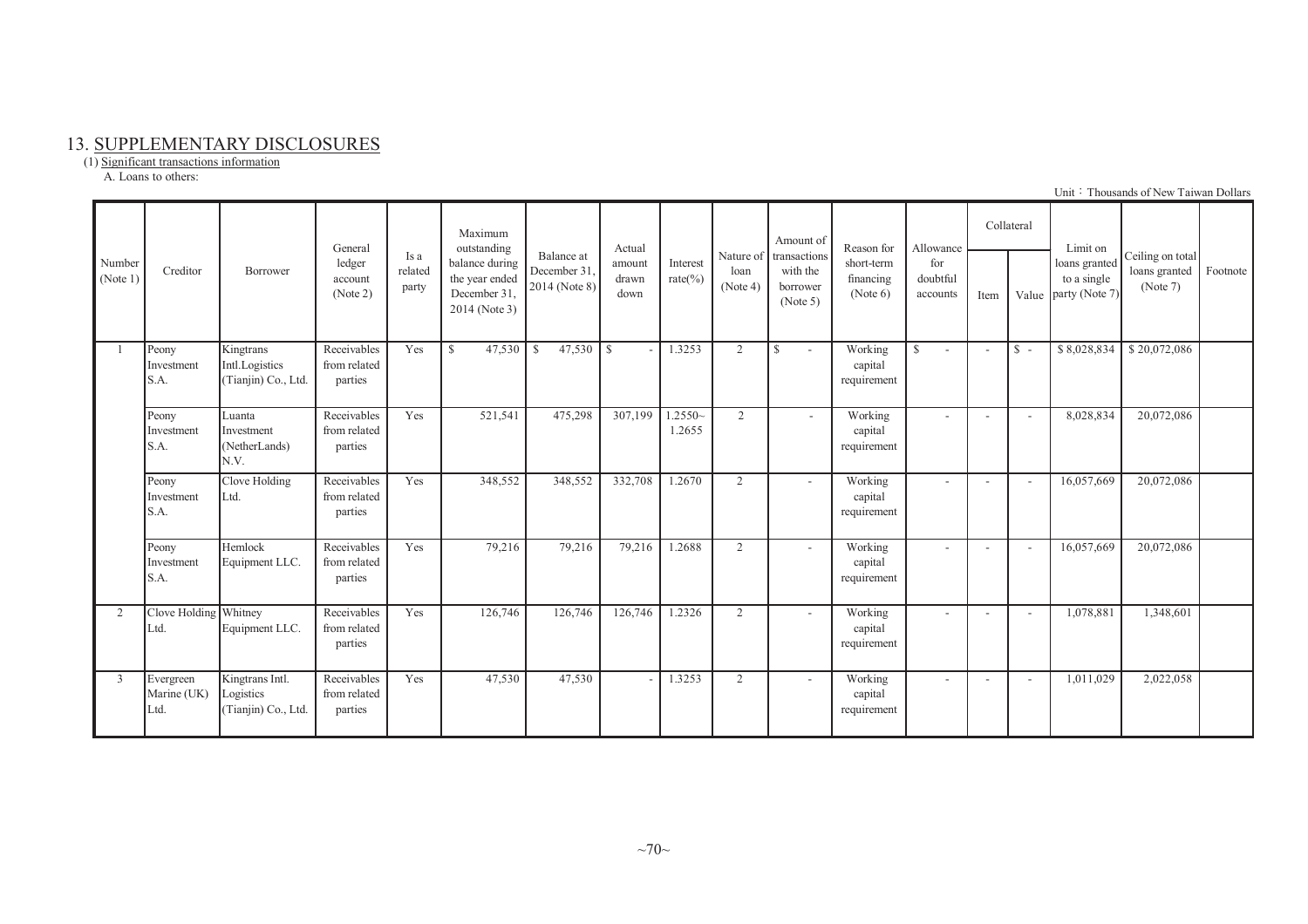Note 1: The numbers filled in for the loans provided by the Company or subsidiaries are as follows:

(1) The Company is '0'.

- (2) The subsidiaries are numbered in order starting from '1'.
- Note 2: Fill in the name of account in which the loans are recognised, such as receivables–related parties, current account with stockholders, prepayments, temporary payments, etc.<br>Note 3 Fill in the vear-to-date maximum o
- Note 3 Fill in the year-to-date maximum outstanding balance of loans to others as of the reporting period.<br>Note 4: The column of 'Nature of loan' shall fill in 1. 'Business association' or 2. 'Short-term financing'.
- The column of 'Nature of loan' shall fill in 1. Business association' or 2. 'Short-term financing'.
- Note 5: Fill in the amount of business transactions when nature of the loan is related to business transactions, which is the amount of business transactions occurred between the creditor and borrower in the current year.
- Note 6: Fill in purpose of loan when nature of loan belongs to short-term financing, for example, repayment of loan, acquisition of equipment, working capital, etc.
- Note 7: Fill in limit on loans granted to a single party and ceiling on total loans granted as prescribed in the creditor company's "Procedures for Provision of Loans",

and state each individual party to which the loans have been provided and the calculation for ceiling on total loans granted in the footnote

1.According to the company's credit policy, the total amount of loans granted to <sup>a</sup> single company should not exceed 20% of the net worth stated in the latest financial statements.

The calculation is as follows:

PEONY USD 1,266,917\*31.6865\*20%=8,028,834

EMU USD 159,536\*31.6865\*20%=1,011,029

The company held 100% voting shares directly and indirectly in foreign company, that the total amount of loans granted to a single company shoud not exceed 40% of the net worth stated in the financial statements. The calculation is as follows:

PEONY USD 1,266,917\*31.6865\*40%=16,057,669

CLOVE USD 85,122\*31.6865\*40%=1,078,881

2.According to the company's credit policy, the total amount of loans granted by the company should not exceed 40% of the net worth stated in the latest financial statements.

The calculation is as follows:

EMU USD 159,536\*31.6865\*40%=2,022,058

The company held 100% voting shares directly and indirectly in foreign company, that the total amount of loans granted to the company shoud not exceed 50% of the net worth stated in the financial statements.

The calculation is as follows:

PEONY USD 1,266,917\*31.6865\*50%=20,072,086

CLOVE USD 85,122\*31.6865\*50%=1,348,601

Note 8: The amounts of funds to be loaned to others which have been approved by the board of directors of <sup>a</sup> public company in accordance with Article 14,

Item <sup>1</sup> of the "Regulations Governing Loaning of Funds and Making of Endorsements/Guarantees by Public Companies" should be included in

its published balance of loans to others at the end of the reporting period to reveal the risk of loaning the public company bears,

even though they have not ye<sup>t</sup> been appropriated. However, this balance should exclude the loans repaid when repayments are done subsequently to reflect the risk adjustment.

In addition, if the board of directors of a public company has authorized the chairman to loan funds in instalments or in revolving within certain lines and within one year in accordance with

Article 14, Item <sup>2</sup> of the "Regulations Governing Loaning of Funds and Making of Endorsements/Guarantees by Public Companies",

the published balance of loans to others at the end of the reporting period should also include these lines of loaning approved by the board of directors,

and these lines of loaning should not be excluded from this balance even though the loans are repaid subsequently, for taking into consideration they could be loaned again thereafter.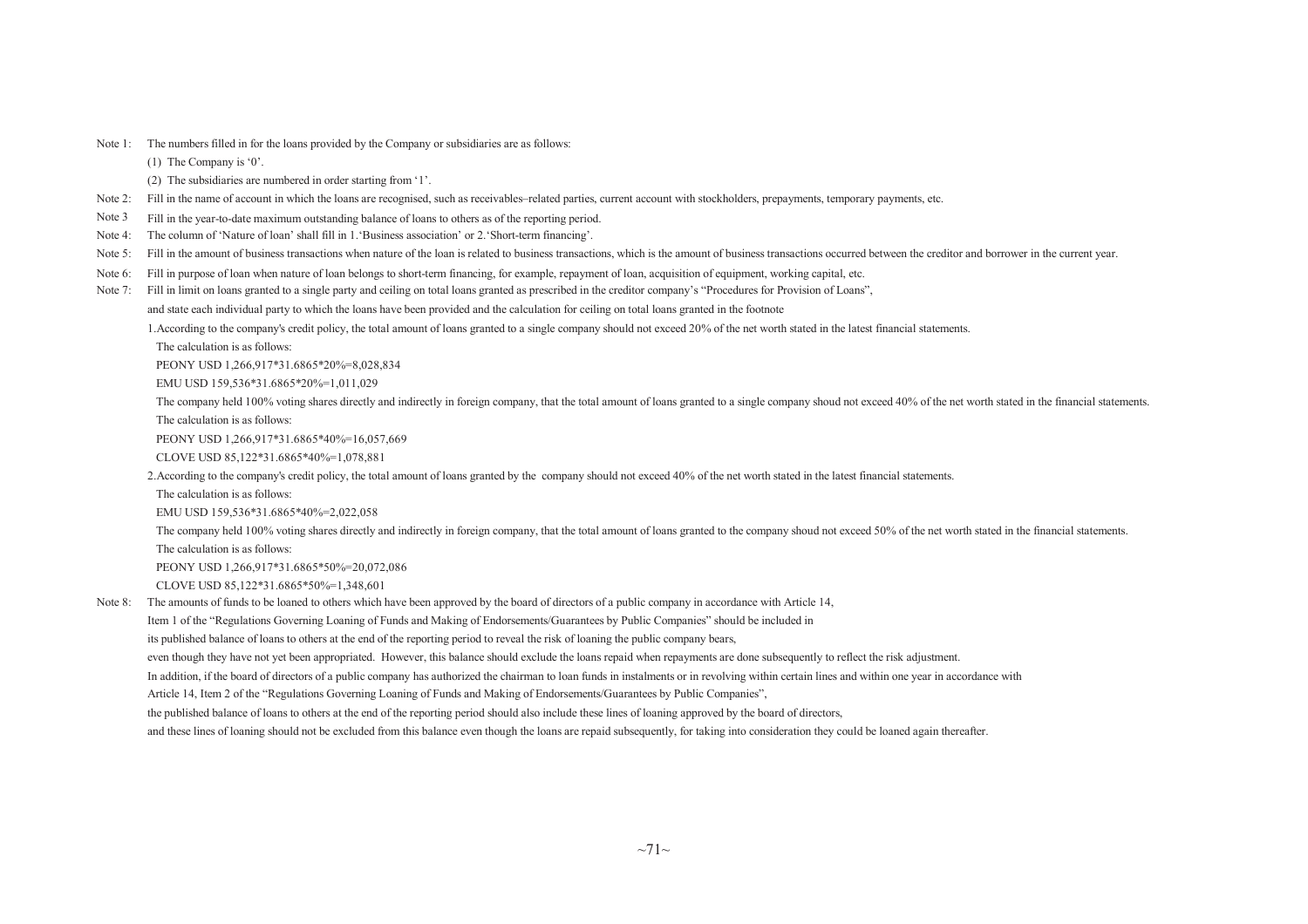B. Provision of endorsements and guarantees to others:

Unit: Thousands of New Taiwan Dollars

|                  |                                 | Party being endorsed / guaranteed              |                                                                |                                                                                      | Maximum                                                                                   |                                                                                       |                                           |                                                                        | Ratio of                                                                                                         |                                                                                  |                                                                                              |                                                                                              | Provision of                                                                     |          |
|------------------|---------------------------------|------------------------------------------------|----------------------------------------------------------------|--------------------------------------------------------------------------------------|-------------------------------------------------------------------------------------------|---------------------------------------------------------------------------------------|-------------------------------------------|------------------------------------------------------------------------|------------------------------------------------------------------------------------------------------------------|----------------------------------------------------------------------------------|----------------------------------------------------------------------------------------------|----------------------------------------------------------------------------------------------|----------------------------------------------------------------------------------|----------|
| Number<br>Note 1 | Endorser/guarantor              | Company name                                   | Relationship<br>with the<br>endorser/<br>guarantor<br>(Note 2) | Limit on<br>endorsements/<br>gurantees<br>provided for a<br>single party<br>(Note 3) | outstanding<br>endorsement/<br>guarantee<br>amount as of<br>December 31, 2014<br>(Note 4) | Outstanding<br>endorsement/<br>guarantee<br>amount at<br>December 31<br>2014 (Note 5) | Actual amount<br>drawn down<br>(Note 6)   | Amount of<br>endorsements<br>/guarantees<br>secured with<br>collateral | accumulated<br>endorsement/<br>guarantee<br>amount to net asset<br>value of the<br>endorser/guarantor<br>company | Ceiling on total<br>amount of<br>endorsements/<br>gurantees provided<br>(Note 3) | Provision of<br>endorsements<br>guarantees by<br>parent company<br>to subsidiary<br>(Note 7) | Provision of<br>endorsements<br>guarantees by<br>subsidiary to<br>parent company<br>(Note 7) | endorsements /<br>guarantees to<br>the party in<br>Mainland<br>China<br>(Note 7) | Footnote |
| $\Omega$         | Evergreen Marine<br>Corporation | Greencompass<br>Marine S.A.                    | 3                                                              |                                                                                      |                                                                                           |                                                                                       | 33,326,933 \$ 30,062,784 \$ 20,642,658 \$ |                                                                        | 49.36                                                                                                            | 152,273,236<br><sup>S</sup>                                                      | Y                                                                                            | N                                                                                            | N                                                                                |          |
| $\theta$         | Evergreen Marine<br>Corporation | Peony Investment<br>S.A.                       | $\overline{2}$                                                 | 121,818,589                                                                          | 468,960                                                                                   | 468,960                                                                               | 310,528                                   |                                                                        | 0.77                                                                                                             | 152,273,236                                                                      | Y                                                                                            | N                                                                                            | $\mathbf N$                                                                      |          |
| $\theta$         | Evergreen Marine<br>Corporation | Evergreen Marine<br>(UK) Limited               | $\mathfrak{Z}$                                                 | 121,818,589                                                                          | 43,992,095                                                                                | 42,192,010                                                                            | 38,238,821                                |                                                                        | 69.27                                                                                                            | 152,273,236                                                                      | Y                                                                                            | N                                                                                            | $\mathbf N$                                                                      |          |
| $\Omega$         | Evergreen Marine<br>Corporation | Whitney<br>Equipment LLC.                      | 3                                                              | 121,818,589                                                                          | 1,563,014                                                                                 | 1,155,653                                                                             | 1,131,054                                 |                                                                        | 1.90                                                                                                             | 152,273,236                                                                      | Y                                                                                            | N                                                                                            | $\mathbf N$                                                                      |          |
| $\theta$         | Evergreen Marine<br>Corporation | Hemlock<br>Equipment LLC.                      | $\mathfrak{Z}$                                                 | 121,818,589                                                                          | 659,131                                                                                   | 559,020                                                                               | 549,313                                   |                                                                        | 0.92                                                                                                             | 152,273,236                                                                      | Y                                                                                            | N                                                                                            | $\mathbf N$                                                                      |          |
| $\theta$         | Evergreen Marine<br>Corporation | Colon Container<br>Terminal S.A.               | 6                                                              | 30,454,647                                                                           | 695,836                                                                                   | 695,836                                                                               | 179,780                                   |                                                                        | 1.14                                                                                                             | 152,273,236                                                                      | N                                                                                            | N                                                                                            | $\mathbf N$                                                                      |          |
| $\theta$         | Evergreen Marine<br>Corporation | <b>Balsam Investment</b><br>(Netherlands) N.V. | 6                                                              | 30,454,647                                                                           | 1,621,057                                                                                 | 1,055,794                                                                             | 753,030                                   |                                                                        | 1.73                                                                                                             | 152,273,236                                                                      | $\mathbf N$                                                                                  | $\mathbf N$                                                                                  | $\mathbf N$                                                                      |          |
| $\overline{1}$   | Greencompass<br>Marine S.A.     | Taranto Container<br>Terminal S.p.A            |                                                                | 147,678                                                                              | 123,969                                                                                   | 26,777                                                                                | 26,777                                    |                                                                        | 0.11                                                                                                             | 62,104,357                                                                       | N                                                                                            | N                                                                                            | N                                                                                |          |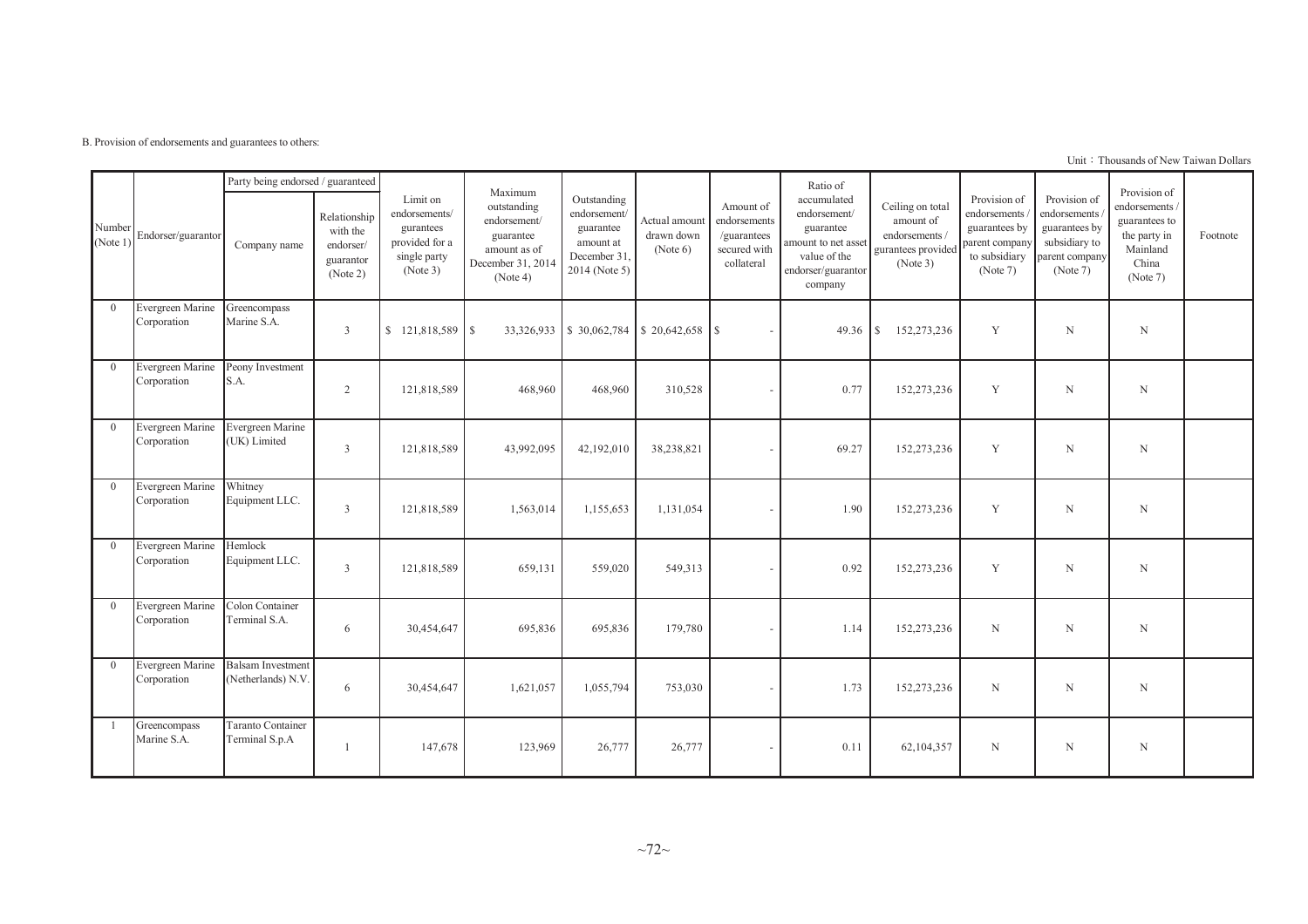Note 1: The numbers filled in for the endorsements/guarantees provided by the Company or subsidiaries are as follows:

(1) The Company is '0'

(2) The subsidiaries are numbered in order starting from '1'.

- Note 2: Relationship between the endorser/guarantor and the party being endorsed/guaranteed is classified into the following six categories; fill in the number of category each case belongs to
	- (1) Having business relationship.

(2) The endorser/guarantor parent company owns directly more than 50% voting shares of the endorsed/guaranteed subsidiary.

(3) The endorser/guarantor parent company and its subsidiaries jointly own more than 50% voting shares of the endorsed/guaranteed company.

(4) The endorsed/guaranteed parent company directly or indirectly owns more than 50% voting shares of the endorser/guarantor subsidiary.

(5) Mutual guarantee of the trade as required by the construction contract.

(6) Due to joint venture, each shareholder provides endorsements/guarantees to the endorsed/guaranteed company in proportion to its ownership.

Note 3: Fill in limit on endorsements/guarantees provided for a single party and ceiling on total amount of endorsements/guarantees provided as prescribed in the endorser/guarantor company's

"Procedures for Provision of Endorsements and Guarantees", state each individual party to which the endorsements/guarantees have been provided, and the calculation for ceiling on total amount of endorsements/guarantees provided in the footnote.

According to the company's credit policy, the total amount of endorsements or gurantees provided by the company should not exceed 250% of the net worth stated in the latest financial statements.

The calculation is as follows:

The Company: 60,909,295\*250%=152,273,236

Limit on endorsement or guarantees provided by the company for <sup>a</sup> single entity is \$30,454,647 (amounting to 50% of its net worth).

- When the Company owns more than 50% voting shares of the endorsed/ guaranteed company, the limit on endorsement or guarantees provided by the Company should not exceed the 200% of the its net worth, which equals to \$121,81 According to the GMS's credit policy, the total amount of endorsements or gurantees provided by the GMS should not exceed 250% of the net worth stated in the latest financial statements.
- The calculation is as follows:

USD 783,985\*31.6865\*250%=62,104,357

The amount of endorsement or guarantees provided by the Company for <sup>a</sup> single entity should not exceed the transaction amounts for the latest fiscal year with the entity.

The calculation is as follows: USD 4,661\*31.6865=147,678.

- Note 4: Fill in the year-to-date maximum outstanding balance of endorsements/guarantees provided as of the reporting period.
- Note 5: Once endorsement/guarantee contracts or promissory notes are signed/issued by the endorser/guarantor company to the banks, the endorser/guarantor company bears endorsement/guarantee liabilities. And all other events involve endorsements and guarantees should be included in the balance of outstanding endorsements and guarantees.
- Note 6: Fill in the actual amount of endorsements/guarantees used by the endorsed/guaranteed company.
- Note 7: Fill in 'Y' for those cases of provision of endorsements/guarantees by listed parent company to subsidiary and provision by subsidiary to listed parent company, and provision to the party in Mainland China.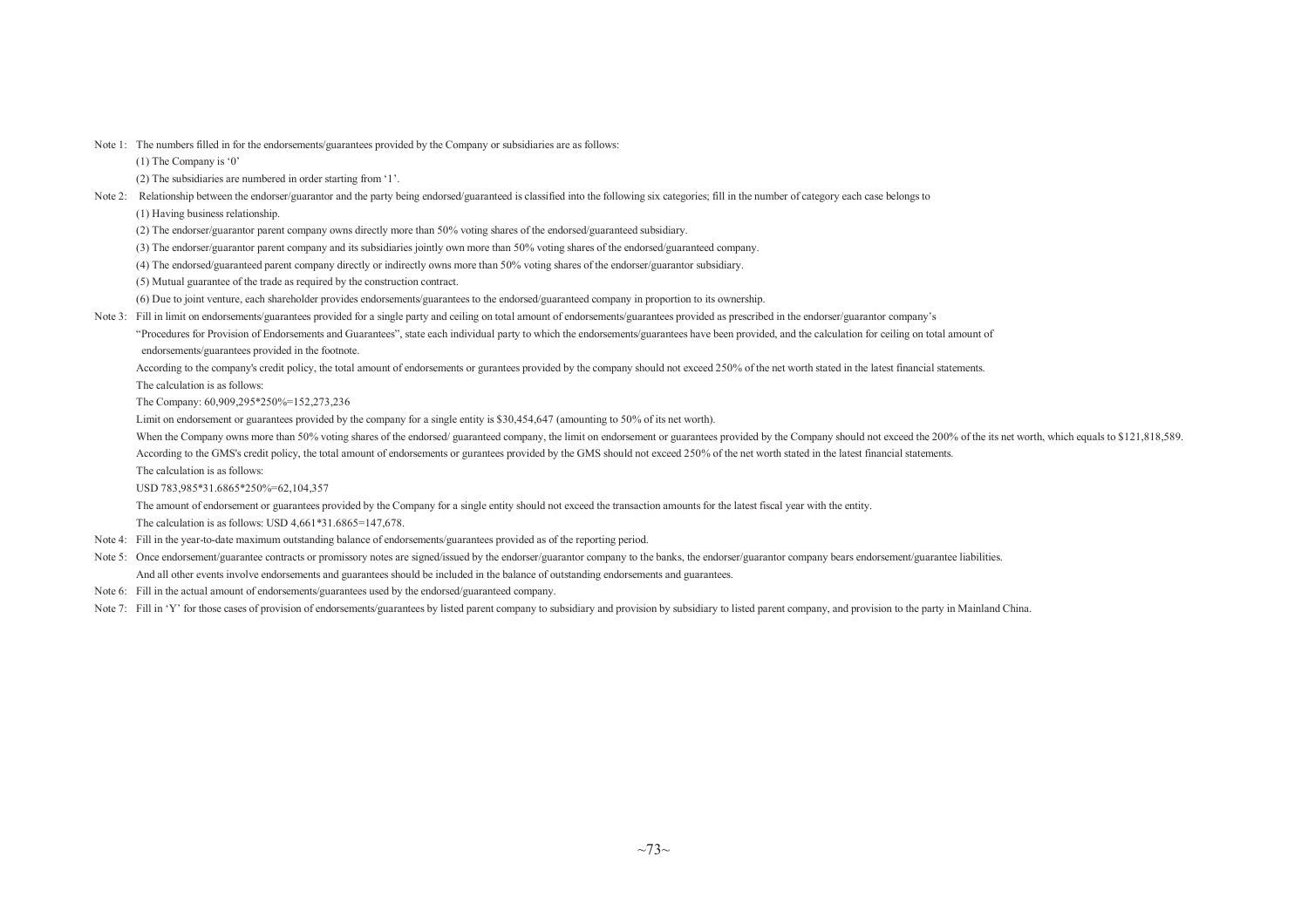C. Holding of marketable securities at the end of the period (not including subsidiaries, associates and joint ventures):

|                                 |                                                                                            | Relationship with the         |                                                      |                     |                        | As of December 31, 2014 |                                                                                             |                      |
|---------------------------------|--------------------------------------------------------------------------------------------|-------------------------------|------------------------------------------------------|---------------------|------------------------|-------------------------|---------------------------------------------------------------------------------------------|----------------------|
| Securities held by              | Marketable securities<br>(Note 1)                                                          | securities issuer<br>(Note 2) | General ledger account                               | Number of<br>shares | Book value<br>(Note 3) | Ownership (%)           | Fair value                                                                                  | Footnote<br>(Note 4) |
| Evergreen Marine<br>Corporation | Stock:                                                                                     |                               |                                                      |                     |                        |                         |                                                                                             |                      |
|                                 | Power World Fund Inc.                                                                      |                               | Available-for-sale financial assets -<br>non-current |                     | 10,169                 |                         | 10,169                                                                                      |                      |
|                                 | Taiwan HSR Consortium                                                                      |                               | $\prime$                                             | 126,735             | 501,871                |                         | 501,871                                                                                     |                      |
|                                 | Linden Technologies, Inc.                                                                  |                               | $\prime\prime$                                       | 50                  | 33,756                 |                         | 33,756                                                                                      |                      |
|                                 | TopLogis, Inc.                                                                             |                               | $^{\prime\prime}$                                    | 2,464               | 5,668                  | 17.48                   | 1.95<br>2.49<br>5,668<br>17.50<br>84,034<br>764,619<br>8.45<br>220,000<br>100,000<br>50,000 |                      |
|                                 | Ever Accord Construction Corp.                                                             |                               | $\prime\prime$                                       | 9,317               | 84,034                 |                         |                                                                                             |                      |
|                                 | Central Reinsurance Corp.                                                                  |                               | $\prime\prime$                                       | 47,492              | 764,619                |                         |                                                                                             |                      |
|                                 | Financial bonds:                                                                           |                               |                                                      |                     |                        |                         |                                                                                             |                      |
|                                 | Bank of Taichung Unsecured Subordinated Financial<br>Debentures                            |                               | Held-to-maturity financial asset<br>- non-current    |                     | 220,000                |                         |                                                                                             |                      |
|                                 | Ta Chong Commercial Bank 1st Unsecured<br>Subordinate Financial Debentures-B Issue in 2009 |                               | $^{\prime\prime}$                                    |                     | 100,000                |                         |                                                                                             |                      |
|                                 | Sunny Bank 1st Subordinate Financial Debentures-B<br>Issue in 2010                         |                               | $\prime\prime$                                       |                     | 50,000                 |                         |                                                                                             |                      |

Unit: Thousands of New Taiwan Dollars / Thousands of shares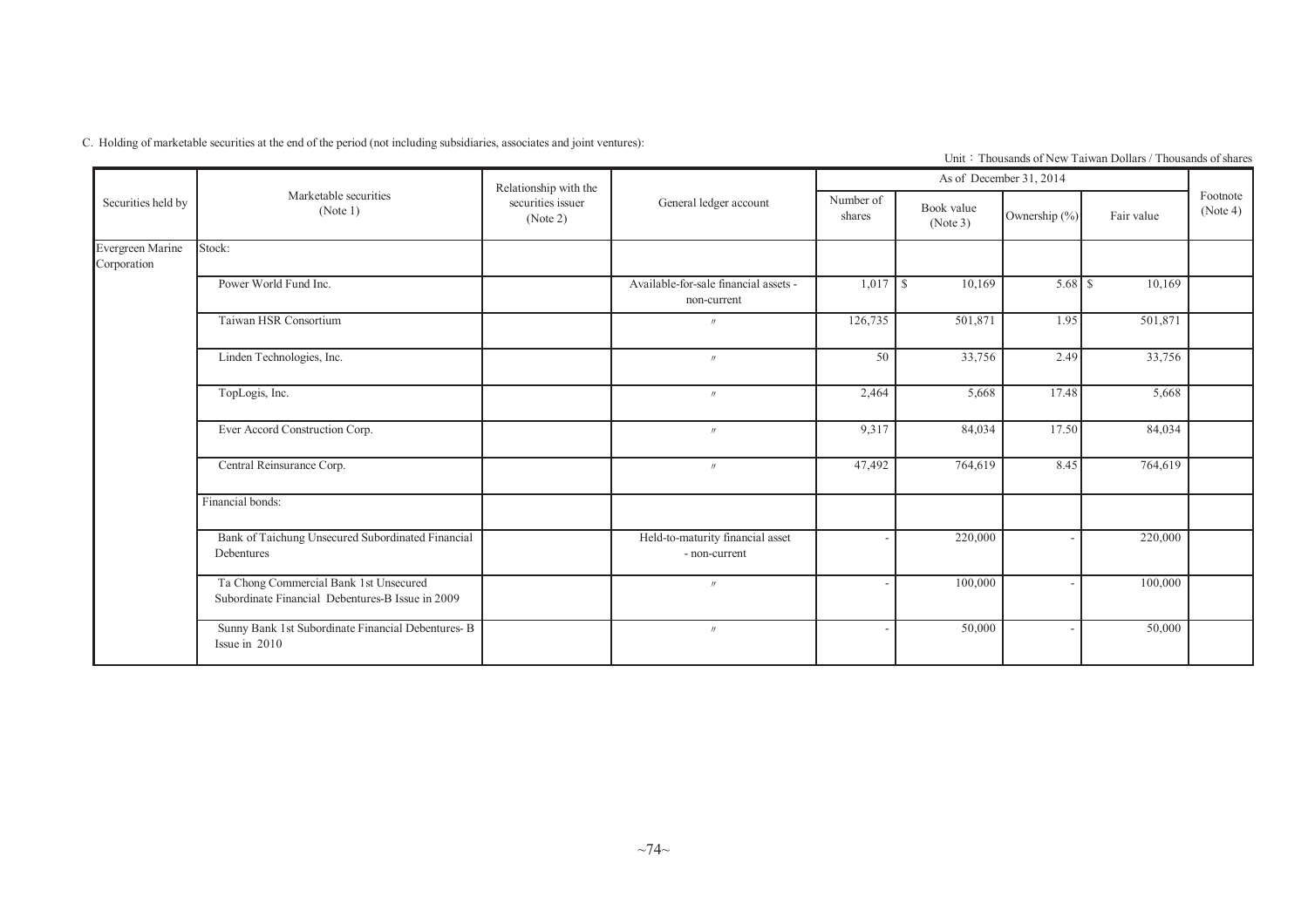|                                 |                                                    | Relationship with the         |                                                      |                     |            |                        | As of December 31, 2014 |            |            |                      |
|---------------------------------|----------------------------------------------------|-------------------------------|------------------------------------------------------|---------------------|------------|------------------------|-------------------------|------------|------------|----------------------|
| Securities held by              | Marketable securities<br>(Note 1)                  | securities issuer<br>(Note 2) | General ledger account                               | Number of<br>shares |            | Book value<br>(Note 3) | Ownership (%)           |            | Fair value | Footnote<br>(Note 4) |
| Peony Investment<br>S.A.        | Dongbu Pusan Container Terminal Co. Ltd.           |                               | Available-for-sale financial assets -<br>non-current |                     | $300$ USD  | 8,446                  | 15.00 USD               |            | 8,446      |                      |
|                                 | Hutchison Inland Container Depots Ltd.             |                               | $^{\prime\prime}$                                    |                     | $0.75$ USD | 369                    |                         | 7.50 USD   | 369        |                      |
|                                 | Colombo - South Asia Gateway Terminal              |                               |                                                      | 18,942 USD          |            | 16,707                 |                         | $5.00$ USD | 16,707     |                      |
| Agency (Singapore)<br>Pte Ltd.  | Evergreen Shipping RTW AIR SERVICES (S) Pte. Ltd.  |                               | $^{\prime\prime}$                                    | 30                  | SGD        | 44                     | 2.00                    | <b>SGD</b> | 44         |                      |
| Agency (Thailand)<br>Co., Ltd.  | Evergreen Shipping Green Siam Air Service Co., Ltd |                               |                                                      |                     | THB        | 1,160                  | 2.00                    | <b>THB</b> | 1,160      |                      |
| Agency<br>(Deutschland)<br>GmbH | Evergreen Shipping Zoll Pool Hafen hamburg AG      |                               |                                                      | 10                  | <b>EUR</b> | 10                     |                         | 2.86 EUR   | 10         |                      |

Note 1: Marketable securities in the table refer to stocks, bonds, beneficiary certificates and other related derivative securities within the scope of IAS 39 'Financial instruments : recognition and measurement.'

Note 2: Leave the column blank if the issuer of marketable securities is non-related party.

Note 3: Fill in the amount after adjusted at fair value and deducted by accumulated impairment for the marketable securities measured at fair value; fill in the acquisition cost or amortised cost deducted by accumulated

impairment for the marketable securities not measured at fair value.

Note 4: The number of shares of securities and their amounts pledged as security or pledged for loans and their restrictions on use under some agreements should be stated in the footnote if the securities presented herein such conditions.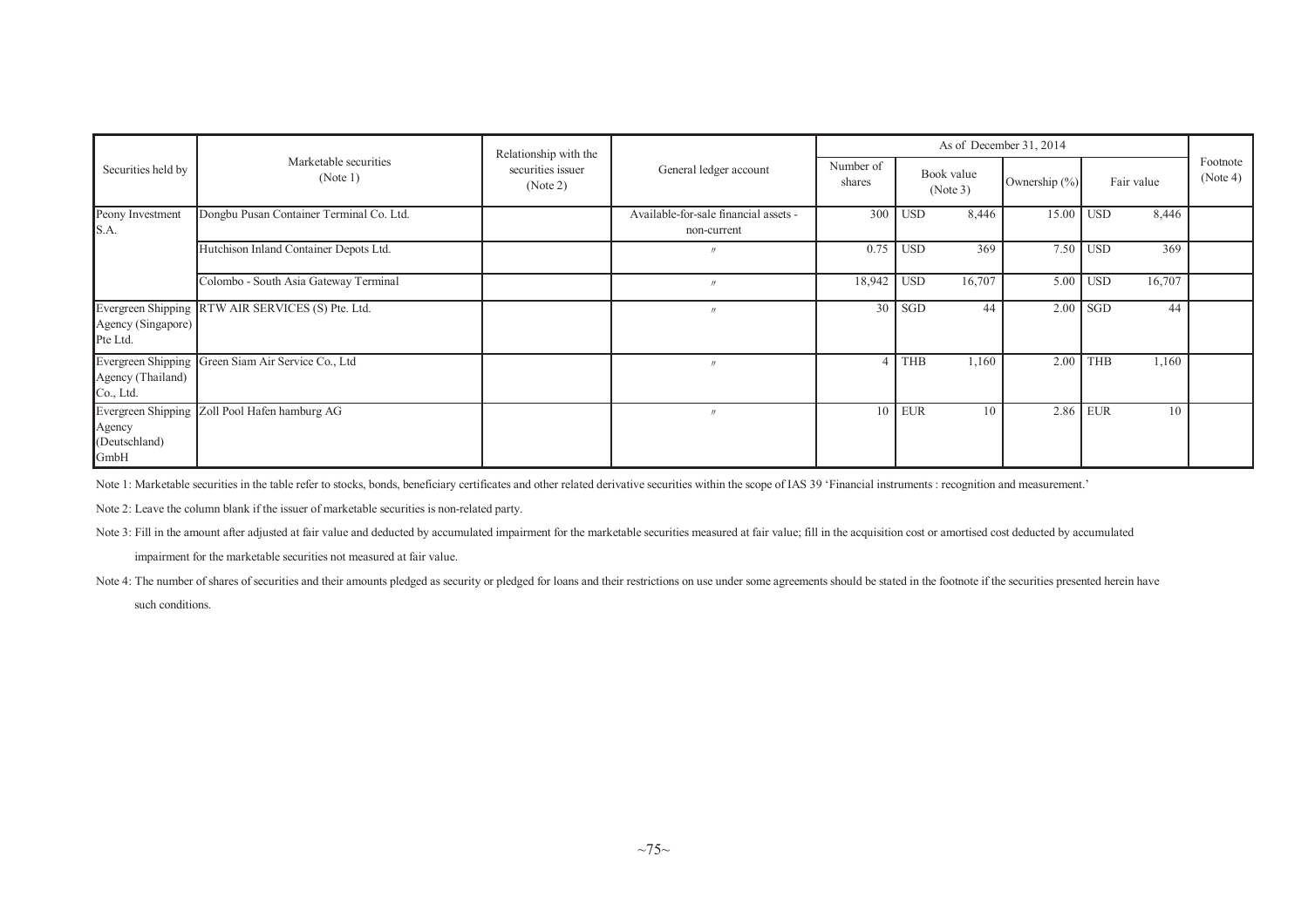D.Acquisition or sale of the same security with the accumulated cost exceeding \$300 million or 20% of the Company's paid-in capital:

Unit: Thousands of New Taiwan Dollars / Thousands of shares

| Investor                           | Marketable securities             | General                                                             | Counterparty | Relationship<br>with the |                     | Balance as at<br>January 1, 2014 |                     | Addition<br>(Note 3) |                     |            | Disposal<br>(Note 3)     |                            |                     | Balance as at<br>December 31, 2014 |
|------------------------------------|-----------------------------------|---------------------------------------------------------------------|--------------|--------------------------|---------------------|----------------------------------|---------------------|----------------------|---------------------|------------|--------------------------|----------------------------|---------------------|------------------------------------|
|                                    | (Note 1)                          | ledger account                                                      | (Note 2)     | investor<br>(Note 2)     | Number of<br>shares | Amount                           | Number of<br>shares | Amount               | Number of<br>shares |            | Selling price Book value | Gain (loss)<br>on disposal | Number of<br>shares | Amount                             |
| Evergreen<br>Marine<br>Corporation | Beneficary<br>Certificates:       |                                                                     |              |                          |                     |                                  |                     |                      |                     |            |                          |                            |                     |                                    |
|                                    | PCAWell Pool Money<br>Market Fund | Financial assets at fair<br>value through profit or<br>loss-current |              |                          | - 1                 | \$<br>$\sim$                     | 22,569              | 300,000              | 22,569              | \$ 300,191 | $\mathbf{I}$             | 191                        |                     | $\sim$                             |
|                                    | Taishin 1699 Money<br>Market Fund | $\prime\prime$                                                      |              |                          |                     |                                  | 30,235              | 400,000              | 30,235              | 400,307    | 400,000                  | 307                        |                     |                                    |
|                                    | Capital Money<br>Market           | $\overline{v}$                                                      |              |                          |                     | $\overline{\phantom{a}}$         | 30,381              | 480,000              | 30,381              | 480,236    | 480,000                  | 236                        |                     |                                    |
|                                    | Mega Diamond Bond<br>Fund         | $^{\prime\prime}$                                                   |              |                          |                     |                                  | 45,676              | 560,000              | 45,676              | 560,861    | 560,000                  | 861                        |                     |                                    |

Note 1: Marketable securities in the table refer to stocks, bonds, beneficiary certificates and other related derivative securities.

Note 2: Fill in the columns the counterparty and relationship if securities are accounted for under the equity method; otherwise leave the columns blank.

Note 3: Aggregate purchases and sales amounts should be calculated separately at their market values to verify whether they individually reach NT\$300 million or 20% of paid-in capital or more.

Note 4: Paid-in capital referred to herein is the paid-in capital of paren<sup>t</sup> company.

E. Acquisition of real estate reaching NT\$300 million or 20% of paid-in capital or more: None.

F. Disposal of real estate reaching NT\$300 million or 20% of paid-in capital or more: None.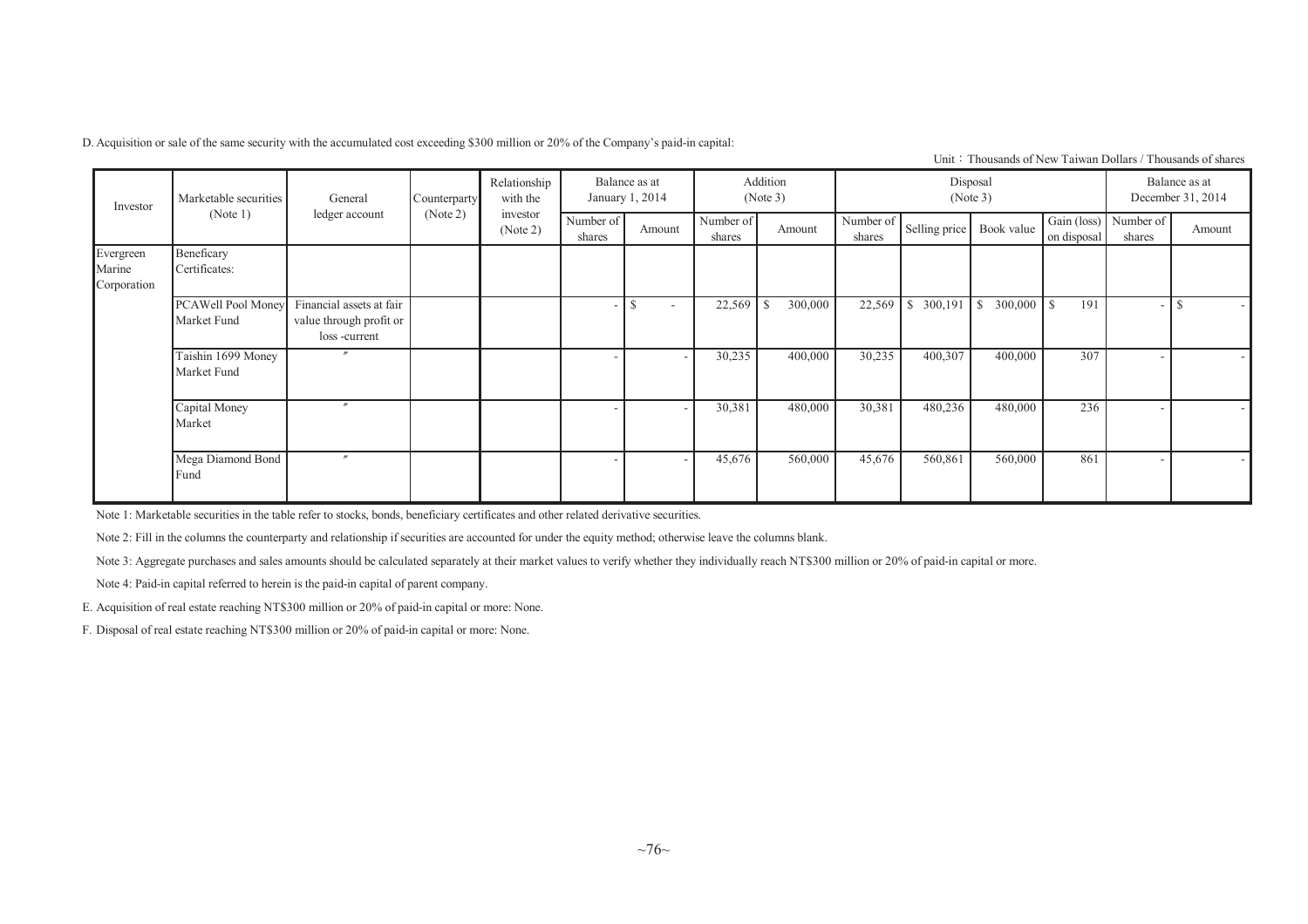G. Purchases or sales of goods from or to related parties reaching NT\$100 million or 20% of paid-in capital or more:

Unit: Thousands of New Taiwan Dollars

|                                       |                                                      |                                                         |                      | Transaction              |                                                |                |               | Differences in transaction<br>terms compared to third party<br>transactions (Note 1) |                 | Notes/accounts receivable<br>(payable)                              |                      |
|---------------------------------------|------------------------------------------------------|---------------------------------------------------------|----------------------|--------------------------|------------------------------------------------|----------------|---------------|--------------------------------------------------------------------------------------|-----------------|---------------------------------------------------------------------|----------------------|
| Purchaser/seller                      | Counterparty                                         | Relationship with the<br>counterparty                   | Purchases<br>(Sales) | Amount                   | Percentage of<br>total<br>purchases<br>(sales) | Credit term    | Unit price    | Credit term                                                                          | Balance         | Percentage of<br>total<br>notes/accounts<br>receivable<br>(payable) | Footnote<br>(Note 2) |
| Evergreen Marine<br>Corporation       | Evergreen International<br>Storage & Transport Corp. | Investee accounted for under<br>equity method           | Purchases            | 439,387<br><sup>\$</sup> | 2%                                             | $30 - 60$ Days | $\mathcal{S}$ |                                                                                      | 13,753)<br>l(\$ | $1\%$                                                               |                      |
|                                       | Evergreen International                              | Investee of the Company's                               | Sales                | 1,761,067                | 7%                                             | $30 - 60$ Days |               | ۰                                                                                    | 62,819          | 3%                                                                  |                      |
|                                       | Corp.                                                | major shareholder                                       | Purchases            | 382,827                  | 2%                                             | 30~60 Days     |               |                                                                                      | 448)            |                                                                     |                      |
|                                       | <b>Taiwan Terminal Services</b><br>Co., Ltd.         | Subsidiary of the Company                               | Purchases            | 799,897                  | 3%                                             | $30 - 60$ Days |               |                                                                                      | 45,113          | $2\%$                                                               |                      |
|                                       | Gaining Enterprise S.A.                              | Subsidiary of EITC accounted<br>for using equity method | Purchases            | 1,567,481                | 6%                                             | 30~60 Days     |               |                                                                                      |                 |                                                                     |                      |
|                                       | Greencompass Marine S.A.                             | Indirect subsidiary of the                              | Sales                | 1,402,515                | $5\%$                                          | $30 - 60$ Days |               | ٠                                                                                    | 4,974           |                                                                     |                      |
|                                       |                                                      | Company                                                 | Purchases            | 811,262                  | 3%                                             | 30~60 Days     |               |                                                                                      |                 |                                                                     |                      |
|                                       | Evergreen Marine (UK)                                | Indirect subsidiary of the                              | Sales                | 1,103,979                | $4\%$                                          | $30 - 60$ Days |               |                                                                                      | 9,307           |                                                                     |                      |
|                                       | Limited                                              | Company                                                 | Purchases            | 272,428                  | 1%                                             | 30~60 Days     |               |                                                                                      |                 |                                                                     |                      |
|                                       | Italia Marittima S.p.A.                              | Investee of Balsam                                      | Sales                | 818,875                  | 3%                                             | 30~60 Days     |               | ٠                                                                                    | 33,294          | $1\%$                                                               |                      |
|                                       |                                                      |                                                         | Purchases            | 522,453                  | 2%                                             | 30~60 Days     |               |                                                                                      | 30,744)         | $1\%$                                                               |                      |
|                                       | Evergreen Marine                                     | Investee of the Company's                               | Sales                | 1,646,472                | 6%                                             | 30~60 Days     |               |                                                                                      | 2,053           |                                                                     |                      |
|                                       | (Singapore) Pte. Ltd.                                | major shareholder                                       | Purchases            | 192,007                  | $1\%$                                          | $30 - 60$ Days |               |                                                                                      | 7,125)          |                                                                     |                      |
|                                       | Evergreen Marine (Hong<br>Kong) Ltd.                 | Investee of the Company's<br>major shareholder          | Purchases            | 212,704                  | $1\%$                                          | $30 - 60$ Days |               |                                                                                      |                 |                                                                     |                      |
| Taiwan Terminal<br>Services Co., Ltd. | Evergreen Marine Corp.                               | The parent                                              | <b>Sales</b>         | 799,897                  | 100%                                           | $30 - 60$ Days |               |                                                                                      | 45,113          | 100%                                                                |                      |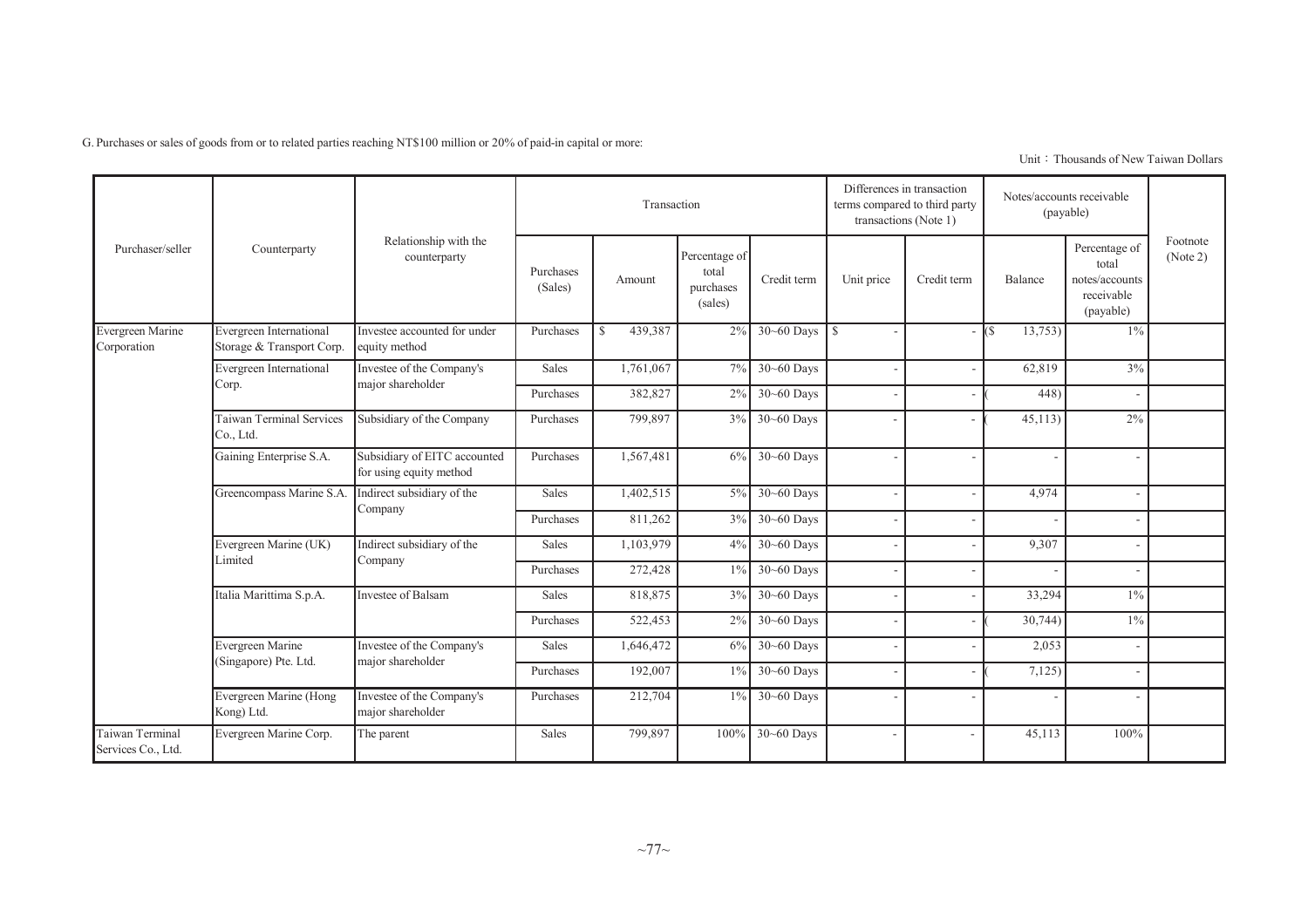|                          |                                                          |                                                                       |                      |            | Transaction |                                                |                  | Differences in transaction<br>transactions (Note 1) | terms compared to third party |            |         | Notes/accounts receivable<br>(payable)                              |                      |
|--------------------------|----------------------------------------------------------|-----------------------------------------------------------------------|----------------------|------------|-------------|------------------------------------------------|------------------|-----------------------------------------------------|-------------------------------|------------|---------|---------------------------------------------------------------------|----------------------|
| Purchaser/seller         | Counterparty                                             | Relationship with the<br>counterparty                                 | Purchases<br>(Sales) |            | Amount      | Percentage of<br>total<br>purchases<br>(sales) | Credit term      | Unit price                                          | Credit term                   |            | Balance | Percentage of<br>total<br>notes/accounts<br>receivable<br>(payable) | Footnote<br>(Note 2) |
| <b>Everport Terminal</b> | Evergreen Marine                                         | Investee of the Parent                                                | Sales                | <b>USD</b> | 22,642      | 27%                                            | 10 Days          | $\mathbb{S}$                                        |                               | <b>USD</b> | 743     | 20%                                                                 |                      |
| Services Inc.            | (Singapore) Pte. Ltd.                                    | Company's major shareholder                                           |                      |            |             |                                                |                  |                                                     |                               |            |         |                                                                     |                      |
|                          |                                                          | Greencompass Marine S.A. Indirect subsidiary of the Parent<br>Company | Sales                | <b>USD</b> | 13,396      | 16%                                            | $10$ Days        |                                                     |                               | <b>USD</b> | 426     | 11%                                                                 |                      |
|                          | Evergreen Marine (UK)<br>Limited                         | Indirect subsidiary of the Parent<br>Company                          | Sales                | <b>USD</b> | 23,936      | 28%                                            | 10 Days          |                                                     |                               | <b>USD</b> | 741     | 20%                                                                 |                      |
|                          | Seaside Transportation<br>Service LLC.                   | Investee of the Parent<br>Company's major shareholder                 | Sales                | <b>USD</b> | 15,302      | 18%                                            | 10 Days          |                                                     |                               | <b>USD</b> | 1,057   | 28%                                                                 |                      |
|                          | Italia Marittima S.p.A.                                  | Investee of Balsam                                                    | Sales                | <b>USD</b> | 5,629       | $7\%$                                          | 10 Days          |                                                     |                               | <b>JSD</b> | 175     | $5\%$                                                               |                      |
| S.A.                     | Greencompass Marine Evergreen Marine (Hong<br>Kong) Ltd. | Investee of the Parent<br>Company's major shareholder                 | Purchases            | <b>USD</b> | 42,464      | $2\%$                                          | $15-30$ Days     |                                                     |                               |            |         |                                                                     |                      |
|                          | Evergreen International<br>S.A.                          | Major shareholder of the Parent<br>Company's                          | Purchases            | <b>USD</b> | 16,884      | $1\%$                                          | $15-30$ Days     |                                                     |                               | <b>USD</b> | 2,211)  | $1\%$                                                               |                      |
|                          | Evergreen Marine (UK)<br>Limited                         | Indirect subsidiary of the Parent<br>Company                          | Sales                | <b>USD</b> | 27,123      | $1\%$                                          | $15 - 30$ Days   |                                                     |                               |            |         |                                                                     |                      |
|                          |                                                          |                                                                       | Purchases            | <b>USD</b> | 18,233      | $1\%$                                          | $15-30$ Days     |                                                     |                               |            |         |                                                                     |                      |
|                          | Evergreen Marine                                         | Investee of the Parent                                                | Sales                | <b>USD</b> | 61,339      |                                                | $3\%$ 15~30 Days |                                                     |                               | <b>USD</b> | 756     |                                                                     |                      |
|                          | (Singapore) Pte. Ltd.                                    | Company's major shareholder                                           | Purchases            | <b>USD</b> | 21,406      | $1\%$                                          | $15-30$ Days     |                                                     |                               |            |         |                                                                     |                      |
|                          | Italia Marittima S.p.A.                                  | Investee of Balsam                                                    | Sales                | <b>USD</b> | 33,491      | $2\%$                                          | $15~30$ Days     |                                                     |                               |            |         |                                                                     |                      |
|                          |                                                          |                                                                       | Purchases            | <b>USD</b> | 42,590      | $2\%$                                          | $15-30$ Days     |                                                     |                               |            |         |                                                                     |                      |
|                          | Evergreen Marine Corp.                                   | The parent                                                            | Sales                | <b>USD</b> | 26,762      | 1%                                             | 30~60 Days       |                                                     |                               |            |         |                                                                     |                      |
|                          |                                                          |                                                                       | Purchases            | <b>USD</b> | 46,267      | 2%                                             | 30~60 Days       |                                                     |                               | <b>USD</b> | 157)    |                                                                     |                      |
|                          | <b>Everport Terminal Services</b><br>Inc.                | Subsidiary of the Parent<br>Company                                   | Purchases            |            | USD 13,396  |                                                | $1\%$ 15~30 Days |                                                     |                               | <b>USD</b> | 426)    |                                                                     |                      |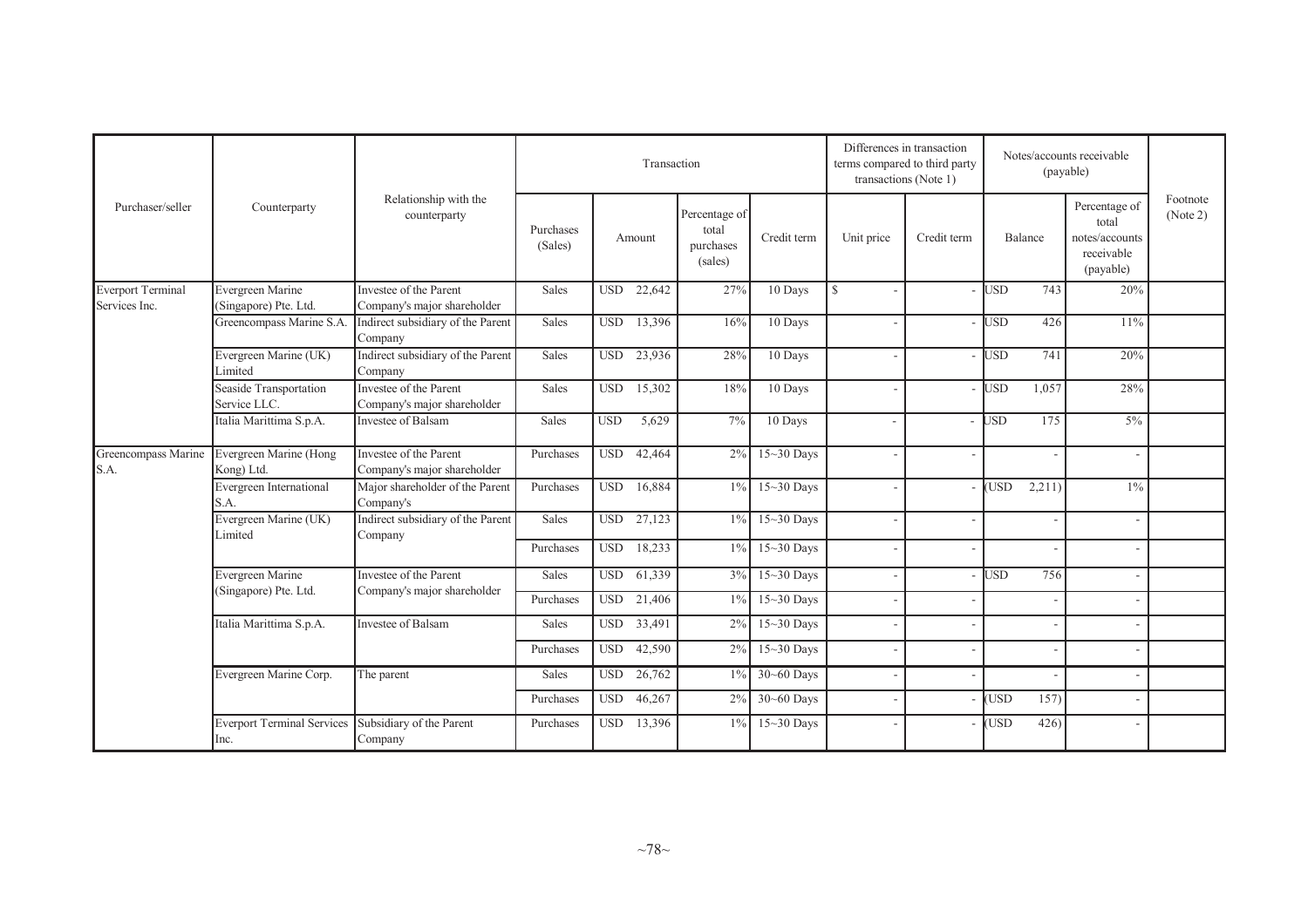|                              |                                                             |                                                                        |                      |              | Transaction |                                                |                | Differences in transaction<br>terms compared to third party<br>transactions (Note 1) |             |            |         | Notes/accounts receivable<br>(payable)                              |                      |
|------------------------------|-------------------------------------------------------------|------------------------------------------------------------------------|----------------------|--------------|-------------|------------------------------------------------|----------------|--------------------------------------------------------------------------------------|-------------|------------|---------|---------------------------------------------------------------------|----------------------|
| Purchaser/seller             | Counterparty                                                | Relationship with the<br>counterparty                                  | Purchases<br>(Sales) |              | Amount      | Percentage of<br>total<br>purchases<br>(sales) | Credit term    | Unit price                                                                           | Credit term |            | Balance | Percentage of<br>total<br>notes/accounts<br>receivable<br>(payable) | Footnote<br>(Note 2) |
| Greencompass Marine<br>S.A.  | Evergreen Insurance<br>Company Limited                      | Investee of the Parent<br>Company's major shareholder                  | Purchases            | <b>USD</b>   | 6,263       |                                                | $15-30$ Days   | $\mathbb{S}$                                                                         |             | (USD       | 841)    |                                                                     |                      |
|                              | Evergreen International<br>Corp.                            | Investee of the Parent<br>Company's major shareholder                  | Purchases            | <b>USD</b>   | 10,370      |                                                | $15-30$ Days   |                                                                                      |             |            |         |                                                                     |                      |
| Evergreen Marine             | Greencompass Marine S.A.                                    | Indirect subsidiary of the Parent                                      | Sales                | <b>USD</b>   | 18,233      | $1\%$                                          | 30~60 Days     |                                                                                      |             |            |         |                                                                     |                      |
| (UK) Limited                 |                                                             | Company                                                                | Purchases            | <b>USD</b>   | 27,123      | 2%                                             | $30 - 60$ Days |                                                                                      |             |            |         |                                                                     |                      |
|                              | Evergreen International<br>Corp.                            | Investee of the Parent<br>Company's major shareholder                  | Purchases            | <b>USD</b>   | 7,958       |                                                | $30 - 60$ Days |                                                                                      |             |            |         |                                                                     |                      |
|                              | Evergreen Marine                                            | Investee of the Parent                                                 | Sales                | <b>USD</b>   | 36,712      | 2%                                             | $30 - 60$ Days |                                                                                      |             | <b>USD</b> | 489     |                                                                     |                      |
|                              | (Singapore) Pte. Ltd.                                       | Company's major shareholder                                            | Purchases            | <b>USD</b>   | 13,807      | $1\%$                                          | 30~60 Days     |                                                                                      |             | (USD       | 38)     |                                                                     |                      |
|                              | Everport Terminal Services Subsidiary of the Parent<br>Inc. | Company                                                                | Purchases            | <b>USD</b>   | 23,936      | $1\%$                                          | $30 - 60$ Days |                                                                                      |             | (USD       | 741)    |                                                                     |                      |
|                              | Evergreen Marine Corp.                                      | The parent                                                             | Sales                | <b>USD</b>   | 8.987       | $1\%$                                          | 30~60 Days     |                                                                                      |             |            |         |                                                                     |                      |
|                              |                                                             |                                                                        | Purchases            | <b>USD</b>   | 36,418      | 2%                                             | 30~60 Days     |                                                                                      |             | (USD       | 294)    |                                                                     |                      |
|                              | Italia Marittima S.p.A.                                     | Investee of Balsam                                                     | Sales                | $_{\rm USD}$ | 20,740      | $1\%$                                          | 30~60 Days     |                                                                                      |             | <b>JSD</b> | 2,049   | $1\%$                                                               |                      |
|                              |                                                             |                                                                        | Purchases            | <b>USD</b>   | 45,456      | 3%                                             | 30~60 Days     |                                                                                      |             | (USD       | 628)    |                                                                     |                      |
|                              | Evergreen Insurance<br>Company Limited                      | Investee of the Parent<br>Company's major shareholder                  | Purchases            | <b>USD</b>   | 5,310       |                                                | $30 - 60$ Days |                                                                                      |             |            |         |                                                                     |                      |
|                              | (Deutschland) GmbH                                          | Evergreen Shipping Agency Indirect subsidiary of the Parent<br>Company | Purchases            | <b>USD</b>   | 4,637       |                                                | $30 - 60$ Days |                                                                                      |             |            |         |                                                                     |                      |
|                              | (Netherlands) B.V.                                          | Evergreen Shipping Agency Indirect subsidiary of the Parent<br>Company | Purchases            | <b>USD</b>   | 4,554       |                                                | $30 - 60$ Days |                                                                                      |             |            |         |                                                                     |                      |
| Evergreen Shipping<br>Agency | Evergreen Marine (UK)<br>Limited                            | Indirect subsidiary of the Parent<br>Company                           | Sales                | ${\rm EUR}$  | 3,490       | 27%                                            | 45 Days        |                                                                                      |             |            |         |                                                                     |                      |
| (Deutschland) GmbH           | Evergreen Marine<br>(Singapore) Pte. Ltd.                   | Investee of the Parent<br>Company's major shareholder                  | Sales                | <b>EUR</b>   | 3,458       | 26%                                            | 45 Days        |                                                                                      |             | <b>EUR</b> | 280     | 3%                                                                  |                      |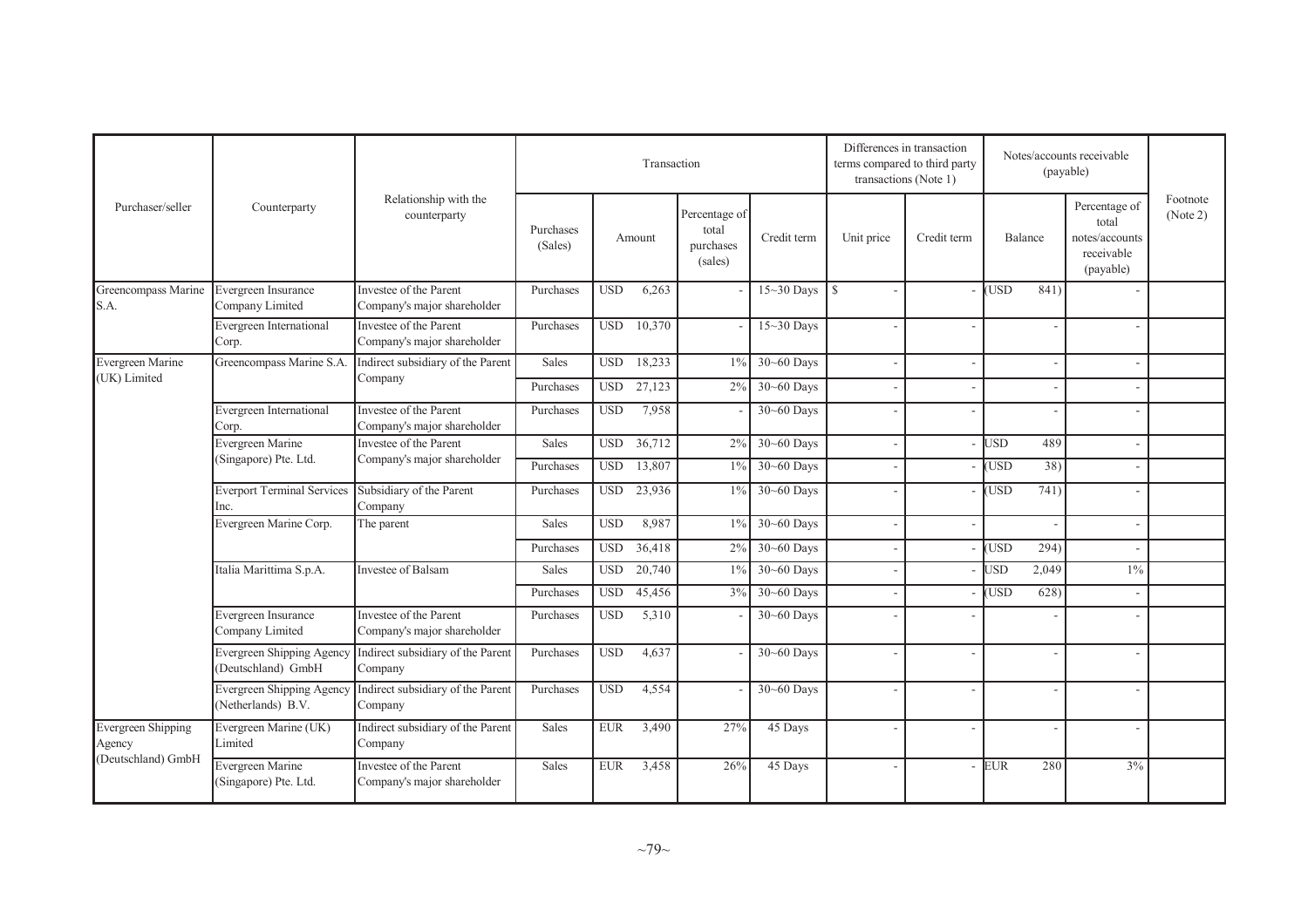|                                                           |                                                             |                                                         |                      |            | Transaction |                                                |             |              | Differences in transaction<br>terms compared to third party<br>transactions (Note 1) |                         | Notes/accounts receivable<br>(payable)                              |                      |
|-----------------------------------------------------------|-------------------------------------------------------------|---------------------------------------------------------|----------------------|------------|-------------|------------------------------------------------|-------------|--------------|--------------------------------------------------------------------------------------|-------------------------|---------------------------------------------------------------------|----------------------|
| Purchaser/seller                                          | Counterparty                                                | Relationship with the<br>counterparty                   | Purchases<br>(Sales) |            | Amount      | Percentage of<br>total<br>purchases<br>(sales) | Credit term | Unit price   | Credit term                                                                          | Balance                 | Percentage of<br>total<br>notes/accounts<br>receivable<br>(payable) | Footnote<br>(Note 2) |
| <b>Evergreen Shipping</b><br>Agency<br>(Deutschland) GmbH | Italia Marittima S.p.A.                                     | Investee of Balsam                                      | Sales                | <b>EUR</b> | 2,946       | 22%                                            | 45 Days     | $\mathbb{S}$ |                                                                                      | EUR <sup>.</sup><br>239 | 2%                                                                  |                      |
| Evergreen Shipping<br>Agency (Netherlands)                | Evergreen Marine (UK)<br>Limited                            | Indirect subsidiary of the Parent<br>Company            | Sales                | <b>EUR</b> | 3,428       | 30%                                            | 30-60 Days  |              |                                                                                      |                         |                                                                     |                      |
| B.V.                                                      | Italia Marittima S.p.A.                                     | Investee of Balsam                                      | Sales                | <b>EUR</b> | 2,821       | 25%                                            | 30-60 Days  |              |                                                                                      |                         |                                                                     |                      |
|                                                           | Evergreen Marine<br>(Singapore) Pte. Ltd.                   | Investee of the Parent<br>Company's major shareholder   | Sales                | <b>EUR</b> | 2,772       | 25%                                            | 30-60 Days  |              |                                                                                      |                         |                                                                     |                      |
| Evergreen Heavy<br>Industrial Corp                        | Gaining Enterprise S.A.                                     | Subsidiary of EITC accounted<br>for using equity method | Sales                |            | MYR 12,307  | 4%                                             | 45 Days     |              |                                                                                      |                         |                                                                     |                      |
| (Malaysia) Berhad                                         | Evergreen Marine Corp.                                      | The parent                                              | Sales                |            | MYR 16,708  | 6%                                             | 45 Days     |              |                                                                                      |                         |                                                                     |                      |
|                                                           | Island Equipment LLC Seaside Transportation<br>Service LLC. | Investee of the Parent<br>Company's major shareholder   | Sales                | <b>USD</b> | 4,413       | 27%                                            | 5 Days      |              |                                                                                      | - IUSD<br>10            | 100%                                                                |                      |

Note 1: If terms of related-party transactions are different from third-party transactions, explain the differences and reasons in the 'Unit price' and 'Credit term' columns.

Note 2: In case related-party transaction terms involve advance receipts (prepayments) transactions, explain in the footnote the reasons, contractual provisions, related amounts,

and differences in types of transactions compared to third-party transactions.

Note 3: Paid-in capital referred to herein is the paid-in capital of parent company.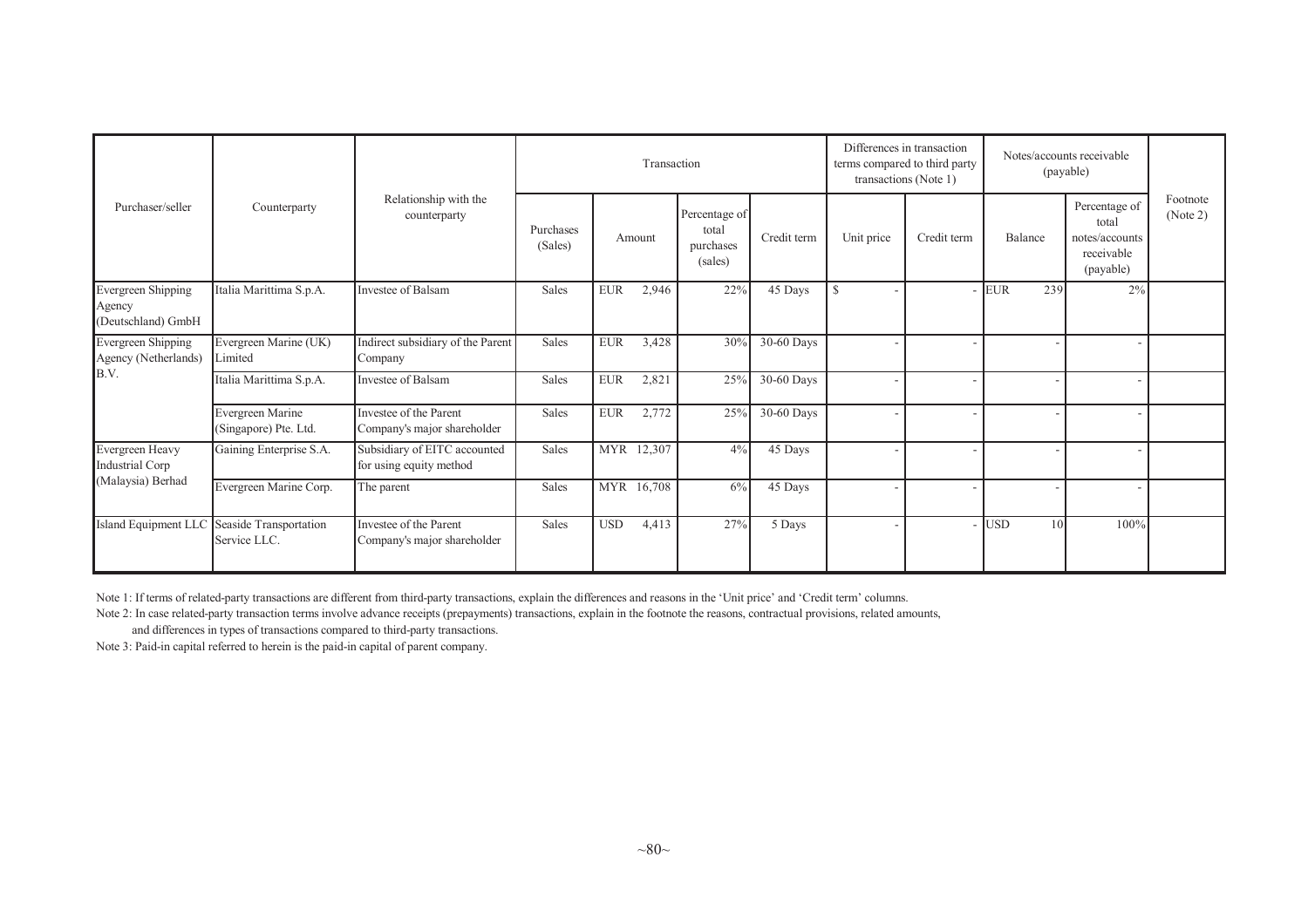H. Receivables from related parties reaching NT\$100 million or 20% of paid-in capital or more:

Unit: Thousands of New Taiwan Dollars

| Creditor              |                                         |                                             | Balance as at                |               |        | Overdue receivables | Amount collected                        | Allowance for            |
|-----------------------|-----------------------------------------|---------------------------------------------|------------------------------|---------------|--------|---------------------|-----------------------------------------|--------------------------|
|                       | Counterparty                            | Relationship with the Counterparty          | December 31, 2014<br>(Note1) | Turnover rate | Amount | <b>Action Taken</b> | subsequent to the<br>balance sheet date | doubtful<br>accounts     |
| Peony Investment S.A. | Clove Holding Ltd.                      | Subsidiary of the Company                   | 10,503<br><b>USD</b>         |               |        |                     |                                         | $\overline{\phantom{0}}$ |
|                       | Luanta Investment (Netherlands)<br>N.V. | Related Company of Peony<br>Investment S.A. | 9,744<br><b>USD</b>          |               |        |                     |                                         |                          |
| Clove Holding Ltd.    | Whitney Equipment LLC                   | Subsidiary of the Company                   | 4,000<br><b>USD</b>          |               |        |                     | 1,500<br><b>USD</b>                     | $\overline{\phantom{a}}$ |

Note 1: Fill in separately the balances of accounts receivable–related parties, notes receivable–related parties, other receivables–related parties, etc.

Note 2: Paid-in capital referred to herein is the paid-in capital of parent company.

I. Derivative financial instruments undertaken during the year ended December 31, 2014.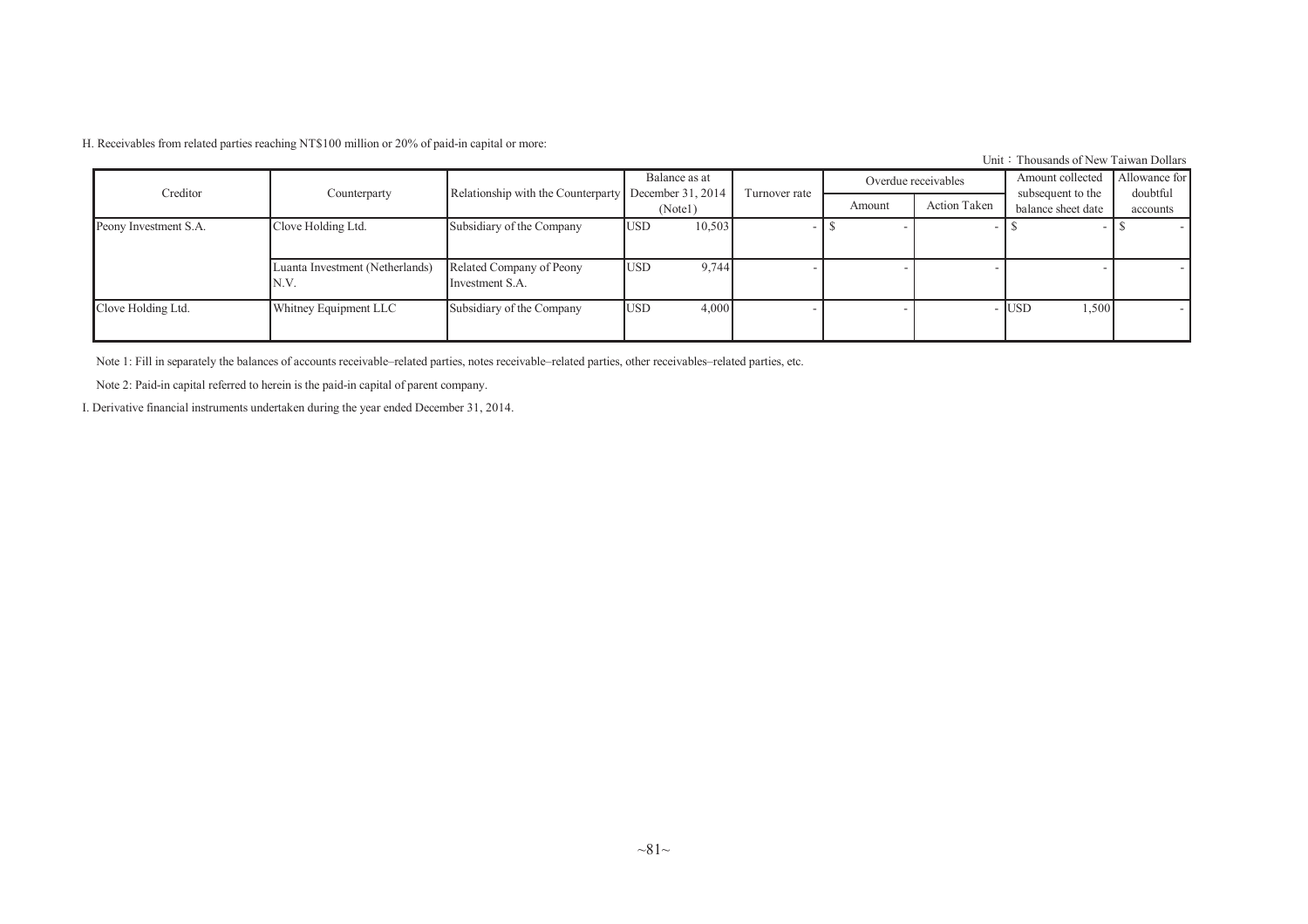J. Significant inter-company transactions during the year ended December 31, 2014:

Unit: Thousands of New Taiwan Dollars

|                    |                                                         |                                              |                          |                               | Transaction              |                      |                                                                                    |
|--------------------|---------------------------------------------------------|----------------------------------------------|--------------------------|-------------------------------|--------------------------|----------------------|------------------------------------------------------------------------------------|
| Number<br>(Note 1) | Company name                                            | Counterparty                                 | Relationship<br>(Note 2) | General ledger account        | Amount                   | Transaction<br>terms | Percentage of consolidated<br>total operating revenues<br>or total assets (Note 3) |
| $\overline{0}$     | Evergreen Marine<br>Corporation                         | Taiwan Terminal Service Co., Ltd.            | $\mathbf{1}$             | Operating cost                | 799,897<br>$\mathcal{S}$ | Note 4               | 0.55                                                                               |
| $\overline{0}$     | Evergreen Marine<br>Corporation                         | Greencompass Marine S.A.                     | $\mathbf{1}$             | Shipowner's accounts - credit | 402,315                  | $\pmb{\mathsf{H}}$   | 0.21                                                                               |
| $\overline{0}$     | Evergreen Marine<br>Corporation                         | Greencompass Marine S.A.                     |                          | Operating revenue             | 1,402,515                | $\mathbf{H}$         | 0.97                                                                               |
| $\overline{0}$     | Evergreen Marine<br>Corporation                         | Greencompass Marine S.A.                     | $\mathbf{1}$             | Operating cost                | 811,262                  | $\mathbf{H}$         | 0.56                                                                               |
| $\overline{0}$     | Evergreen Marine<br>Corporation                         | Evergreen Marine (UK) Limited                |                          | Shipowner's accounts - credit | 105,500                  | $\mathbf{H}$         | 0.06                                                                               |
| $\mathbf{0}$       | Evergreen Marine<br>Corporation                         | Evergreen Marine (UK) Limited                |                          | Operating revenue             | 1,103,979                | $\mathbf{H}$         | 0.77                                                                               |
| $\overline{0}$     | Evergreen Marine<br>Corporation                         | Evergreen Marine (UK) Limited                | $\mathbf{1}$             | Operating cost                | 272,428                  | $\mathbf{H}$         | 0.19                                                                               |
|                    | Greencompass<br>Marine S.A.                             | Evergreen Marine (UK) Limited                | 3                        | Operating revenue             | 822,190                  | $\mathbf{H}$         | 0.57                                                                               |
|                    | Greencompass<br>Marine S.A.                             | Evergreen Marine (UK) Limited                | 3                        | Operating cost                | 552,705                  | $\mathbf{H}$         | 0.38                                                                               |
|                    | Greencompass<br>Marine S.A.                             | Evergreen Marine (UK) Limited                | 3                        | Shipowner's accounts - debit  | 161,309                  | $\mathbf{H}$         | 0.09                                                                               |
|                    | Greencompass<br>Marine S.A.                             | Everport Terminal Services Inc.              | 3                        | Operating cost                | 406,068                  |                      | 0.28                                                                               |
| 2                  | Evergreen Marine<br>(UK) Limited                        | Evergreen Shipping Agency (Deutschland) GmbH | 3                        | Operating cost                | 140,555                  | $\mathbf{H}$         | 0.10                                                                               |
| 2                  | Evergreen Marine<br>(UK) Limited                        | Evergreen Shipping Agency (Netherlands) B.V. | 3                        | Operating cost                | 138,053                  | $^{\dagger}$         | 0.10                                                                               |
| 2                  | Evergreen Marine<br>(UK) Limited                        | Everport Terminal Services Inc.              | 3                        | Operating cost                | 725,585                  | $\mathbf{H}$         | 0.50                                                                               |
| 3                  | Evergreen Heavy<br>Industrial Co.,<br>(Malaysia) Berhad | Evergreen Marine Corporation                 | $\overline{2}$           | Operating revenue             | 154,743                  | $\mathbf{u}$         | 0.11                                                                               |
| $\overline{4}$     | Peony Investment<br>S.A.                                | Clove Holding Ltd.                           | 3                        | Other receivables             | 332,807                  | $\mathbf{H}$         | 0.18                                                                               |
| 5                  | Clove Holding Ltd.                                      | Whitney Equipment LLC.                       | $\overline{3}$           | Other receivables             | 126,746                  | Ħ                    | 0.07                                                                               |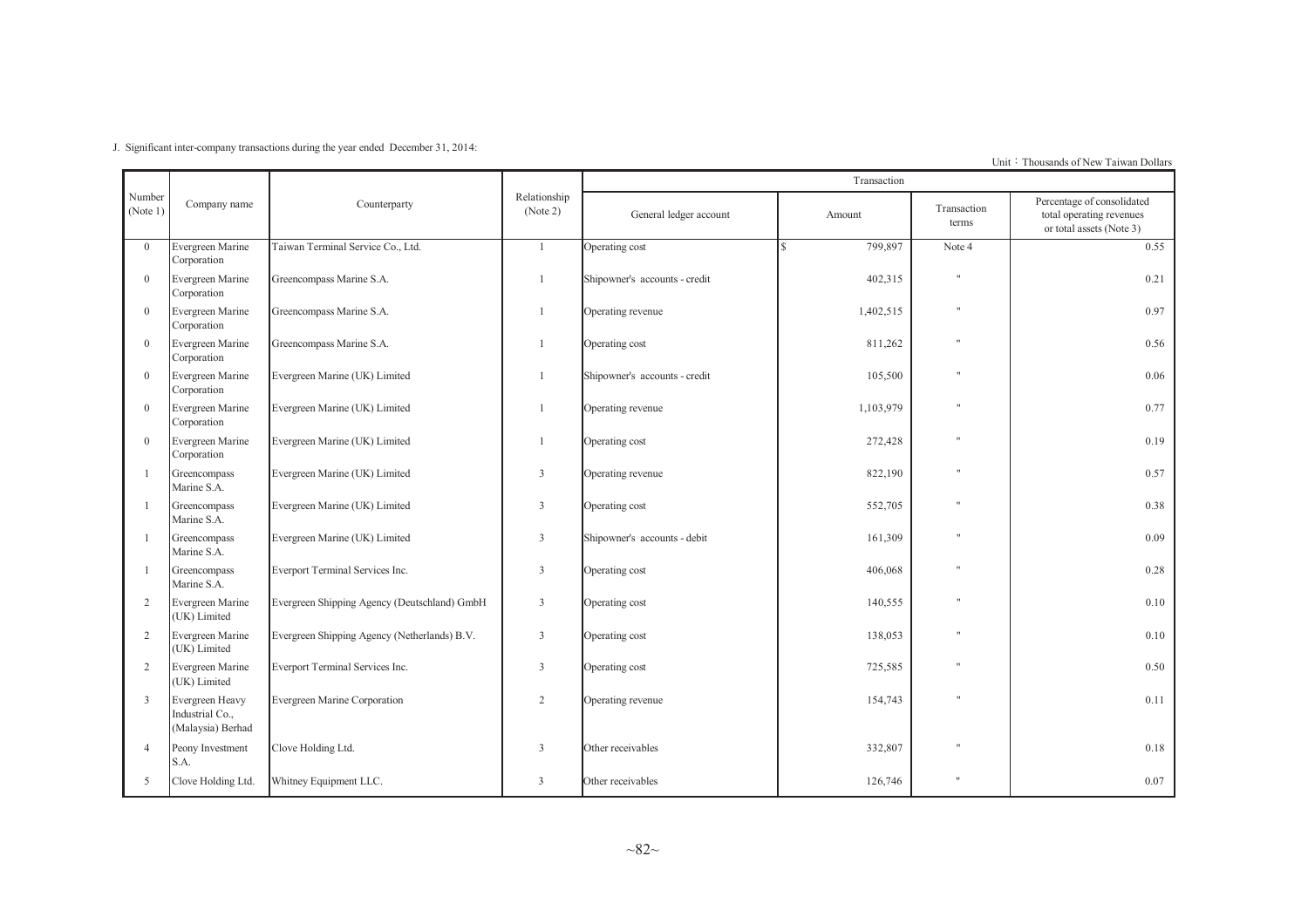Note 1: The numbers filled in for the transaction company in respec<sup>t</sup> of inter-company transactions are as follows:

(1) Parent company is '0'.

(2) The subsidiaries are numbered in order starting from '1'.

Note 2: Relationship between transaction company and counterparty is classified into the following three categories; fill in the number of category each case belongs to (If transactions between parent company and subsidiar or between subsidiaries refer to the same transaction, it is not required to disclose twice. For example, if the parent company has already disclosed its transaction with a subsidiary, then the subsidiary is not required t the transaction; for transactions between two subsidiaries, if one of the subsidiaries has disclosed the transaction, then the other is not required to disclose the transaction.):

(1) Parent company to subsidiary.

(2) Subsidiary to parent company.

(3) Subsidiary to subsidiary.

Note 3: Regarding percentage of transaction amount to consolidated total operating revenues or total assets, it is computed based on period-end balance of transaction to consolidated total assets for balance sheet accounts and based on accumulated transaction amount for the period to consolidated total operating revenues for income statement accounts.

Note 4: Terms are approximately the same as for genera<sup>l</sup> transactions.

Note 5: The Company may decide to disclose or not to disclose transaction details in this table based on the Materiality Principle.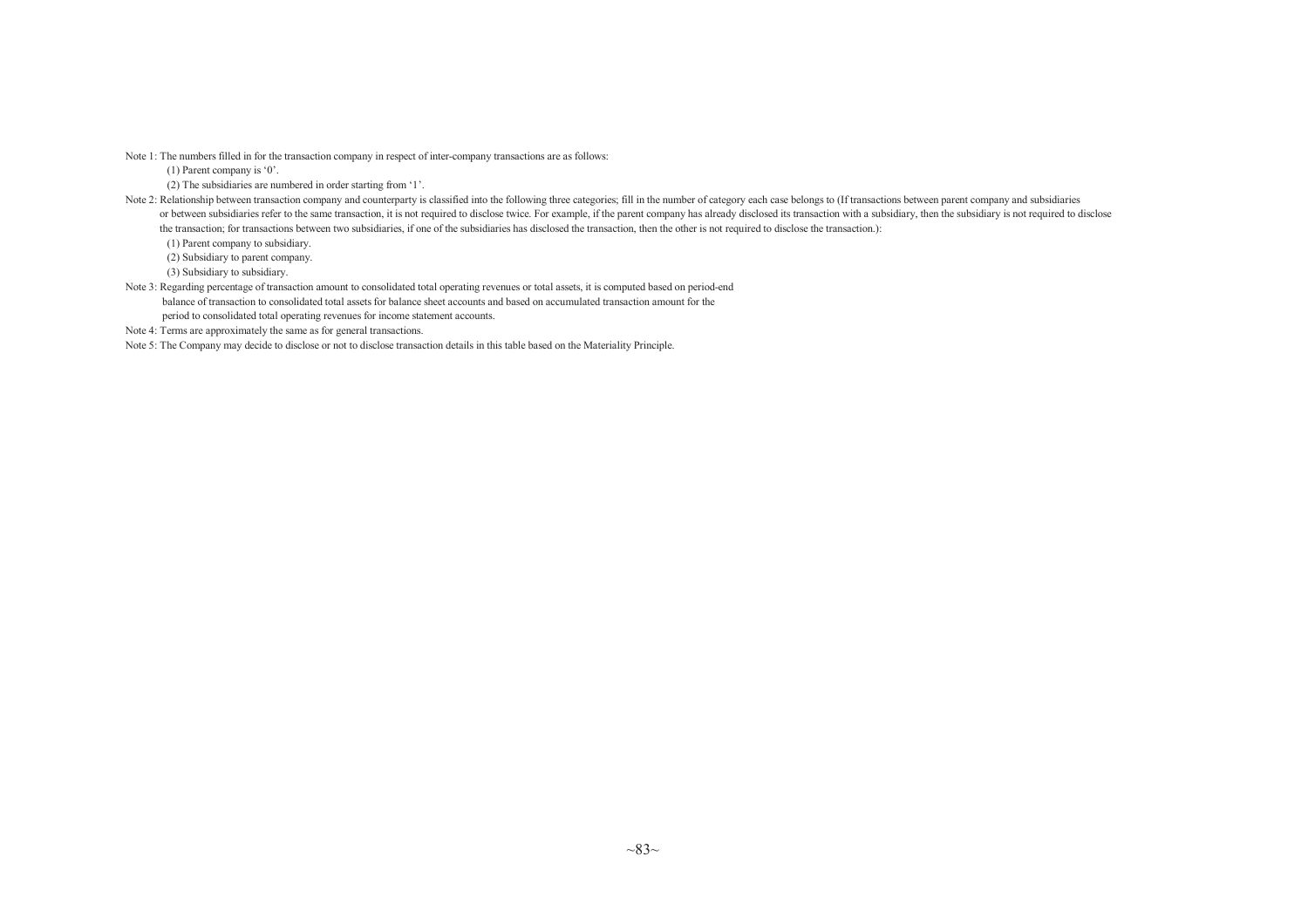(2) Information on investees (not including investees in Mainland China)

|                           |                                                                    |                    |                                                                                   |                                       | Initial investment amount             |                     | Shares held as at December 31, 2014 |                  |                                                                                                | Investment income                                                                             |                                                      |
|---------------------------|--------------------------------------------------------------------|--------------------|-----------------------------------------------------------------------------------|---------------------------------------|---------------------------------------|---------------------|-------------------------------------|------------------|------------------------------------------------------------------------------------------------|-----------------------------------------------------------------------------------------------|------------------------------------------------------|
| Investor                  | Investee<br>(Notes 1 and 2)                                        | Location           | Main business<br>activities                                                       | Balance as at<br>December 31.<br>2014 | Balance as at<br>December 31,<br>2013 | Number of<br>shares | Ownership $(\% )$                   | Book value       | Net profit (loss) of the<br>investee for the year<br>ended<br>December 31, 2013<br>(Note 2(2)) | (loss) recognised by<br>the Company for the<br>year ended<br>December 31, 2013<br>(Note 2(3)) | Footnote                                             |
| Evergreen<br>Marine Corp. | Peony<br>Investment S.A.                                           | Republic of Panama | Investment activities                                                             | 15,098,617<br>S.                      | 15,098,617<br>S                       | 4,765               | 100.00                              | 40,029,642<br>1s | $2,121,705$ $\sqrt{\$}$                                                                        | 2,108,469)                                                                                    | Subsidiary of the<br>Company                         |
|                           | Taiwan Terminal<br>Services Co., Ltd.                              | Taiwan             | Loading and<br>discharging<br>operations of<br>container yards                    | 55,000                                | 55,000                                | 5,500               | 55.00                               | 36,262           | 30,094                                                                                         | 16,551                                                                                        |                                                      |
|                           | <b>Everport Terminal</b><br>Services Inc.                          | U.S.A              | Terminal services                                                                 | 3,169                                 | 3,169                                 |                     | 100.00                              | 147,345          | 72,517                                                                                         | 72,517                                                                                        |                                                      |
|                           | Charng Yang<br>Development Co.,<br>Ltd.                            | Taiwan             | Development, rental,<br>and sale of<br>residential and<br>commercial<br>buildings | 320,000                               | 320,000                               | 55,622              | 40.00                               | 484,175          | 162,193                                                                                        | 64,877                                                                                        | Investee accounted<br>for using the equity<br>method |
|                           | Evergreen<br>International Storage<br>and Transport<br>Corporation | Taiwan             | Container<br>transportation and<br>gas stations                                   | 4,753,514                             | 4,753,514                             | 424,062             | 39.74                               | 8,323,748        | 668,344                                                                                        | 268,439                                                                                       |                                                      |
|                           | Evergreen Security<br>Corporation                                  | Taiwan             | General security<br>guards services                                               | 25,000                                | 25,000                                | 6,336               | 31.25                               | 76,179           | 34,059                                                                                         | 10,644                                                                                        |                                                      |
|                           | <b>EVA Airways</b><br>Corporation                                  | Taiwan             | International<br>passenger and cargo<br>transportation                            | 10,767,879                            | 10,767,879                            | 629,483             | 19.32                               | 6,544,364        | 1,306,724)                                                                                     | 252,401)                                                                                      |                                                      |
|                           | Taipei Port<br><b>Container Terminal</b><br>Corporation            | Taiwan             | Container<br>distribution and<br>cargo stevedoring                                | 1,094,073                             | 1,094,073                             | 109,378             | 21.03                               | 1,005,287        | 24,947                                                                                         | 5,247                                                                                         |                                                      |
|                           | Evergreen Marine<br>(Latin America),<br>S.A.                       | Republic of Panama | Management<br>consultancy                                                         | 3,327                                 | 3,327                                 | 105                 | 17.50                               | 3,824            | 1,347                                                                                          | 236                                                                                           |                                                      |

Unit: Thousands of shares/Thousands of New Taiwan Dollars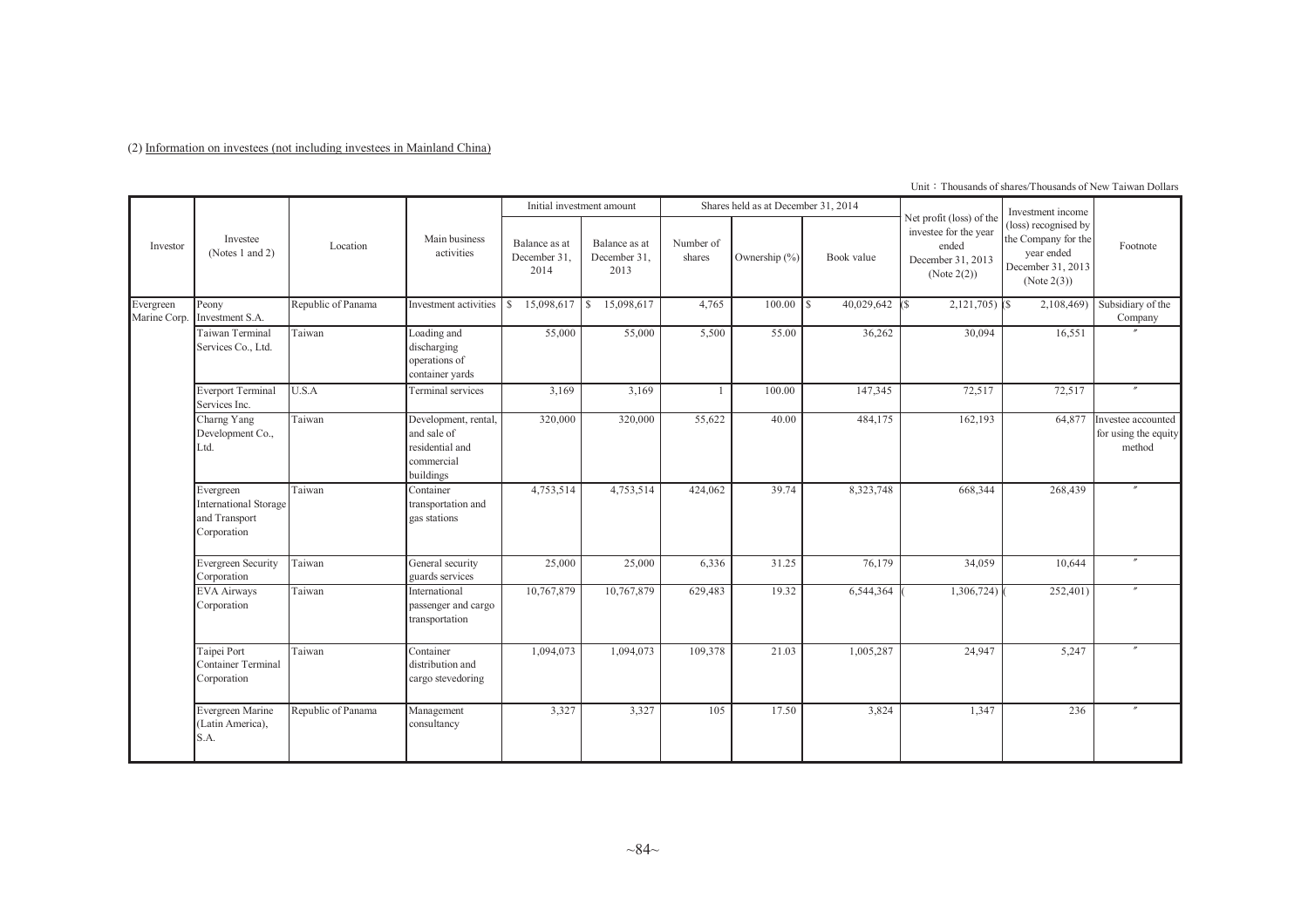|                             |                                                       |                        |                               | Initial investment amount             |                                       |                     | Shares held as at December 31, 2014 |            |                                                                                                |                                                                                                                    |                                       |
|-----------------------------|-------------------------------------------------------|------------------------|-------------------------------|---------------------------------------|---------------------------------------|---------------------|-------------------------------------|------------|------------------------------------------------------------------------------------------------|--------------------------------------------------------------------------------------------------------------------|---------------------------------------|
| Investor                    | Investee<br>(Notes 1 and 2)                           | Location               | Main business<br>activities   | Balance as at<br>December 31,<br>2014 | Balance as at<br>December 31,<br>2013 | Number of<br>shares | Ownership (%)                       | Book value | Net profit (loss) of the<br>investee for the year<br>ended<br>December 31, 2014<br>(Note 2(2)) | Investment income<br>(loss) recognised by<br>the Company for the<br>year ended<br>December 31, 2014<br>(Note 2(3)) | Footnote                              |
| Peony<br>Investment<br>S.A. | Clove Holding Ltd.                                    | British Virgin Islands | Investment holding<br>company | $\mathbb{S}$<br>1,665,103             | 1,665,103<br>l s                      | 10                  |                                     | 2,697,203  | 1s                                                                                             | 90,978                                                                                                             | Indirect subsidiary<br>of the Company |
|                             | Evergreen Shipping<br>Agency<br>(Deutschland)<br>GmbH | Germany                | Shipping agency               | 263,505                               | 263,505                               |                     | 100.00                              | 238,151    | 9,153                                                                                          | 9,153                                                                                                              |                                       |
|                             | Evergreen Shipping<br>Agency (Ireland)<br>Ltd.        | Ireland                | Shipping agency               | 3,010                                 | 3,010                                 | 0.1                 | 100.00                              | 8,214      | 843                                                                                            | 843                                                                                                                | $\theta$                              |
|                             | Evergreen Shipping<br>Agency (Korea)<br>Corporation   | South Korea            | Shipping agency               | 76,871                                | 76,871                                | 121                 | 100.00                              | 84,940     | 31,117                                                                                         | 31,117                                                                                                             | $^{\prime\prime}$                     |
|                             | Evergreen Shipping<br>Agency<br>(Netherlands) B.V.    | Netherlands            | Shipping agency               | 126,017                               | 126,017                               | 0.047               | 100.00                              | 142,583    | 20,575                                                                                         | 20,575                                                                                                             | $^{\prime\prime}$                     |
|                             | Evergreen Shipping<br>Agency (Poland) SP.<br>ZO.O     | Poland                 | Shipping agency               | 20,976                                | 20,976                                | $\overline{2}$      | 100.00                              | 11,265     | 318)                                                                                           | 318)                                                                                                               |                                       |
|                             | Greencompass<br>Marine S.A.                           | Republic of Panama     | Marine<br>transportation      | 11,201,178                            | 11,201,178                            | 3,535               | 100.00                              | 24,841,743 | 1,676,984)                                                                                     | 1,676,984)                                                                                                         | $^{\prime\prime}$                     |
|                             | Evergreen Shipping<br>Agency (India) Pvt.<br>Ltd.     | India                  | Shipping agency               | 37,288                                | 37,288                                | 100                 | 99.99                               | 164,055    | 61,970                                                                                         | 61,970                                                                                                             | $\prime\prime$                        |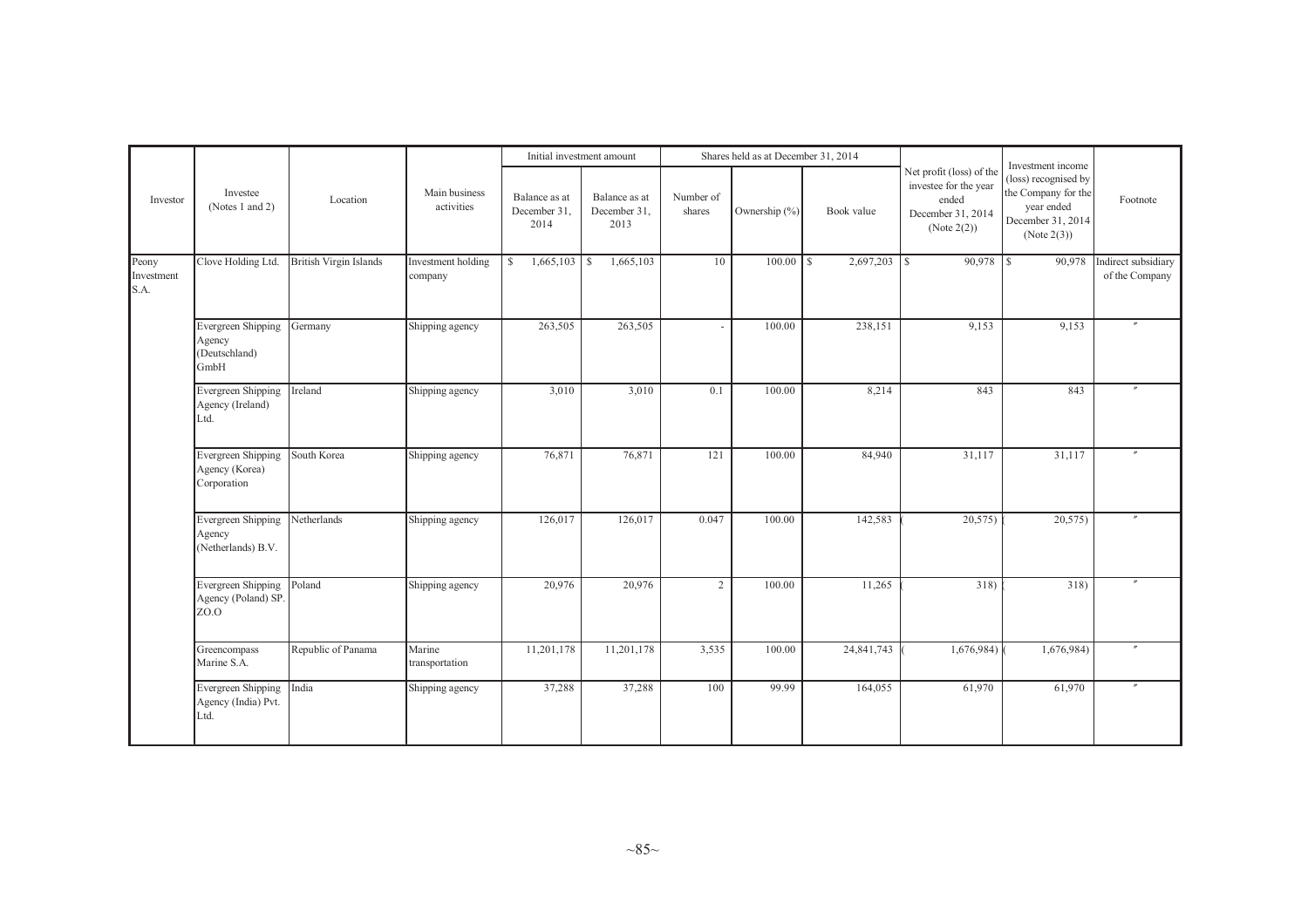|                             | Investee<br>(Notes 1 and 2)                              |           | Main business<br>activities                                                                 | Initial investment amount             |                                       | Shares held as at December 31, 2014 |               |              |                                                                                                | Investment income                                                                             |                                              |
|-----------------------------|----------------------------------------------------------|-----------|---------------------------------------------------------------------------------------------|---------------------------------------|---------------------------------------|-------------------------------------|---------------|--------------|------------------------------------------------------------------------------------------------|-----------------------------------------------------------------------------------------------|----------------------------------------------|
| Investor                    |                                                          | Location  |                                                                                             | Balance as at<br>December 31.<br>2014 | Balance as at<br>December 31,<br>2013 | Number of<br>shares                 | Ownership (%) | Book value   | Net profit (loss) of the<br>investee for the year<br>ended<br>December 31, 2014<br>(Note 2(2)) | (loss) recognised by<br>the Company for the<br>year ended<br>December 31, 2014<br>(Note 2(3)) | Footnote                                     |
| Peony<br>Investment<br>S.A. | Evergreen Argentina Argentina<br>S.A.                    |           | Leasing                                                                                     | $\mathbb{S}$<br>4,436                 | 4,436<br>l S                          | 150                                 |               | $4,336$ (\$) | $8,730$ (\$)                                                                                   |                                                                                               | 8,293) Indirect subsidiary<br>of the Company |
|                             | Evergreen Shipping<br><b>Agency France</b><br>S.A.S.     | France    | Shipping agency                                                                             | 28,740                                | 28,740                                | 5                                   | 100.00        | 62,244       | 6,340                                                                                          | 6,340                                                                                         |                                              |
|                             | PT. Multi Bina Pura Indonesia<br>International           |           | Loading and<br>discharging<br>operations of<br>container yards and<br>inland transportation | 248,452                               | 248,452                               | 17                                  | 95.03         | 384,999      | 80,204                                                                                         | 76,218                                                                                        |                                              |
|                             | PT. Multi Bina<br>Transport                              | Indonesia | Container repair,<br>cleaning and inland<br>transportation                                  | 25,485                                | 25,485                                | 2 <sup>1</sup>                      | 17.39         | 13,653       | 8,929                                                                                          | 1,553                                                                                         |                                              |
|                             | Evergreen Heavy<br>Industrial Corp.<br>(Malaysia) Berhad | Malaysia  | Container<br>manufacturing                                                                  | 864,878                               | 864,878                               | 42,120                              | 84.44         | 1,309,966    | 62,531                                                                                         | 52,801                                                                                        |                                              |
|                             | Armand Investment<br>(Netherlands) N.V.                  | Curacao   | Investment holding<br>company                                                               | 364,792                               | 364,792                               | $\Delta$                            | 70.00         | 324,593      | 424                                                                                            | 297)                                                                                          |                                              |
|                             | Evergreen Shipping<br>(Spain) S.L.                       | Spain     | Shipping agency                                                                             | 122,627                               | 122,627                               | $\overline{3}$                      | 55.00         | 106,993      | 112,015                                                                                        | 61,608                                                                                        |                                              |
|                             | Evergreen Shipping<br>Agency (Italy)<br>S.p.A.           | Italy     | Shipping agency                                                                             | 74,527                                | 74,527                                | 0.55                                | 55.00         | 80,028       | 41,444                                                                                         | 22,794                                                                                        |                                              |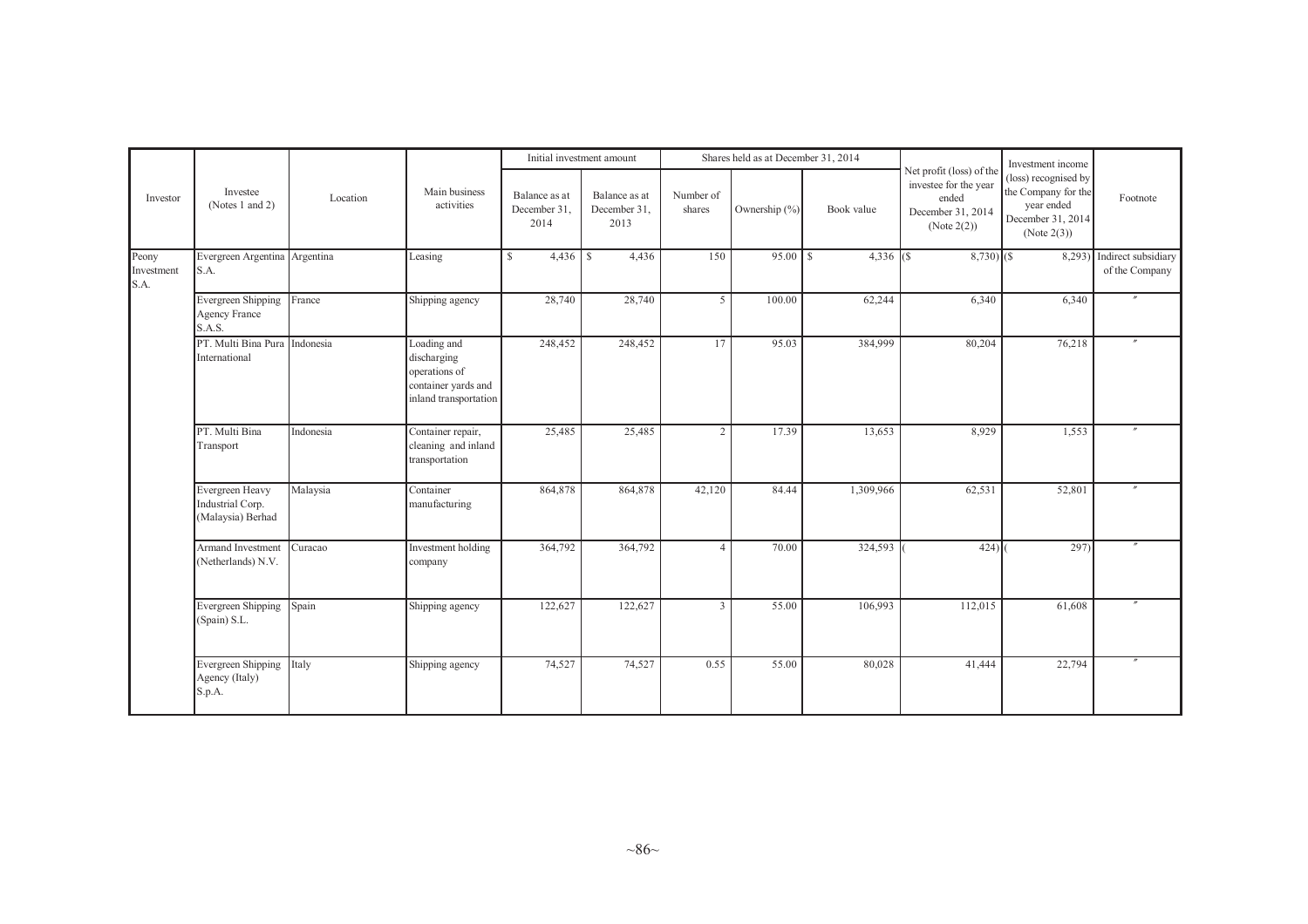|                             |                                                       |              |                             |                                       | Initial investment amount             |                     | Shares held as at December 31, 2014 |            |                                                                                                   |                                                                                                                    |                                                                          |
|-----------------------------|-------------------------------------------------------|--------------|-----------------------------|---------------------------------------|---------------------------------------|---------------------|-------------------------------------|------------|---------------------------------------------------------------------------------------------------|--------------------------------------------------------------------------------------------------------------------|--------------------------------------------------------------------------|
| Investor                    | Investee<br>(Notes 1 and 2)                           | Location     | Main business<br>activities | Balance as at<br>December 31,<br>2014 | Balance as at<br>December 31,<br>2013 | Number of<br>shares | Ownership (%)                       | Book value | Net profit (loss) of the<br>investee for the year<br>ended<br>December 31, 2014<br>(Note $2(2)$ ) | Investment income<br>(loss) recognised by<br>the Company for the<br>year ended<br>December 31, 2014<br>(Note 2(3)) | Footnote                                                                 |
| Peony<br>Investment<br>S.A. | Evergreen Marine<br>(UK) Limited                      | U.K.         | Marine<br>transportation    | 1,017,220<br>S                        | 532,417<br><sup>\$</sup>              | 765                 |                                     |            |                                                                                                   | 534,250                                                                                                            | Indirect subsidiary<br>of the Company                                    |
|                             | Evergreen Shipping<br>Agency (Australia)<br>Pty. Ltd. | Australia    | Shipping agency             | 7,829                                 | 7,829                                 | 0.675               | 67.50                               | 41,347     | 58,978                                                                                            | 39,810                                                                                                             |                                                                          |
|                             | Evergreen Shipping<br>Agency (Russia)<br>Ltd.         | Russia       | Shipping agency             | 26,870                                | 26,870                                |                     | 51.00                               | 16,365     | 114,938                                                                                           | 58,619                                                                                                             |                                                                          |
|                             | Evergreen Shipping<br>Agency (Singapore)<br>Pte. Ltd. | Singapore    | Shipping agency             | 68,348                                | 68,348                                | 765                 | 51.00                               | 141,587    | 76,438                                                                                            | 38,984                                                                                                             |                                                                          |
|                             | Evergreen Shipping<br>Agency (Thailand)<br>Co., Ltd.  | Thailand     | Shipping agency             | 46,706                                | 46,706                                | 408                 | 51.00                               | 71,518     | 92,333                                                                                            | 47,090                                                                                                             |                                                                          |
|                             | Evergreen Shipping<br>Agency (Vietnam)<br>Corp.       | Vietnam      | Shipping agency             | 14,386                                | 14,386                                |                     | 51.00                               | 45,694     | 70,980                                                                                            | 36,200                                                                                                             |                                                                          |
|                             | Evergreen Agency<br>(South Africa) (Pty)<br>Ltd.      | South Africa | Shipping agency             | 18,403                                | 18,403                                | 5,500               | 55.00                               | 139,610    | 111,727                                                                                           | 61,450                                                                                                             |                                                                          |
|                             | PT. Evergreen<br>Shipping Agency<br>Indonesia         | Indonesia    | Shipping agency             | 30,831                                | 30,831                                | 0.441               | 49.00                               | 113,784    | 87,695                                                                                            | 42,971                                                                                                             | Investee company<br>of Peony accounted<br>for using the equity<br>method |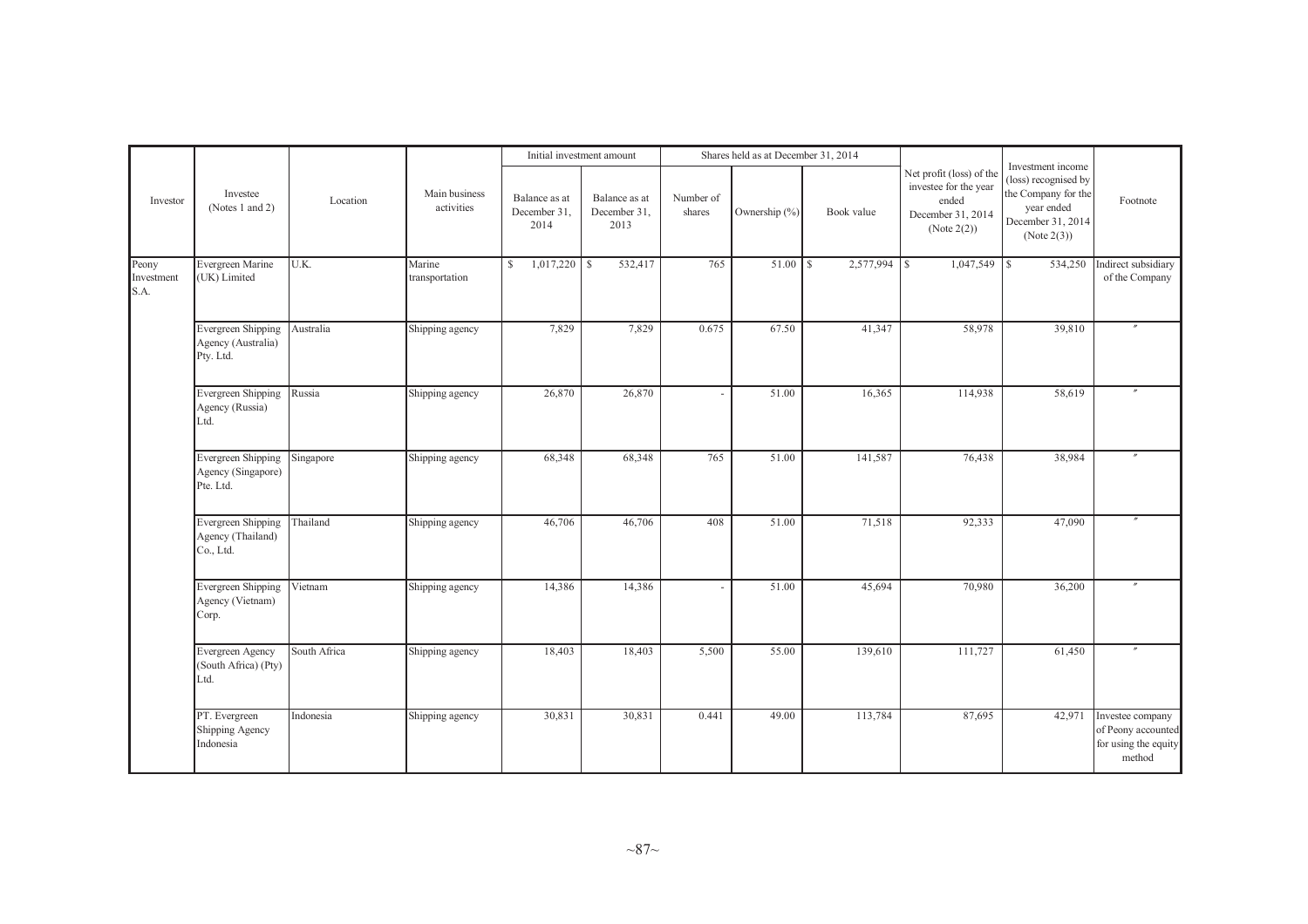|                                               |                                                         |                    |                                                    | Initial investment amount             |                                       |                     | Shares held as at December 31, 2014 |                  |                                                                                                | Investment income                                                                             |                                                                                          |
|-----------------------------------------------|---------------------------------------------------------|--------------------|----------------------------------------------------|---------------------------------------|---------------------------------------|---------------------|-------------------------------------|------------------|------------------------------------------------------------------------------------------------|-----------------------------------------------------------------------------------------------|------------------------------------------------------------------------------------------|
| Investor                                      | Investee<br>(Notes 1 and 2)                             | Location           | Main business<br>activities                        | Balance as at<br>December 31,<br>2014 | Balance as at<br>December 31,<br>2013 | Number of<br>shares | Ownership (%)                       | Book value       | Net profit (loss) of the<br>investee for the year<br>ended<br>December 31, 2014<br>(Note 2(2)) | (loss) recognised by<br>the Company for the<br>year ended<br>December 31, 2014<br>(Note 2(3)) | Footnote                                                                                 |
| Peony<br>Investment<br>S.A.                   | Luanta Investment<br>(Netherlands) N.V.                 | Curagao            | Investment holding<br>company                      | $1,429,825$ \$<br>S.                  | 1,359,615                             | 460                 |                                     | $2,439,505$ (\$) | $454,368$ (\$)                                                                                 | 227,184)                                                                                      | Investee company<br>of Peony accounted<br>for using the equity<br>method                 |
|                                               | <b>Balsam Investment</b><br>(Netherlands) N.V.          | Curagao            | Investment holding<br>company                      | 8,202,415                             | 7,332,937                             | 0.451               | 49.00                               | 696,474          | 3,472,805                                                                                      | 1,701,675                                                                                     |                                                                                          |
|                                               | Green Peninsula<br>Agencies SDN.<br>BHD.                | Malaysia           | Investment holding<br>company                      | 229,886                               | 229,886                               | 1,500               | 30.00                               | 253,223          | 204,625                                                                                        | 61,388                                                                                        |                                                                                          |
|                                               | Evergreen Shipping<br>Agency Co. (U.A.E.)<br>LLC.       | U.A.E              | Shipping agency                                    | 65,971                                | 65,971                                |                     | 49.00                               | 85,508           | 95,402                                                                                         | 46,747                                                                                        |                                                                                          |
|                                               | Greenpen<br>Properties Sdn.<br>Bhd.                     | Malaysia           | Renting estate and<br>storehouse company           | 2,873                                 | 2,873                                 | 300                 | 30.00                               | 35,282           | 4,814                                                                                          | 1,444                                                                                         |                                                                                          |
| Armand<br>Investment<br>(Netherlands)<br>N.V. | <b>Armand Estate</b><br>B.V.                            | Netherlands        | Investment holding<br>company                      | 536,640                               | 536,640                               | 0.045               | 100.00                              | 464,661          | 299                                                                                            | 299                                                                                           | Indirect subsidiary<br>of the Company                                                    |
| Armand<br>Estate B.V.                         | Taipei Port<br><b>Container Terminal</b><br>Corporation | Taiwan             | Container<br>distribution and<br>cargo stevedoring | 506,019                               | 506,019                               | 50,602              | 9.73                                | 464,309          | 24,947                                                                                         | 2,427                                                                                         | Investee company<br>of Armand Estate<br>B.V. accounted for<br>using the equity<br>method |
| Clove<br>Holding Ltd.                         | Colon Container<br>Terminal S.A.                        | Republic of Panama | Inland container<br>storage and loading            | 724,353                               | 724,353                               | 22,860              | 40.00                               | 2,671,525        | 218,187                                                                                        | 87,275                                                                                        | Investee company<br>of Clove Holding<br>Ltd. accounted for<br>using the equity<br>method |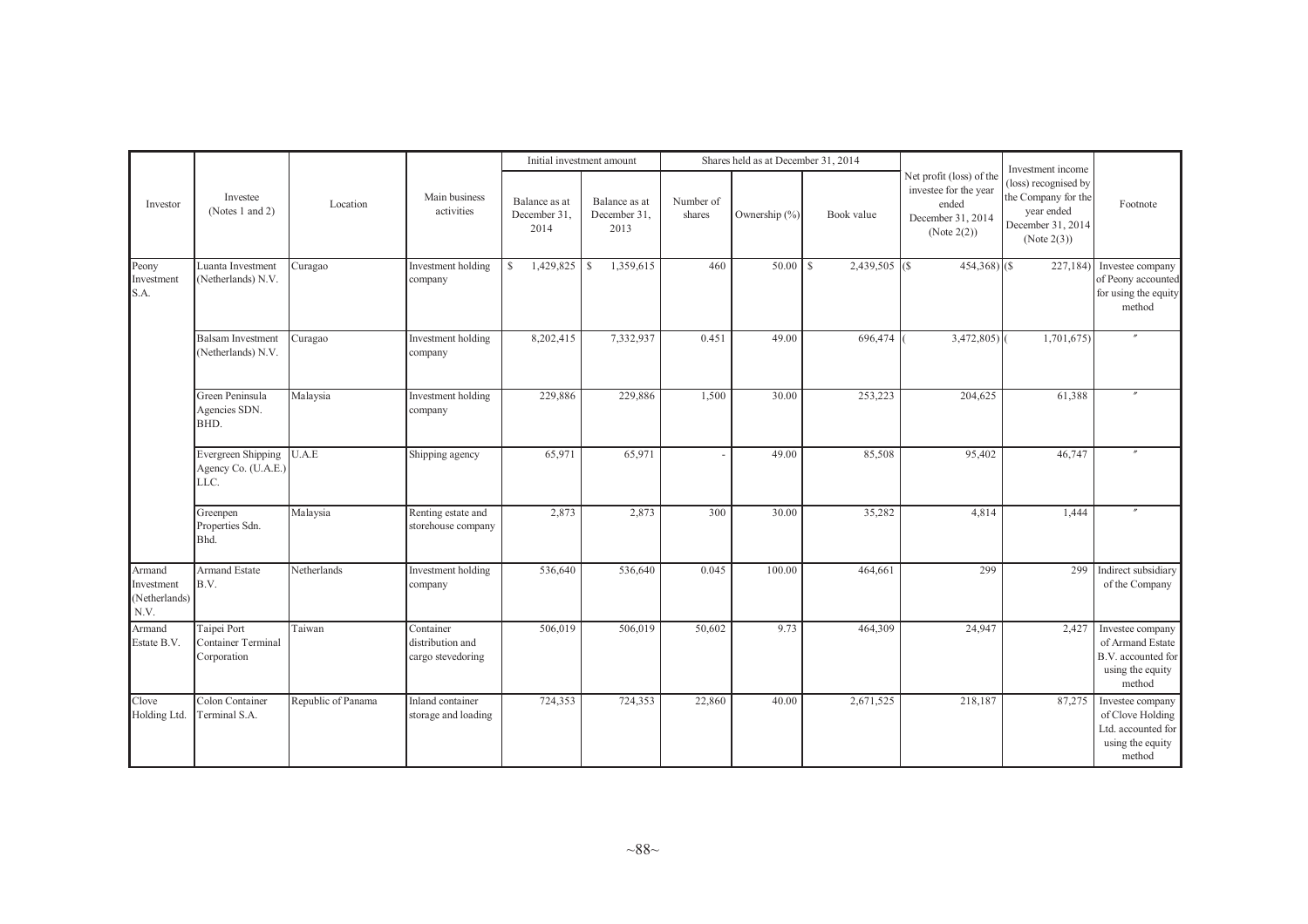|                                         |                                              |                    |                                                            |                                       | Initial investment amount             |                     | Shares held as at December 31, 2014 |            |                                                                                                |                                                                                                                    |                                                                                                  |
|-----------------------------------------|----------------------------------------------|--------------------|------------------------------------------------------------|---------------------------------------|---------------------------------------|---------------------|-------------------------------------|------------|------------------------------------------------------------------------------------------------|--------------------------------------------------------------------------------------------------------------------|--------------------------------------------------------------------------------------------------|
| Investor                                | Investee<br>(Notes 1 and 2)                  | Location           | Main business<br>activities                                | Balance as at<br>December 31,<br>2014 | Balance as at<br>December 31,<br>2013 | Number of<br>shares | Ownership $(\%)$                    | Book value | Net profit (loss) of the<br>investee for the year<br>ended<br>December 31, 2014<br>(Note 2(2)) | Investment income<br>(loss) recognised by<br>the Company for the<br>year ended<br>December 31, 2014<br>(Note 2(3)) | Footnote                                                                                         |
| Clove<br>Holding Ltd.                   | Island Equipment<br>LLC.                     | U.S.A              | Investment holding<br>company                              | $\mathbb{S}$<br>4,563                 | 4,563<br>l s                          |                     |                                     | 128,587    | 9,088<br>$\mathsf{I}$                                                                          | 3,272<br><sup>1</sup> s                                                                                            | Indirect subsidiary<br>of the Company                                                            |
| Island<br>Equipment<br>LLC.             | Whitney Equipment<br>LLC.                    | U.S.A              | <b>Equipment</b> leasing<br>company                        | 6,337                                 | 6,337                                 |                     | 100.00                              | 125,889    | 27,796                                                                                         | 27,796                                                                                                             |                                                                                                  |
|                                         | Hemlock Equipment U.S.A<br>LLC.              |                    | <b>Equipment</b> leasing<br>company                        | 6,337                                 | 6,337                                 |                     | 100.00                              | 249,072    | 1,625                                                                                          | 1,625                                                                                                              |                                                                                                  |
| Evergreen<br>Marine (UK)<br>Ltd.        | <b>Island Equipment</b><br>LLC.              | U.S.A              | Investment holding<br>company                              | 1,901                                 | 1,901                                 |                     | 15.00                               | 53,578     | 9,088                                                                                          | 1,363                                                                                                              |                                                                                                  |
|                                         | Evergreen Shipping<br>Agency (UK)<br>Limited | U.K.               | Shipping agency                                            | 0.06                                  | 0.06                                  |                     | 100.00                              | 57,096     | 12,283                                                                                         | 12,283                                                                                                             | $^{\prime\prime}$                                                                                |
|                                         | Evergreen Marine<br>(Latin America),<br>S.A. | Republic of Panama | Management<br>consultancy                                  | 3,137                                 | 3,137                                 | 99                  | 16.50                               | 3,605      | 1,347                                                                                          | 222                                                                                                                | Investee company<br>of Evergreen<br>Marine (UK) Ltd.<br>accounted for using<br>the equity method |
| PT. Multi<br>Bina Pura<br>International | PT. Multi Bina<br>Transport                  | Indonesia          | Container repair,<br>cleaning and inland<br>transportation | 104,610                               | 104,610                               | 8                   | 72.95                               | 57,273     | 8,929                                                                                          | 6,514                                                                                                              | Indirect subsidiary<br>of the Company                                                            |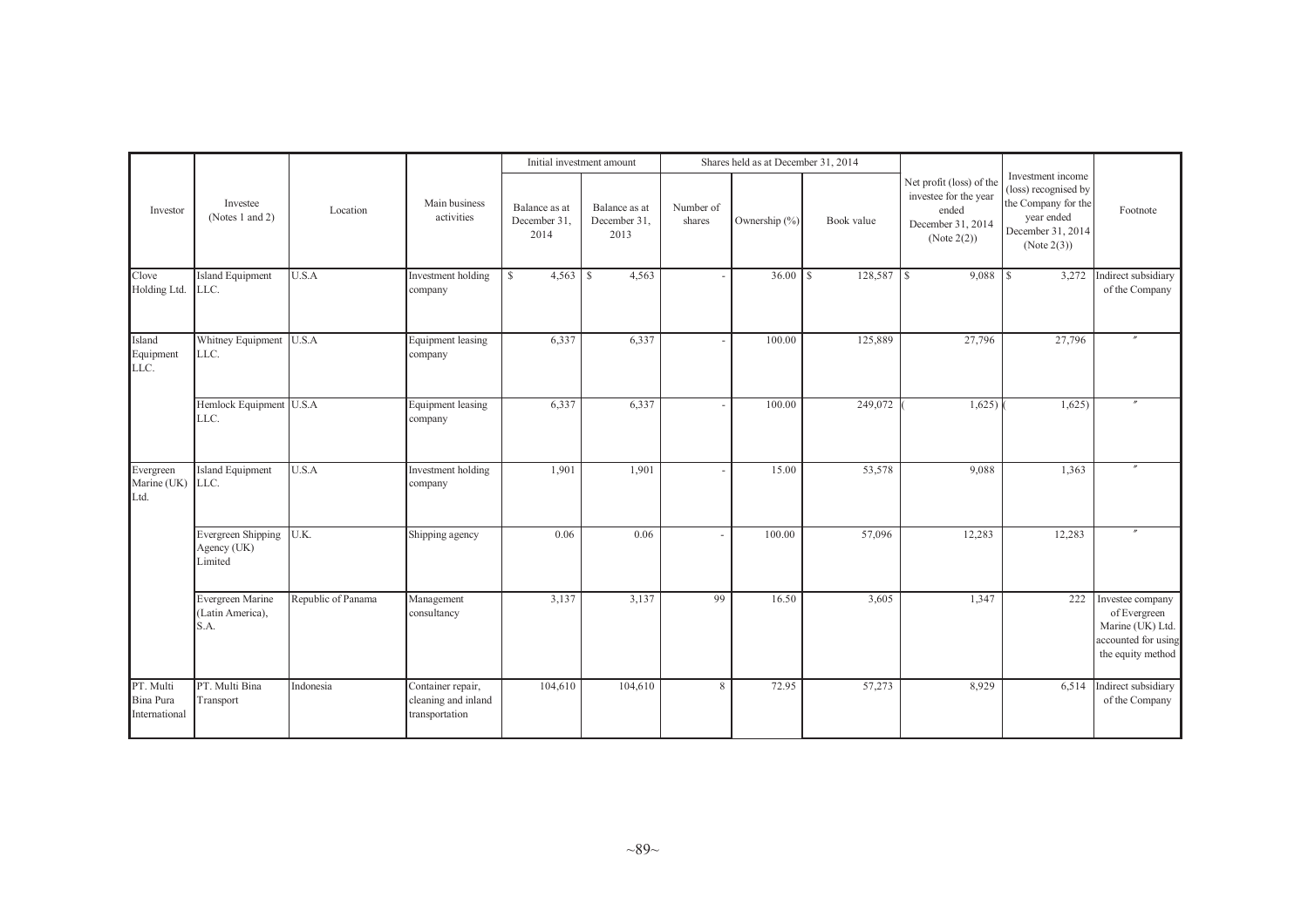|                                 |                                                    |             |                             |                                       | Initial investment amount             |                     | Shares held as at December 31, 2014 |            |                                                                                                   | Investment income                                                                             |                                       |
|---------------------------------|----------------------------------------------------|-------------|-----------------------------|---------------------------------------|---------------------------------------|---------------------|-------------------------------------|------------|---------------------------------------------------------------------------------------------------|-----------------------------------------------------------------------------------------------|---------------------------------------|
| Investor                        | Investee<br>(Notes 1 and 2)                        | Location    | Main business<br>activities | Balance as at<br>December 31.<br>2014 | Balance as at<br>December 31,<br>2013 | Number of<br>shares | Ownership $(\% )$                   | Book value | Net profit (loss) of the<br>investee for the year<br>ended<br>December 31, 2014<br>(Note $2(2)$ ) | (loss) recognised by<br>the Company for the<br>vear ended<br>December 31, 2014<br>(Note 2(3)) | Footnote                              |
| Evergreen<br>Shipping<br>Agency | Evergreen Shipping<br>Agency (Austria)<br>GmbH     | Austria     | Shipping agency             | 699                                   | 699                                   |                     | 100.00                              | 19,311     | 346                                                                                               | 346                                                                                           | Indirect subsidiary<br>of the Company |
| (Deutschland)                   |                                                    |             |                             |                                       |                                       |                     |                                     |            |                                                                                                   |                                                                                               |                                       |
| GmbH                            | Evergreen Shipping<br>Agency<br>(Switzerland) S.A. | Switzerland | Shipping agency             | 2,649                                 | 2,649                                 | $\overline{0}$ .    | 100.00                              | 8,684      | 1,048                                                                                             | 1,048                                                                                         |                                       |

Note 1: If a public company is equipped with an overseas holding company and takes consolidated financial report as the main financial report according to the local law rules,

it can only disclose the information of the overseas holding company about the disclosure of related overseas investee information.

Note 2: If situation does not belong to Note 1, fill in the columns according to the following regulations:

- (1) The columns of 'Investee', 'Location', 'Main business activities', 'Initial investment amount' and 'Shares held as at December 31, 2014' should fill orderly in the Company's (public company's) information on investees and every directly or indirectly controlled investee's investment information, and note the relationship between the Company (public company) and its investee each (ex. direct subsidiary or indirect subsidiary) in the 'footnote' column.
- (2) The 'Net profit (loss) of the investee for year ended December 31, 2014' column should fill in amount of net profit (loss) of the investee for this period.

(3) The 'Investment income (loss) recognised by the Company for the year ended December 31, 2014' column should fill in the Company (public company) recognised investment income (loss) of its direct subsidiary and recognised investment income (loss) of its investee accounted for under the equity method for this period. When filling in recognised investment income (loss) of its direct subsidiary, the Company (public company) should confirm that direct subsidiary's net profit (loss) for this period has included its investment income (loss) which shall be recognised by regulations.